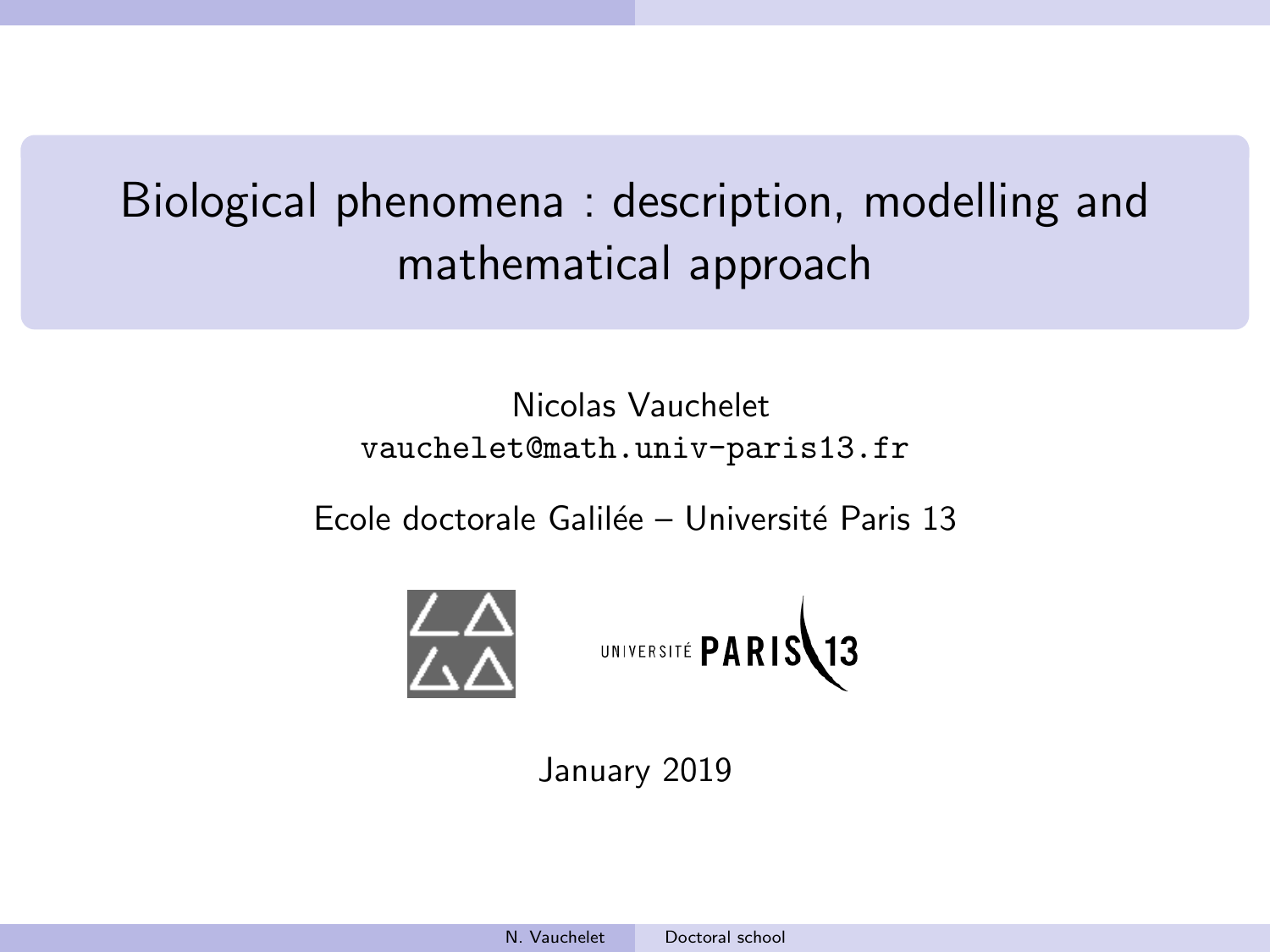#### Introduction

This course aims at focusing on the use of mathematics to describe, understand, model biological phenomena. A particular focus will be paid on the mathematical modelling.

- Aims. Use complementary skills of biologists, physicists and mathematicians to understand, describe, predict observed phenomena.
- Issues. Issues are important in particular in term of medical applications and prevention policy.
	- Way. Mathematical modelling, mathematical tools from analysis to statistics and numerical simulation.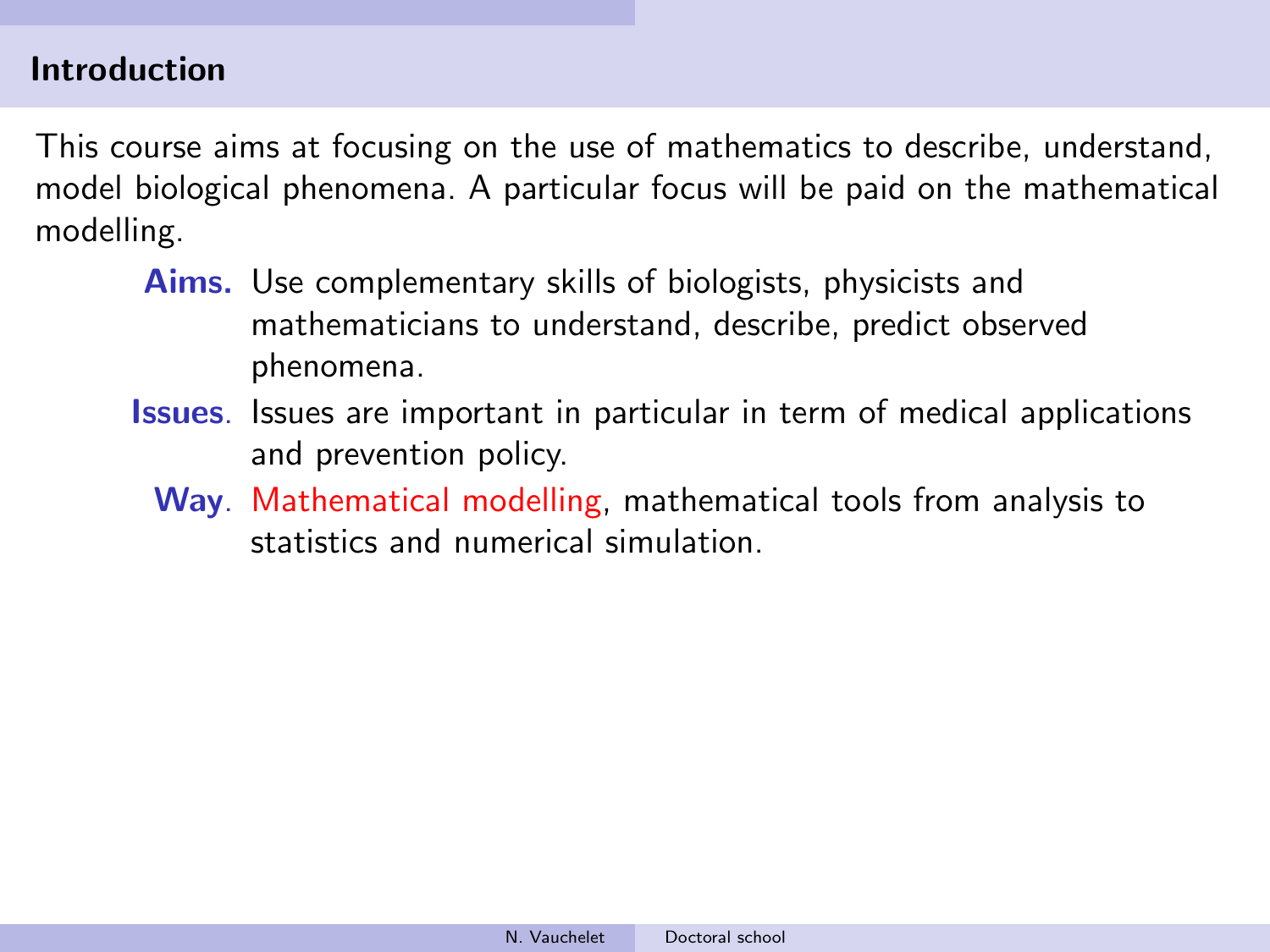### **Introduction**

This course aims at focusing on the use of mathematics to describe, understand, model biological phenomena. A particular focus will be paid on the mathematical modelling.

- Aims. Use complementary skills of biologists, physicists and mathematicians to understand, describe, predict observed phenomena.
- Issues. Issues are important in particular in term of medical applications and prevention policy.
	- Way. Mathematical modelling, mathematical tools from analysis to statistics and numerical simulation.

The outline of the lecture will be the following

- Lecture 1 : Generalities and Modelling
	- **Mathematical model in population dynamics.**
	- Dynamical systems, SIR models, basic reproduction number.
- Lecture 2 : Parabolic model in population dynamics
	- **Propagation phenomena, traveling waves.**
	- **Turing instabilities.**
- Lecture 3 : Mathematical models of tumor growth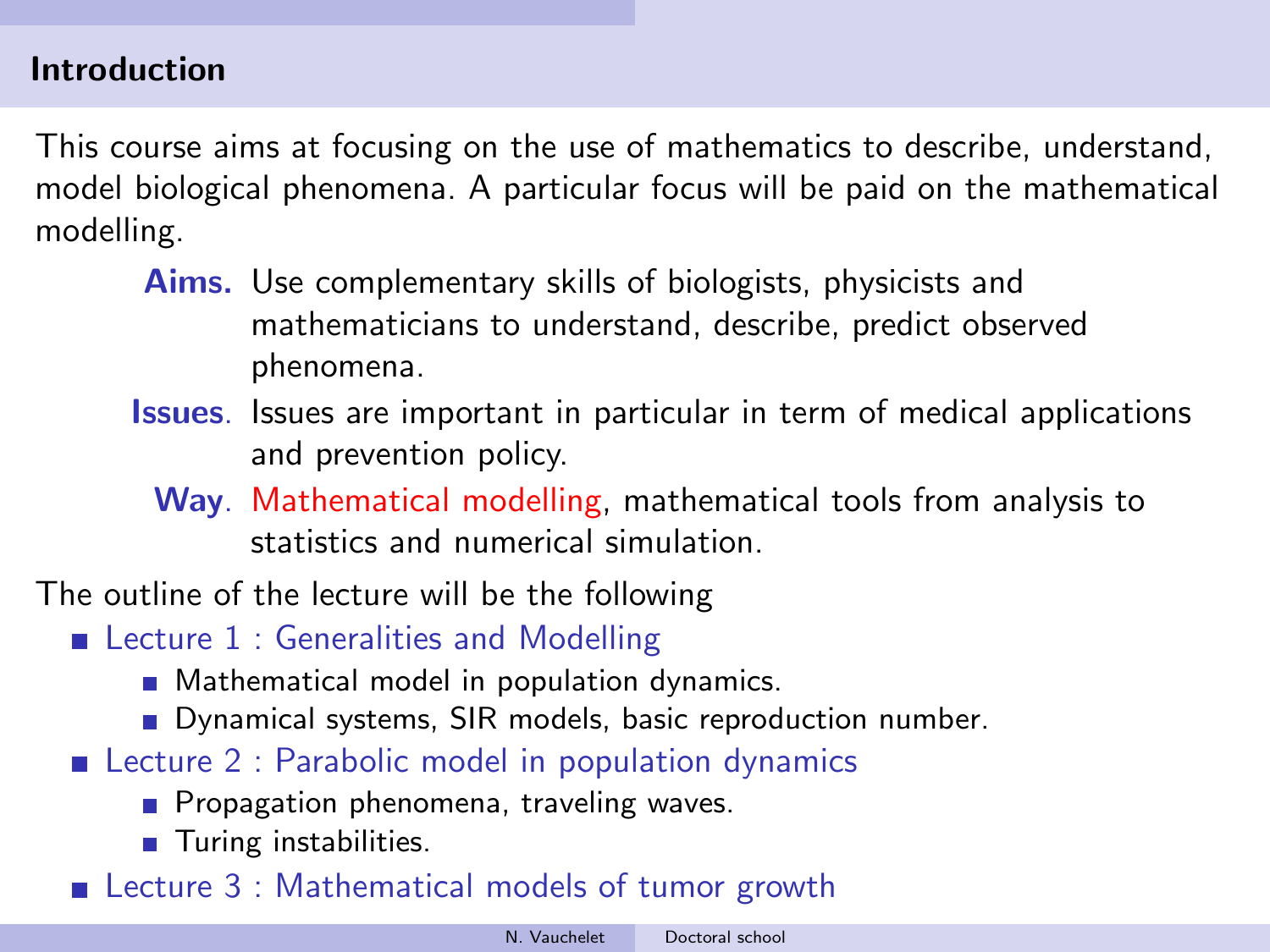# Lecture 1

# Generalities and Modelling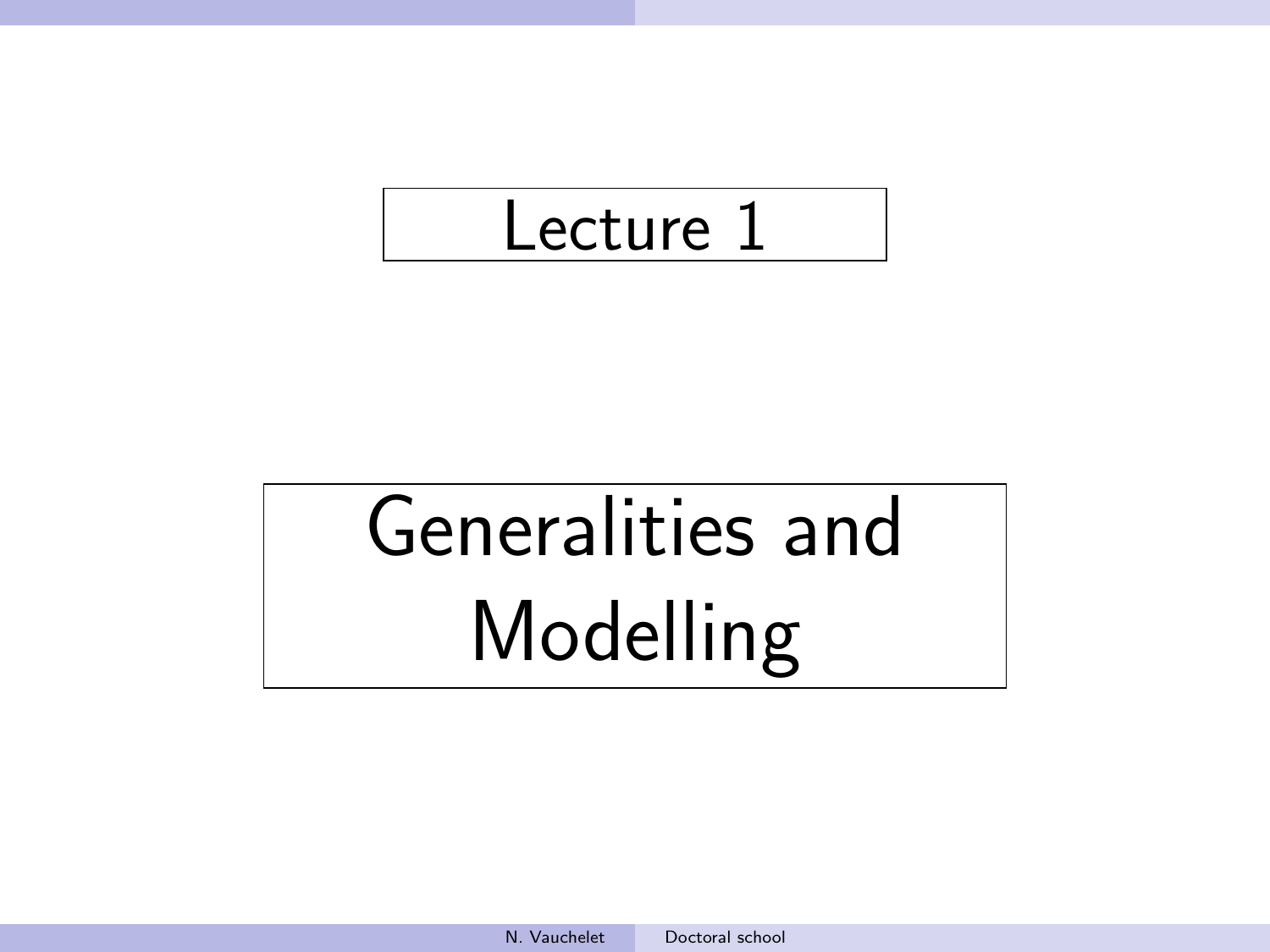#### Outline of lecture 1

#### **[Population dynamics](#page-5-0)**

- [Malthus model](#page-7-0)
- [Verhulst model](#page-17-0)
- **•** [Allee effect](#page-26-0)
- [Lotka-Volterra system](#page-30-0)

# <sup>2</sup> [Parabolic equations in biology](#page-36-0)

- [Reaction-diffusion systems in population dynamics](#page-36-0)
- **[Reaction kinetics](#page-44-0)**

# <sup>3</sup> [Dynamical system in biology](#page-57-0)

- [Existence and uniqueness theory](#page-57-0)
- [Equilibria and stability](#page-67-0)

# <sup>4</sup> [Mathematical epidemiology](#page-81-0)

- **o** [Introduction](#page-81-0)
- [SIR model](#page-83-0)
- [Basic reproduction number](#page-91-0)  $R_0$
- [Examples of compartmental models](#page-102-0)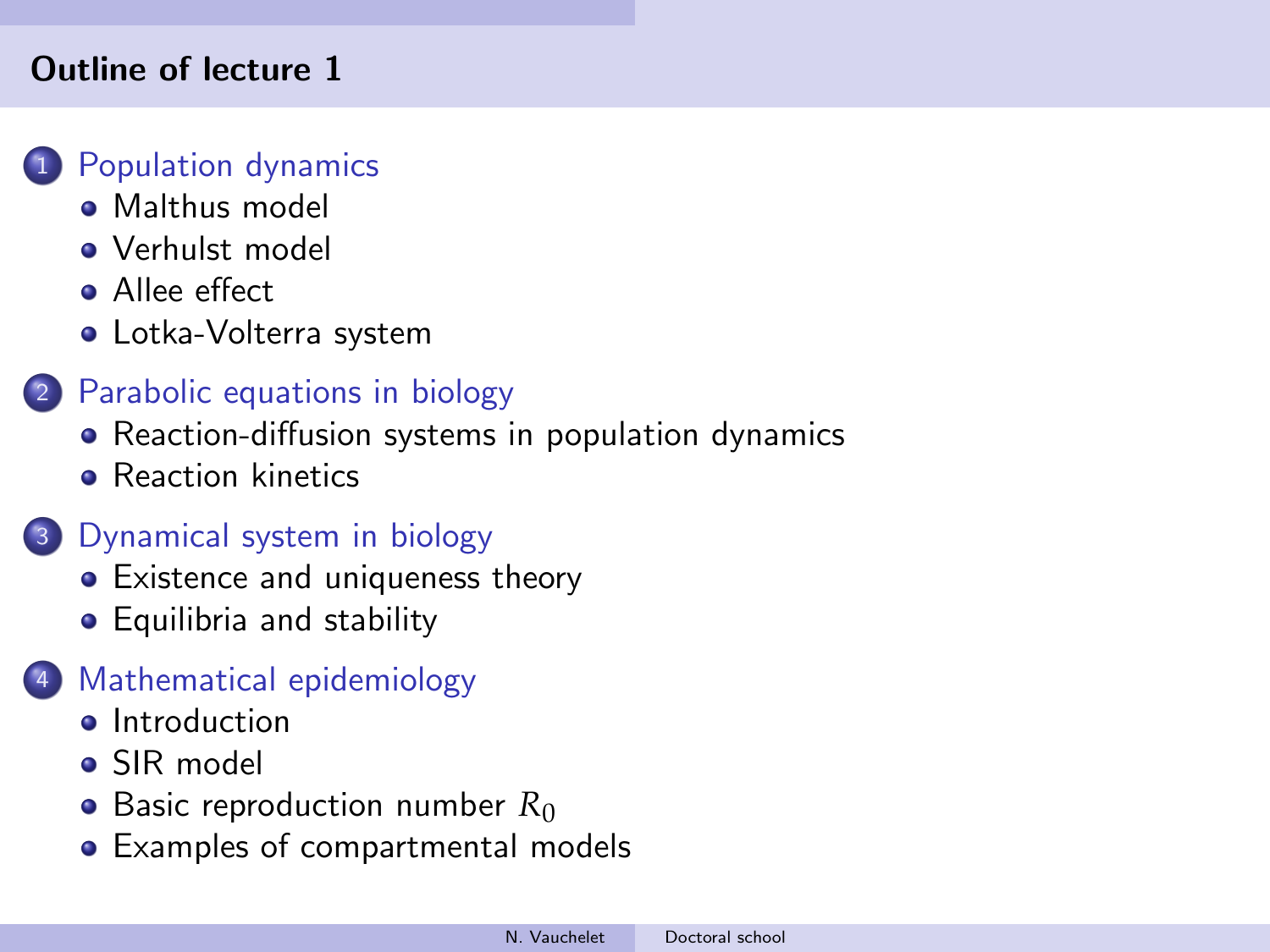<span id="page-5-0"></span>We focus on the dynamics of a population of individuals (men, animals, cells, bacteria, ...) which we caracterize by its density (or number) at time  $t \geq 0$ denoted  $N(t)$ .

*N*(*t*) : number of individuals at time  $t \geq 0$ .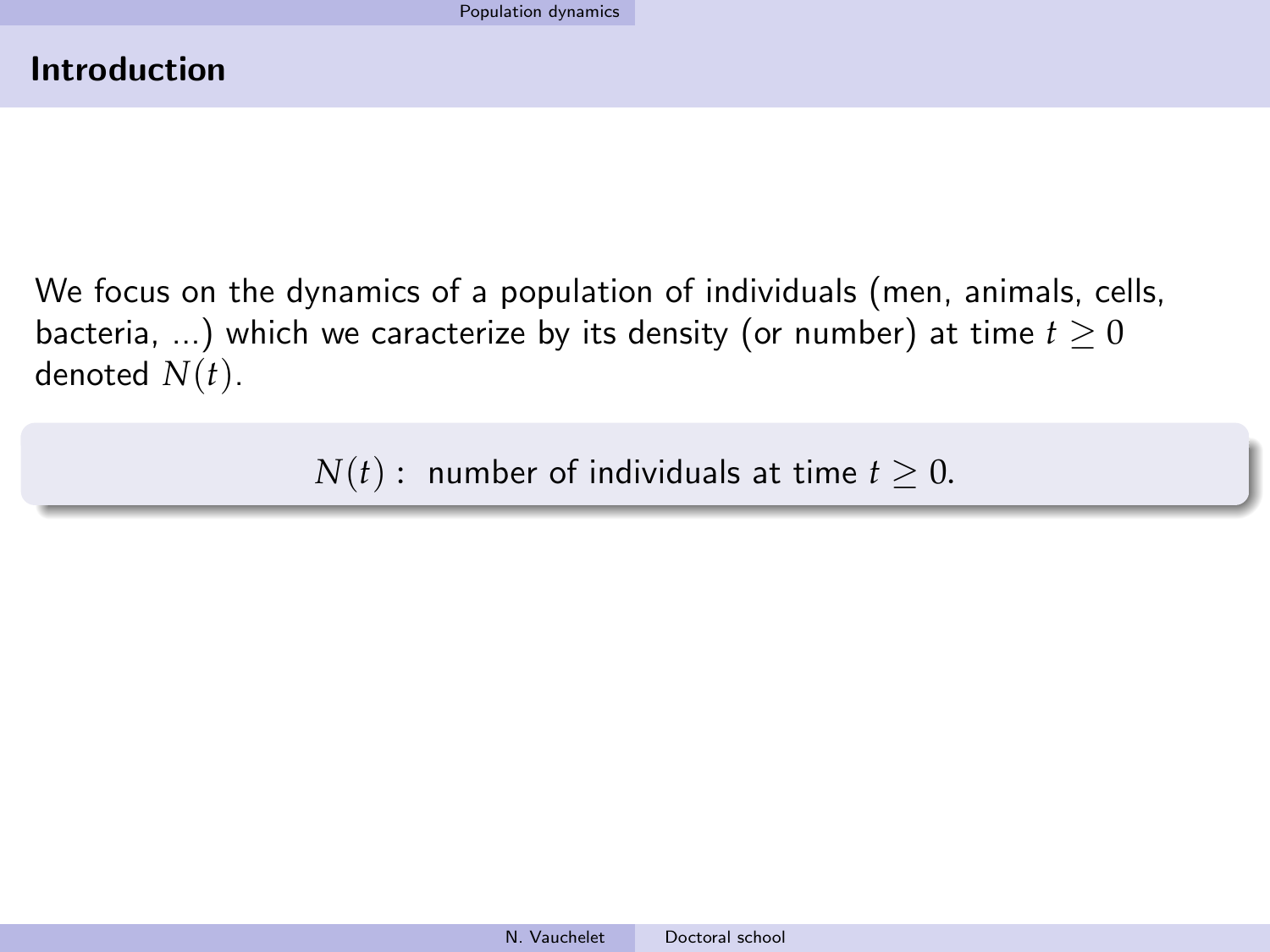We focus on the dynamics of a population of individuals (men, animals, cells, bacteria, ...) which we caracterize by its density (or number) at time  $t > 0$ denoted *N*(*t*).

 $N(t)$ : number of individuals at time  $t > 0$ .

**Goal**: knowing the density (or number) at time  $t = 0$ , denoted  $N_0$ , try to predict the population dynamics for future times  $t > 0$  depending on some observed phenomena.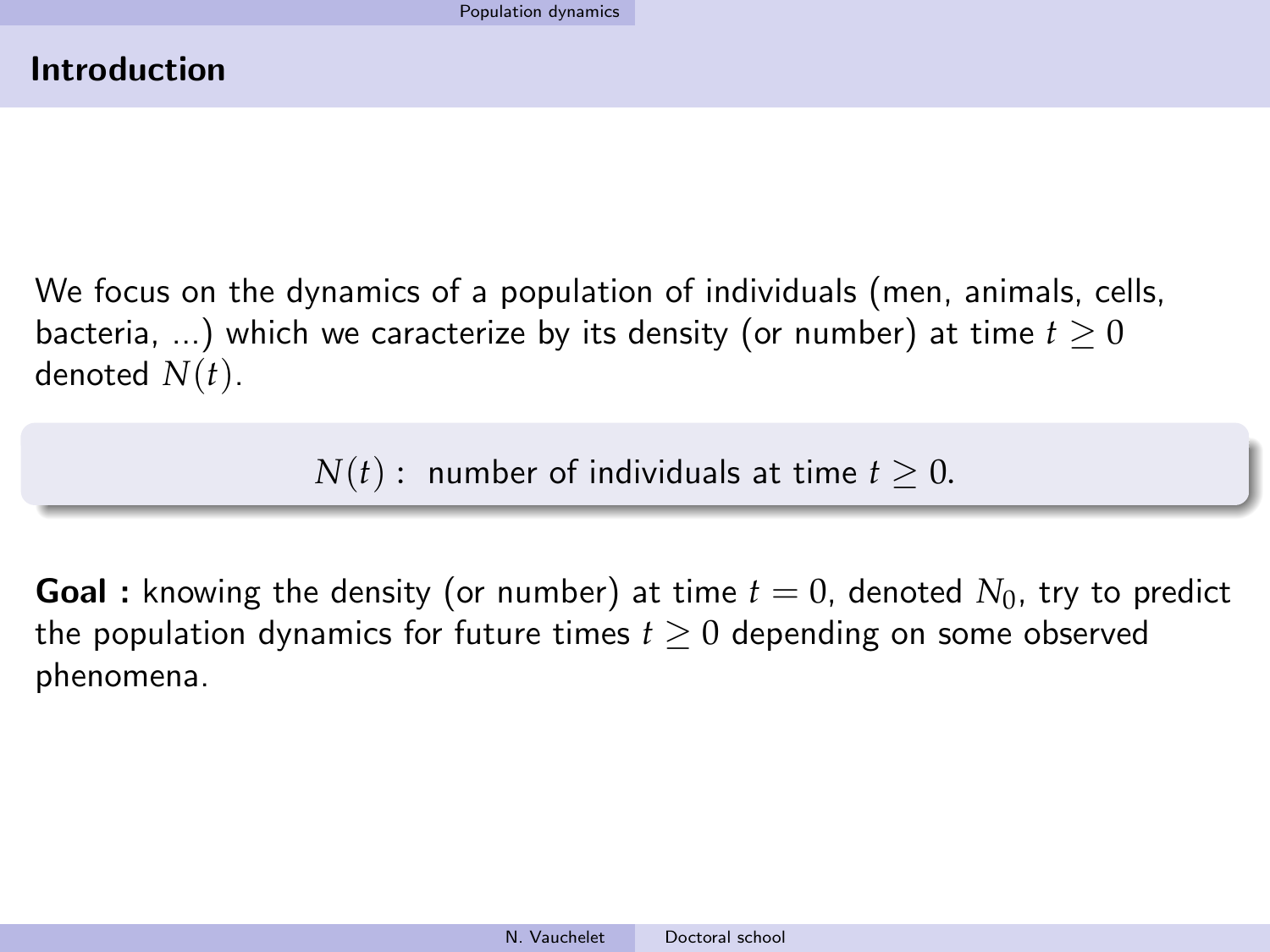#### <span id="page-7-0"></span>Outline of lecture 1

# <sup>1</sup> [Population dynamics](#page-5-0)

- [Malthus model](#page-7-0)
- [Verhulst model](#page-17-0)
- **Allee** effect
- [Lotka-Volterra system](#page-30-0)

# [Parabolic equations in biology](#page-36-0)

- [Reaction-diffusion systems in population dynamics](#page-36-0)
- **[Reaction kinetics](#page-44-0)**

# [Dynamical system in biology](#page-57-0)

- [Existence and uniqueness theory](#page-57-0)
- [Equilibria and stability](#page-67-0)

# [Mathematical epidemiology](#page-81-0)

- **a** [Introduction](#page-81-0)
- [SIR model](#page-83-0)
- [Basic reproduction number](#page-91-0) R<sub>0</sub>
- [Examples of compartmental models](#page-102-0)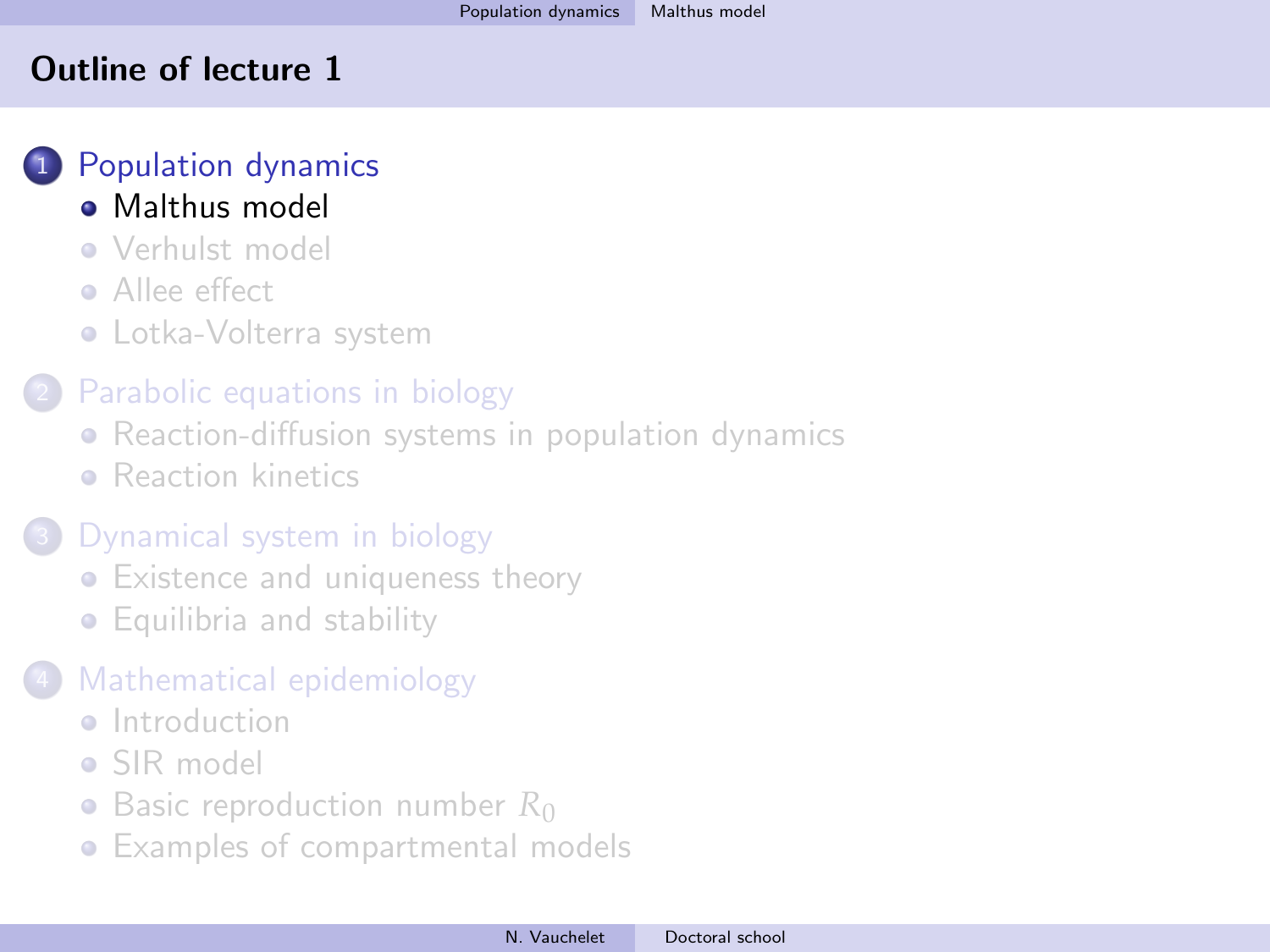One of the first important model in population dynamics was proposed by Thomas Malthus (English economist 1766-1834) in 1798 in his book "An essay on the principle of population".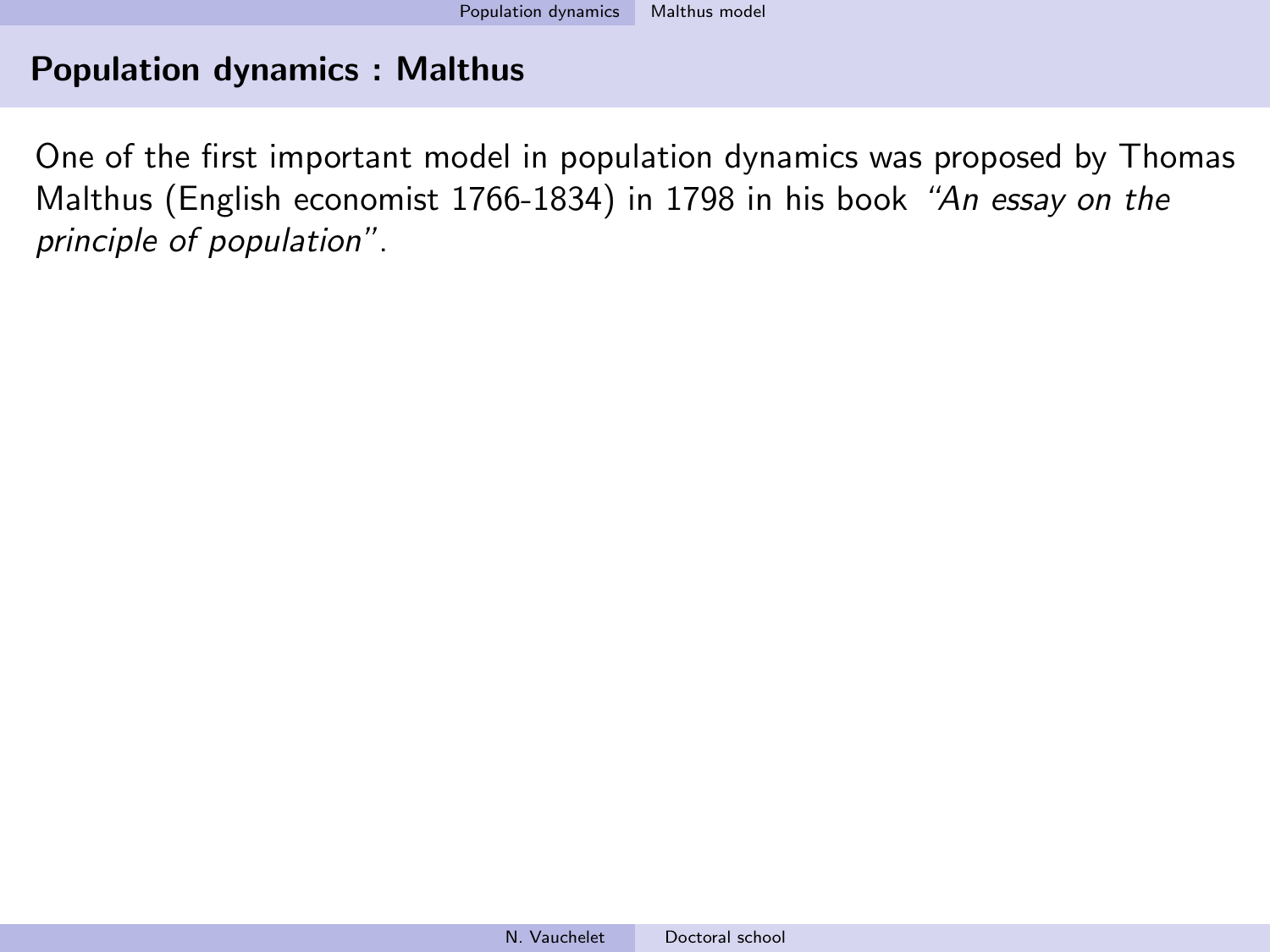One of the first important model in population dynamics was proposed by Thomas Malthus (English economist 1766-1834) in 1798 in his book "An essay on the principle of population".

In this model, only two phenomena are taken into account :

- $\blacksquare$  birth, with a rate  $b > 0$  (mean number of individuals generated by one individual by unit of time) : for *N* individuals, during a time interval *δt*, the number of birth is *bNδt* ;
- death, with a rate  $d > 0$ .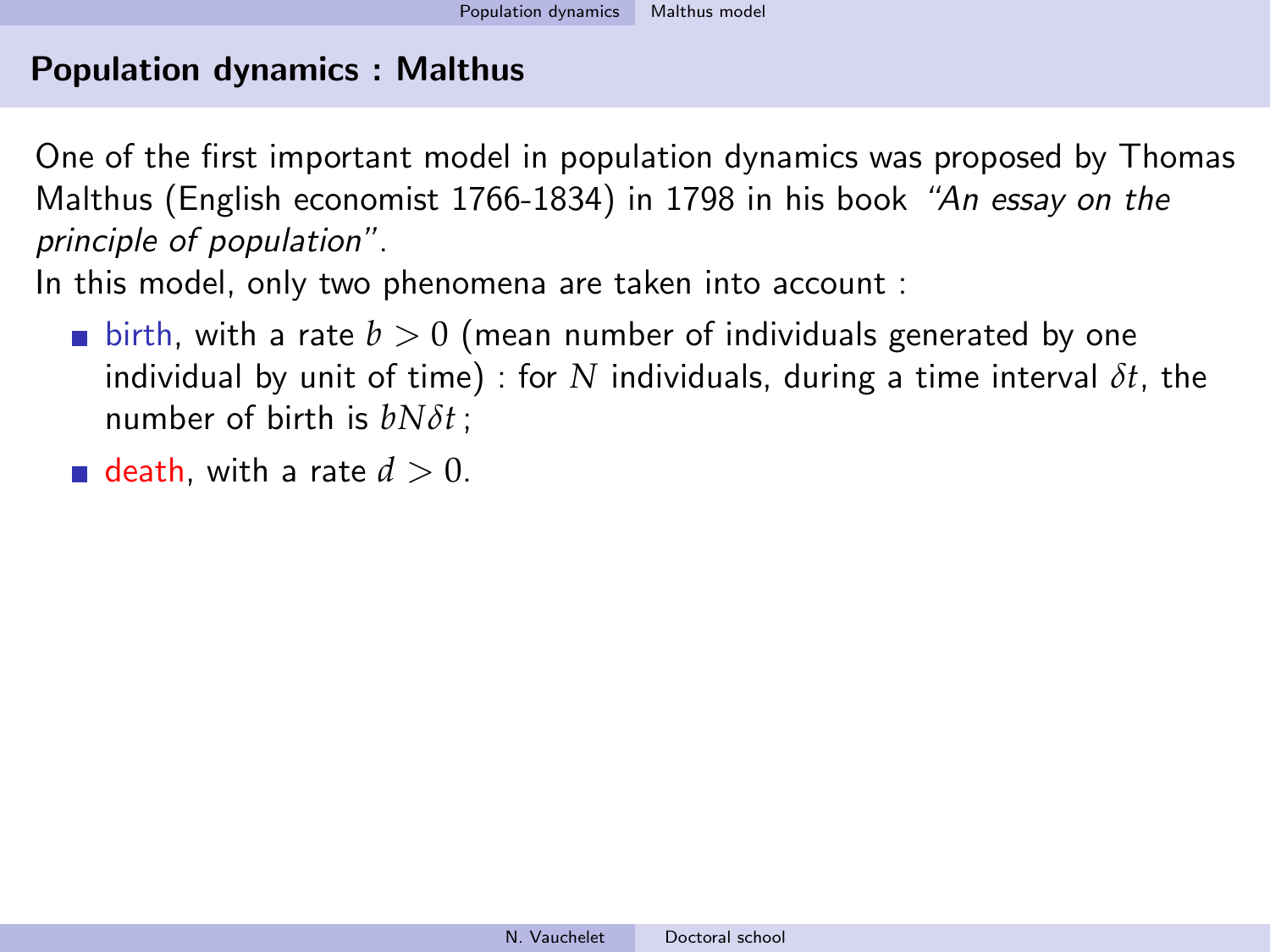One of the first important model in population dynamics was proposed by Thomas Malthus (English economist 1766-1834) in 1798 in his book "An essay on the principle of population".

In this model, only two phenomena are taken into account :

- $\blacksquare$  birth, with a rate  $b > 0$  (mean number of individuals generated by one individual by unit of time) : for *N* individuals, during a time interval *δt*, the number of birth is *bNδt* ;
- **death**, with a rate  $d > 0$ .

 $N(t + \delta t) = N(t) + bN(t)\delta t - dN(t)\delta t$ .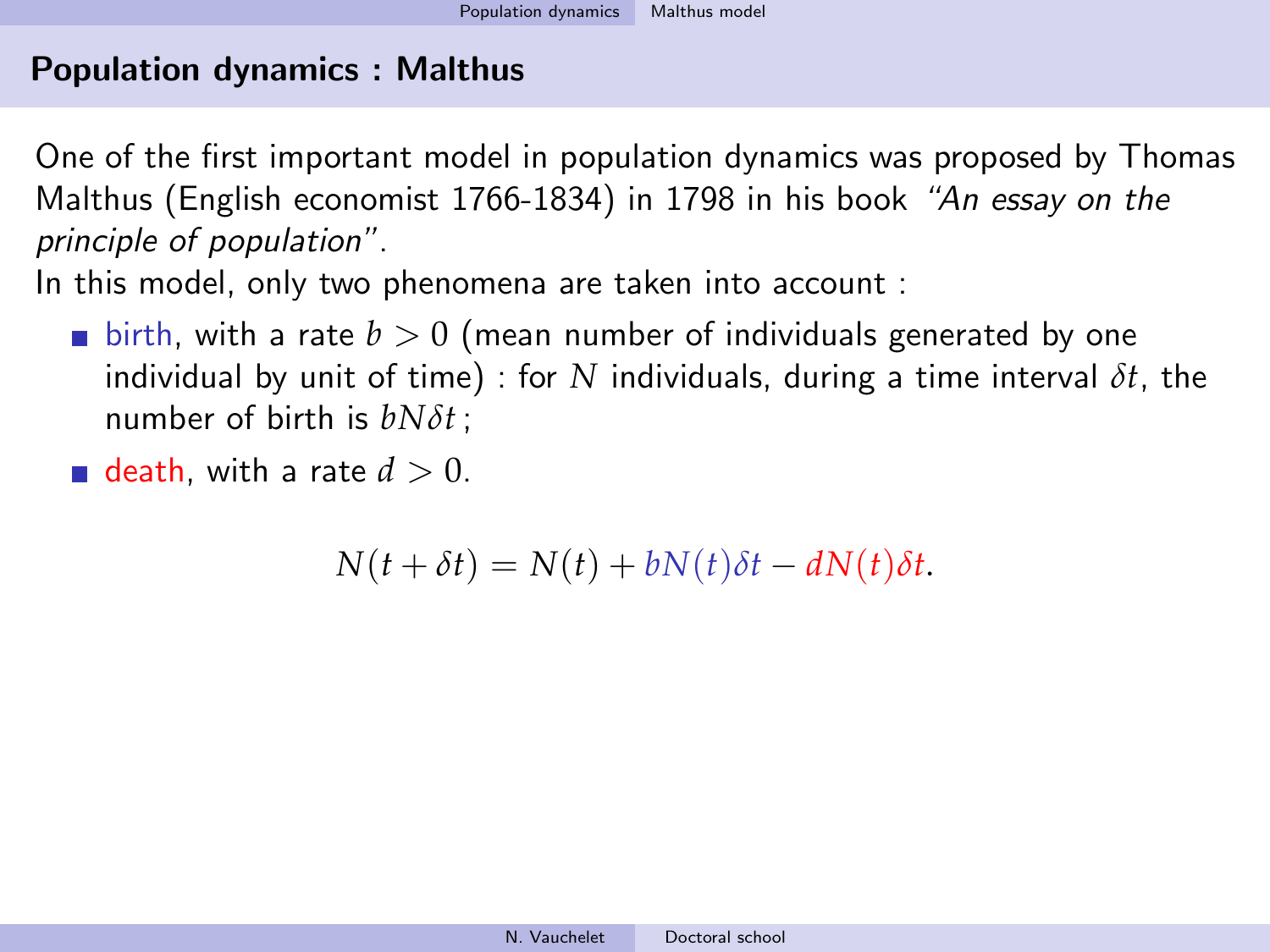One of the first important model in population dynamics was proposed by Thomas Malthus (English economist 1766-1834) in 1798 in his book "An essay on the principle of population".

In this model, only two phenomena are taken into account :

- $\blacksquare$  birth, with a rate  $b > 0$  (mean number of individuals generated by one individual by unit of time) : for *N* individuals, during a time interval *δt*, the number of birth is *bNδt* ;
- death, with a rate  $d > 0$ .

$$
N(t + \delta t) = N(t) + bN(t)\delta t - dN(t)\delta t.
$$

Dividing by *δt*,

$$
\frac{N(t+\delta t)-N(t)}{\delta t}=bN(t)-dN(t).
$$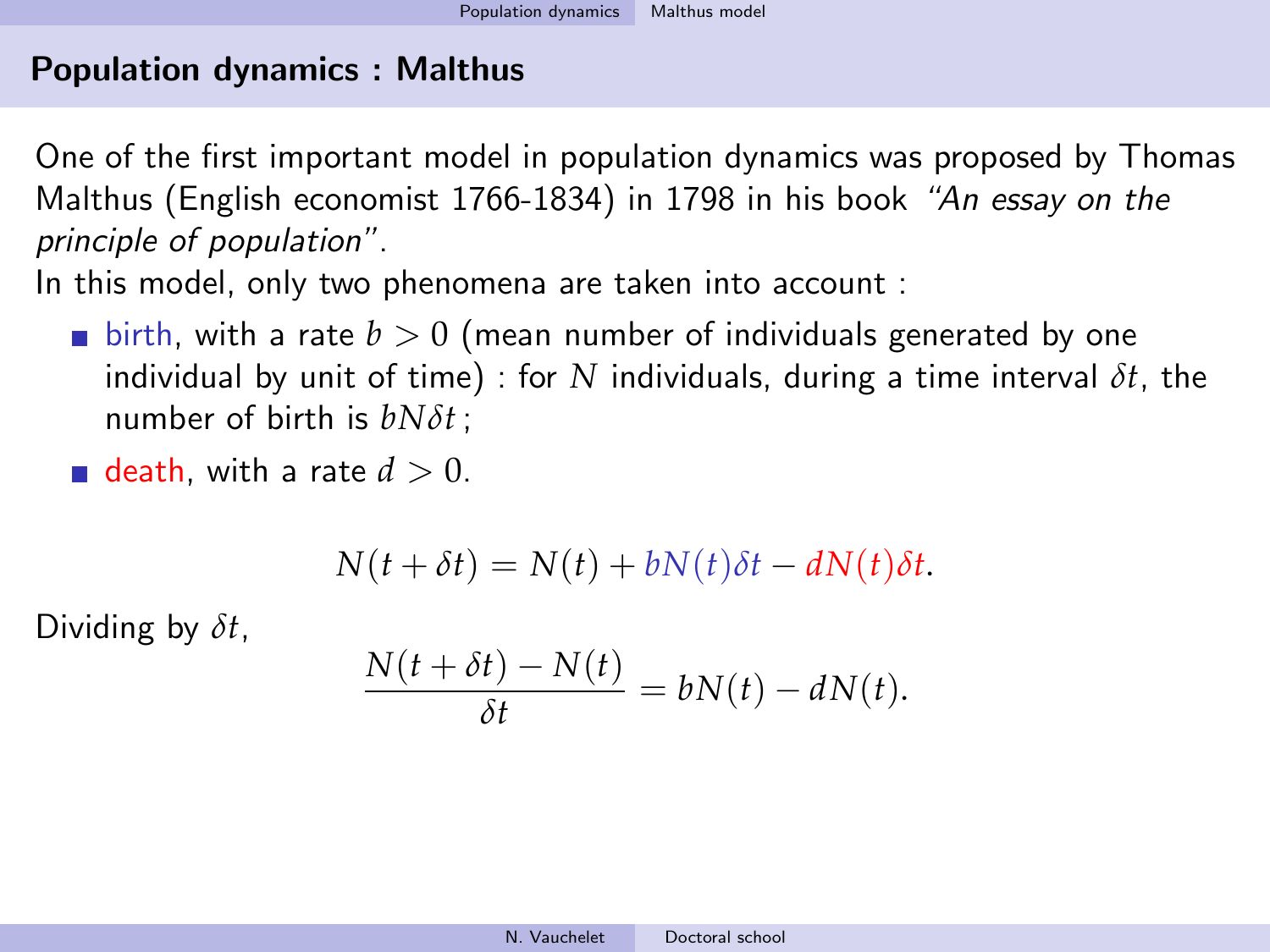One of the first important model in population dynamics was proposed by Thomas Malthus (English economist 1766-1834) in 1798 in his book "An essay on the principle of population".

In this model, only two phenomena are taken into account :

- $\blacksquare$  birth, with a rate  $b > 0$  (mean number of individuals generated by one individual by unit of time) : for *N* individuals, during a time interval *δt*, the number of birth is *bNδt* ;
- death, with a rate  $d > 0$ .

$$
N(t + \delta t) = N(t) + bN(t)\delta t - dN(t)\delta t.
$$

Dividing by *δt*,

$$
\frac{N(t+\delta t)-N(t)}{\delta t}=bN(t)-dN(t).
$$

Taking the limit  $\delta t \rightarrow 0$ , we get

$$
N'(t) = bN(t) - dN(t).
$$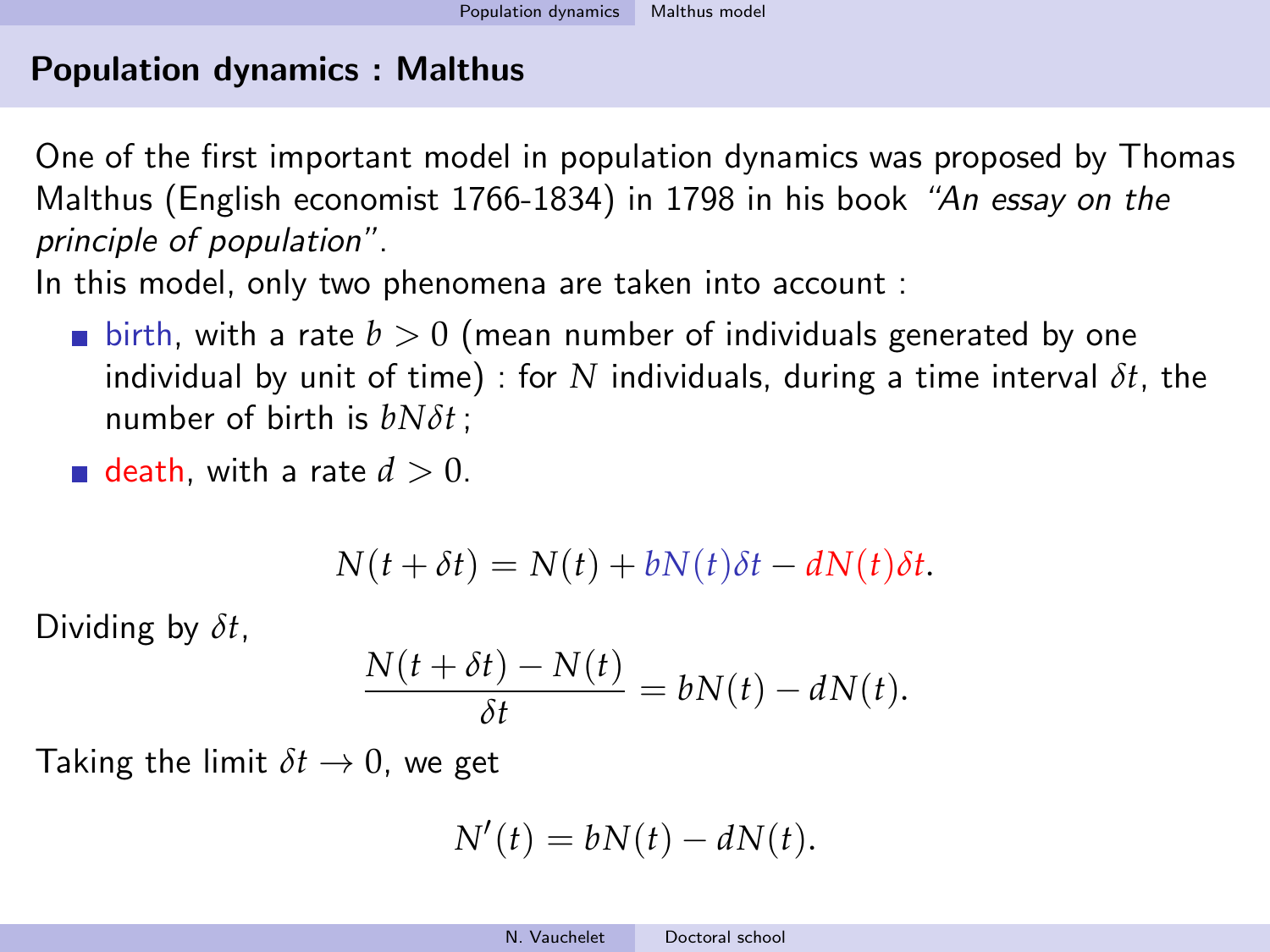Malthus model (1798)

$$
N'(t) = bN(t) - dN(t),
$$
  $N(0) = N_0.$ 

This is a first order ODE with constant coefficient.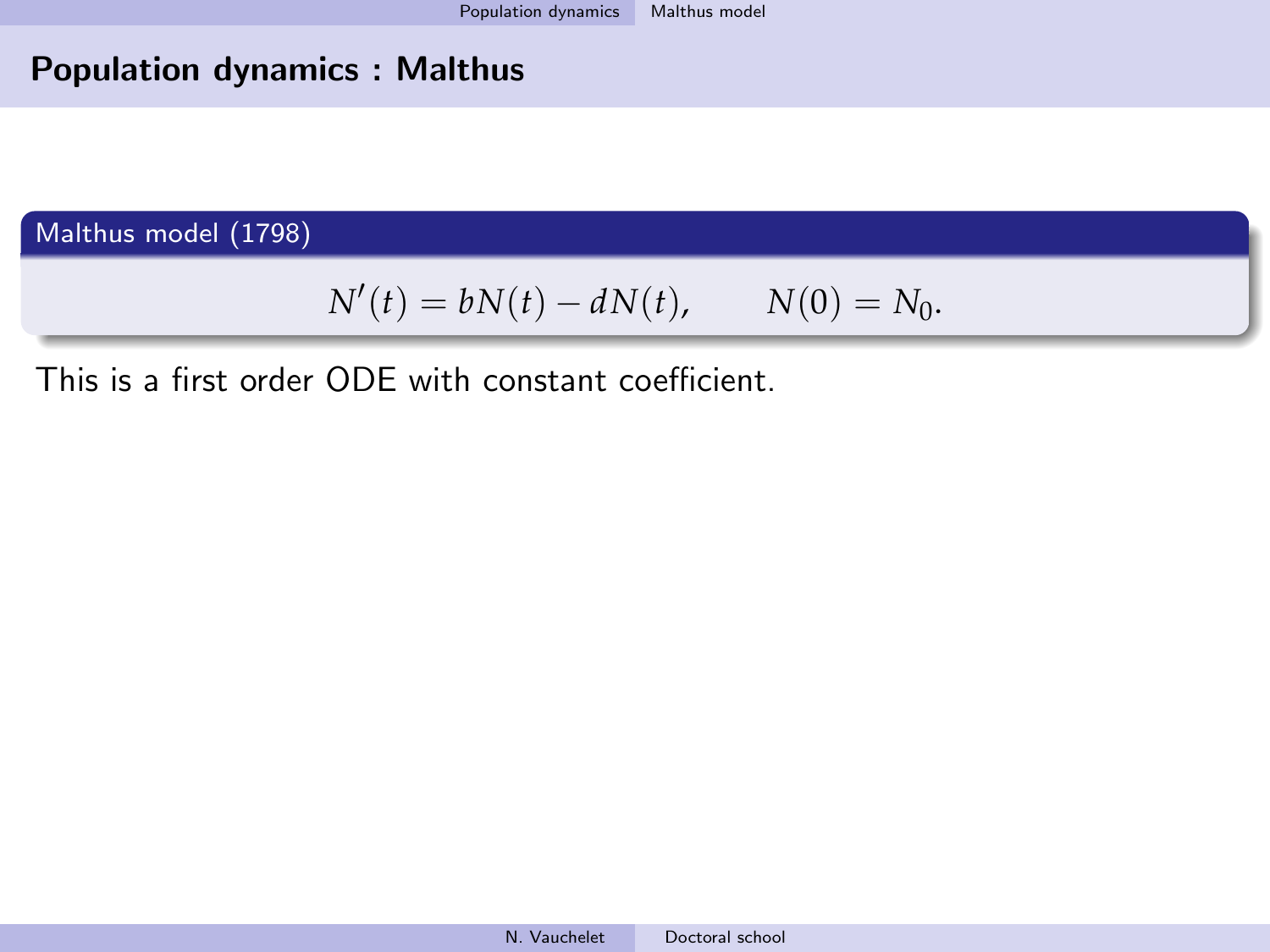Malthus model (1798)

$$
N'(t) = bN(t) - dN(t), \qquad N(0) = N_0.
$$

This is a first order ODE with constant coefficient. The solution to this Cauchy problem is given

$$
N(t) = N_0 e^{(b-d)t}.
$$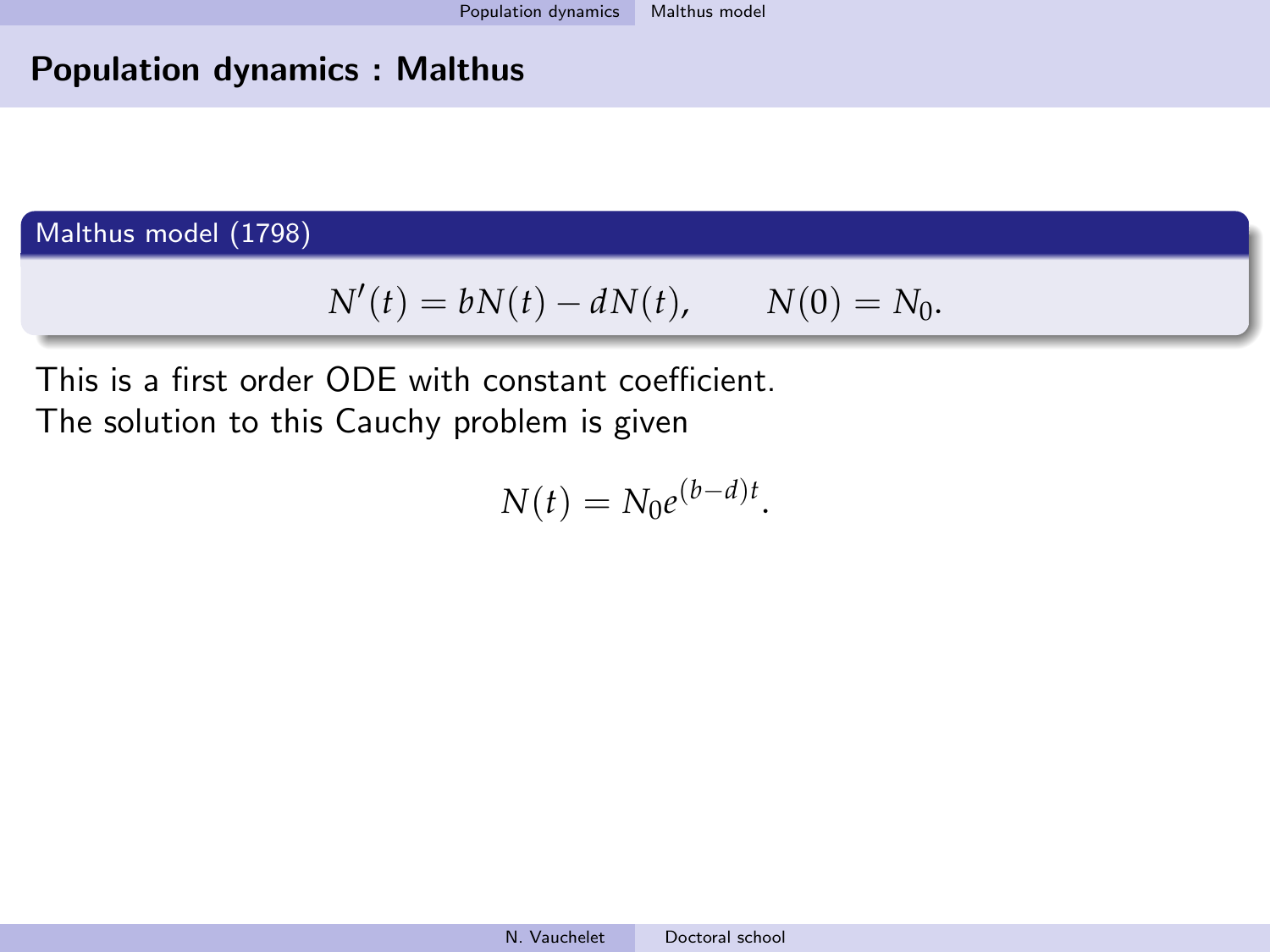Malthus model (1798)

$$
N'(t) = bN(t) - dN(t), \qquad N(0) = N_0.
$$

This is a first order ODE with constant coefficient. The solution to this Cauchy problem is given

$$
N(t) = N_0 e^{(b-d)t}.
$$

This very simple model allows us to observe two phenomena :

- If  $b > d$ , we have an **exponential growth** of the size of the population (sometimes call Malthusian growth).
- If  $b < d$ , we have **extinction** of the population.
- $|r = b d|$  is called the growth rate.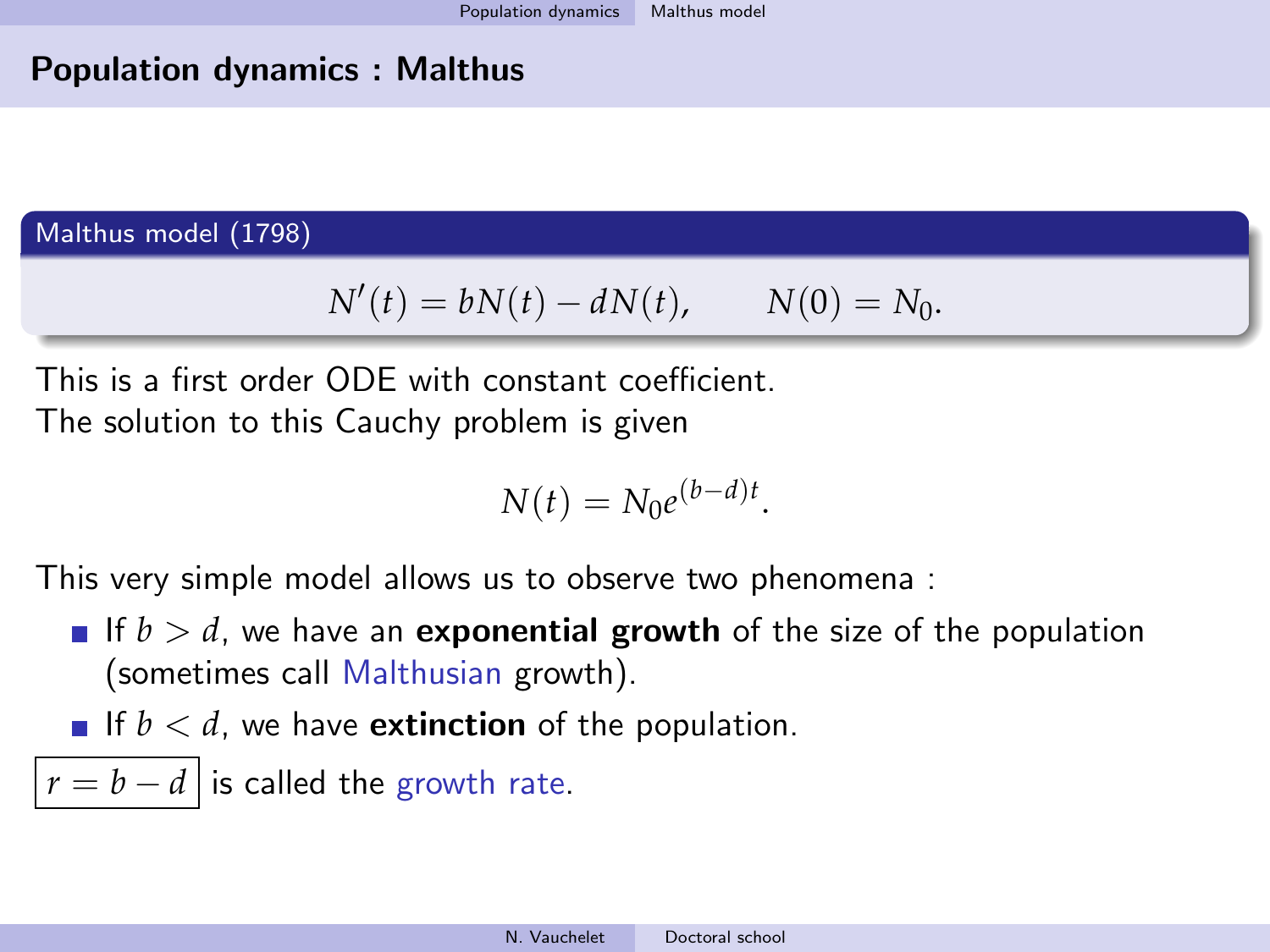This is a too simple model to be realistic. Nevertheless, looking for long time scale of the world human population :

| Année   1750 1850 1918 1960 1974 1987 1999 2010 |  |  |  |  |
|-------------------------------------------------|--|--|--|--|
| Population   0.5<br>$(in\ billion)$             |  |  |  |  |

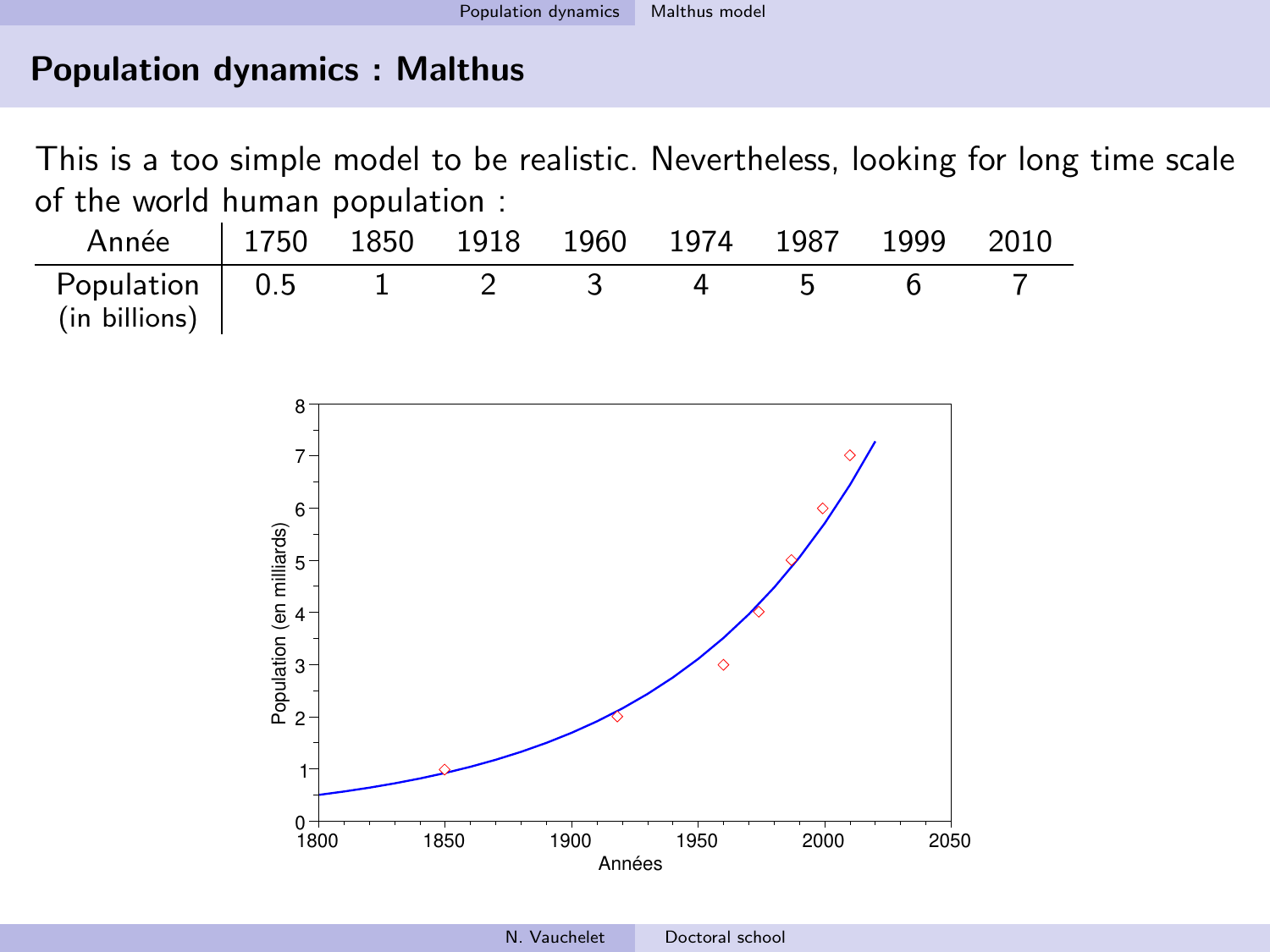#### <span id="page-17-0"></span>Outline of lecture 1

# <sup>1</sup> [Population dynamics](#page-5-0)

**• [Malthus model](#page-7-0)** 

# [Verhulst model](#page-17-0)

- **Allee** effect
- [Lotka-Volterra system](#page-30-0)

# [Parabolic equations in biology](#page-36-0)

- [Reaction-diffusion systems in population dynamics](#page-36-0)
- **[Reaction kinetics](#page-44-0)**

# [Dynamical system in biology](#page-57-0)

- [Existence and uniqueness theory](#page-57-0)
- [Equilibria and stability](#page-67-0)

# [Mathematical epidemiology](#page-81-0)

- **a** [Introduction](#page-81-0)
- [SIR model](#page-83-0)
- [Basic reproduction number](#page-91-0) R<sub>0</sub>
- [Examples of compartmental models](#page-102-0)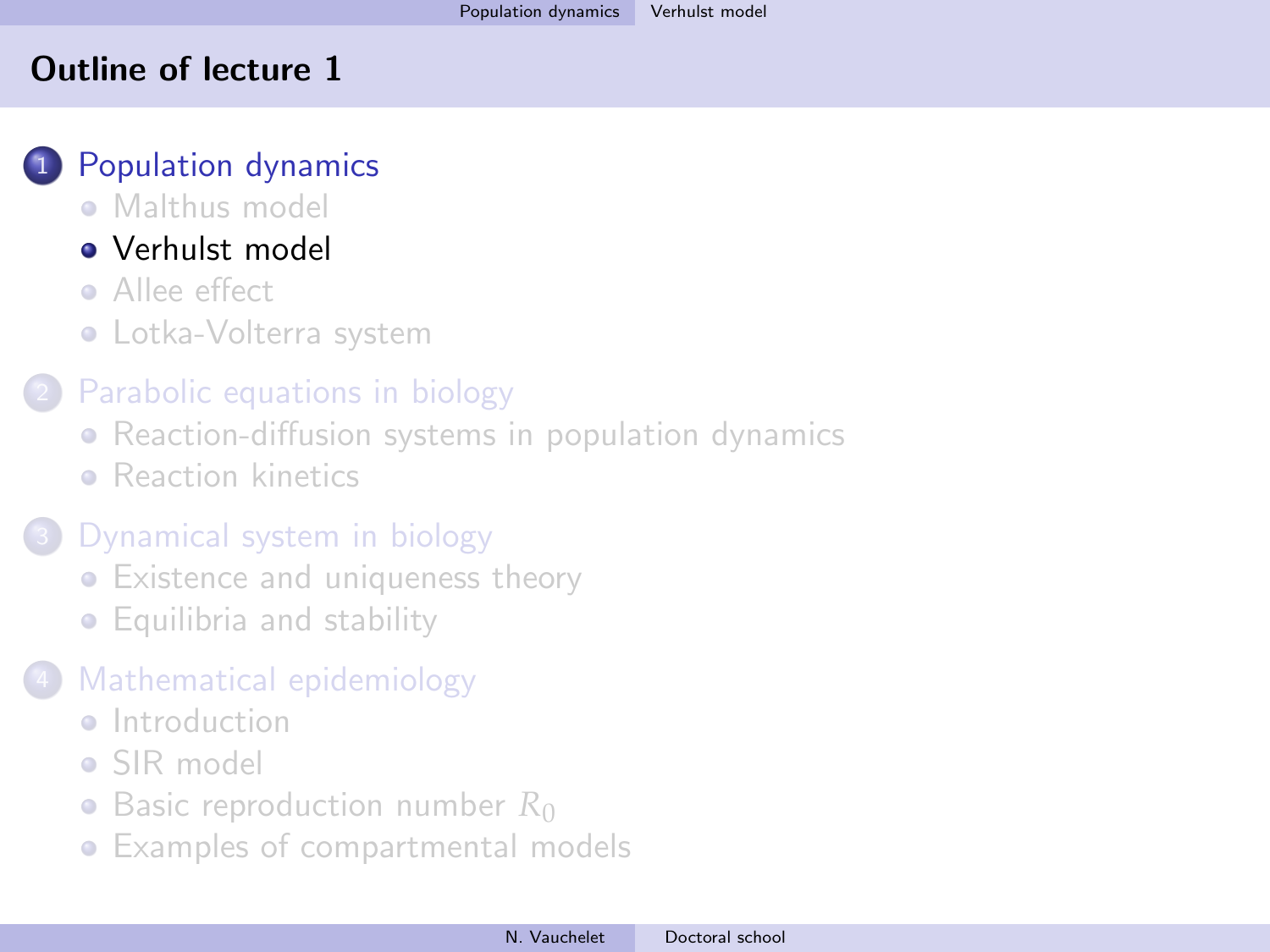In 1838, Pierre-François Verhulst (Belgian mathematician, 1804-1849) refined the Malthus model by proposing a growth rate depending on the size of the population :

- When *N* is small, same growth rate as for the Malthus model;
- When the size of the population reaches an environmental capacity, denoted *K*, the growth rate vanishes.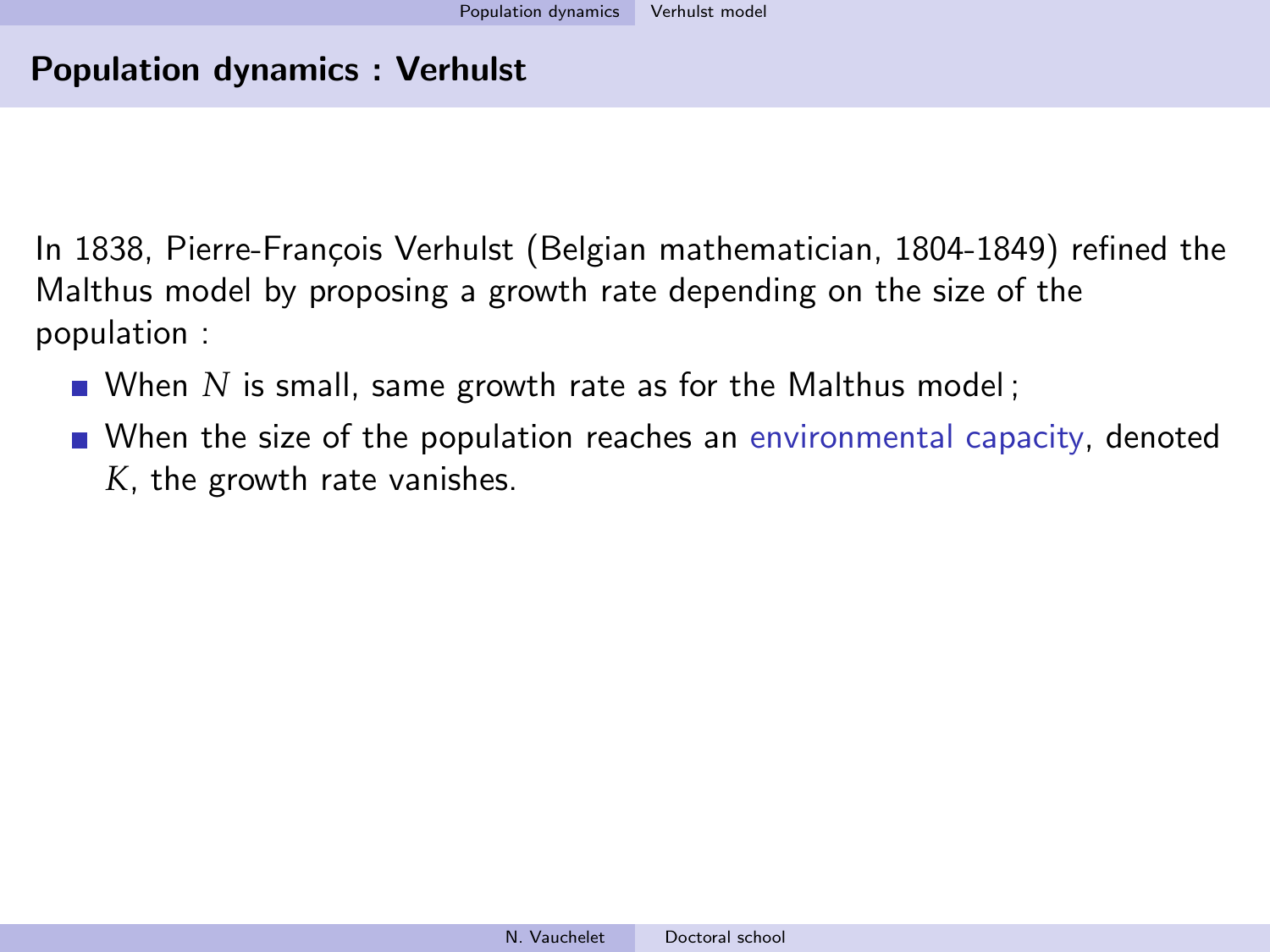In 1838, Pierre-François Verhulst (Belgian mathematician, 1804-1849) refined the Malthus model by proposing a growth rate depending on the size of the population :

- When *N* is small, same growth rate as for the Malthus model;
- When the size of the population reaches an environmental capacity, denoted *K*, the growth rate vanishes.

Verhulst model (1838)

$$
N'(t) = r\left(1 - \frac{N(t)}{K}\right)N(t), \qquad N(0) = N_0.
$$

*r* : growth rate ; *K* : environmental capacity.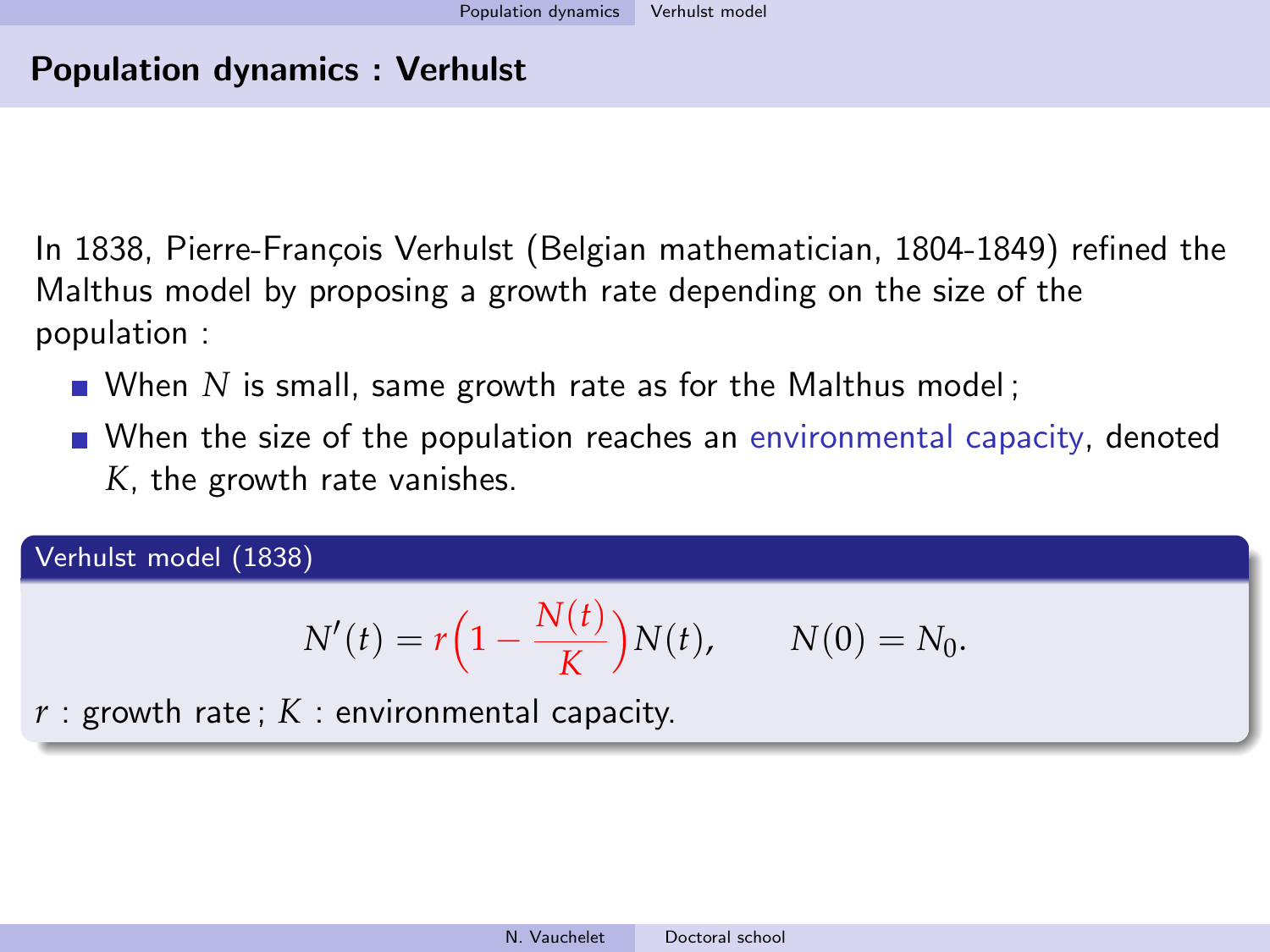#### Population dynamics : Verhulst

#### Verhulst model

$$
N'(t) = r\Big(1 - \frac{N(t)}{K}\Big)N(t), \qquad N(0) = N_0.
$$

We notice that :

- If  $N \in [0, K]$ , then  $(1 \frac{N}{K})N \ge 0$ , thus  $N' \ge 0$  : The size of the population increases.
- If  $N > K$ , then  $(1 \frac{N}{K})N < 0$ , thus  $N' < 0$  : The size of the population decreases.

As a consequence *N* is a bounded function.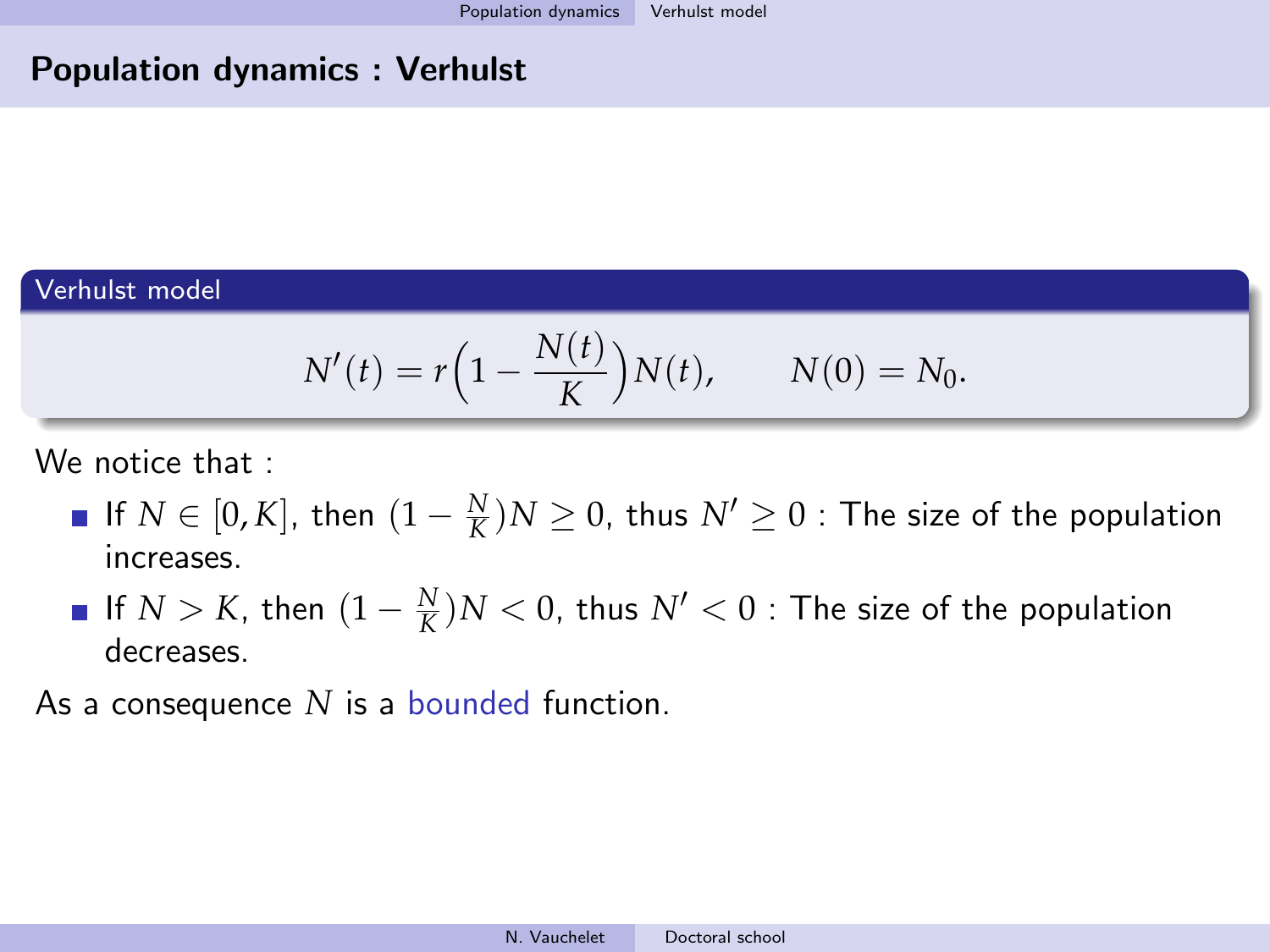#### Population dynamics : Verhulst

#### Verhulst model

$$
N'(t) = r(1 - \frac{N(t)}{K})N(t), \qquad N(0) = N_0.
$$

This Cauchy problem can actually be solved explicitely by noticing that

$$
\frac{N'(t)}{N(t)(1-\frac{N(t)}{K})} = \frac{N'(t)}{N(t)} + \frac{N'(t)}{K-N(t)} = r.
$$

Thus,

$$
\frac{d}{dt}\Big(\ln(N(t)) - \ln(K - N(t))\Big) = r.
$$

Integrating in time it gives,

$$
\ln\left(\frac{N(t)}{K-N(t)}\right) = rt + \ln\left(\frac{N_0}{K-N_0}\right).
$$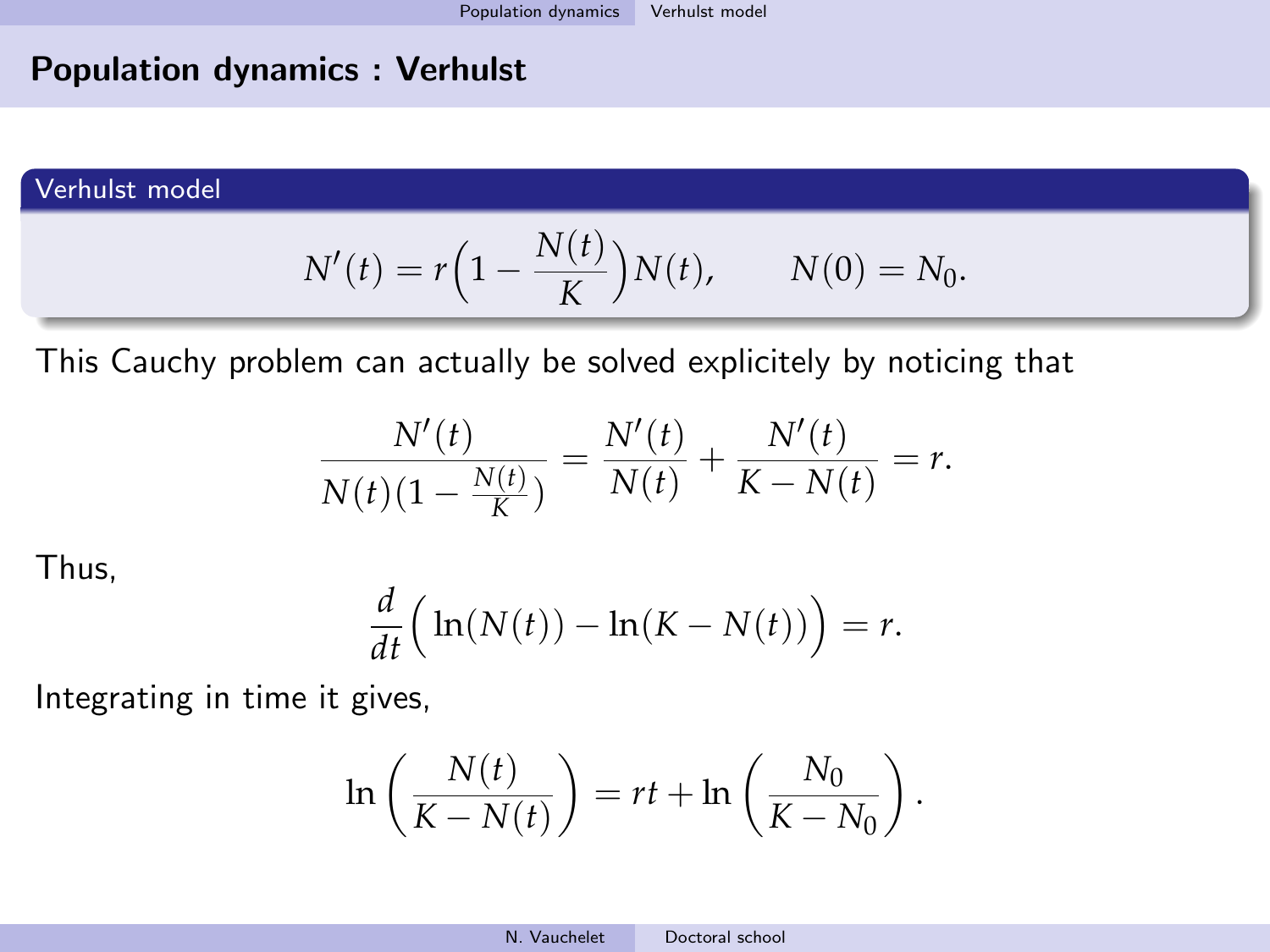# Dynamique des populations : Verhulst

After calculation, it gives

$$
N(t) = \frac{KN_0}{(K - N_0)e^{-rt} + N_0}.
$$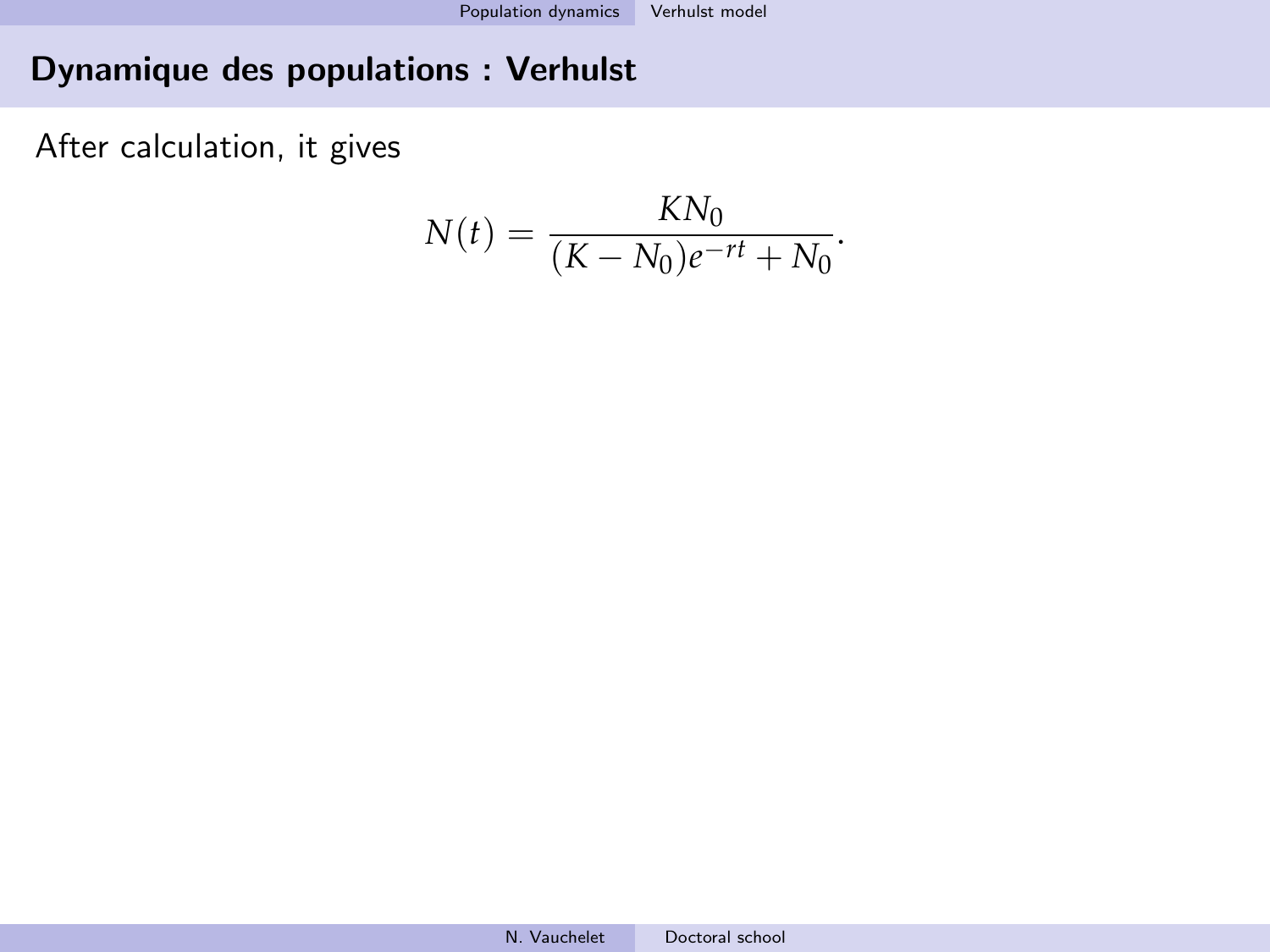#### Dynamique des populations : Verhulst

After calculation, it gives

$$
N(t) = \frac{KN_0}{(K - N_0)e^{-rt} + N_0}.
$$

If  $N_0 = 0$ , then for all  $t > 0$ ,  $N(t) = 0$  (no autogeneration of individuals). If  $N_0 > 0$ , then  $\lim_{t \to +\infty} N(t) = K$ .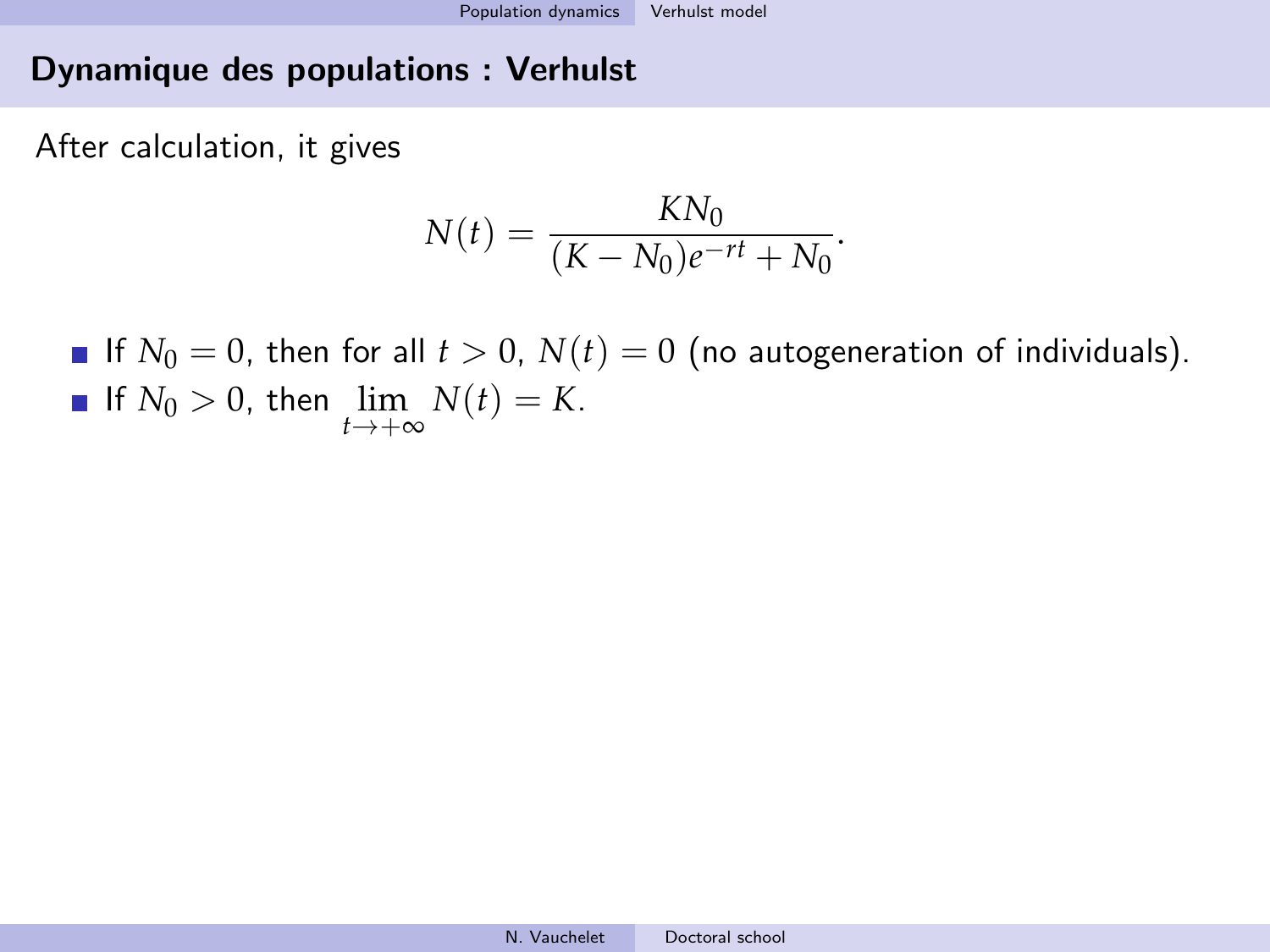# Dynamique des populations : Verhulst

After calculation, it gives

$$
N(t) = \frac{KN_0}{(K - N_0)e^{-rt} + N_0}.
$$

If  $N_0 = 0$ , then for all  $t > 0$ ,  $N(t) = 0$  (no autogeneration of individuals). If  $N_0 > 0$ , then  $\lim_{t \to +\infty} N(t) = K$ .

#### Verhulst model

$$
N'(t) = r(1 - \frac{N(t)}{K})N(t), \qquad N(0) = N_0.
$$

We remark that  $N(t) = 0$  and  $N(t) = K$  are constant solutions to this ODE. Such solutions are called equilibria.

Except for the case where the density is initially 0, all solutions converge to the stationnary state  $N(t) = K$ 

We say that the steady state  $N = K$  is stable  $\Rightarrow$  monostable case.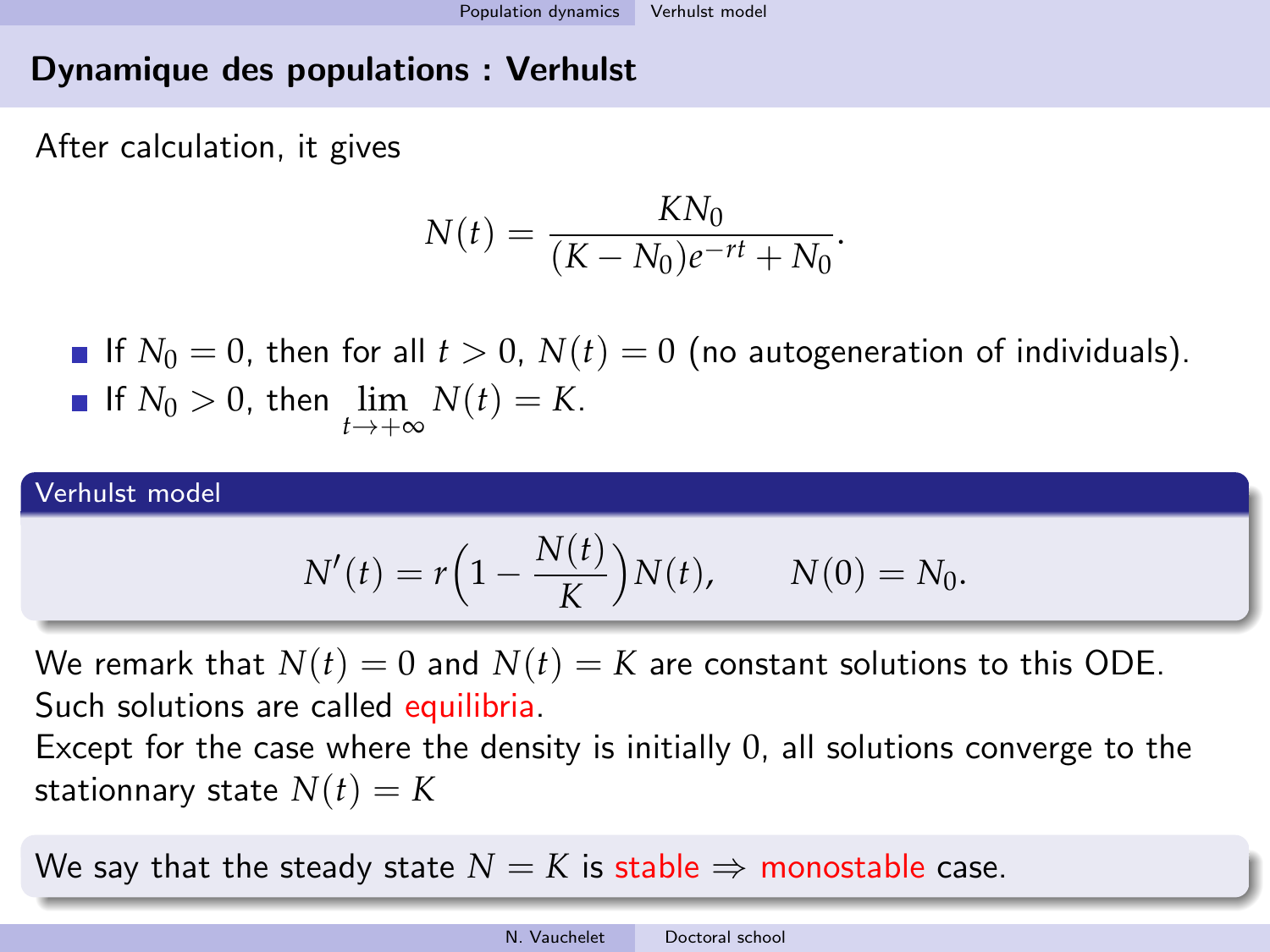#### Population dynamics : equilibria

Numerical example of solutions for  $K = 1$ ,  $r = 1$  and for 3 values of  $N_0 : N_0 = 0$ (red),  $N_0 = 0.1$  (blue),  $N_0 = 1.5$  (green).

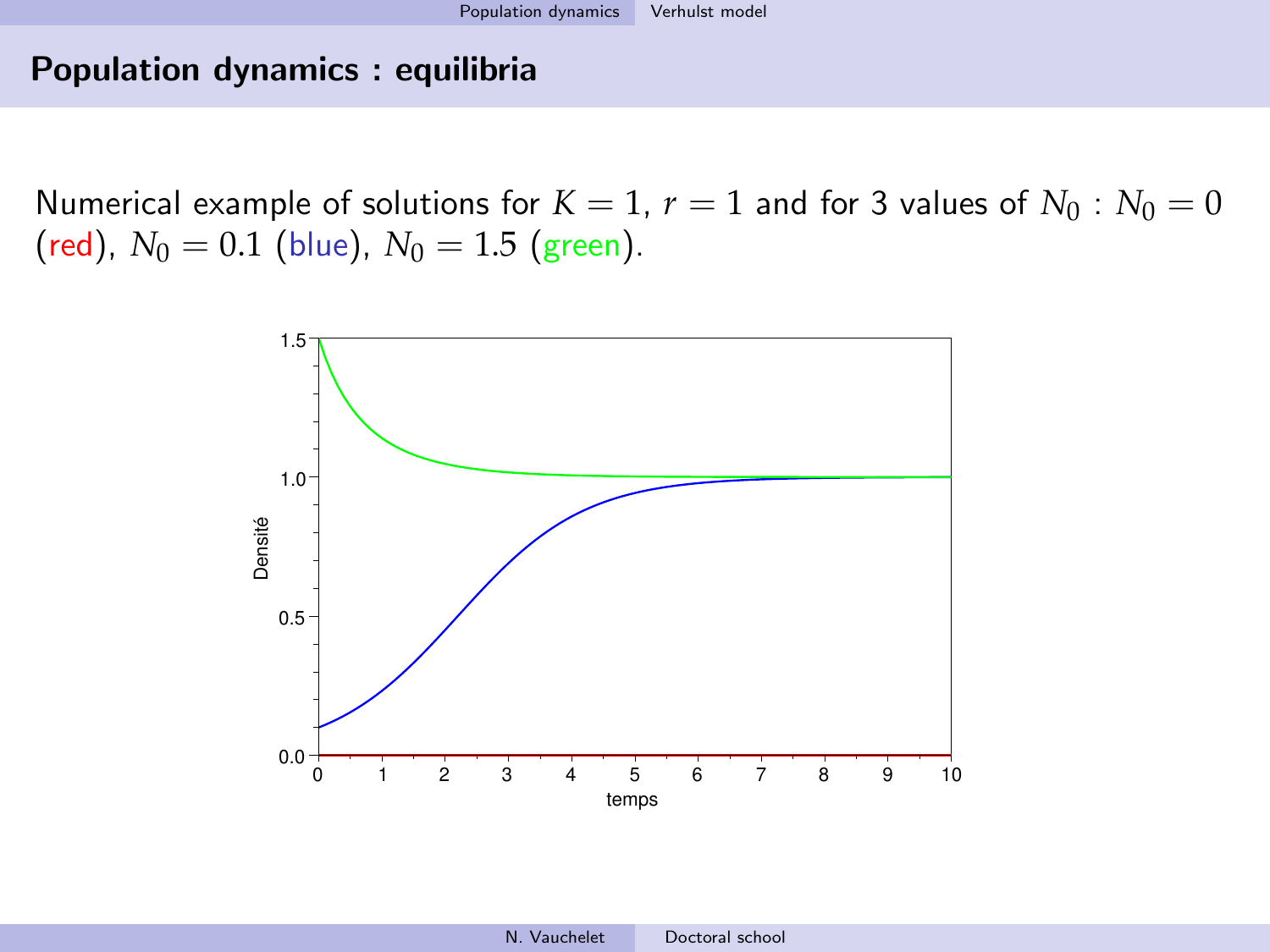#### <span id="page-26-0"></span>Outline of lecture 1

# <sup>1</sup> [Population dynamics](#page-5-0)

- **[Malthus model](#page-7-0)**
- [Verhulst model](#page-17-0)

# **•** [Allee effect](#page-26-0)

[Lotka-Volterra system](#page-30-0)

# [Parabolic equations in biology](#page-36-0)

- [Reaction-diffusion systems in population dynamics](#page-36-0)
- **[Reaction kinetics](#page-44-0)**

# [Dynamical system in biology](#page-57-0)

- [Existence and uniqueness theory](#page-57-0)
- [Equilibria and stability](#page-67-0)

# [Mathematical epidemiology](#page-81-0)

- **a** [Introduction](#page-81-0)
- [SIR model](#page-83-0)
- [Basic reproduction number](#page-91-0) R<sub>0</sub>
- [Examples of compartmental models](#page-102-0)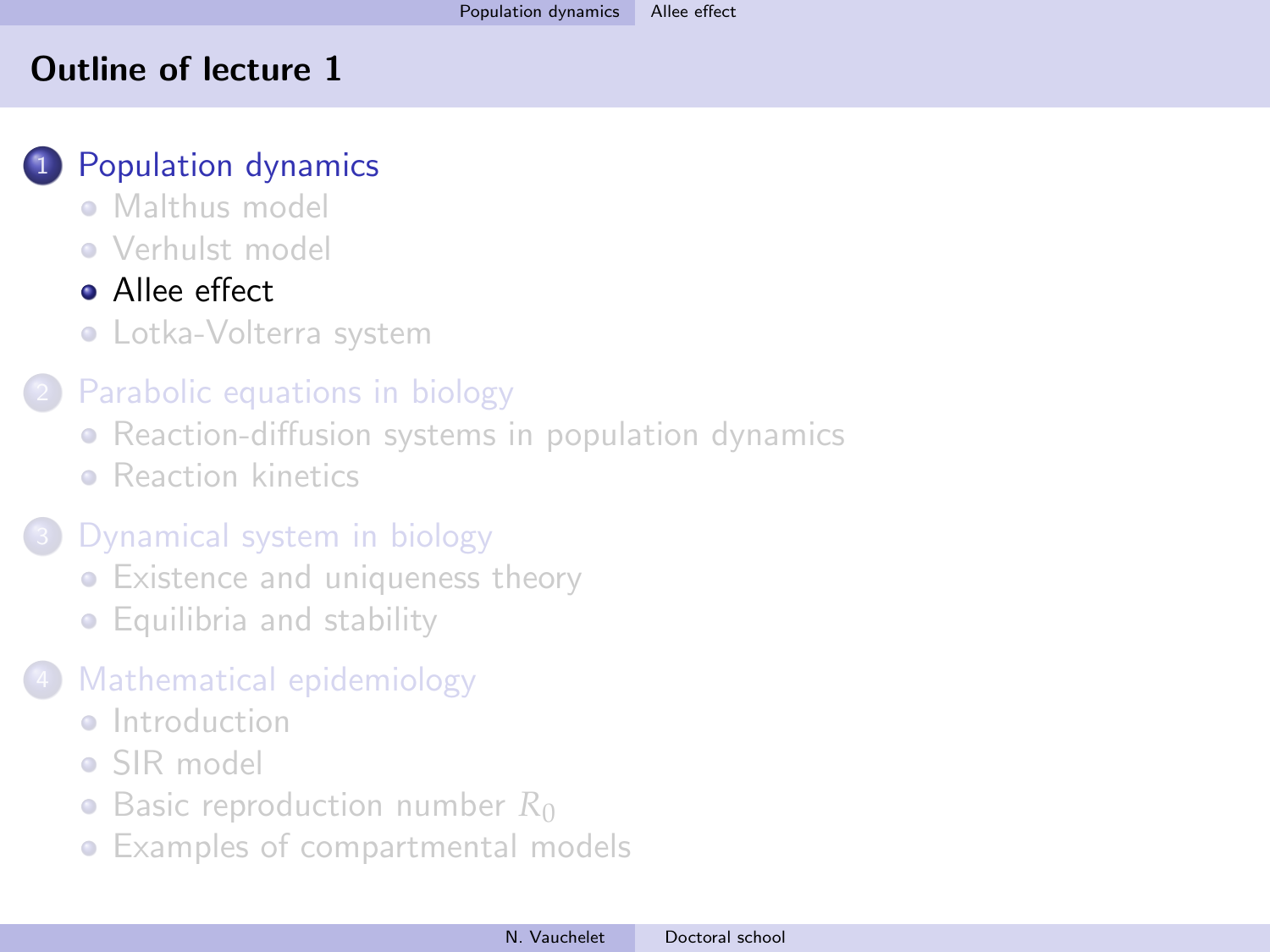In the case of, for instance, endangered and rare species, an other phenomena should be taken into account : Allee effect.

There is a negative effect of growth when the population density is too low. This may be due, for example, to the scarcity effect, the consanguinity effect, the difficulty of meeting a partner for populations with low density, ...

We choose a growth rate under the form  $(1 - N)(N - \theta)$ , with  $\theta \in (0, 1)$ . It is :

- negative if  $0 < N < \theta$ .
- **p** positive if  $\theta < N < 1$ .

Denoting  $N(t)$  population density at time  $t$ , the model with Allee effect reads :

$$
N'(t) = (1 - N(t))(N(t) - \theta)N(t), \quad \theta \in ]0,1[, \qquad N(0) = N_0.
$$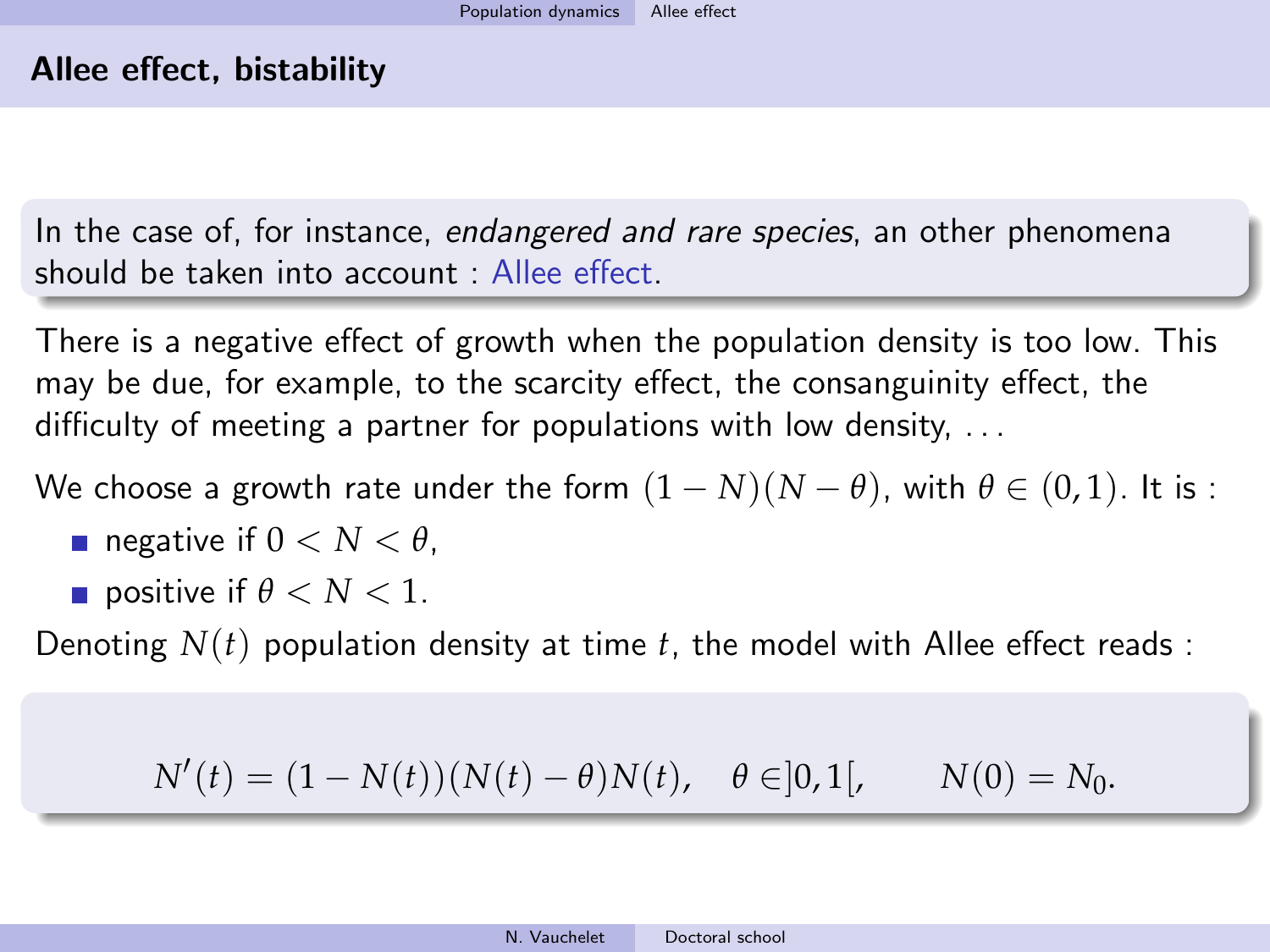$$
N'(t) = (1 - N(t))(N(t) - \theta)N(t), \quad \theta \in ]0,1[, \qquad N(0) = N_0.
$$

**Equilibria.** We look for  $\overline{N}$  such that

$$
(1-\overline{N})(\overline{N}-\theta)\overline{N}=0.
$$

Thus, there are 3 equilibria : 0, *θ* and 1.

**Stability.** If  $N \in ]0, \theta[$ ,  $N' < 0$  thus  $N$  decreases  $\Rightarrow 0$  is stable. If  $N \in ]\theta,1[$ ,  $N' > 0$  thus  $N$  increases  $\Rightarrow 1$  is stable. Thus *θ* is unstable.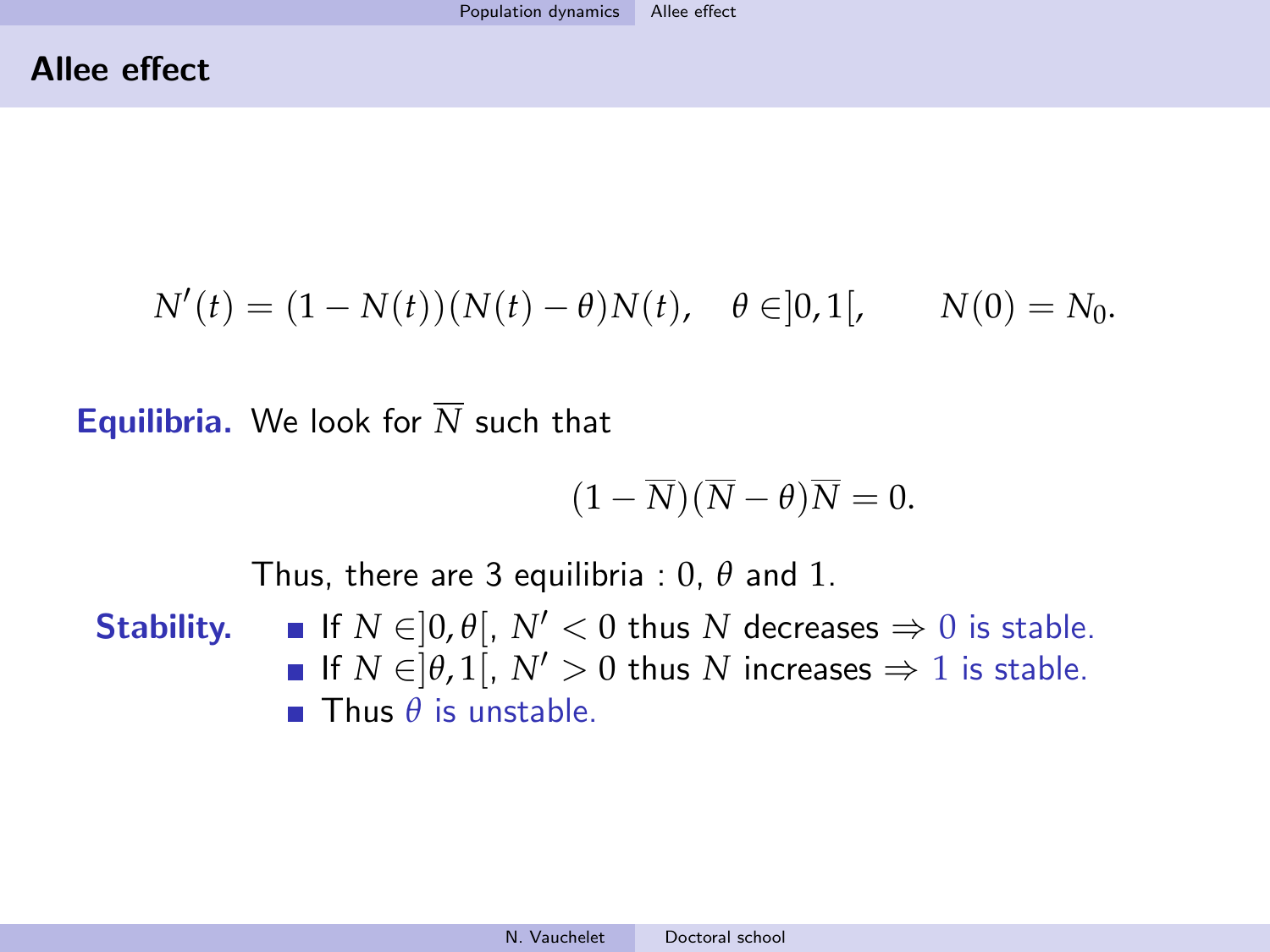#### Allee effect

Allee effect : population density should be higher than a threshold to avoid extinction.



Example of a numerical simulation for the equation  $y' = y(1 - y)(y - 0.5)$  for different initial data ranging from 0 to 1.2.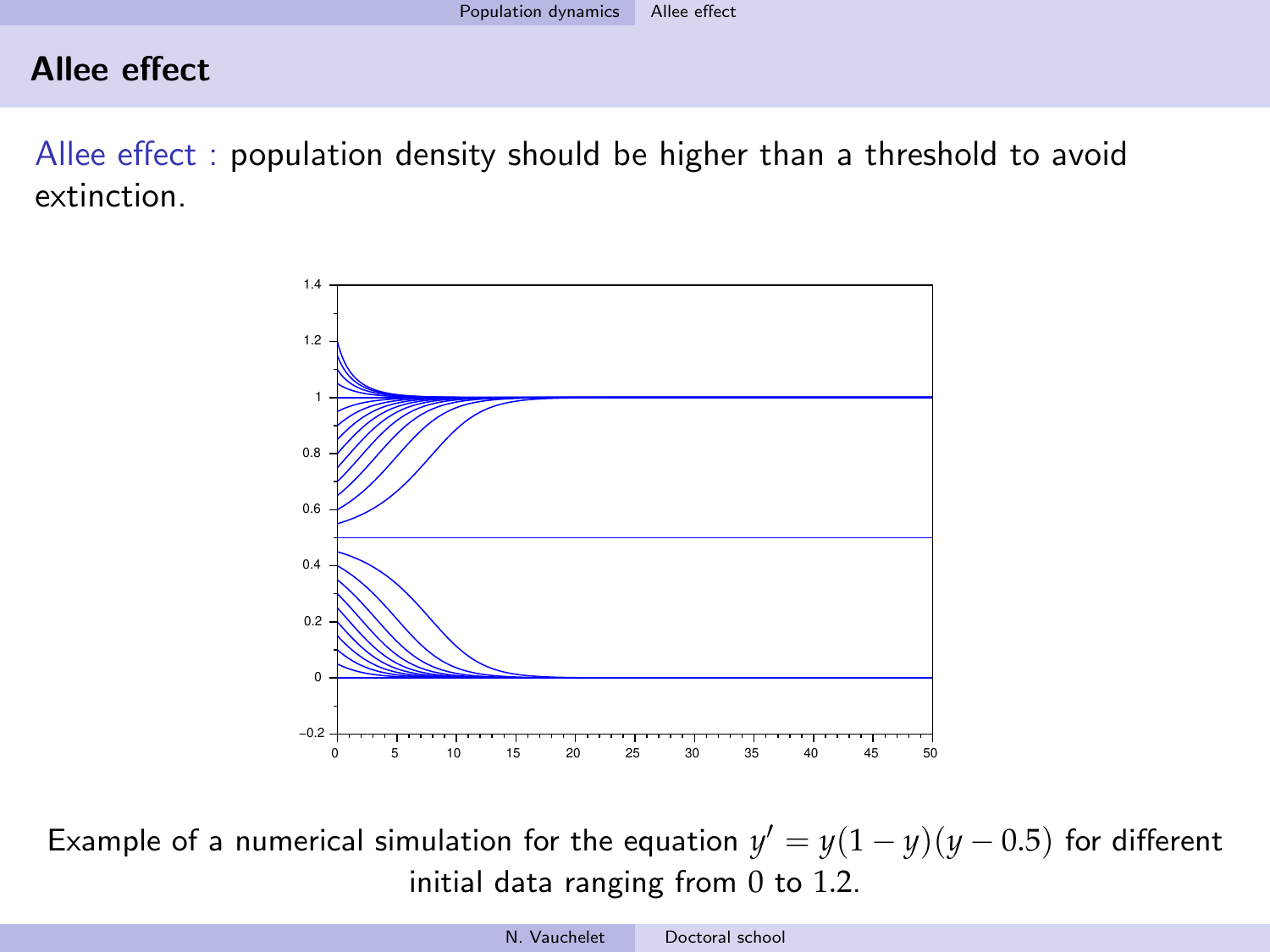#### <span id="page-30-0"></span>Outline of lecture 1

### <sup>1</sup> [Population dynamics](#page-5-0)

- [Malthus model](#page-7-0)
- [Verhulst model](#page-17-0)
- **Allee** effect
- [Lotka-Volterra system](#page-30-0)

## [Parabolic equations in biology](#page-36-0)

- [Reaction-diffusion systems in population dynamics](#page-36-0)
- **[Reaction kinetics](#page-44-0)**

# [Dynamical system in biology](#page-57-0)

- [Existence and uniqueness theory](#page-57-0)
- [Equilibria and stability](#page-67-0)

# [Mathematical epidemiology](#page-81-0)

- **a** [Introduction](#page-81-0)
- [SIR model](#page-83-0)
- [Basic reproduction number](#page-91-0) R<sub>0</sub>
- [Examples of compartmental models](#page-102-0)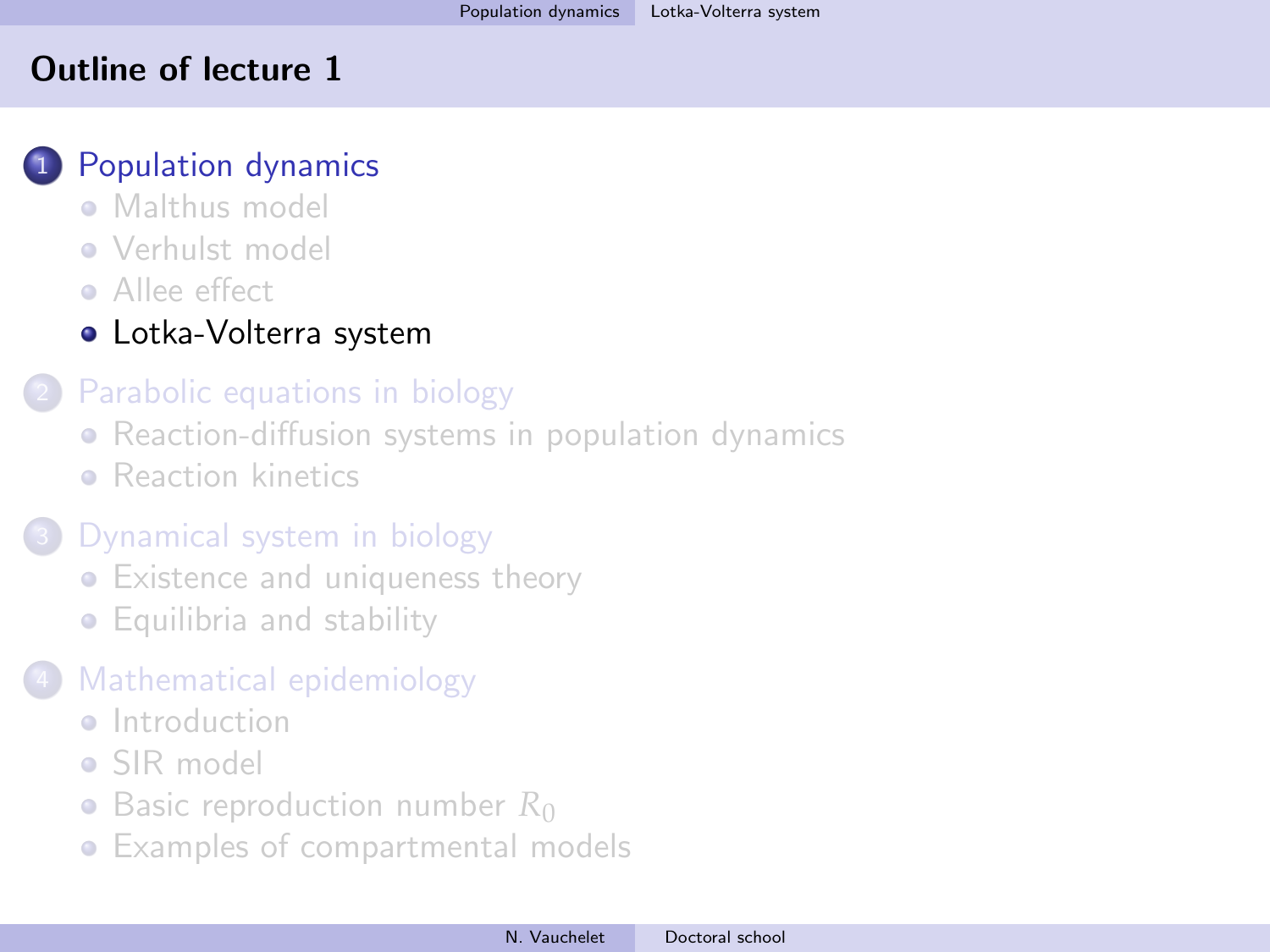In 1920, Alfred J. Lotka and Vito Volterra proposed a model to describe the dynamics of two species in interaction : preys and predators. Their model is based on several assumptions :

- $\blacksquare$  The prey population finds ample food at all times.
- **The food supply of the predator population depends entirely on the size of** the prey population.
- The rate of change of populations is proportional to its size.
- During the process, the environment does not change in favour of one species, and genetic adaptation is inconsequential.
- Predators have limitless appetite.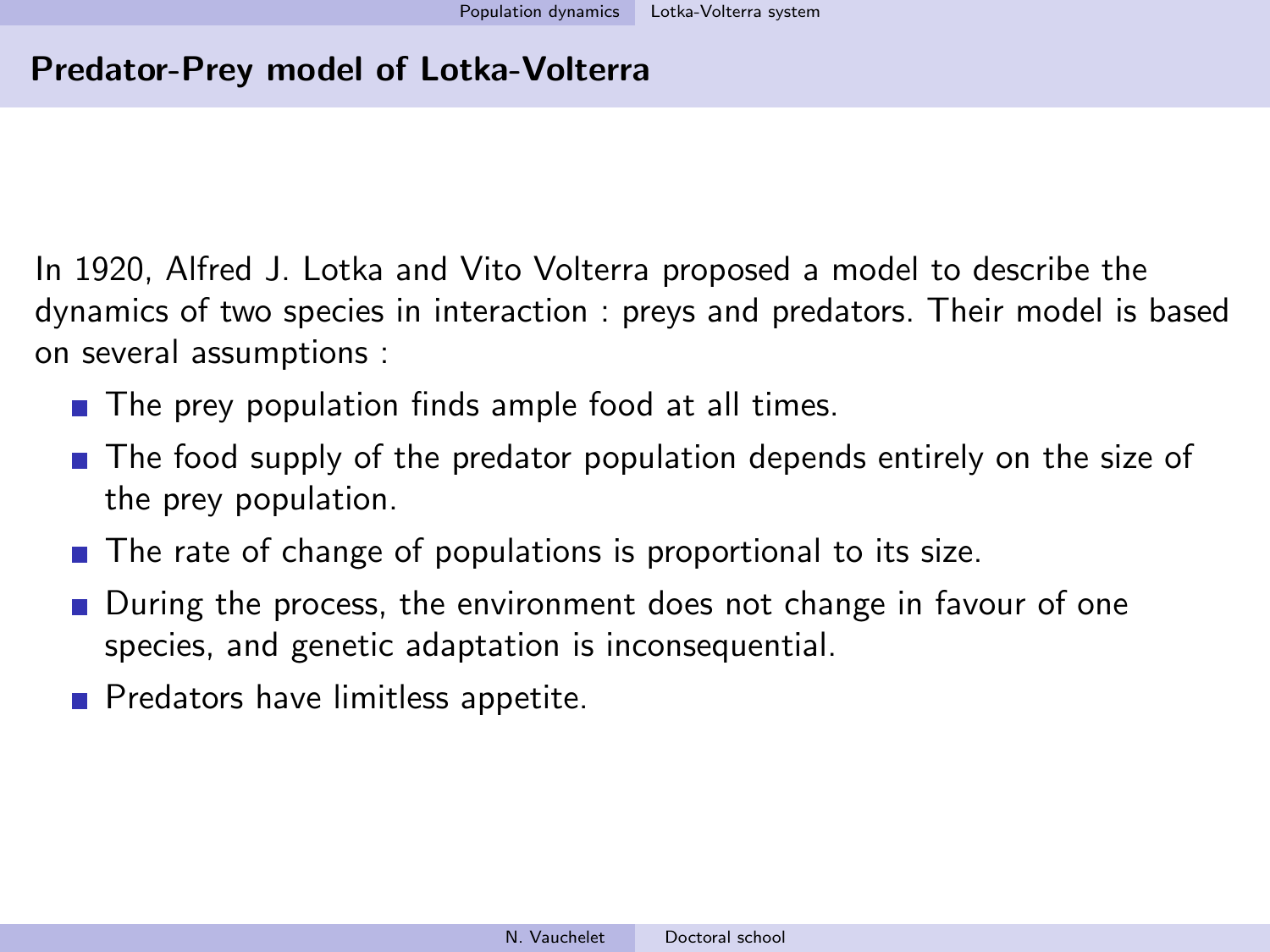Denoting *n* the density of preys and *p* the density of predators. The system reads

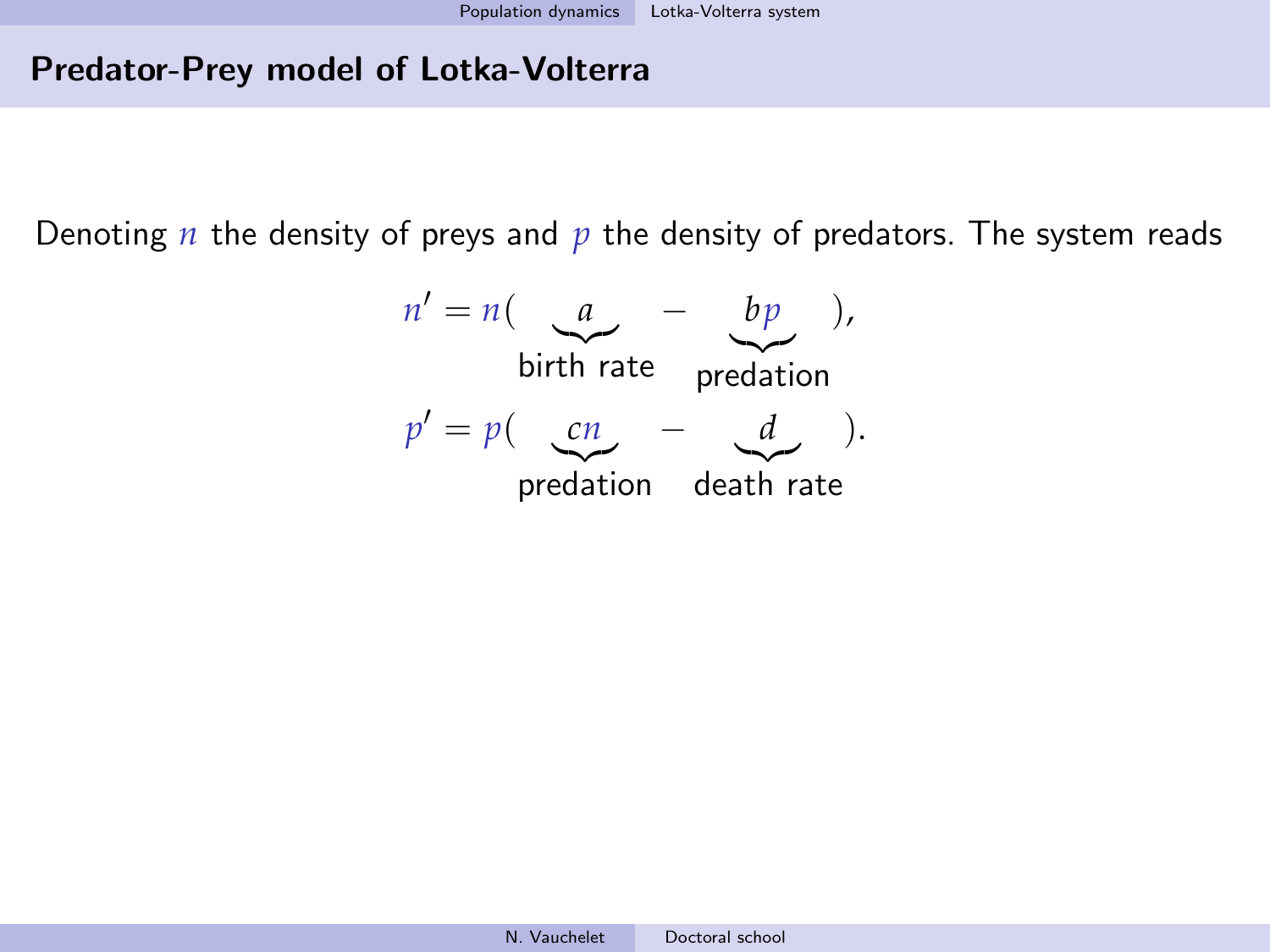Denoting *n* the density of preys and *p* the density of predators. The system reads



**Equilibria.** We look for  $(\overline{n}, \overline{p})$  solution to

$$
0 = \overline{n}(a - b\overline{p}), \qquad 0 = \overline{p}(c\overline{n} - d).
$$

There are two couples of solutions  $(0,0)$  and  $(\frac{d}{c}, \frac{a}{b})$ .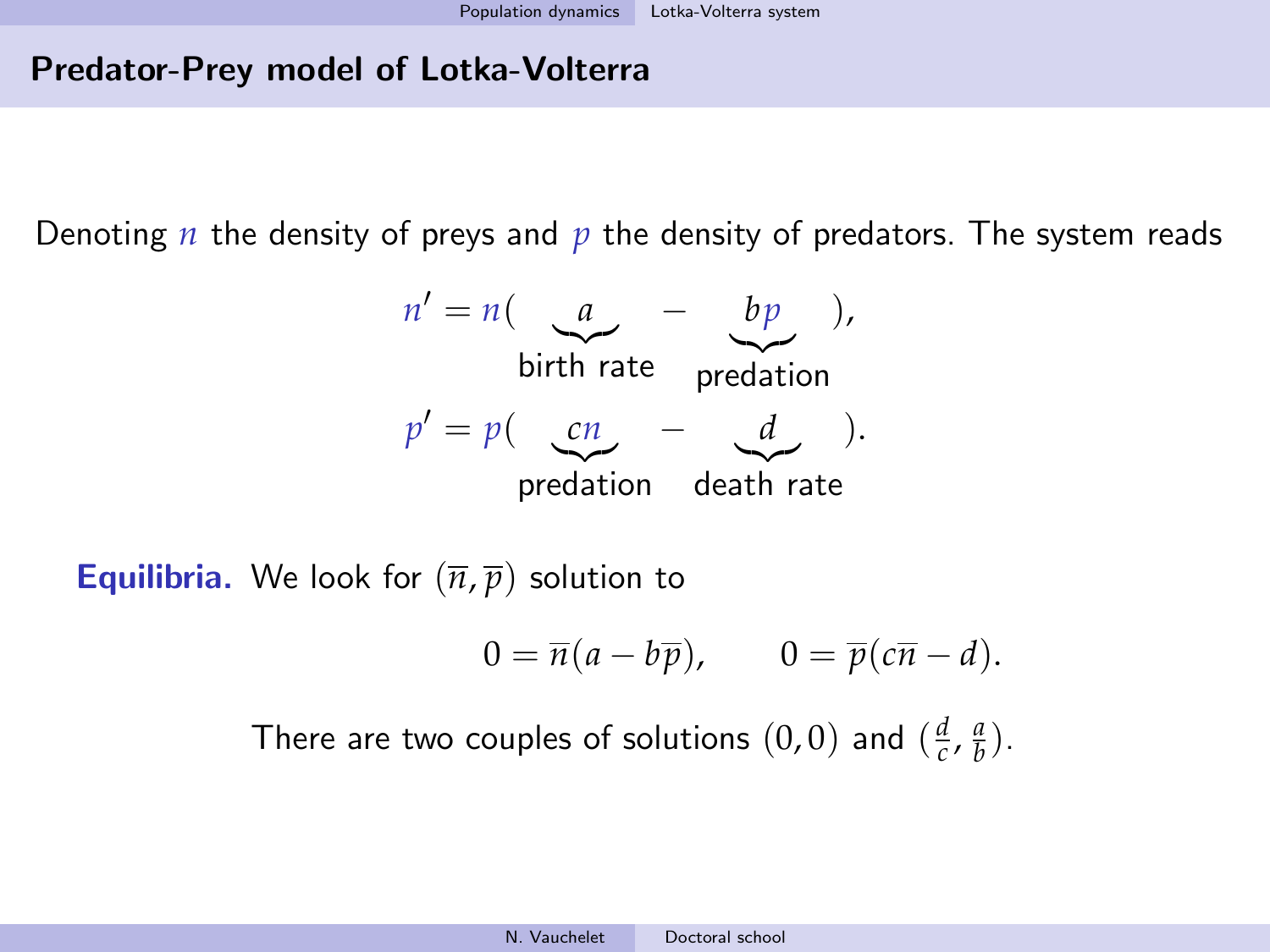For the Lotka-Volterra system, there is an energy (conserved quantity). Indeed, we notice that

$$
\frac{cn-d}{n}n'(t) = \frac{a-bp}{p}p'(t).
$$

Integrating in time, we deduce that

$$
cn(t) - d\ln(n(t)) = a\ln(p(t)) - bp(t) + \text{Cste.}
$$

As a consequence the quantity

$$
H(t) = cn(t) + bp(t) - d\ln(n(t)) - a\ln(p(t)),
$$

is constant.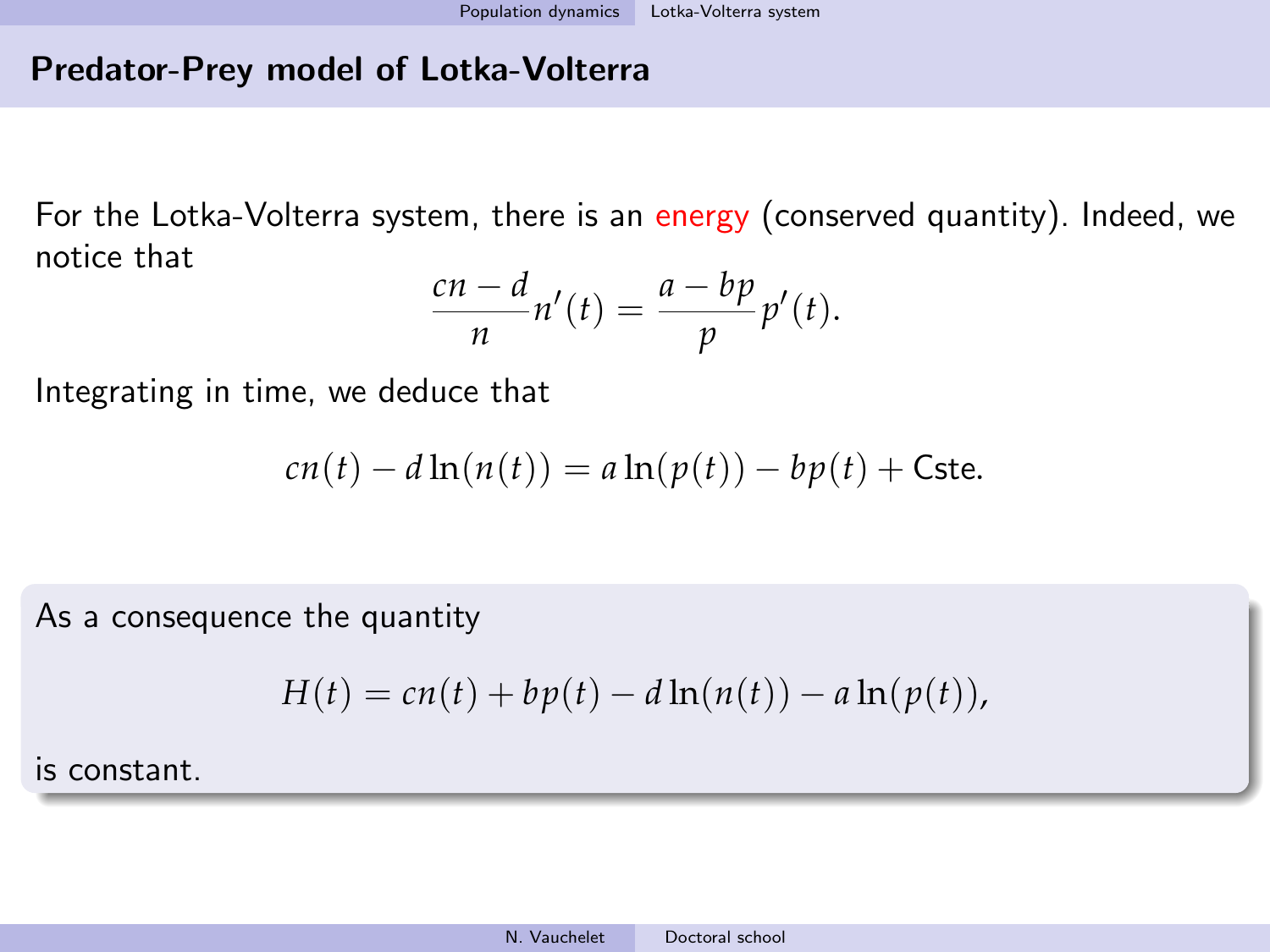As a consequence the trajectories in the phase plane  $(n, p)$  of the solutions belongs to the level sets of the energy *H*.



The level sets of *H* being closed (see figure on the right) , the solutions are periodic in time (see figure on the left).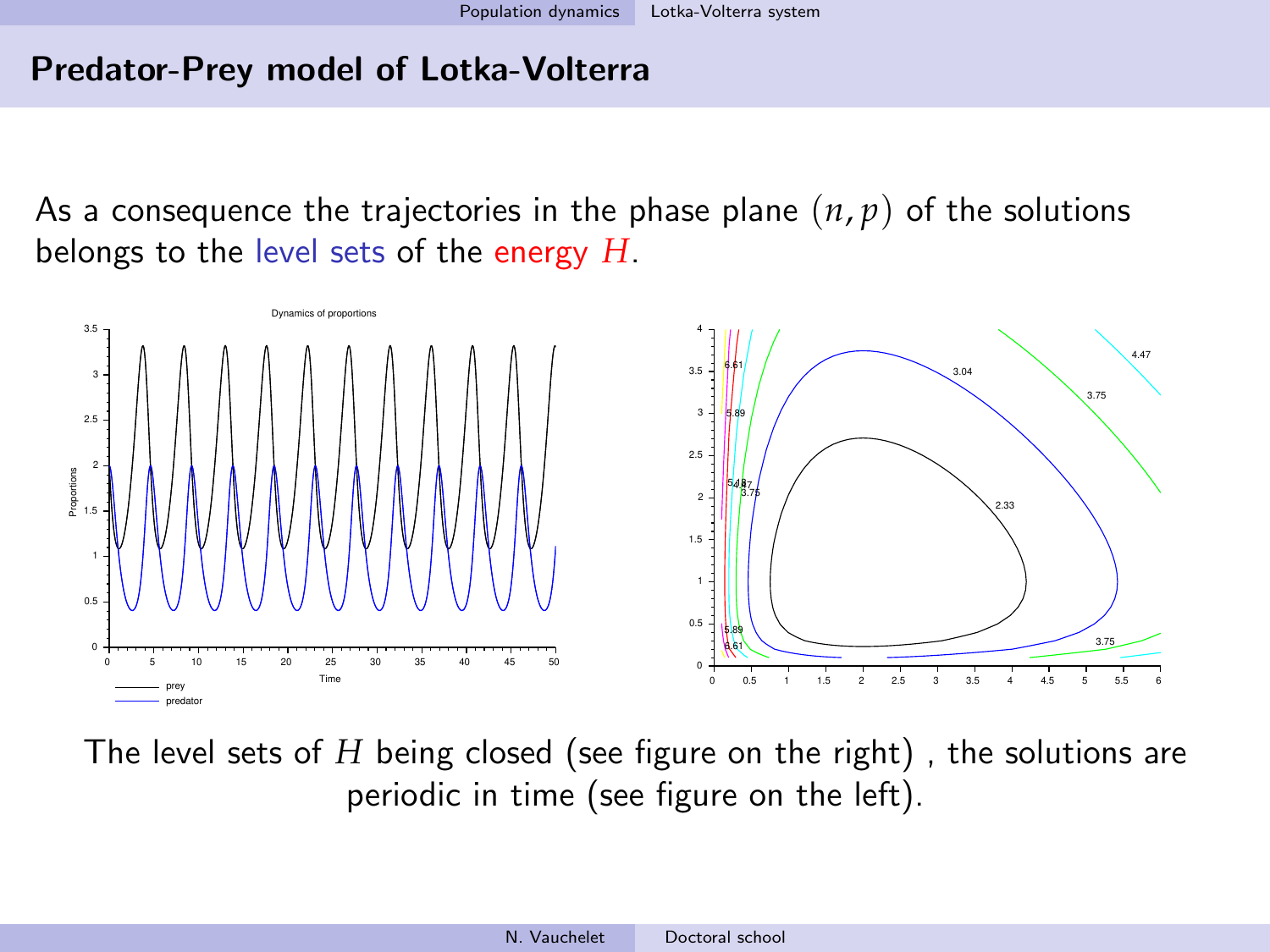## <span id="page-36-0"></span>Outline of lecture 1

#### [Population dynamics](#page-5-0)

- **[Malthus model](#page-7-0)**
- [Verhulst model](#page-17-0)
- **•** [Allee effect](#page-26-0)
- [Lotka-Volterra system](#page-30-0)

# <sup>2</sup> [Parabolic equations in biology](#page-36-0)

- [Reaction-diffusion systems in population dynamics](#page-36-0)
- **[Reaction kinetics](#page-44-0)**

# [Dynamical system in biology](#page-57-0)

- [Existence and uniqueness theory](#page-57-0)
- [Equilibria and stability](#page-67-0)

# [Mathematical epidemiology](#page-81-0)

- **a** [Introduction](#page-81-0)
- [SIR model](#page-83-0)
- [Basic reproduction number](#page-91-0) R<sub>0</sub>
- [Examples of compartmental models](#page-102-0)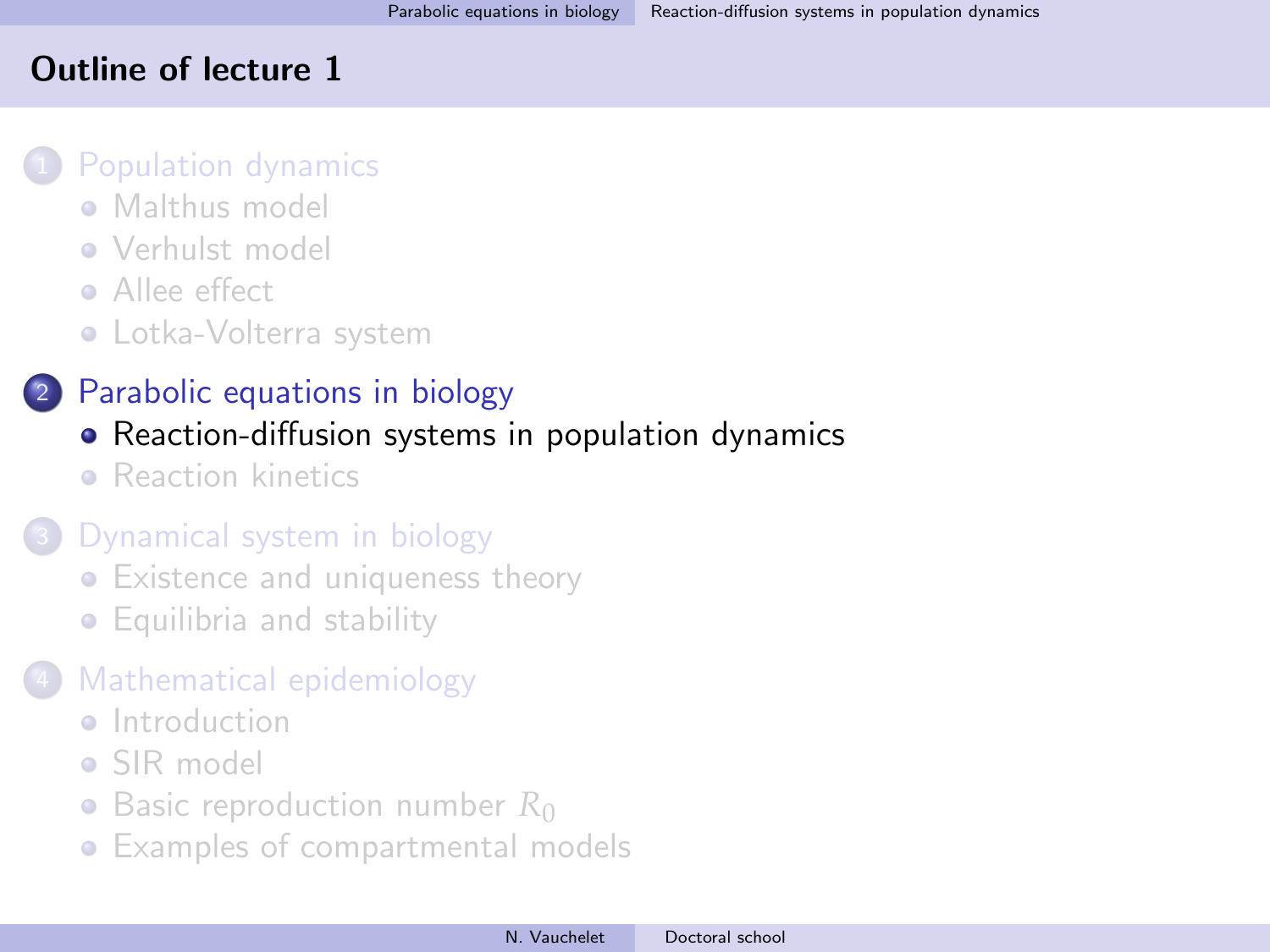## Reaction-diffusion-advection systems

We include the spatial dependancy. Let us consider *I* species in interaction. We denote  $n_i(t, x)$  the density of a species  $i, i = 1, ..., I$ , at time  $t$ , position  $x \in \mathbb{R}^d$ . We assume that individuals

- **n** move randomly according to Brownian motions (diffusion process),
- are subjected to an external force field  $U(t,x) \in \mathbb{R}^d$ ,
- growth, die, interact together; it is modeled through a reaction term.

The system governing the dynamics of the interacting system of populations *n<sup>i</sup>* reads,  $i = 1, \ldots, I$ .

$$
\frac{\partial_t n_i}{\partial_t n_i} \underbrace{-D_i \Delta n_i}_{\text{active motion}} + \underbrace{\text{div}(U_i(t,x)n_i)}_{\text{oriented drift}} = \underbrace{n_i R_i(t,x,n_1,\ldots,n_I)}_{\text{reaction term}}.
$$

The quantity  $D_i > 0$  is the diffusion coefficient.

Such system enters into the class of parabolic equations.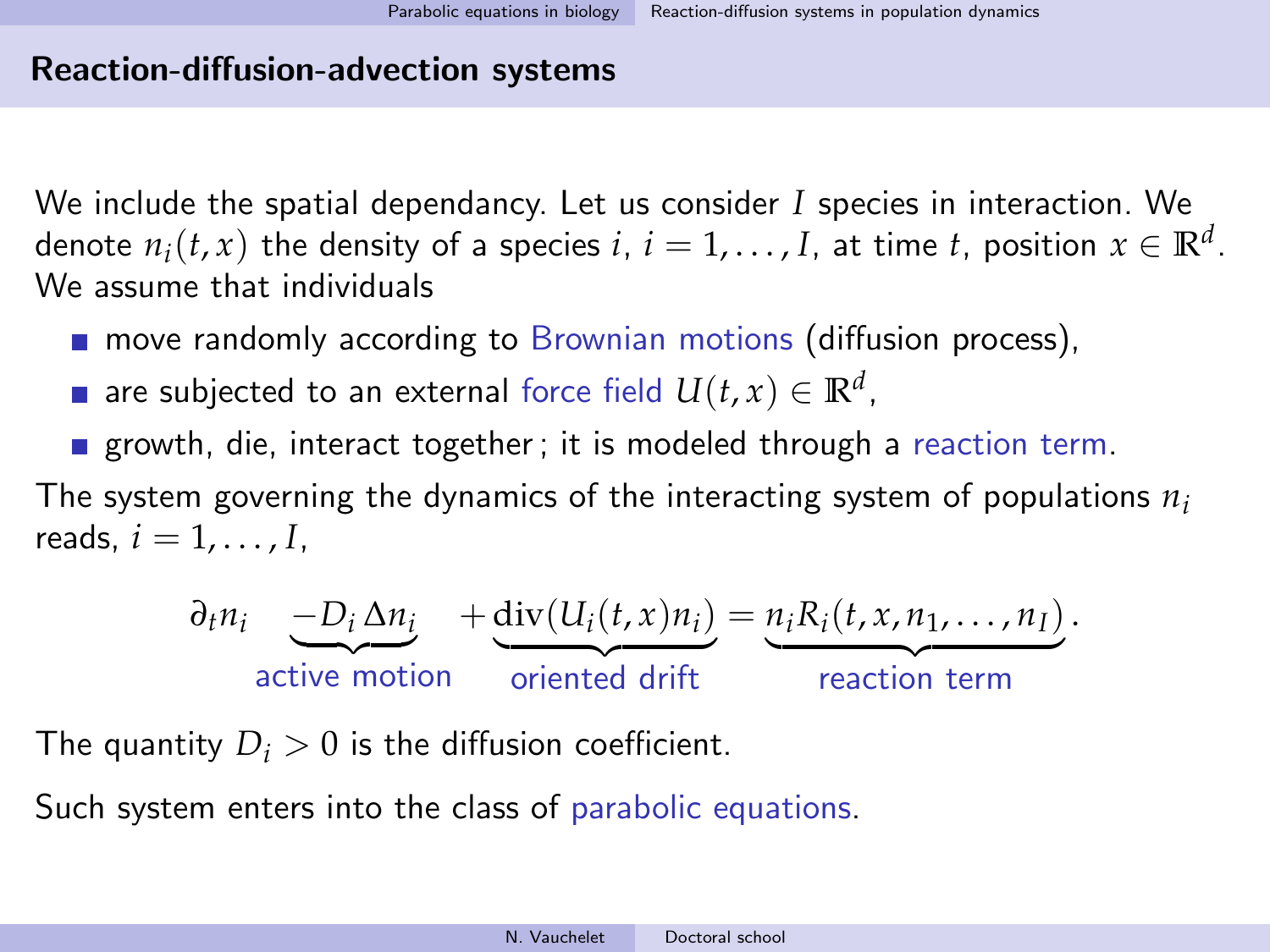## Reaction-diffusion-advection systems

Such systems should be complemented by

■ Initial data

$$
n_i(t = 0, x) = n_i^0, \quad i = 1, ..., I.
$$

Boundary conditions if the domain  $\Omega \subset \mathbb{R}^d$  is bounded. Two classical boundary conditions are given by : Dirichlet boundary conditions (the value at the boundary is prescribed)

$$
u=u_b \qquad \text{on } \partial\Omega.
$$

Neumann boundary conditions (the flux at the boundary is prescribed)

$$
\partial_{\nu}u=\gamma\qquad\text{on }\partial\Omega.
$$

If  $\Omega = \mathbb{R}^d$  we usually assume that functions goes to 0 at infinity (i.e. belongs to some  $L^p(\mathbb{R}^d)$  space).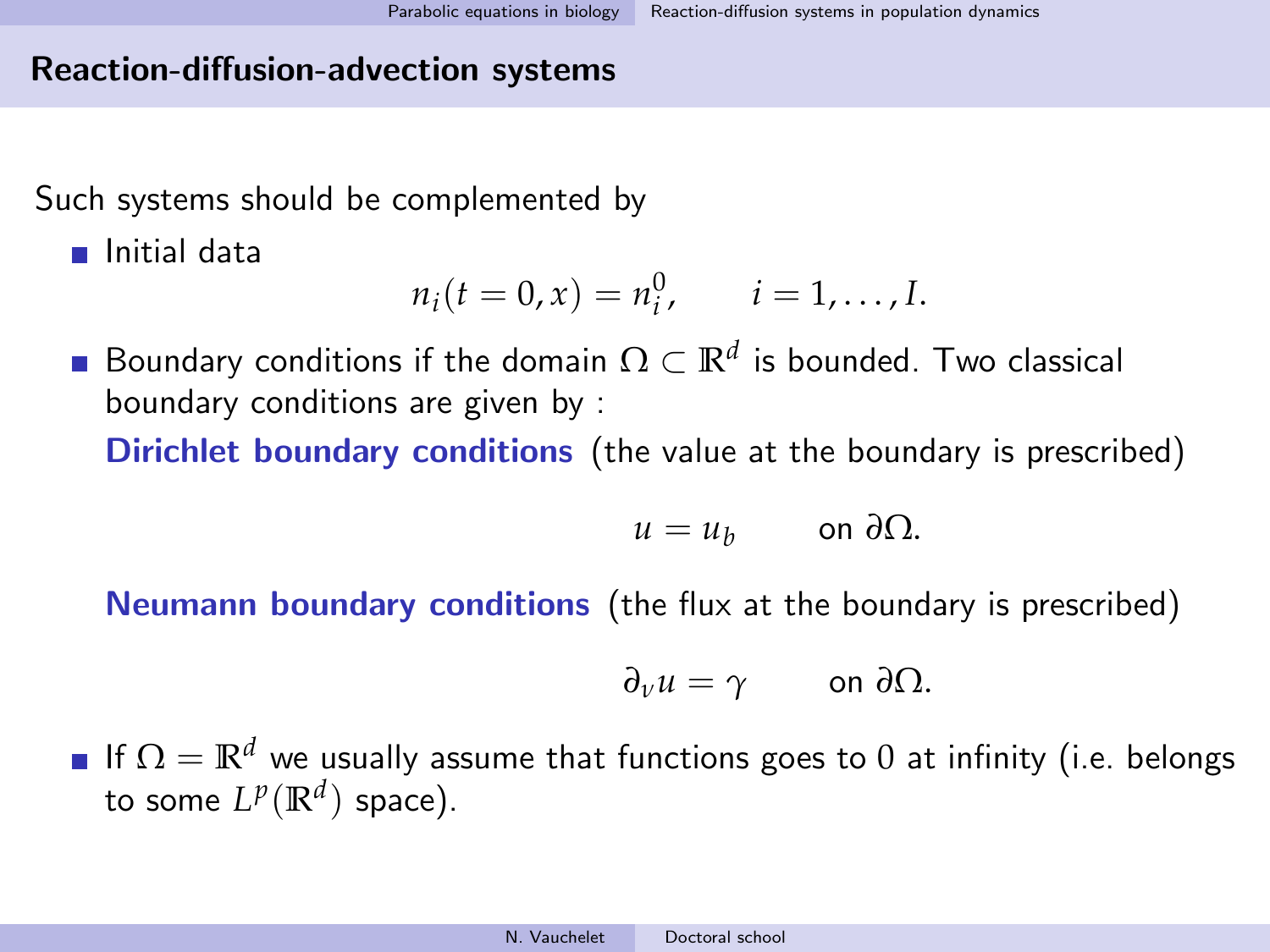## Reaction term

A family of reaction terms is given by

$$
R_i(n_1,\ldots,n_I)=r_i+\sum_{j=1}^I c_{ij}n_j,
$$

- *ri* intraspecific growth rate of species *i* ;
- $\blacksquare$  *c*<sub>ij</sub> interaction effect of species *j* on species *i*. Usually  $c_{ii} < 0$  to model intaspecific competition, for  $i \neq j$ , one can distinguish :
	- If  $c_{ij} < 0$ ,  $c_{ji} > 0$ , *i* is a prey for *j* and *j* is a predator for *i*;
	- If  $c_{ij} > 0$ ,  $c_{ji} > 0$ , mutualistic interaction (both species help the other and benefit from it) ;
	- If  $c_{ij} < 0$ ,  $c_{ji} < 0$ , competition (both species compete for example for the same food).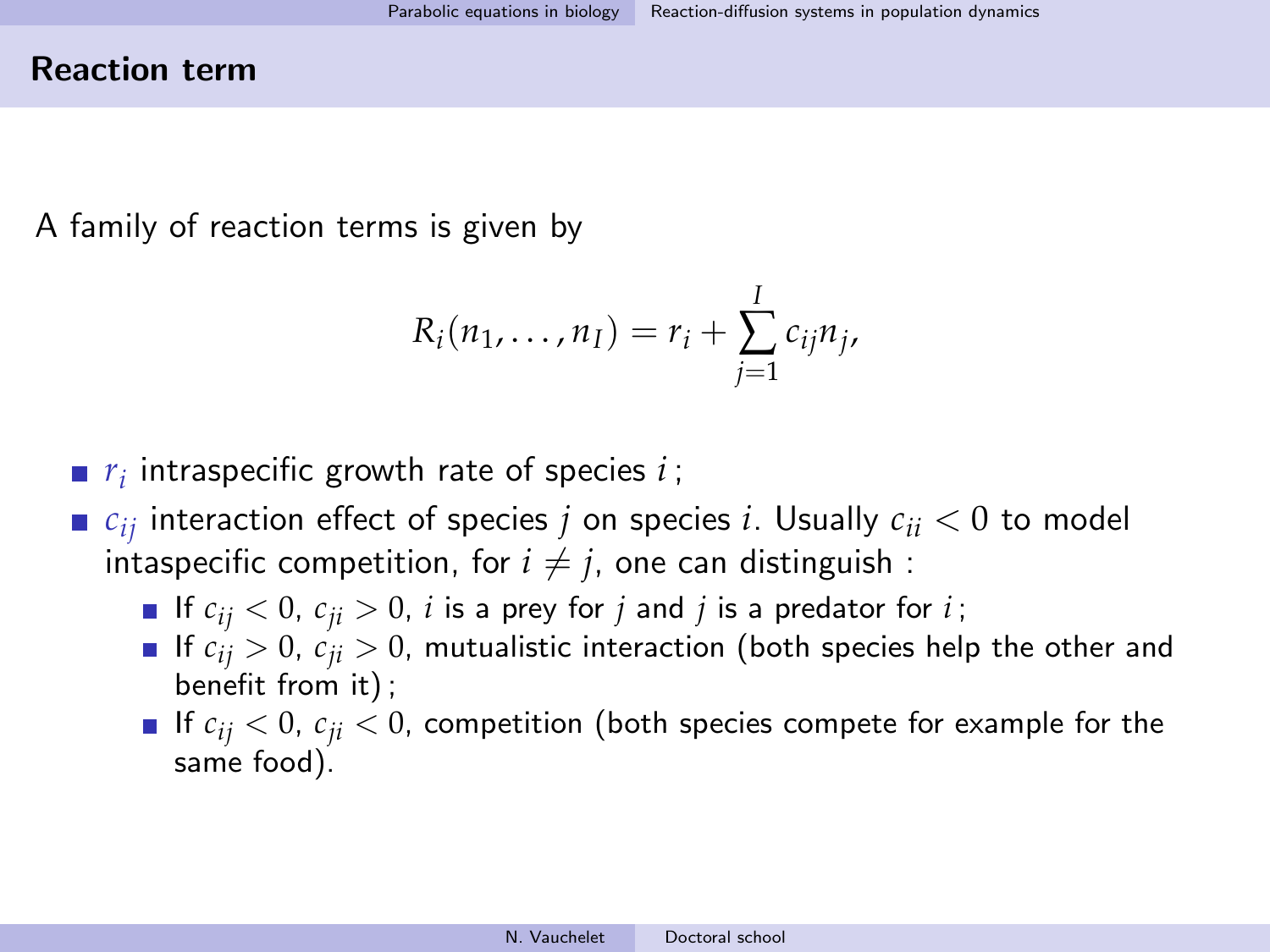## Examples

■ Heat equation

$$
\partial_t n - \Delta n = 0.
$$

Fisher/KPP equation (1937)

$$
\partial_t n - \Delta n = rn(1 - \frac{n}{K}).
$$

Allen-Cahn equation (1979)

$$
\partial_t n - \Delta n = n(1 - n)(n - \theta), \qquad \theta \in (0, 1).
$$

**Fokker-Planck equation** 

$$
\partial_t n - \Delta n - \operatorname{div}(n \nabla n) = 0.
$$

Lotka-Volterra prey-predator system

$$
\begin{aligned}\n\partial_t n - D_1 \Delta n &= n(r_1 - bp), \\
\partial_t p - D_2 \Delta p &= p(cn - r_2),\n\end{aligned}
$$

Then  $c_{12} = -b < 0$  and  $c_{21} = c > 0$ .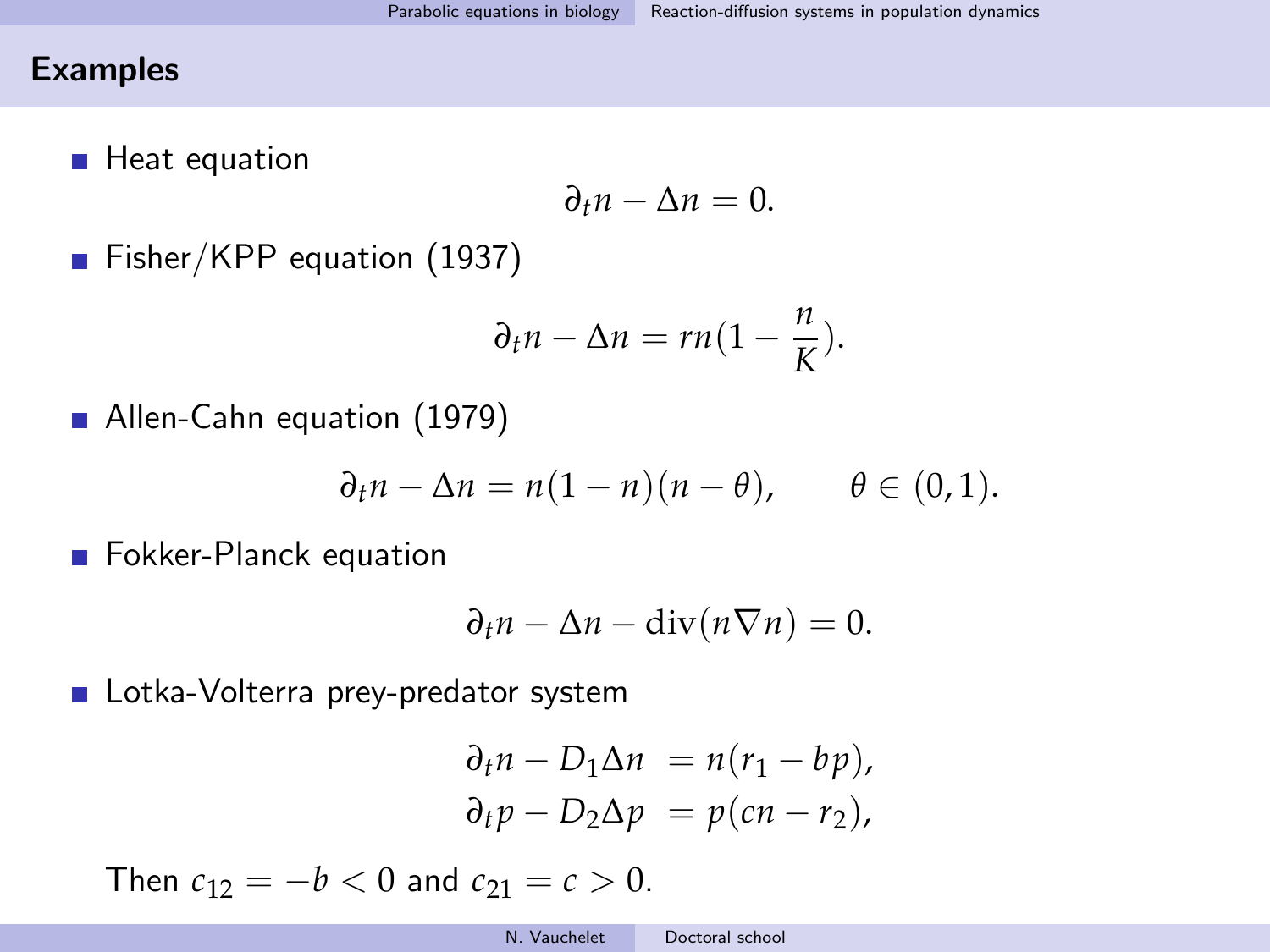## General properties

In all generality, we consider the reaction-diffusion system,  $i = 1, \ldots, I$ , on  $\mathbb{R}^d$ 

$$
\partial_t n_i - D_i \Delta n_i = n_i R_i, \qquad n_i(t = 0) = n_i^0.
$$

Nonnegativity principle

 $\text{Assume that } n_i^0 \geq 0, \, n_i^0 \in L^2(\mathbb{R}^d), \text{ and that } |R_i(t,x)| \leq \Gamma(t) \text{ with } \Gamma \text{ a locally } \Gamma(t)$ bounded function. Then  $n_i(t, x) \geq 0$ .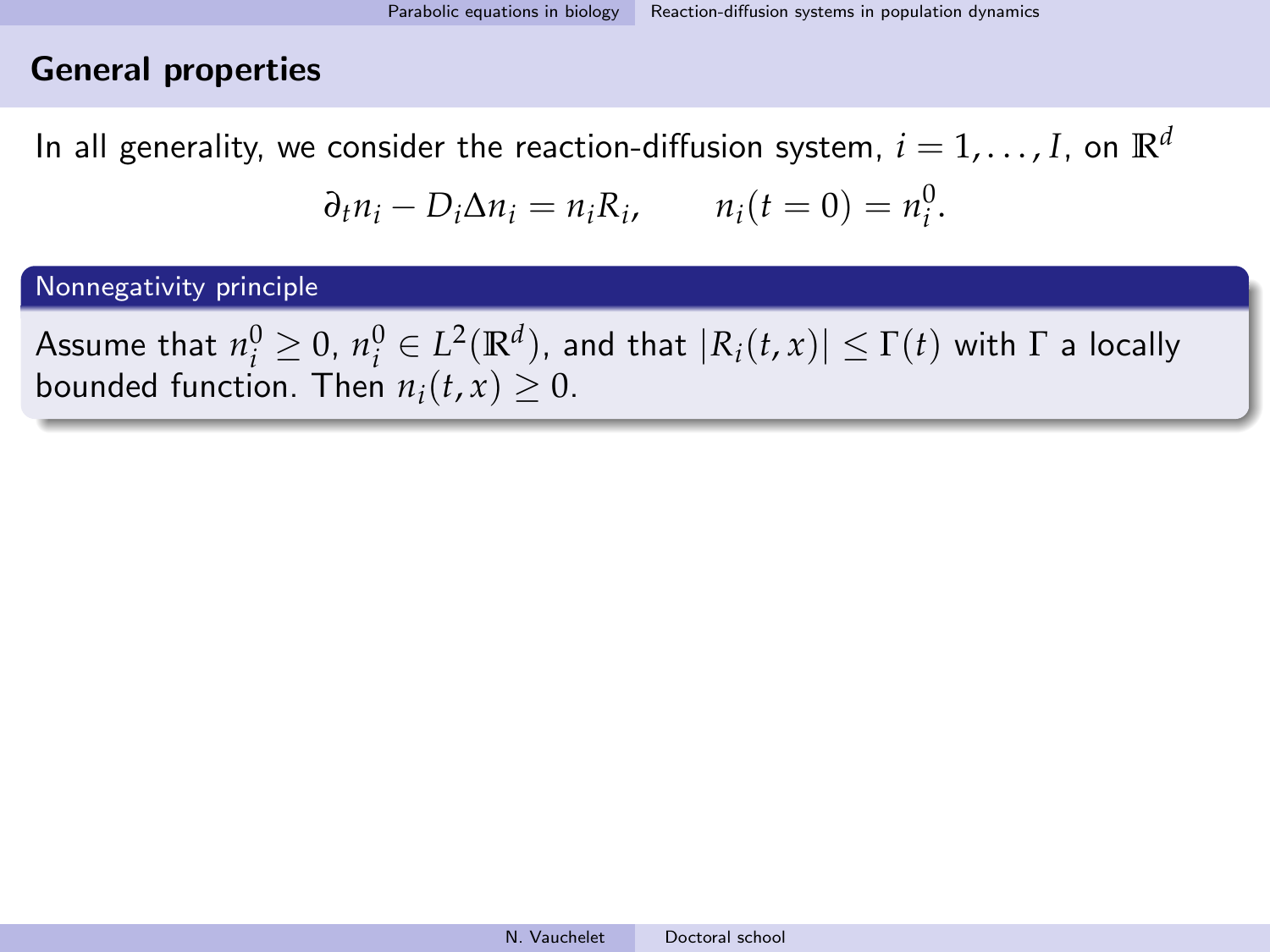## General properties

In all generality, we consider the reaction-diffusion system,  $i = 1, \ldots, I$ , on  $\mathbb{R}^d$ 

$$
\partial_t n_i - D_i \Delta n_i = n_i R_i, \qquad n_i(t = 0) = n_i^0.
$$

#### Nonnegativity principle

 $\text{Assume that } n_i^0 \geq 0, \, n_i^0 \in L^2(\mathbb{R}^d), \text{ and that } |R_i(t,x)| \leq \Gamma(t) \text{ with } \Gamma \text{ a locally } \Gamma(t)$ bounded function. Then  $n_i(t, x) \geq 0$ .

**Proof** (formal) We use the so-called Stampacchia method. Let  $p_i = -n_i$ , we have

$$
\partial_t p_i - D_i \Delta p_i = p_i R_i.
$$

We denote  $(p_i)_+ = \max(p_i, 0)$  the positive part of  $p_i$ . We multiply by  $(p_i)_+$  and integrate, using the Green formula

$$
\frac{1}{2}\frac{d}{dt}\int_{\mathbb{R}^d}(p_i)_+^2 dx + D_i\int_{\mathbb{R}^d} |\nabla(p_i)_+|^2 dx = \int_{\mathbb{R}^d}(p_i)_+^2 R_i dx.
$$

Reminder : Green formula

Z

$$
\int_{\Omega} u \Delta v \, dx = \int_{\partial \Omega} u \partial_{v} v \, d\sigma + \int_{\Omega} \nabla u \cdot \nabla v \, dx.
$$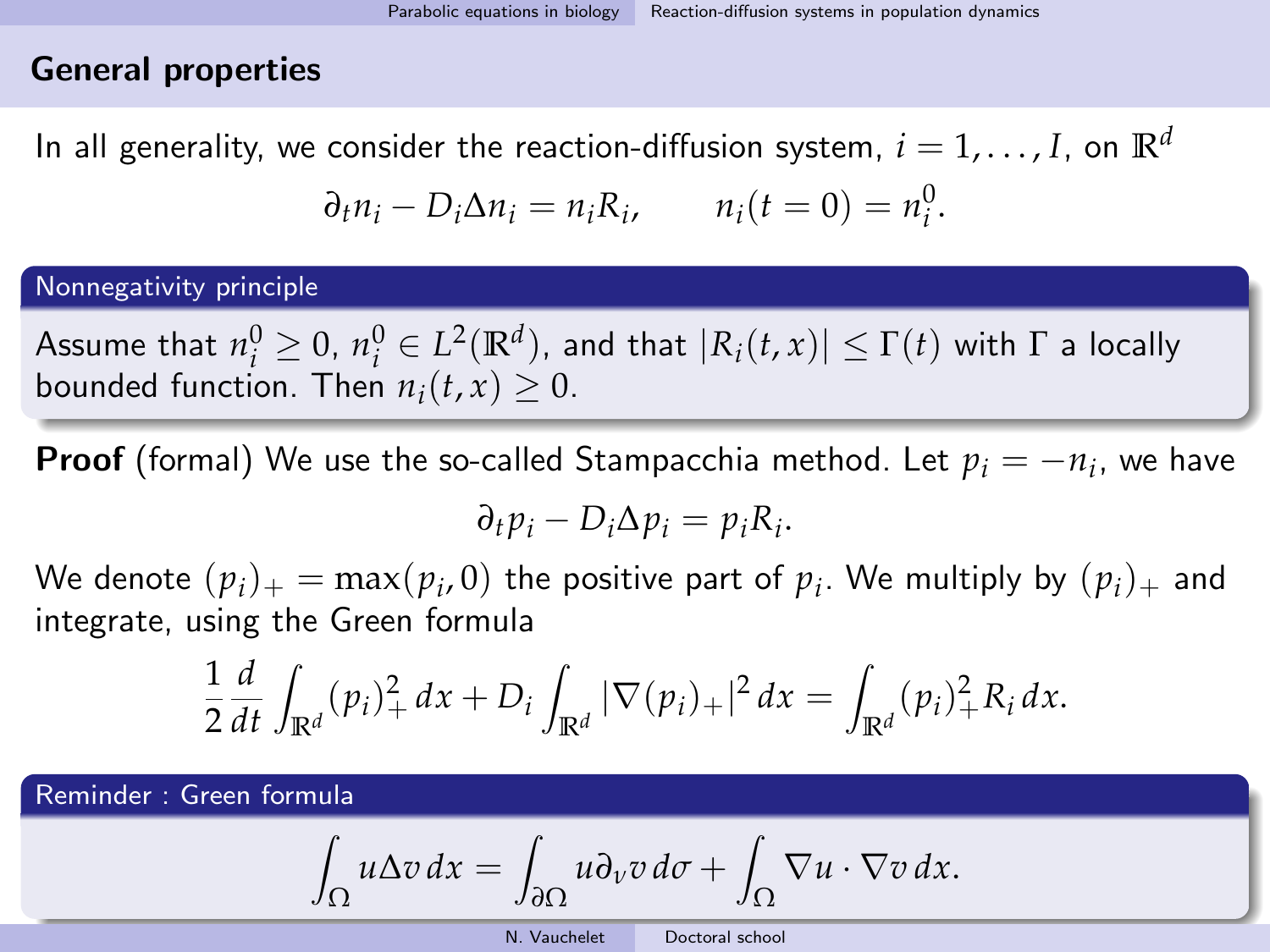# General properties

$$
\frac{1}{2}\frac{d}{dt}\int_{\mathbb{R}^d}(p_i)_+^2 dx + D_i\int_{\mathbb{R}^d} |\nabla(p_i)_+|^2 dx = \int_{\mathbb{R}^d}(p_i)_+^2 R_i dx.
$$

By assumption  $|R_i(t, x)| \leq \Gamma(t)$ . Thus

$$
\frac{1}{2}\frac{d}{dt}\int_{\mathbb{R}^d}(p_i)_+^2dx\leq \Gamma(t)\int_{\mathbb{R}^d}(p_i)_+^2dx.
$$

As a consequence, we have

$$
\int_{\mathbb{R}^d} (p_i)_+^2 dx \leq e^{\int_0^t 2\Gamma(s) ds} \int_{\mathbb{R}^d} (p_i(t=0))^2_+ dx = 0.
$$

Thus  $(p_i)_+ = 0$ , which implies  $n_i \geq 0$ .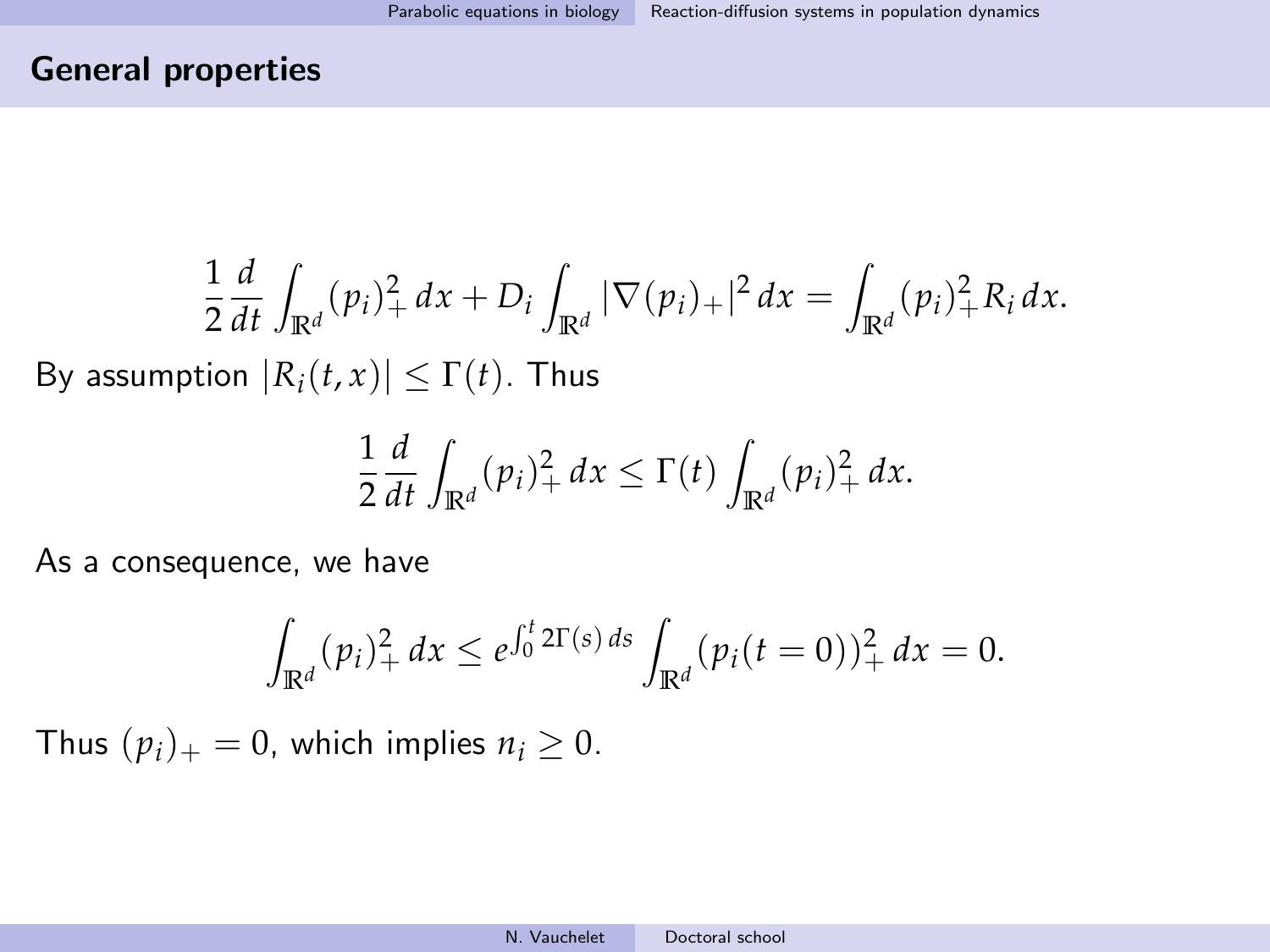## <span id="page-44-0"></span>Outline of lecture 1

### [Population dynamics](#page-5-0)

- [Malthus model](#page-7-0)
- **[Verhulst model](#page-17-0)**
- **Allee** effect
- [Lotka-Volterra system](#page-30-0)

# <sup>2</sup> [Parabolic equations in biology](#page-36-0)

- [Reaction-diffusion systems in population dynamics](#page-36-0)
- **[Reaction kinetics](#page-44-0)**

# [Dynamical system in biology](#page-57-0)

- [Existence and uniqueness theory](#page-57-0)
- [Equilibria and stability](#page-67-0)

# [Mathematical epidemiology](#page-81-0)

- **a** [Introduction](#page-81-0)
- [SIR model](#page-83-0)
- [Basic reproduction number](#page-91-0) R<sub>0</sub>
- [Examples of compartmental models](#page-102-0)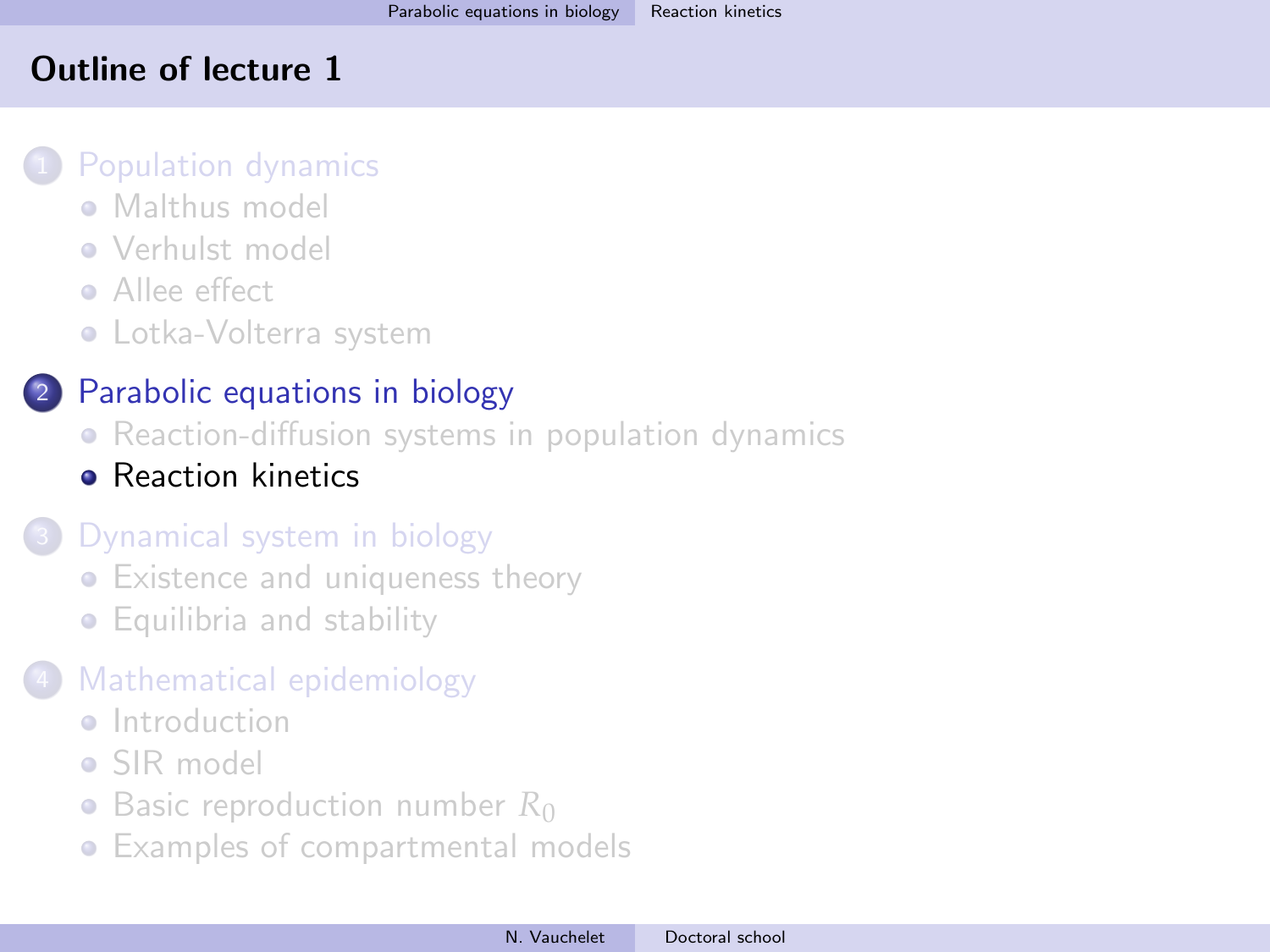Let us denote  $n_i$  the molecular concentrations of species  $i$ ,

$$
\frac{\partial_t n_i}{\partial t} - D_i \Delta n_i + \frac{n_i L_i = G_i}{\partial t}, \quad t \ge 0, \ x \in \mathbb{R}^d, \ i = 1, \dots, I.
$$
\nmolecular diffusion reaction terms

Reaction terms are given by the law of mass action : the rate of a reaction is proportional to the concentrations of the reactants.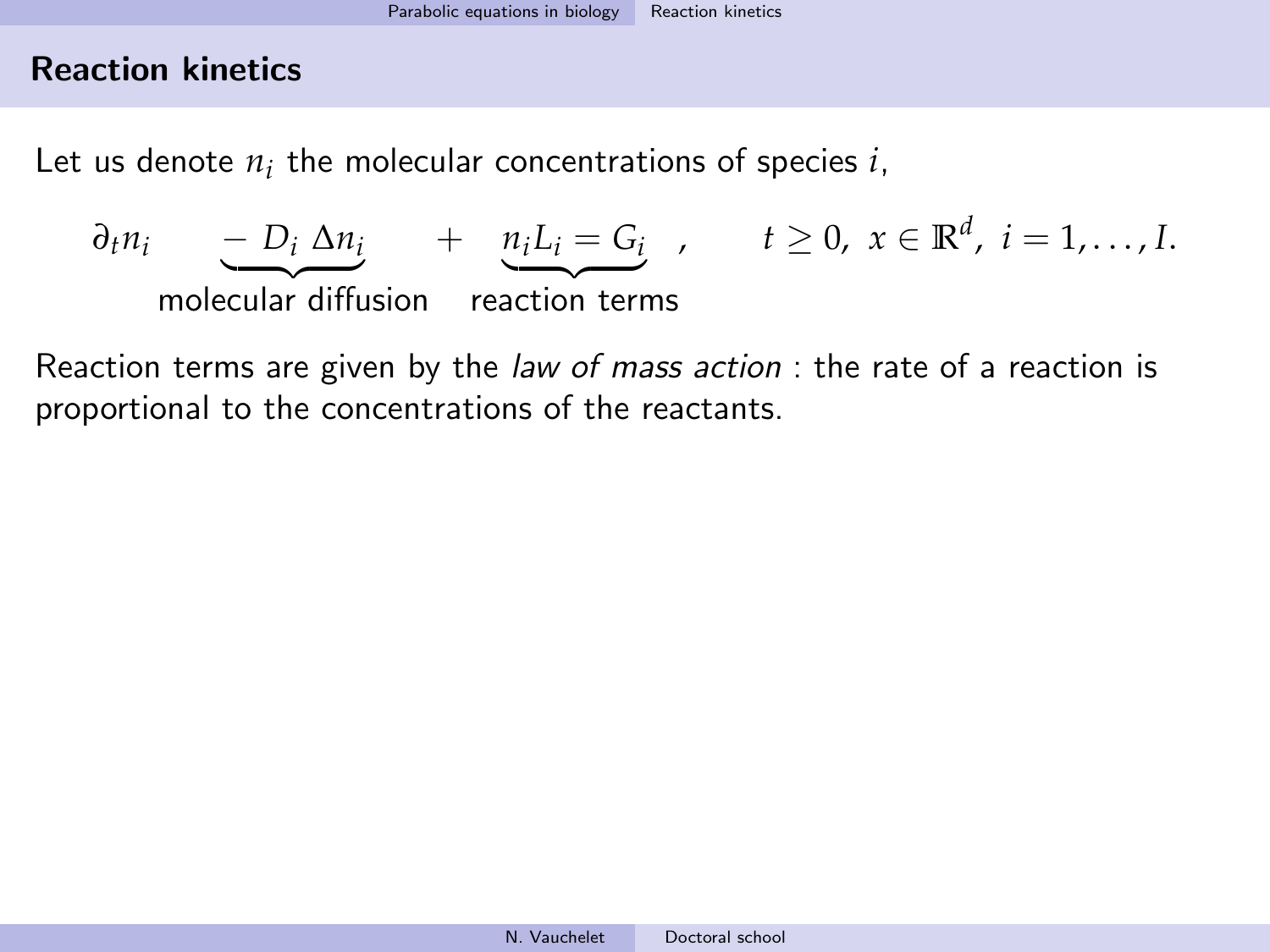Let us denote  $n_i$  the molecular concentrations of species  $i$ ,

$$
\frac{\partial_t n_i}{\partial t} - D_i \Delta n_i + \frac{n_i L_i = G_i}{\partial t}, \quad t \ge 0, \ x \in \mathbb{R}^d, \ i = 1, \dots, I.
$$
\nmolecular diffusion reaction terms

Reaction terms are given by the law of mass action : the rate of a reaction is proportional to the concentrations of the reactants. For example, consider the reversible reaction

$$
a_1S_1 + \ldots + a_1S_1 \xrightarrow[k-]{k_+} b_1S_1 + \ldots + b_1S_1.
$$

It leads to the reaction rate

$$
\frac{\partial_t n_i - D_i \Delta n_i + a_i k_+ \prod_{j=1}^I n_j^{a_j} + b_i k_- \prod_{j=1}^I n_j^{b_j}}{\text{loss terms}} = \underbrace{b_i k_+ \prod_{j=1}^I n_j^{a_j} + a_i k_- \prod_{j=1}^I n_j^{b_j}}_{\text{gain terms}}.
$$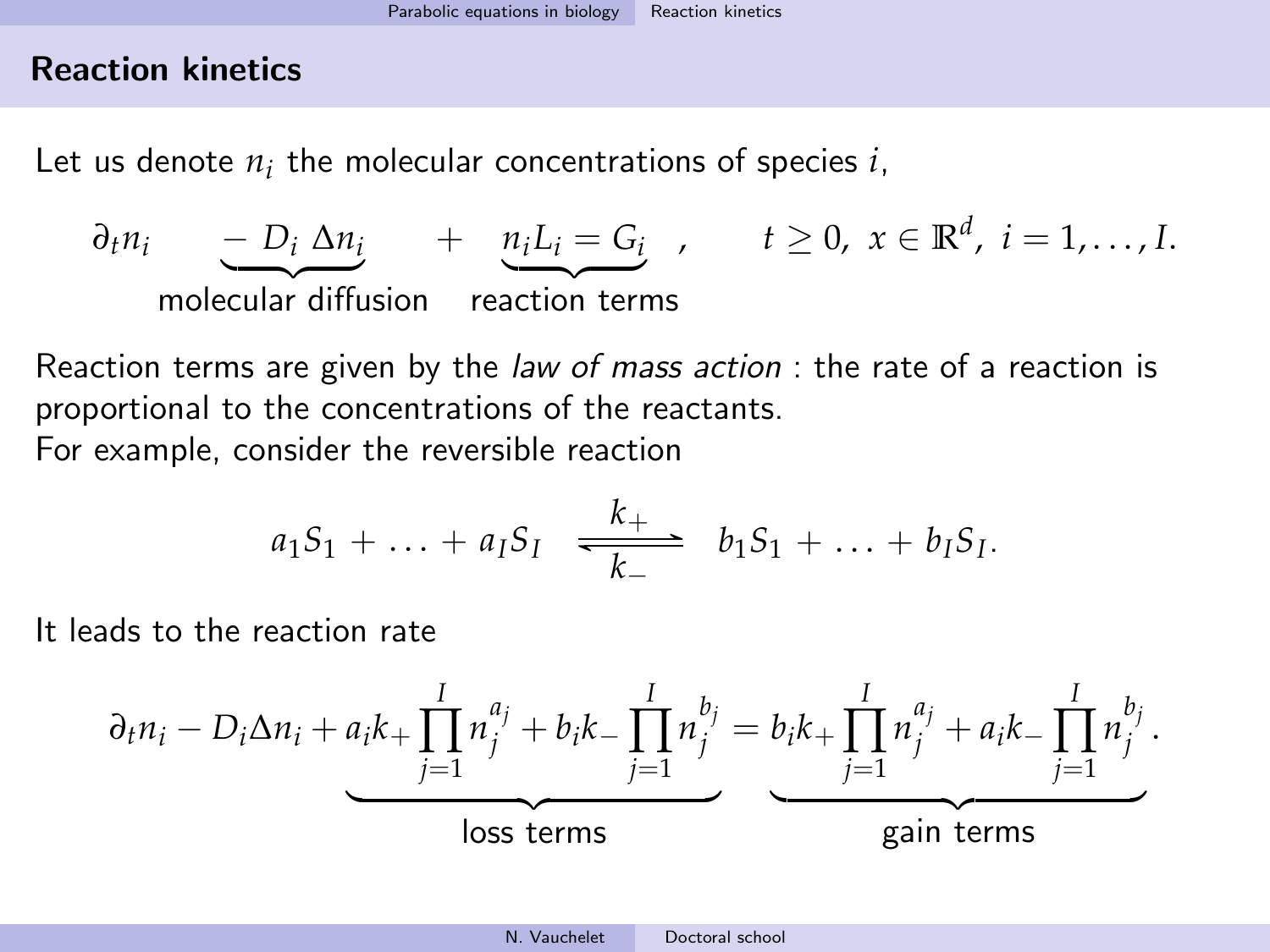The latter equation may be rewritten

$$
\partial_t n_i - D_i \Delta n_i = (b_i - a_i) \left( k_+ \prod_{j=1}^I n_j^{a_j} - k_- \prod_{j=1}^I n_j^{b_j} \right).
$$

#### Entropy property

Denoting

$$
S(t,x) = \sum_{i=1}^{I} (n_i \ln(n_i) + \sigma_i - 1), \quad \text{with } \sum_{i=1}^{I} \sigma_i (a_i - b_i) = \ln k_+ - \ln k_-.
$$

There are different possible choice for the constant  $\sigma_i.$  In all cases, we have the entropy dissipation property

$$
\frac{d}{dt}\int_{\mathbb{R}^d}S(t,x)\,dx+\sum_{i=1}^I D_i\int_{\mathbb{R}^d}\frac{|\nabla n_i|^2}{n_i}dx\leq 0.
$$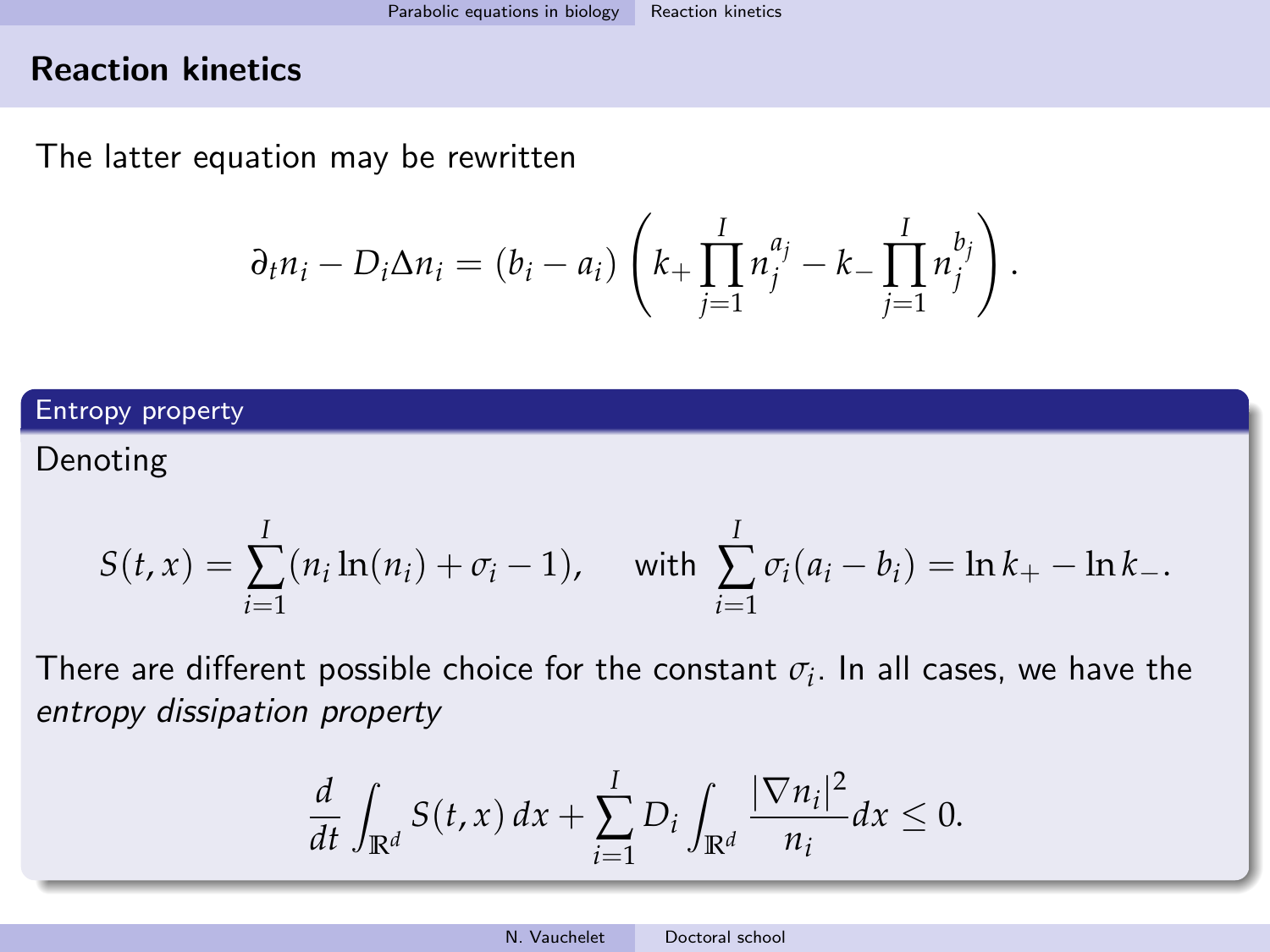## Dioxygene dissociation

$$
O_2 \quad \frac{k_+}{k_-} \quad O + O.
$$

Denoting  $n_1 = [O_2]$  and  $n_2 = [O]$ ,

$$
\partial_t n_1 - D_1 \Delta n_1 - k_+ n_1 = k_- n_2^2,
$$
  

$$
\partial_t n_2 - D_2 \Delta n_2 - 2k_- n_2^2 = 2k_+ n_1.
$$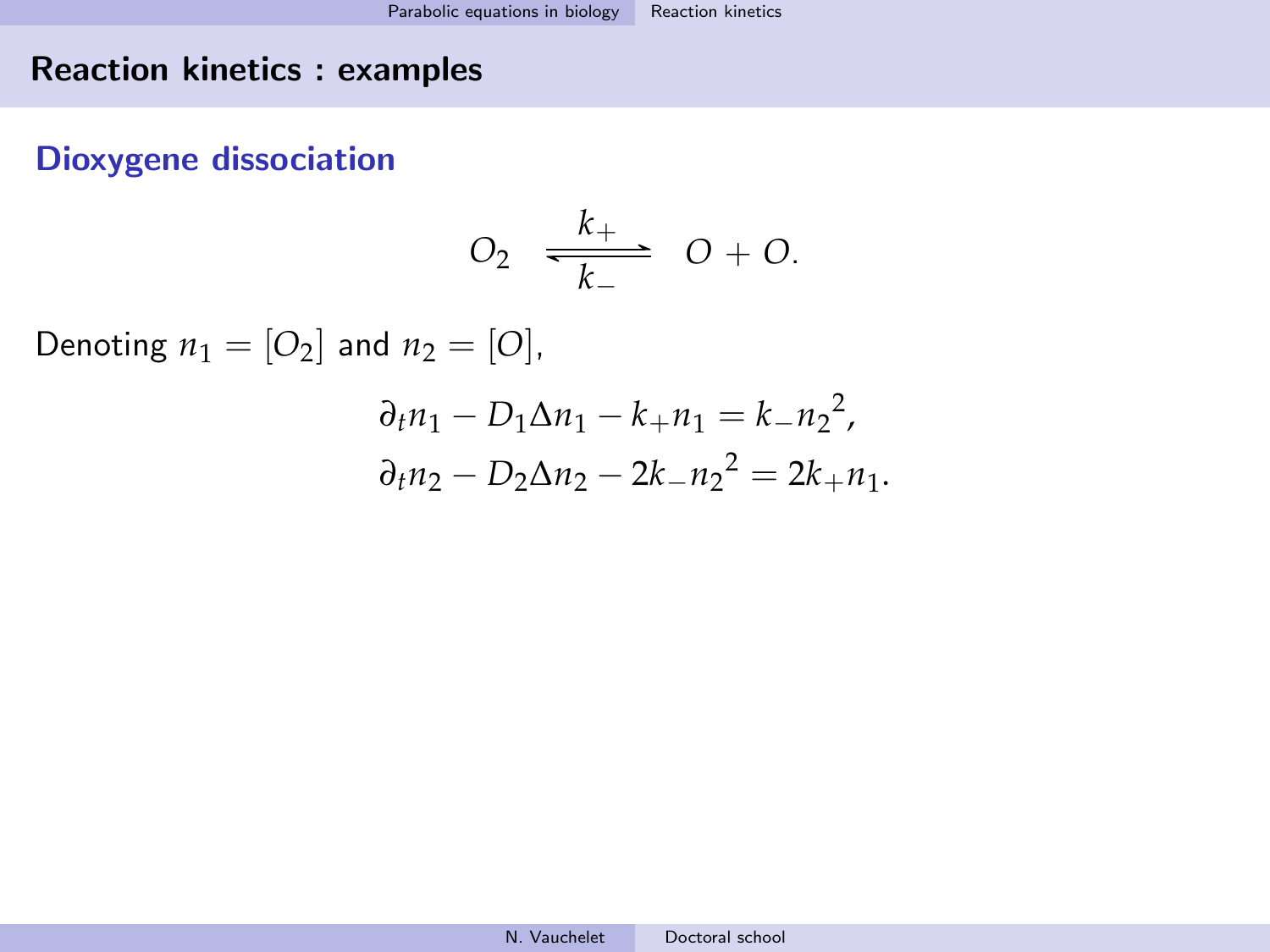# Dioxygene dissociation

$$
O_2 \quad \frac{k_+}{k_-} \quad O + O.
$$

Denoting  $n_1 = [O_2]$  and  $n_2 = [O]$ ,

$$
\partial_t n_1 - D_1 \Delta n_1 - k_+ n_1 = k_- n_2^2,
$$
  

$$
\partial_t n_2 - D_2 \Delta n_2 - 2k_- n_2^2 = 2k_+ n_1.
$$

Properties :

Conservation

$$
\frac{d}{dt}\int_{\mathbb{R}^d}(2n_1+n_2)\,dx=0.
$$

**Entropy** 

$$
S(t) = \int_{\mathbb{R}^d} (n_1(\ln(k_+ n_1) - 1) + n_2(\ln(\sqrt{k_-} n_2) - 1)) dx,
$$

is a nonincreasing quantity.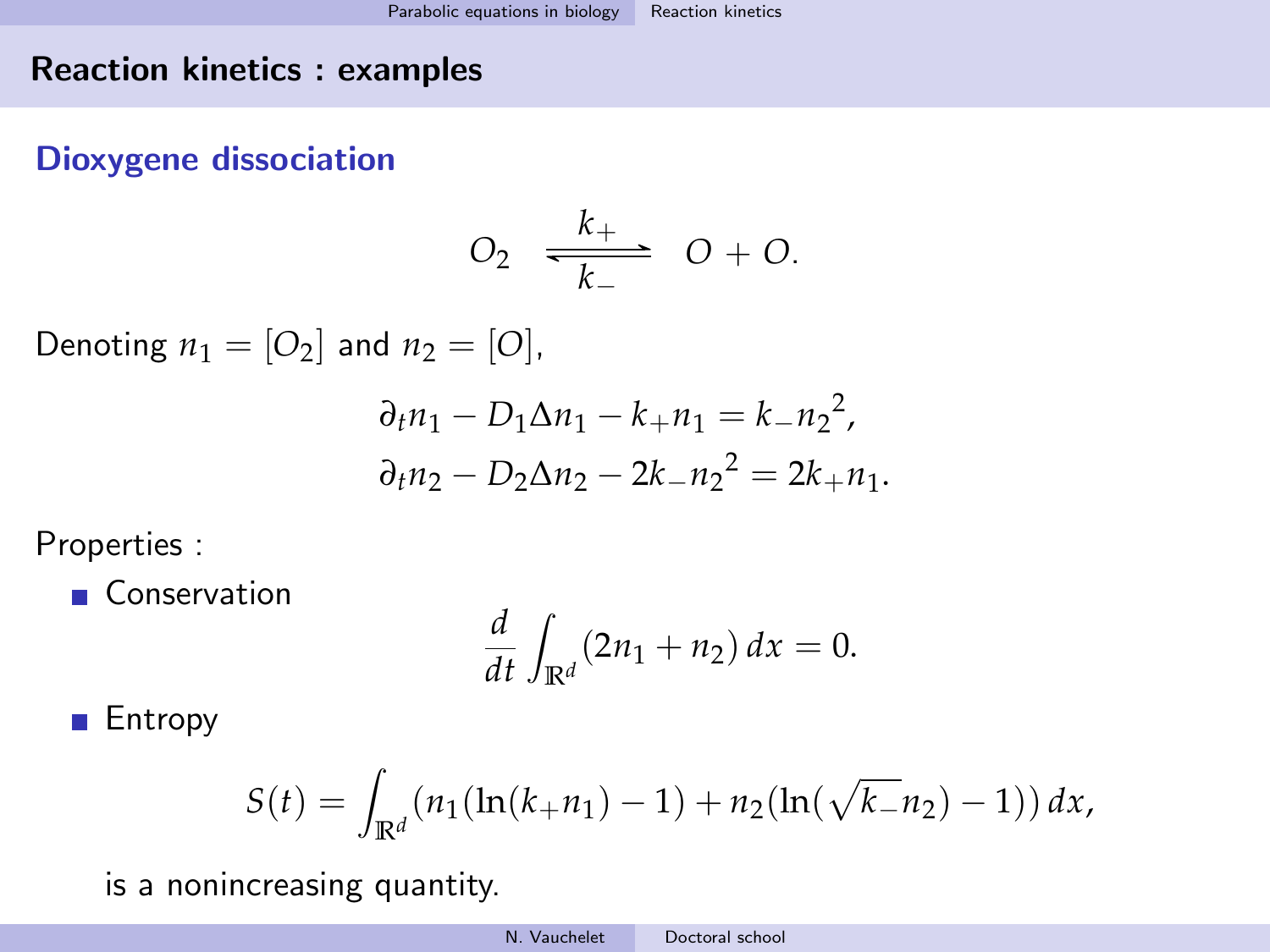Indeed, computing

$$
\frac{d}{dt}S(t) = \int_{\mathbb{R}^d} (\partial_t n_1 \ln(k_1 + n_1) + \partial_t n_2 \ln(\sqrt{k_1} n_2)) dx
$$
  
\n
$$
= \int_{\mathbb{R}^d} (D_1 \Delta n_1 \ln(k_1 + n_1) + D_2 \Delta n_2 \ln(\sqrt{k_1} n_2)) dx
$$
  
\n
$$
+ \int_{\mathbb{R}^d} (-k_1 + n_1 + k_1 (n_2)^2) (\ln(k_1 + n_1) - 2 \ln(\sqrt{k_1} n_2)) dx
$$
  
\n
$$
= - \int_{\mathbb{R}^d} (D_1 \frac{|\nabla n_1|^2}{n_1} + D_2 \frac{|\nabla n_2|^2}{n_2}) dx
$$
  
\n
$$
- \int_{\mathbb{R}^d} (k_1 + n_1 - k_1 (n_2)^2) (\ln(k_1 + n_1) - \ln(k_1 + n_2)^2) dx.
$$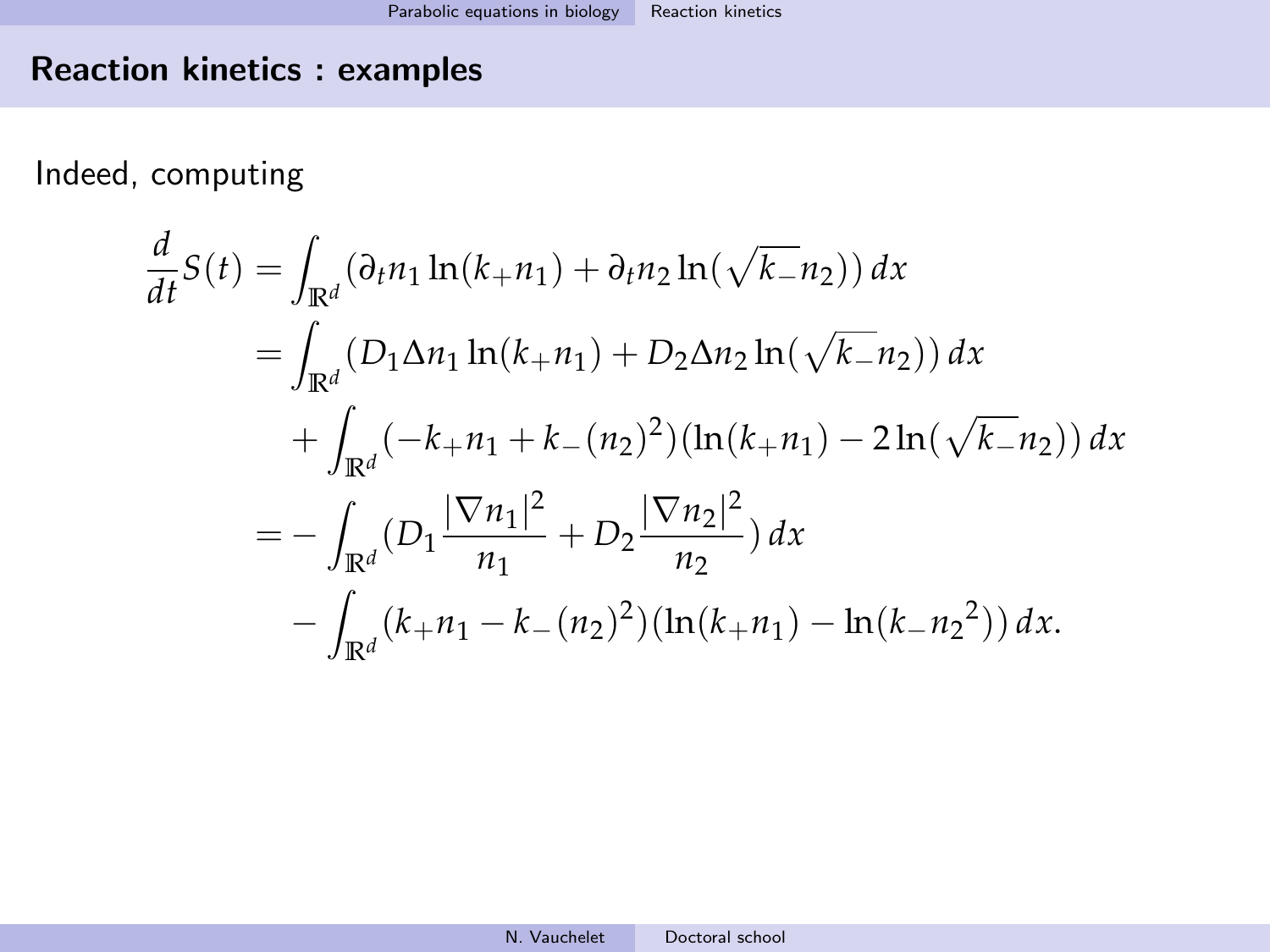Indeed, computing

$$
\frac{d}{dt}S(t) = \int_{\mathbb{R}^d} (\partial_t n_1 \ln(k_1 + n_1) + \partial_t n_2 \ln(\sqrt{k_1} n_2)) dx
$$
  
\n
$$
= \int_{\mathbb{R}^d} (D_1 \Delta n_1 \ln(k_1 + n_1) + D_2 \Delta n_2 \ln(\sqrt{k_1} n_2)) dx
$$
  
\n
$$
+ \int_{\mathbb{R}^d} (-k_1 + n_1 + k_1 (n_2)^2) (\ln(k_1 + n_1) - 2 \ln(\sqrt{k_1} n_2)) dx
$$
  
\n
$$
= - \int_{\mathbb{R}^d} (D_1 \frac{|\nabla n_1|^2}{n_1} + D_2 \frac{|\nabla n_2|^2}{n_2}) dx
$$
  
\n
$$
- \int_{\mathbb{R}^d} (k_1 + n_1 - k_1 (n_2)^2) (\ln(k_1 + n_1) - \ln(k_1 + n_2)^2) dx.
$$

Since the function ln is nondecreasing the latter term is nonpositive. Thus,

$$
\frac{d}{dt}S(t)\leq 0.
$$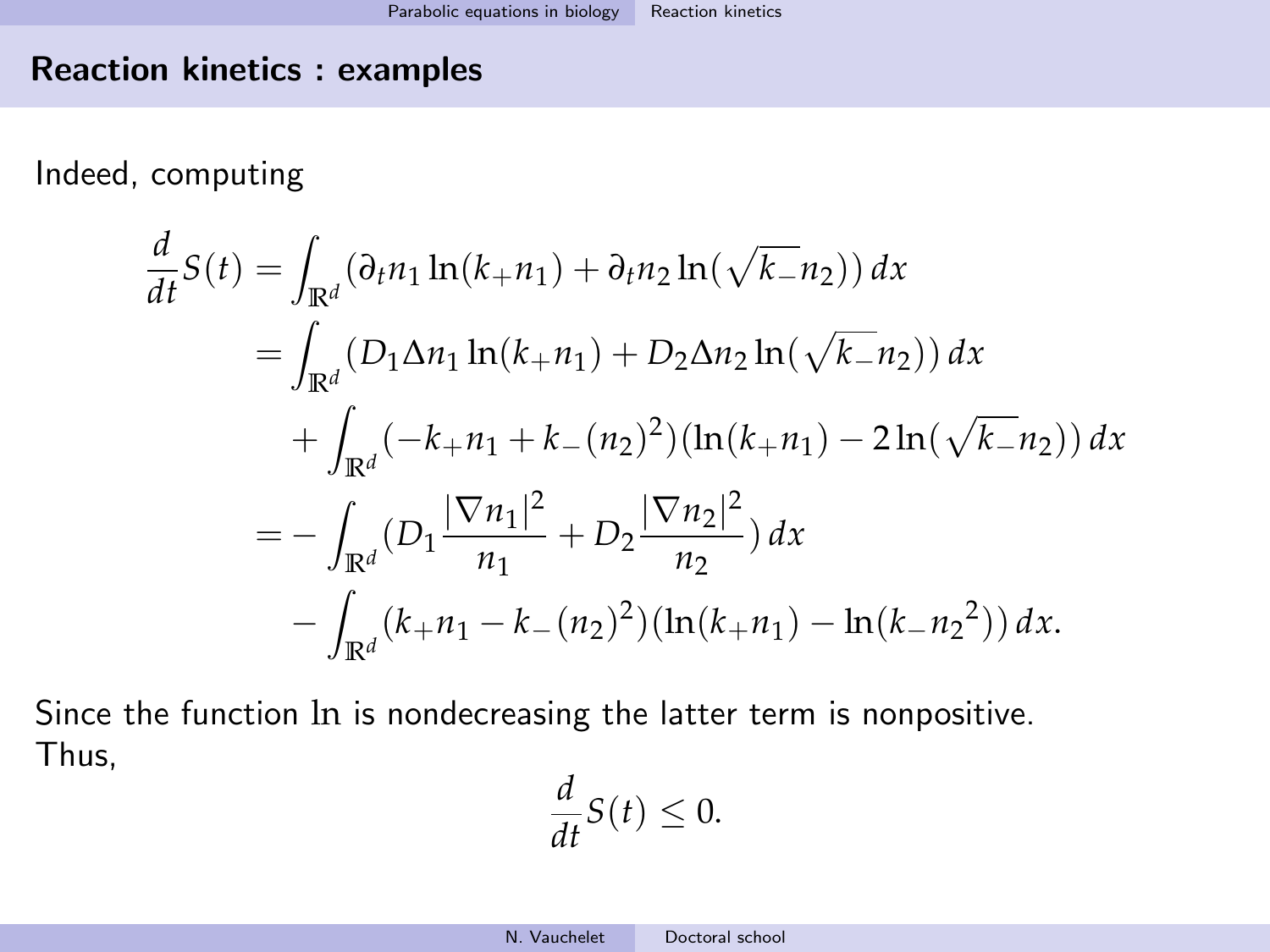### Reaction kinetics : enzymatic reactions

Enzymatic reactions (Michaelis & Menten (1913)) A substrate *S* can be transformed into a product *P*, but this reaction occurs only if an enzyme *E* is present :

$$
S+E \xrightarrow[k_{-}]{k_{+}} C = SE \xrightarrow{k_{P}} P+E.
$$

We neglect molecular diffusion :

$$
\frac{dn_S}{dt} = k_- n_C - k_+ n_S n_E ; \qquad \frac{dn_E}{dt} = (k_- + k_P) n_C - k_+ n_S n_E ;
$$

$$
\frac{dn_C}{dt} = k_+ n_S n_E - (k_- + k_P) n_C ; \qquad \frac{dn_P}{dt} = k_P n_C.
$$

This reaction comes with the initial data  $n_S^0 > 0$ ,  $n_E^0 > 0$ ,  $n_C^0 = n_P^0 = 0$ .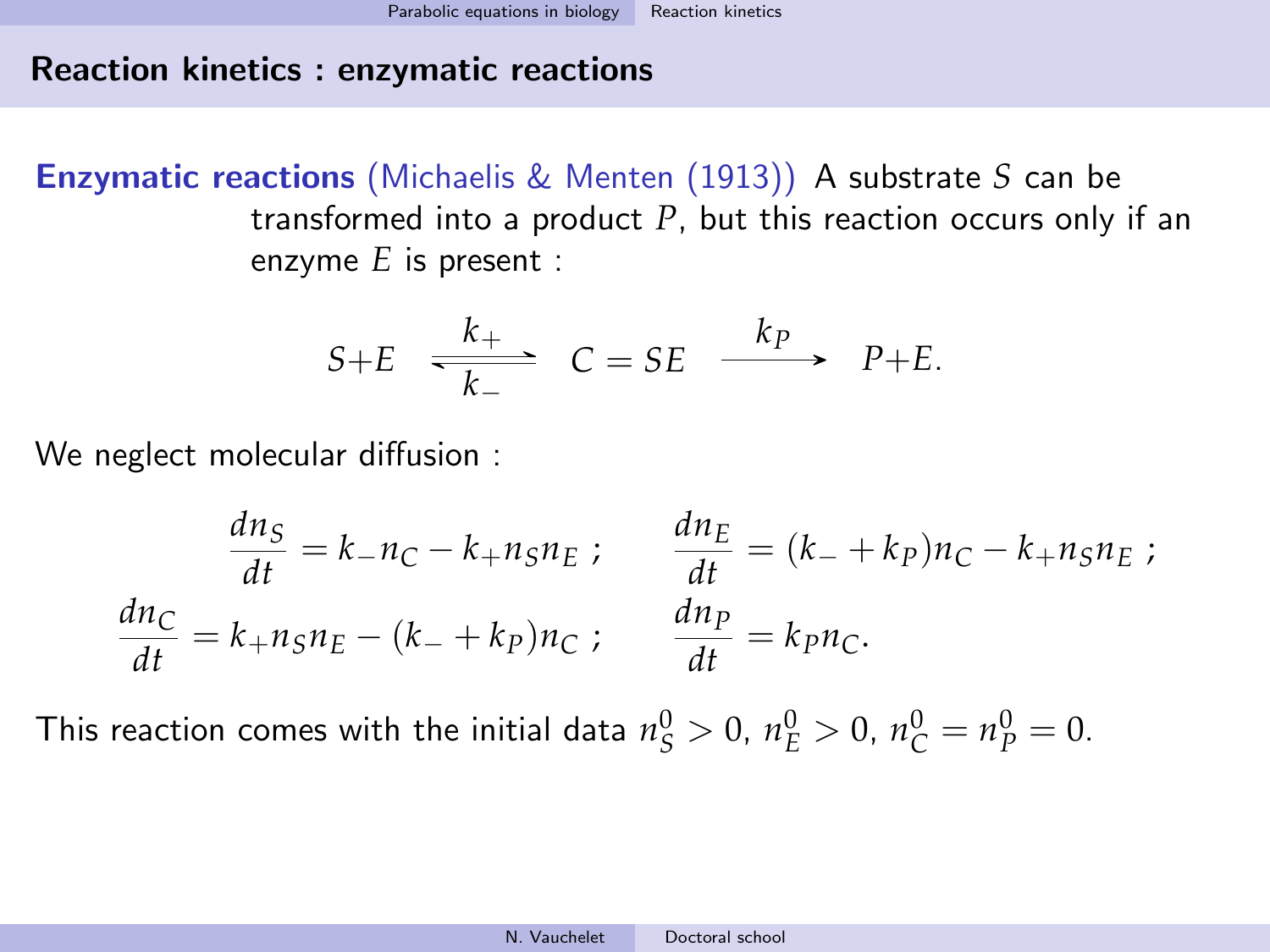## Reaction kinetics : enzymatic reactions

Enzymatic reactions (Michaelis & Menten (1913)) A substrate *S* can be transformed into a product *P*, but this reaction occurs only if an enzyme *E* is present :

$$
S+E \xrightarrow[k_{-}]{k_{+}} C = SE \xrightarrow{k_{P}} P+E.
$$

We neglect molecular diffusion :

$$
\frac{dn_S}{dt} = k_- n_C - k_+ n_S n_E ; \qquad \frac{dn_E}{dt} = (k_- + k_P) n_C - k_+ n_S n_E ;
$$

$$
\frac{dn_C}{dt} = k_+ n_S n_E - (k_- + k_P) n_C ; \qquad \frac{dn_P}{dt} = k_P n_C.
$$

This reaction comes with the initial data  $n_S^0 > 0$ ,  $n_E^0 > 0$ ,  $n_C^0 = n_P^0 = 0$ .

## ■ Conservation quantities

 $n_E(t) + n_C(t) = n_E^0 + n_C^0 = n_E^0$ ;  $n_S(t) + n_C(t) + n_P(t) = n_S^0 + n_C^0 + n_P^0 = n_S^0$ .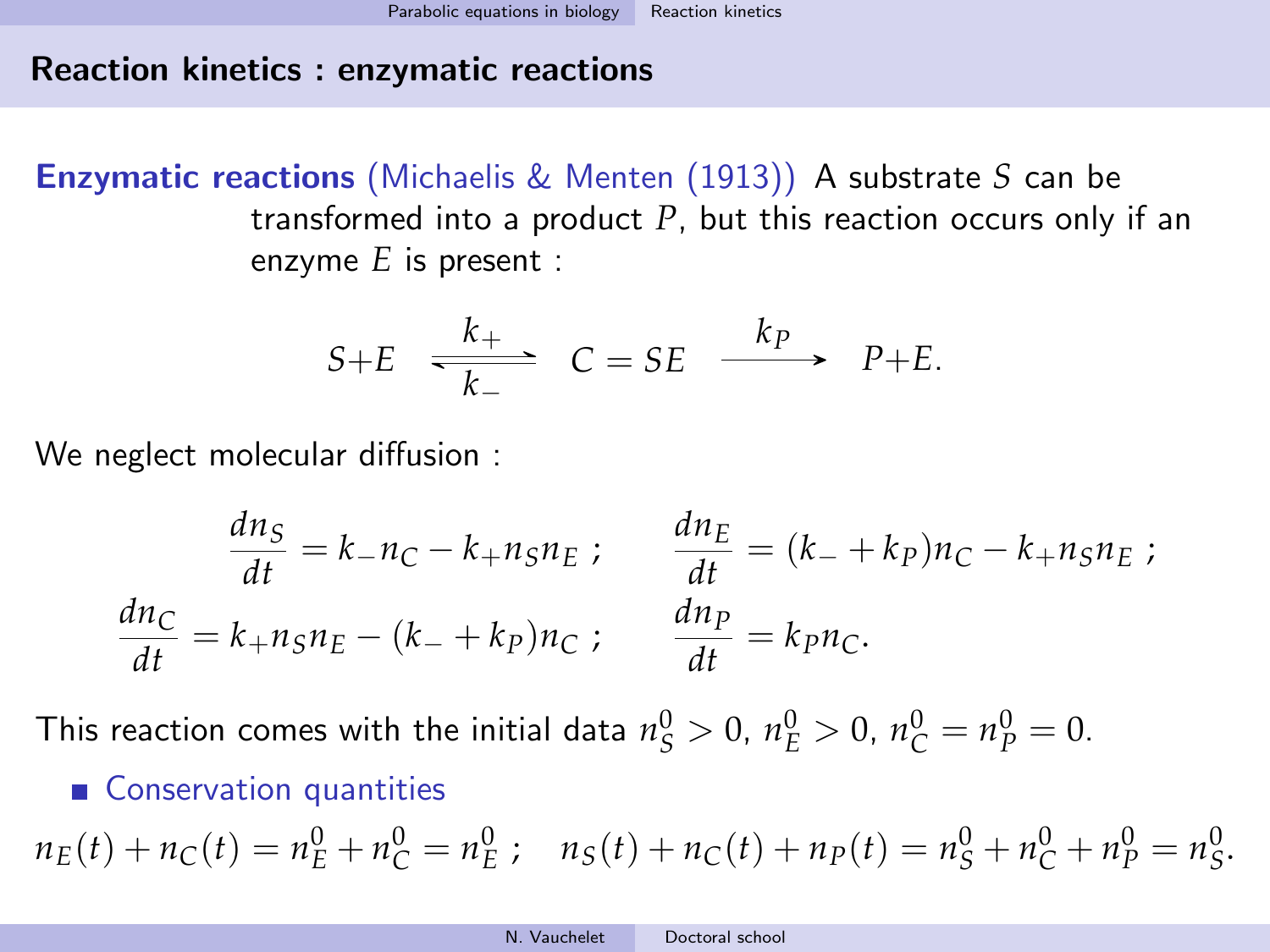Using this two algebraic relation, we may simplify into

$$
\frac{dn_S}{dt} = k_- n_C - k_+ n_S (n_E^0 - n_C) ;
$$
  
\n
$$
\frac{dn_C}{dt} = k_+ n_S (n_E^0 - n_C) - (k_- + k_P) n_C.
$$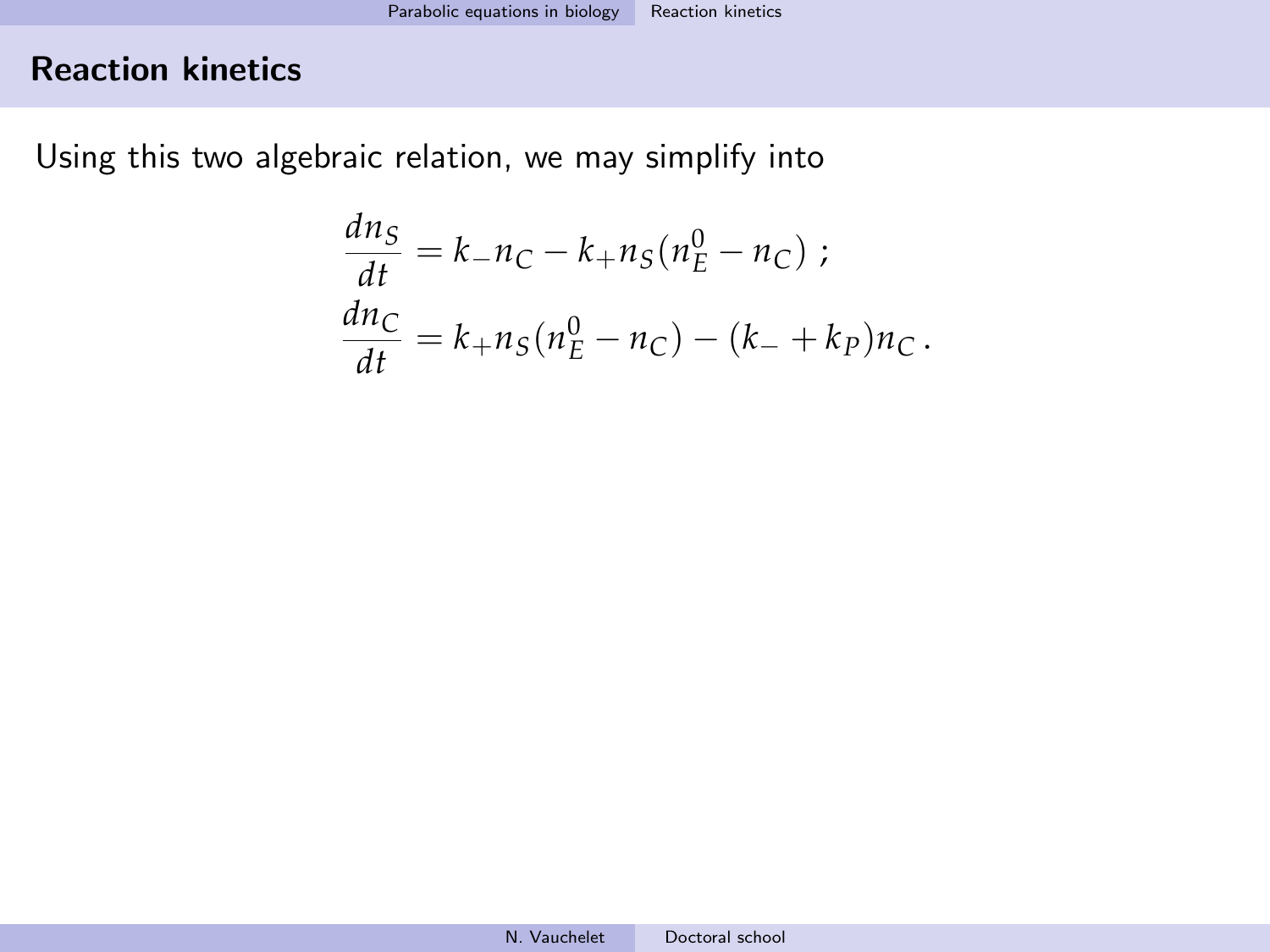Using this two algebraic relation, we may simplify into

$$
\frac{dn_S}{dt} = k_- n_C - k_+ n_S (n_E^0 - n_C) ;
$$
  

$$
0 = k_+ n_S (n_E^0 - n_C) - (k_- + k_P) n_C.
$$

We may simplified further the system by assuming a quasi-static approximation on *nC*, i.e. fast dynamics of the complex *SE*.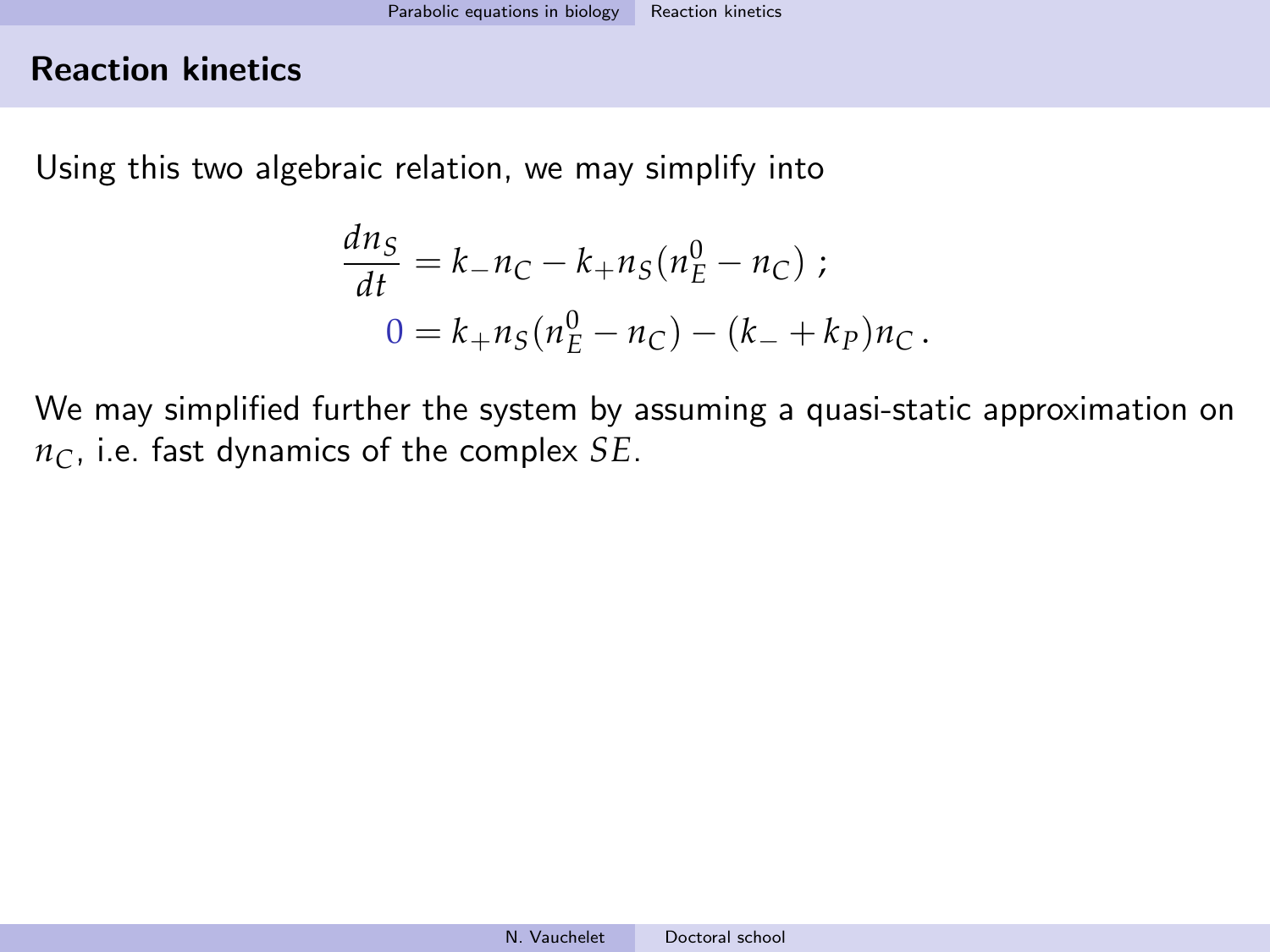Using this two algebraic relation, we may simplify into

$$
\frac{dn_S}{dt} = k_- n_C - k_+ n_S(n_E^0 - n_C) ;
$$
  

$$
0 = k_+ n_S(n_E^0 - n_C) - (k_- + k_P)n_C.
$$

We may simplified further the system by assuming a quasi-static approximation on *nC*, i.e. fast dynamics of the complex *SE*.

From the second equation, we deduce the relation

$$
n_C = \frac{k_+ n_S n_E^0}{k_- + k_P + k_+ n_S}.
$$

Injecting into the first equation, we obtain the *so-called* Michaelis-Menten law

$$
\frac{dn_S}{dt} = -k_P n_E^0 \frac{n_S}{\frac{k_- + k_P}{k_+} + n_S}
$$

.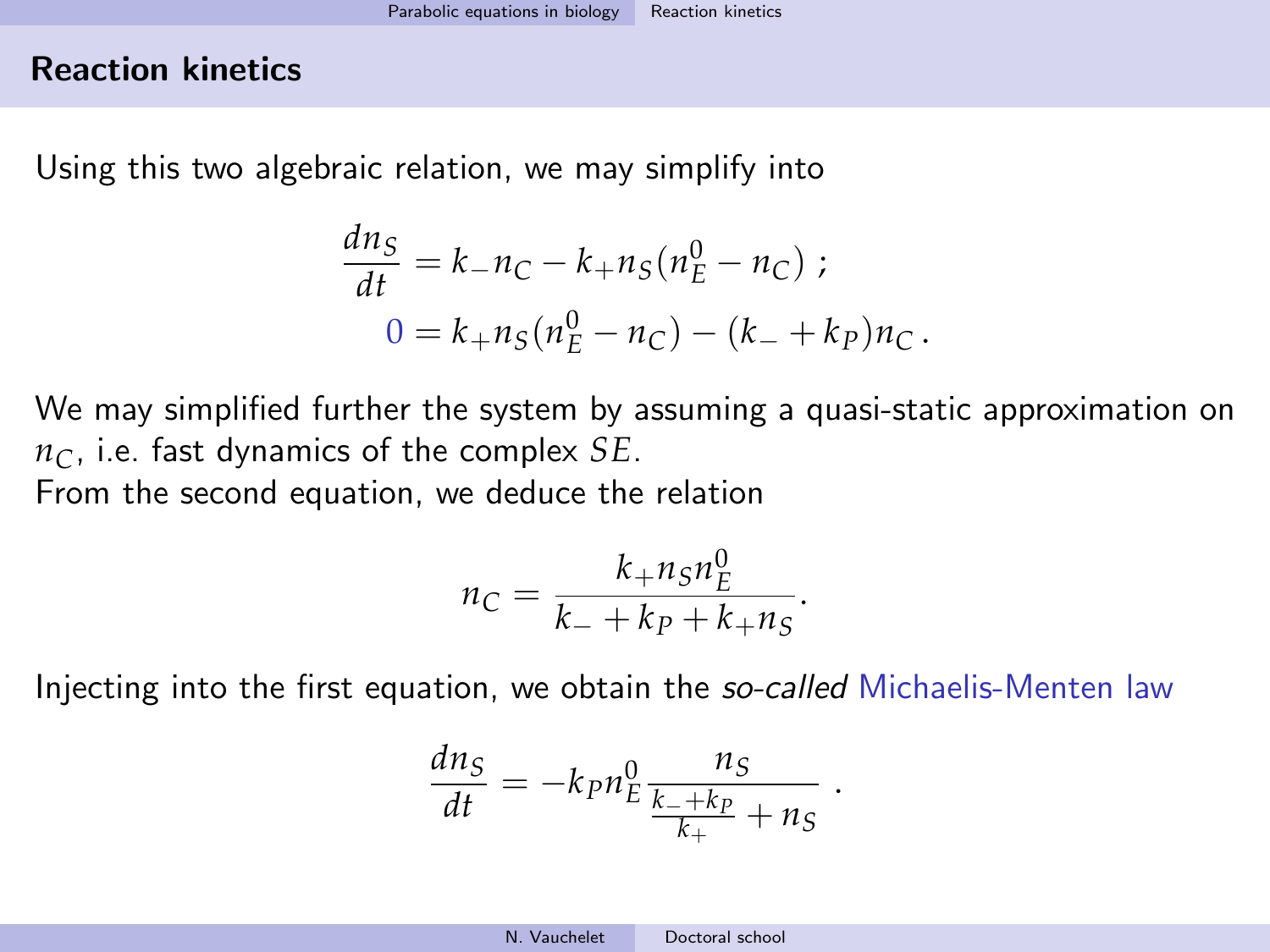# <span id="page-57-0"></span>Outline of lecture 1

### [Population dynamics](#page-5-0)

- **[Malthus model](#page-7-0)**
- [Verhulst model](#page-17-0)
- **•** [Allee effect](#page-26-0)
- [Lotka-Volterra system](#page-30-0)

# [Parabolic equations in biology](#page-36-0)

- [Reaction-diffusion systems in population dynamics](#page-36-0)
- **[Reaction kinetics](#page-44-0)**

# <sup>3</sup> [Dynamical system in biology](#page-57-0)

# • [Existence and uniqueness theory](#page-57-0)

• [Equilibria and stability](#page-67-0)

# [Mathematical epidemiology](#page-81-0)

- **a** [Introduction](#page-81-0)
- [SIR model](#page-83-0)
- [Basic reproduction number](#page-91-0) R<sub>0</sub>
- [Examples of compartmental models](#page-102-0)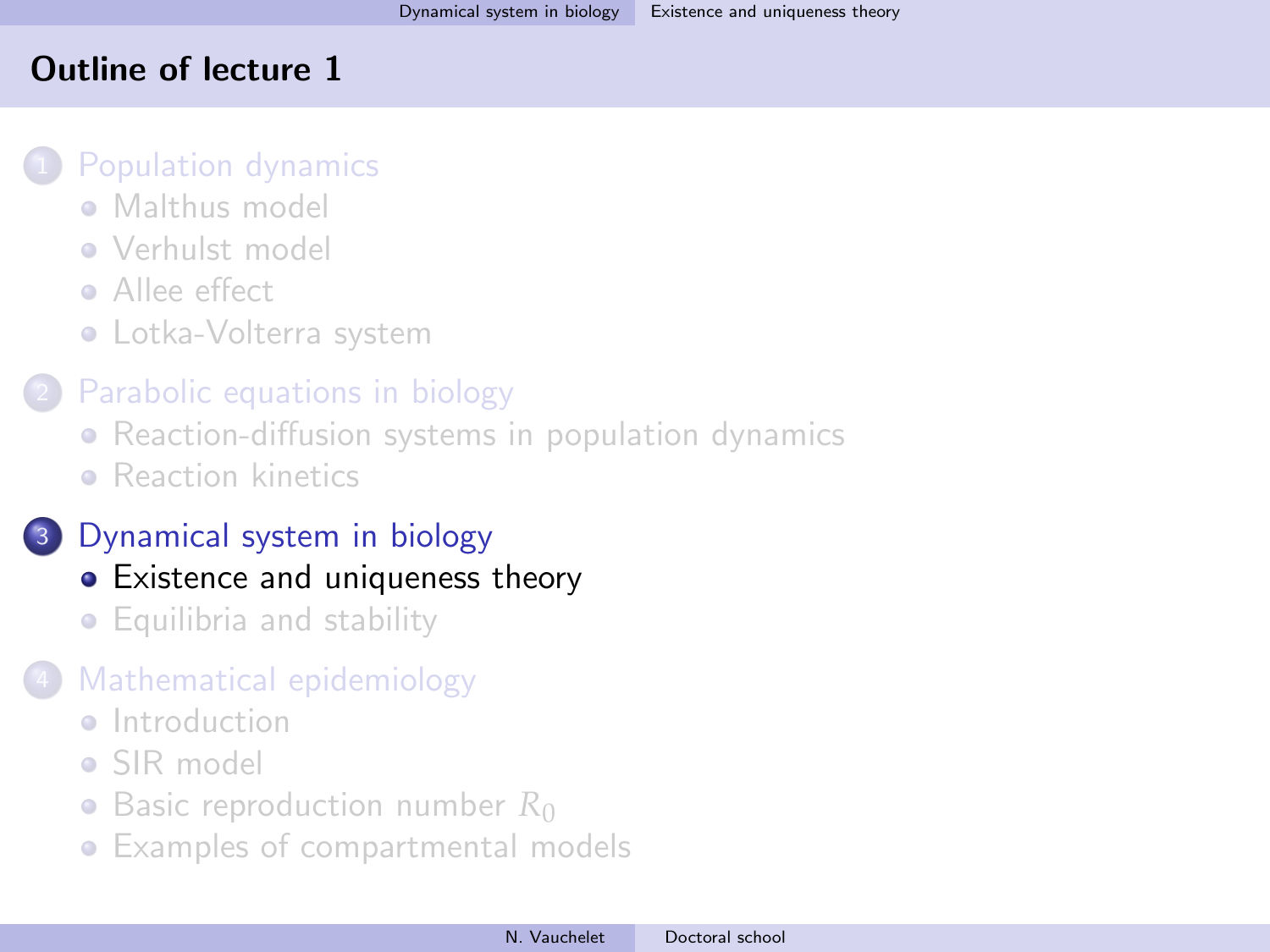## Cauchy problem

Many problems in biology may be modelled by a system of differential equation.

#### Cauchy problem

Let  $T > 0$ ,  $f : [0, T] \times \mathbb{R}^d \to \mathbb{R}^d$ ,  $y_0 \in \mathbb{R}^d$ .

A Cauchy problem problem is the given of a differential system and an initial data :

$$
\begin{cases}\ny'(t) = f(t, y(t)), & t \in [0, T], \\
y(0) = y_0.\n\end{cases}
$$

<span id="page-58-0"></span>(*C*)

When the function 
$$
f
$$
 does not depend on the time, the system is called *autonomous*.

A differential equation of order *n* may be rewritten into a system of order 1 in dimension *n* by using the variable  $Y(t) = (y(t), y'(t), \ldots, y^{(n-1)}(t)).$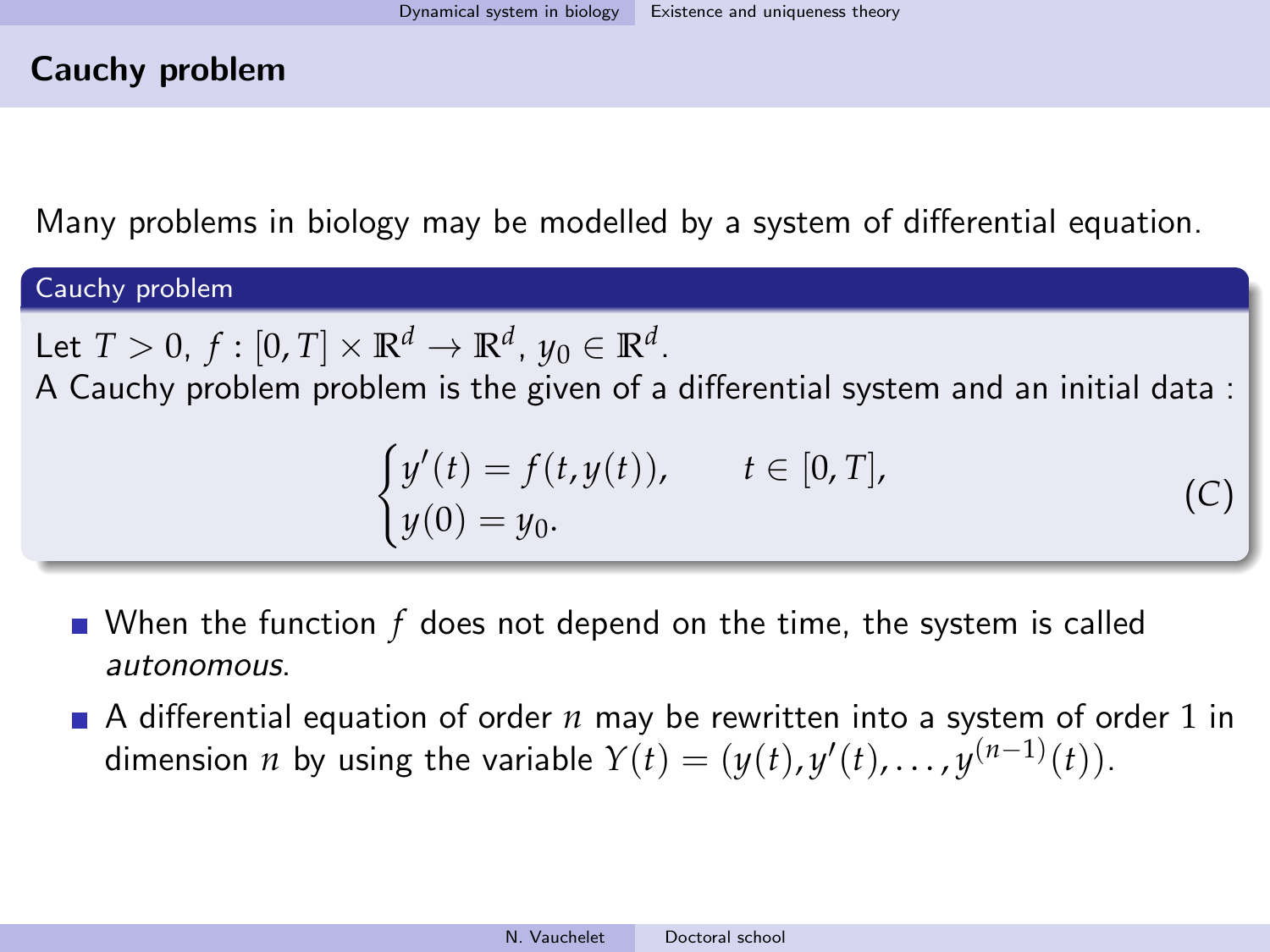## Cauchy problem : linear case

Let  $A \in \mathcal{M}_n(\mathbb{R})$ ,  $B : [0, T] \to \mathbb{R}^n$ , it is easy to solve the linear problem  $y'(t) = Ay(t) + B(t)$ ,  $y(0) = y_0$ .

The solution is given by

$$
y(t) = \exp(tA)y_0 + \int_0^t \exp((t-s)A)B(s) ds,
$$

where we recall that the exponential of a matrix is given by

$$
\exp(A) = \sum_{k=0}^{\infty} \frac{1}{k!} A^k.
$$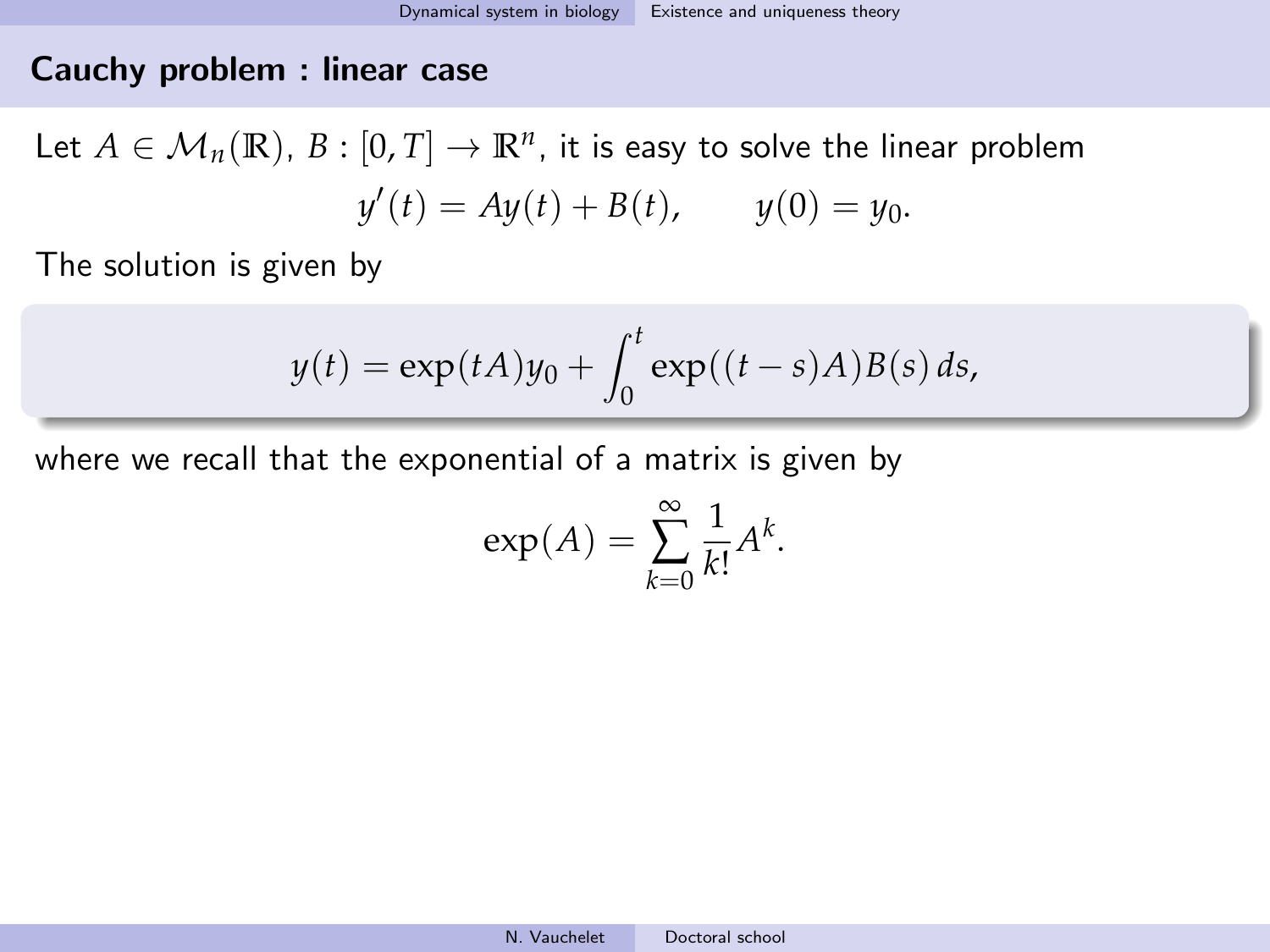## Cauchy problem : linear case

Let  $A \in \mathcal{M}_n(\mathbb{R})$ ,  $B : [0, T] \to \mathbb{R}^n$ , it is easy to solve the linear problem  $y'(t) = Ay(t) + B(t)$ ,  $y(0) = y_0$ .

The solution is given by

$$
y(t) = \exp(tA)y_0 + \int_0^t \exp((t-s)A)B(s) ds,
$$

where we recall that the exponential of a matrix is given by

$$
\exp(A) = \sum_{k=0}^{\infty} \frac{1}{k!} A^k.
$$

If the matrix  $A$  is diagonalizable :  $\exists P \in GL_n(\mathbb{R})$  such that  $P^{-1}AP = D$ , then

$$
\exp(tA) = P \exp(tD) P^{-1} = P \begin{pmatrix} e^{t\lambda_1} & 0 & \dots & 0 \\ 0 & e^{t\lambda_2} & \ddots & \vdots \\ \vdots & \ddots & \ddots & 0 \\ 0 & 0 & e^{t\lambda_n} \end{pmatrix} P^{-1}.
$$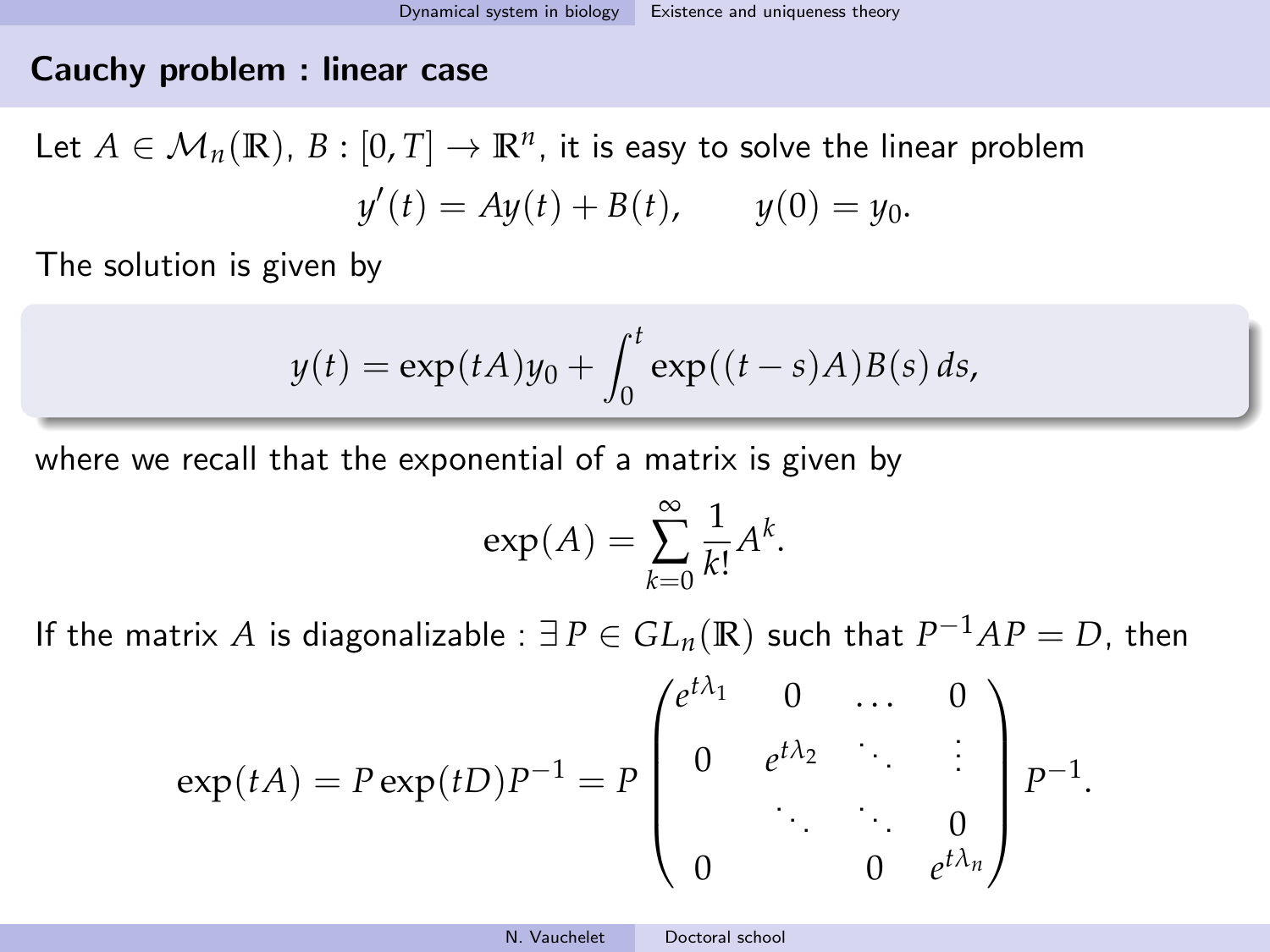#### Definition

- We say that  $(I, y)$  is a *local solution* of  $(C)$  $(C)$  $(C)$  iff  $I \subset [0, T]$  is an interval containing  $0$  and  $y:I\to\mathbb{R}^d$  is differentiable and satisfies ([C](#page-58-0)).
- We say that (*J*, *z*) is an extension of (*I*, *y*) iff *I* ⊂ *J* and  $\forall t \in I$ ,  $y(t) = z(t)$ .
- We say that  $(I, y)$  is a *maximal solution* if we cannot extend it on a strictly bigger interval.
- If  $I = [0, T]$ , we say that the solution is *global*.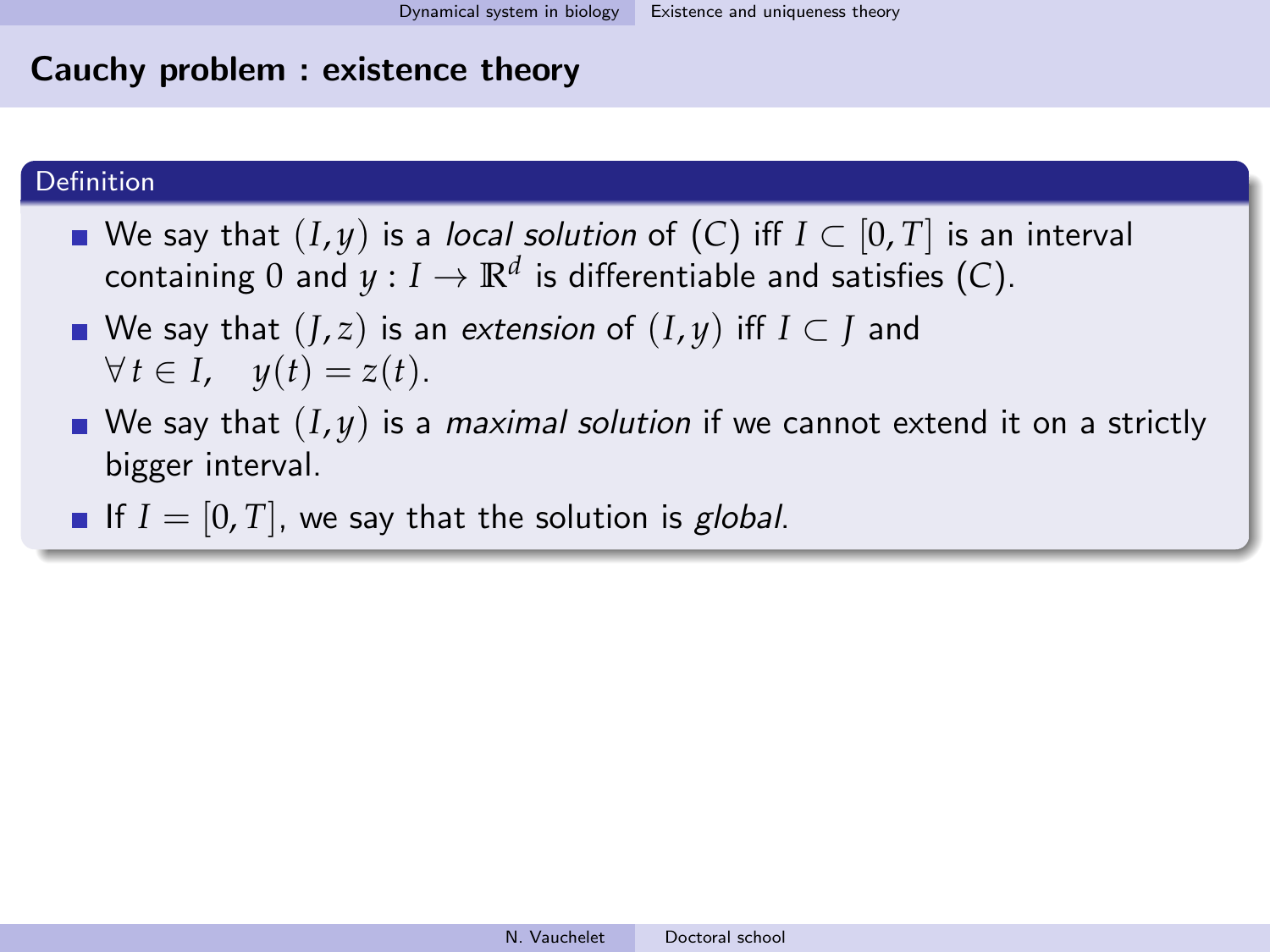#### Definition

- We say that  $(I, y)$  is a *local solution* of  $(C)$  $(C)$  $(C)$  iff  $I \subset [0, T]$  is an interval containing  $0$  and  $y:I\to\mathbb{R}^d$  is differentiable and satisfies ([C](#page-58-0)).
- We say that  $(I, z)$  is an extension of  $(I, y)$  iff  $I \subset I$  and  $\forall t \in I$ ,  $y(t) = z(t)$ .
- We say that  $(I, y)$  is a *maximal solution* if we cannot extend it on a strictly bigger interval.
- If  $I = [0, T]$ , we say that the solution is *global*.

#### Cauchy-Lipschitz theorem

Assume  $f$  is continuous on  $[0,T]\times\mathbb{R}^d$ , locally Lipschitz continuous with respect to its second variable uniformly with respect to *t*. Then, the Cauchy problem (*[C](#page-58-0)*) admits an unique maximal solution.

Moreover, if we denote  $[0, b)$  the interval of existence, if  $b < T$ , then  $\lim_{t\to b^-} \|y(t)\| = +\infty.$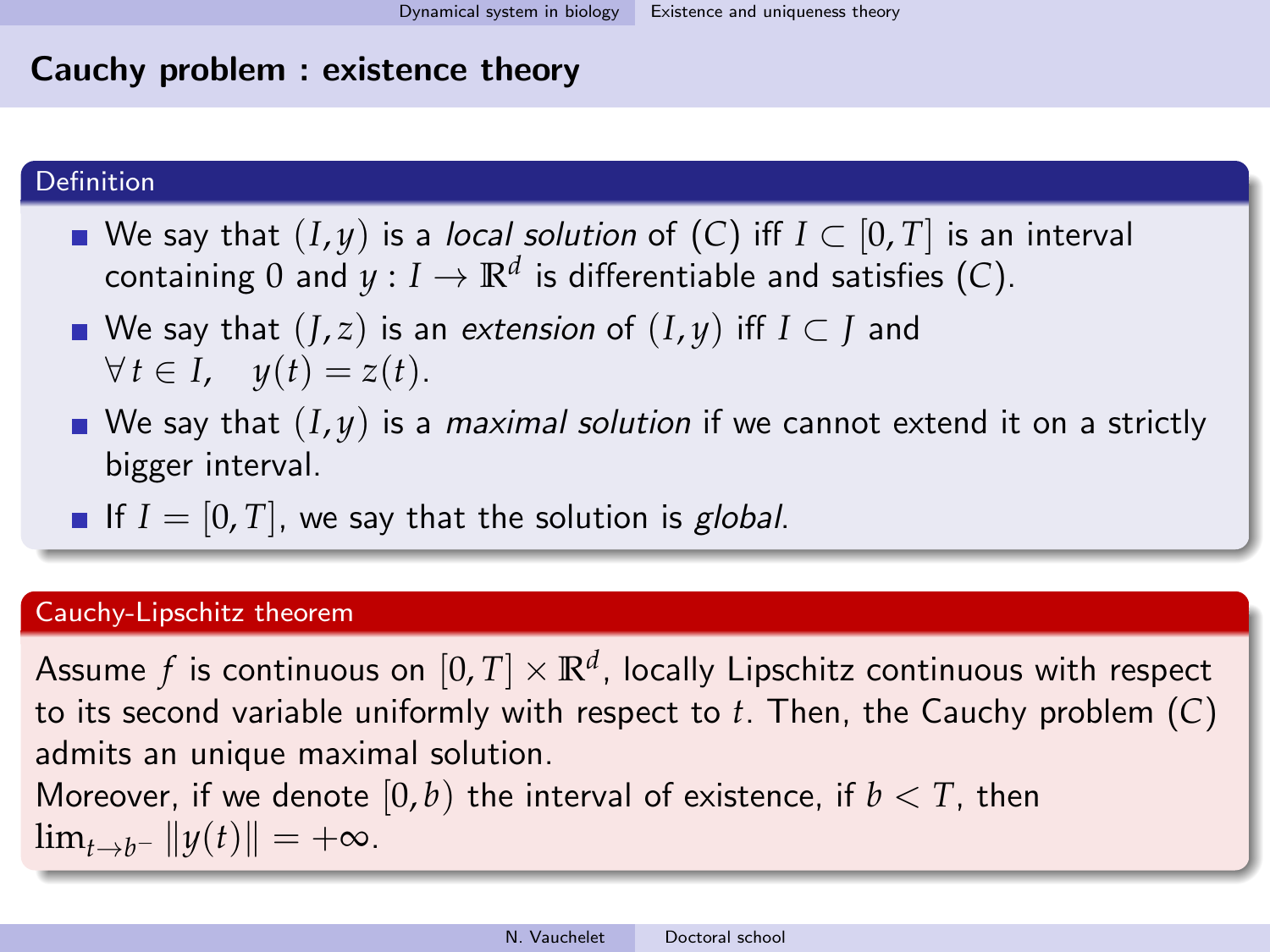#### Cauchy-Lipschitz theorem (global vesion)

Assume  $f$  is continuous on  $[0,T]\times\mathbb{R}^d$  and globally Lipschitz continuous with respect to its second variable uniformly with respect to *t*. Then, the Cauchy problem (*[C](#page-58-0)*) admits an unique global solution.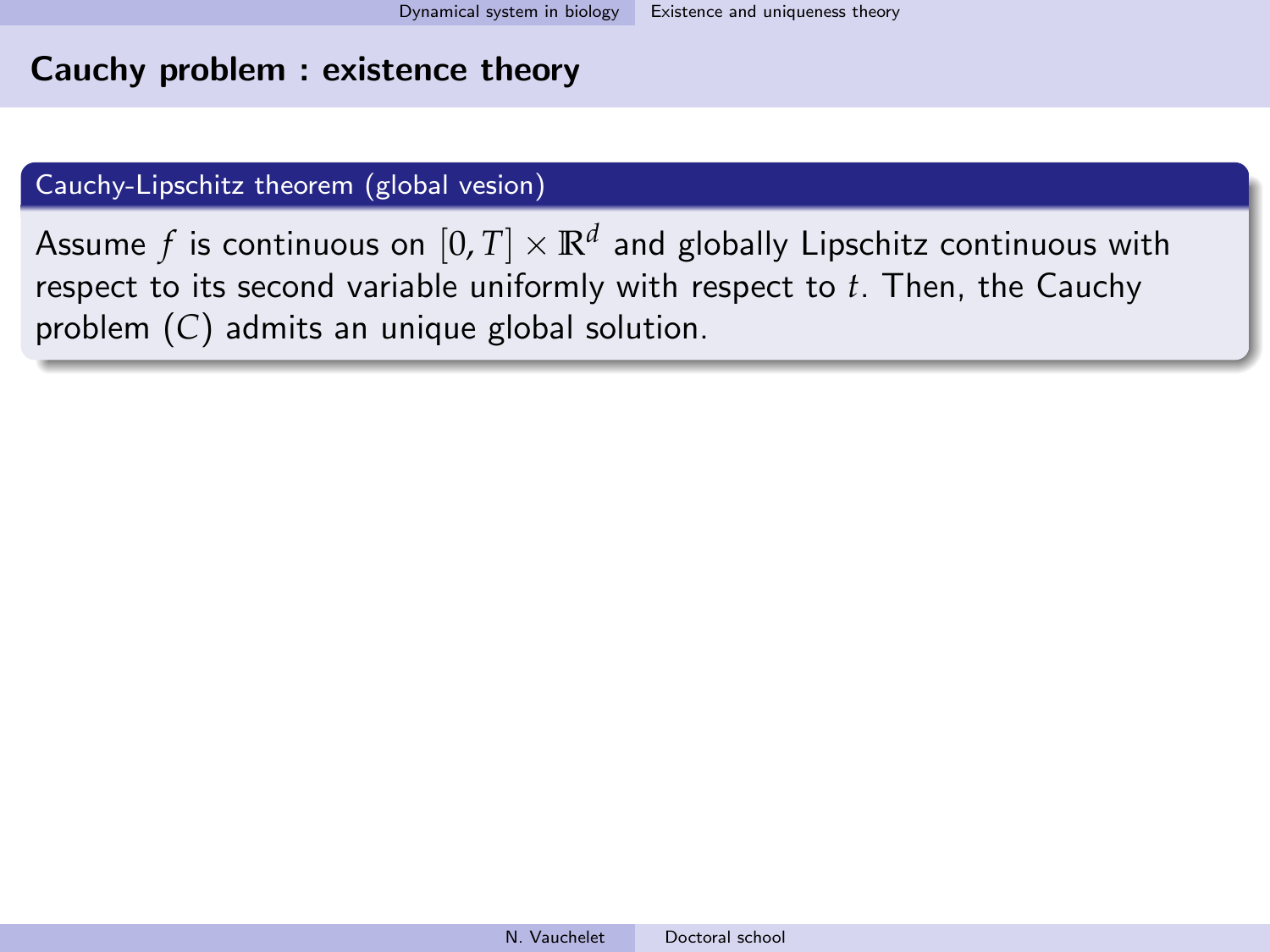#### Cauchy-Lipschitz theorem (global vesion)

Assume  $f$  is continuous on  $[0,T]\times\mathbb{R}^d$  and globally Lipschitz continuous with respect to its second variable uniformly with respect to *t*. Then, the Cauchy problem (*[C](#page-58-0)*) admits an unique global solution.

# Remark :

**F** f locally Lipschitz continuous with respect to its second variable uniformly with respect to *t* :

$$
\forall y \in \mathbb{R}^d, \exists V_y \subset \mathbb{R}^d (y \in V_y), \exists L_y > 0, \quad \forall x, \tilde{x} \in V_y, \forall t \in [0, T],
$$
  

$$
||f(t, x) - f(t, \tilde{x})|| \le L_y ||x - \tilde{x}||.
$$

**F** f globally Lipschitz continuous with respect to its second variable uniformly with respect to *t* :

$$
\exists L > 0, \forall x, \tilde{x} \in \mathbb{R}^d, \forall t \in [0, T], \quad ||f(t, x) - f(t, \tilde{x})|| \le L||x - \tilde{x}||.
$$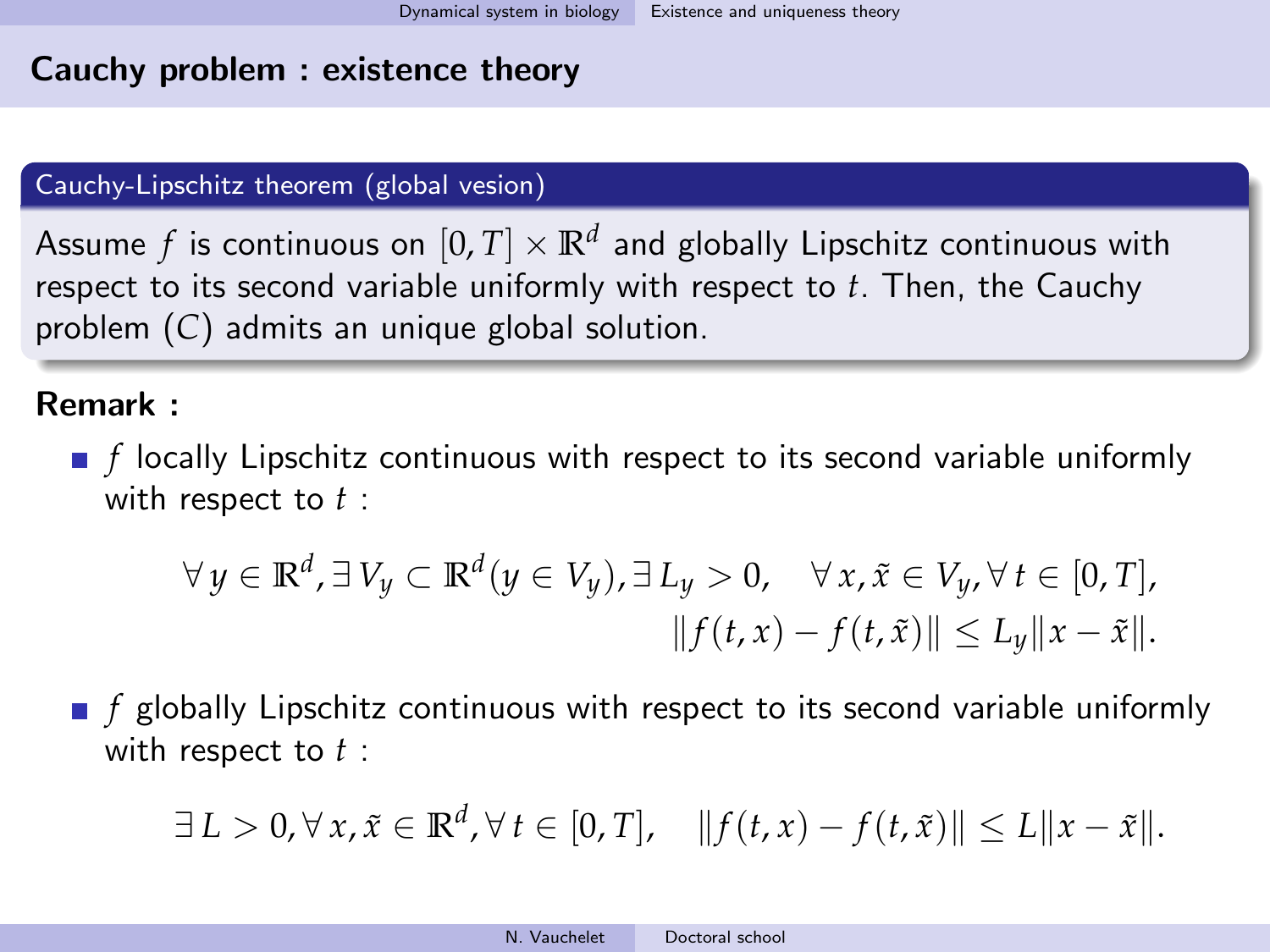### Cauchy problem : examples

Some important examples :

■ Consider the Cauchy problem

$$
y' = y^2, \qquad y(0) = y_0 > 0.
$$

The solution is given by  $y(t) = \frac{y_0}{1 - 4}$  $\frac{y6}{1 - y_0t}.$ It exists only on  $[0, \frac{1}{y_0})$  and blows up at time  $\frac{1}{y_0}$ .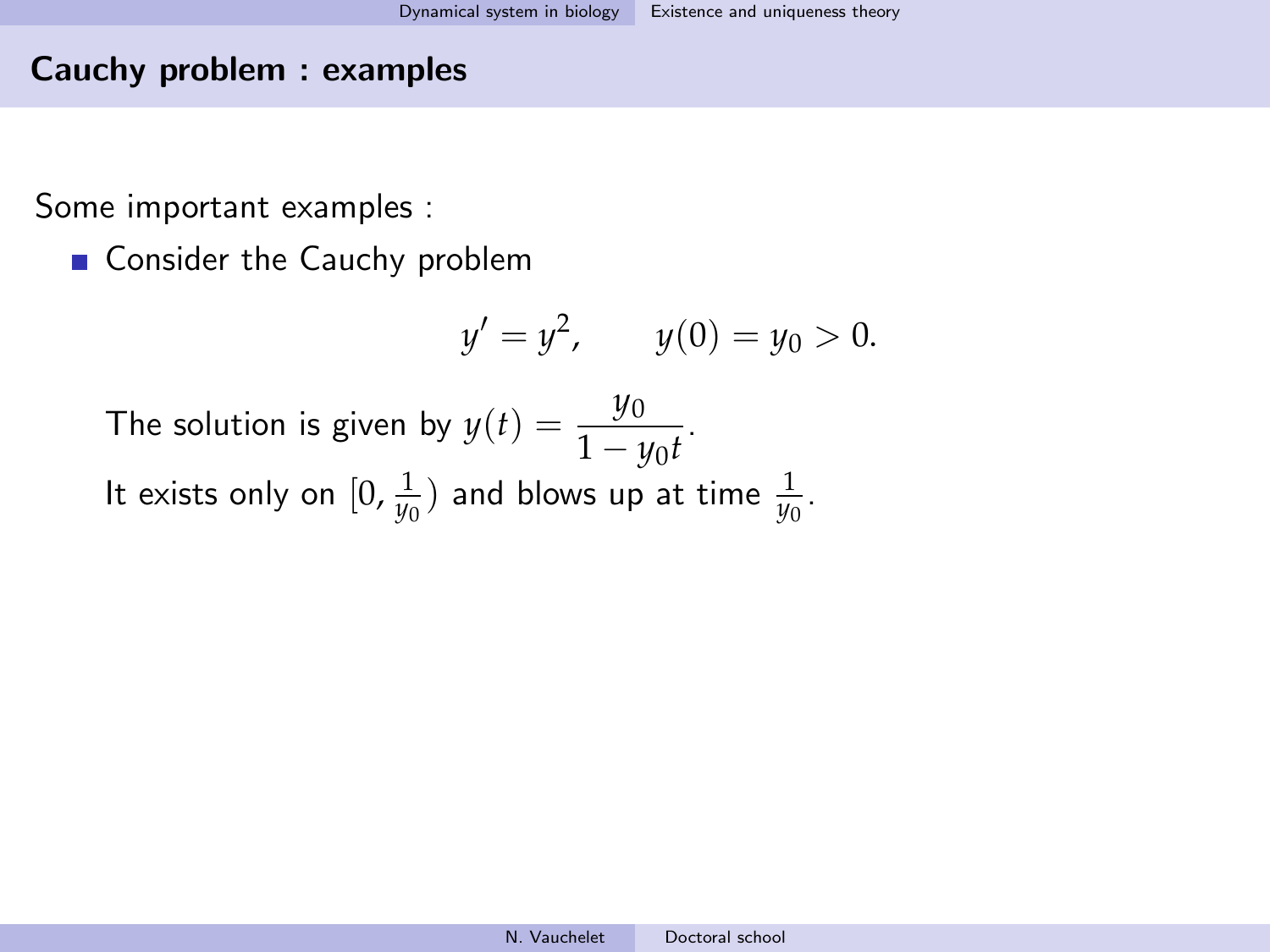## Cauchy problem : examples

Some important examples :

■ Consider the Cauchy problem

$$
y' = y^2
$$
,  $y(0) = y_0 > 0$ .

The solution is given by  $y(t) = \frac{y_0}{1 - 4}$  $\frac{y6}{1 - y_0t}.$ It exists only on  $[0, \frac{1}{y_0})$  and blows up at time  $\frac{1}{y_0}$ .

■ Consider the Cauchy problem

$$
y' = \sqrt{y}, \qquad y(0) = 0.
$$

Then,  $y(t) = \frac{t^2}{4}$  $\frac{d^2}{4}$  and  $y(t) = 0$  are two solutions for this problem. Hence there is no uniqueness. Indeed the assumption in the Cauchy-Lipschitz theorem are not satisfied.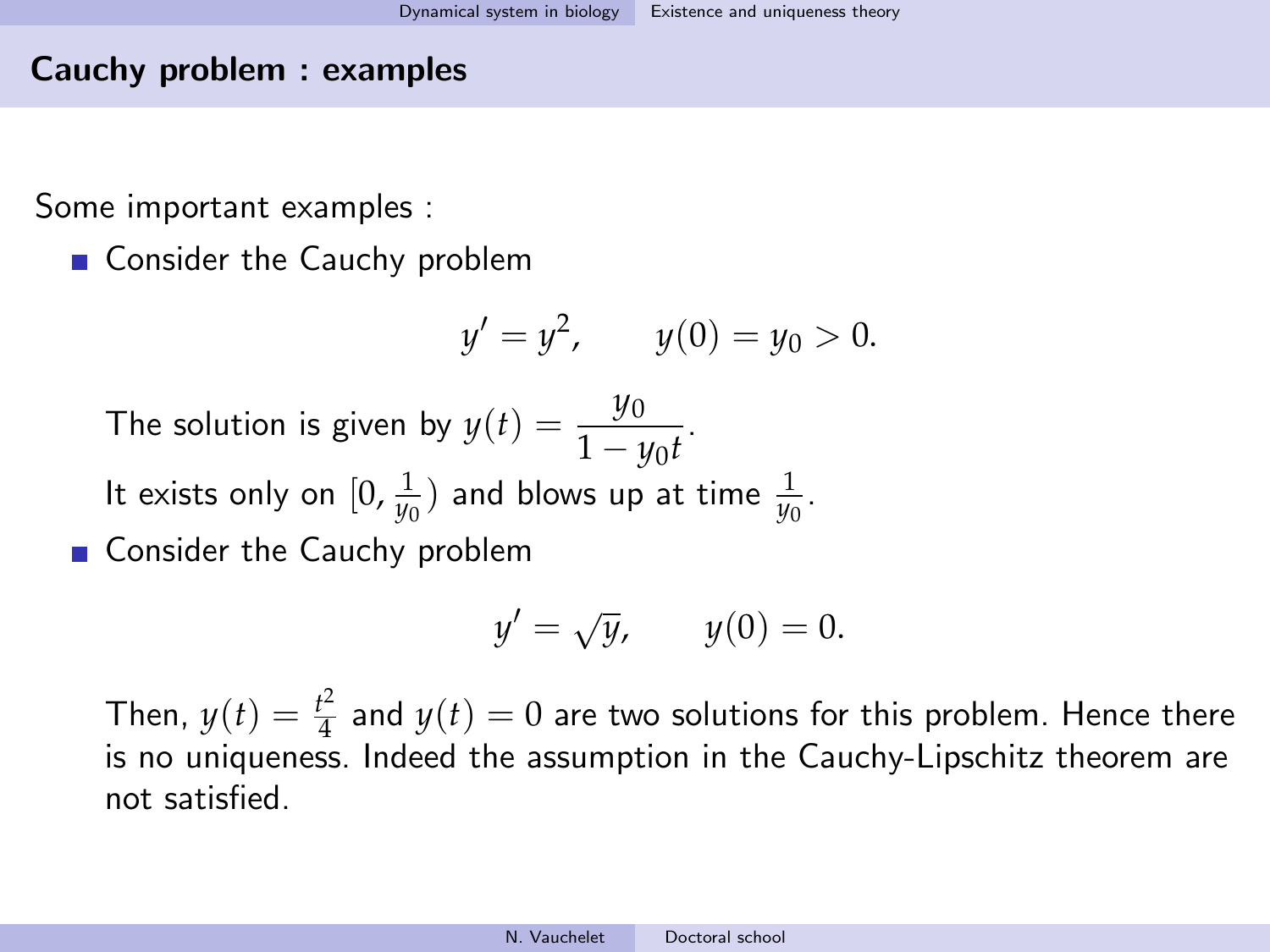## <span id="page-67-0"></span>Outline of lecture 1

### [Population dynamics](#page-5-0)

- **[Malthus model](#page-7-0)**
- [Verhulst model](#page-17-0)
- **•** [Allee effect](#page-26-0)
- [Lotka-Volterra system](#page-30-0)

# [Parabolic equations in biology](#page-36-0)

- [Reaction-diffusion systems in population dynamics](#page-36-0)
- **[Reaction kinetics](#page-44-0)**

# <sup>3</sup> [Dynamical system in biology](#page-57-0)

- [Existence and uniqueness theory](#page-57-0)
- [Equilibria and stability](#page-67-0)

# [Mathematical epidemiology](#page-81-0)

- **a** [Introduction](#page-81-0)
- [SIR model](#page-83-0)
- [Basic reproduction number](#page-91-0) R<sub>0</sub>
- [Examples of compartmental models](#page-102-0)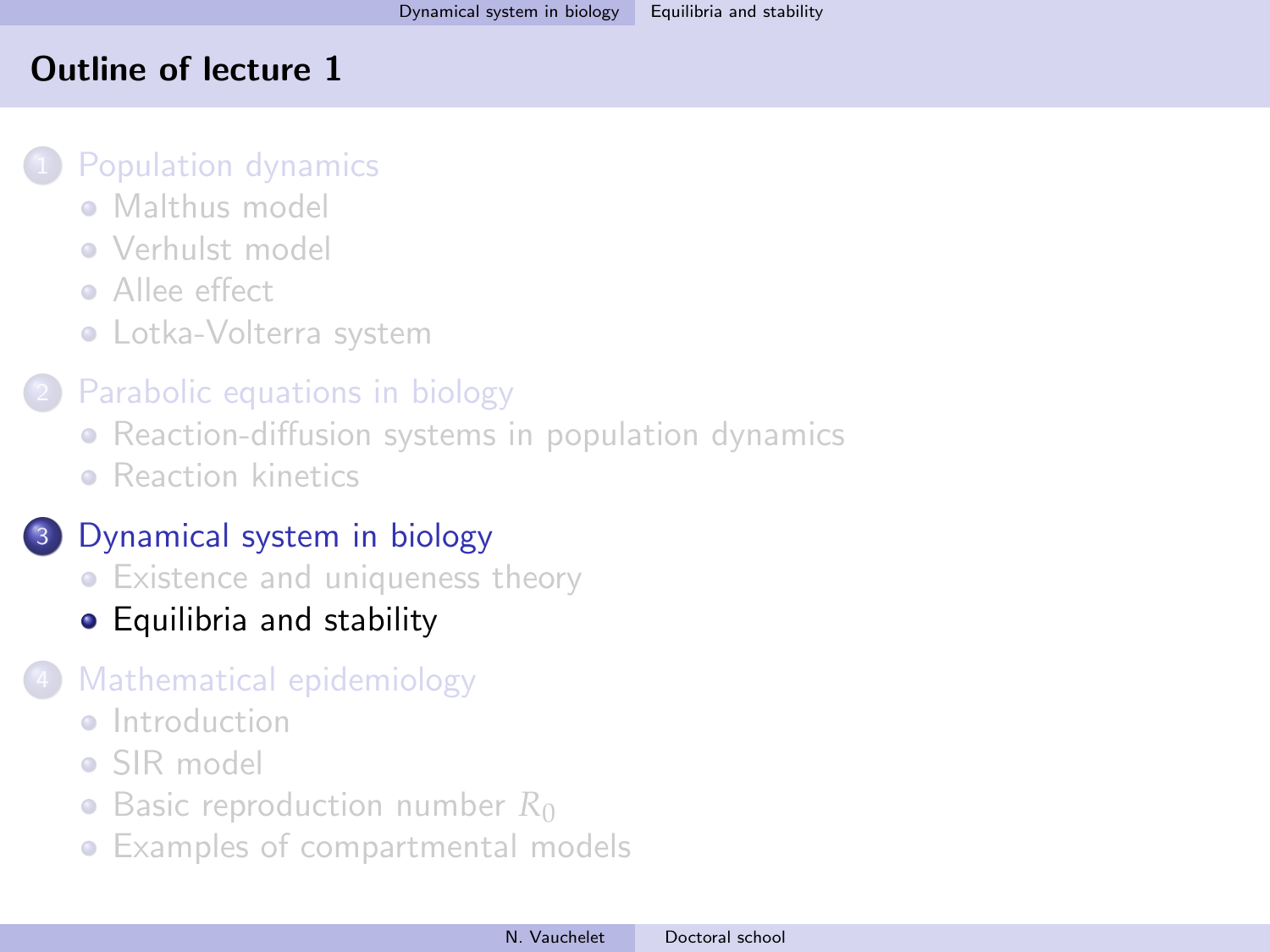## **Equilibrium**

In this section we focus on *autonomous systems* and we assume to have existence of a *global* solution on  $[0, +\infty)$ .

 $(C_0)$ 

Let  $f: \mathbb{R}^d \to \mathbb{R}^d$ ,  $f \in C^1(\mathbb{R}^d)$ ,  $\int y'(t) = f(y(t)), \quad t \in [0, +\infty),$  $y(0) = y_0 \in \mathbb{R}^d$ .

We call flow and we denote  $\phi(t, y_0)$  a solution to this problem.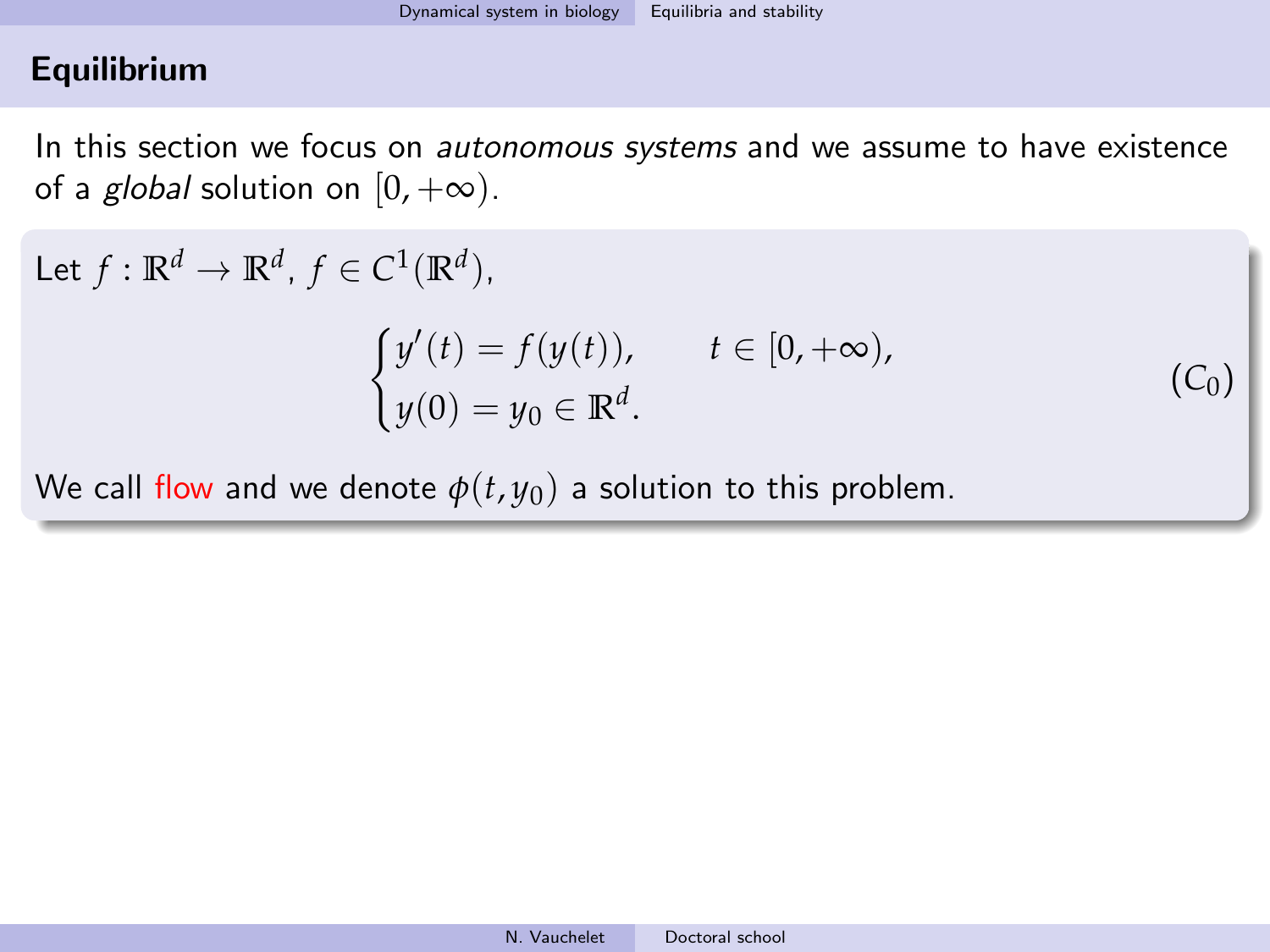# **Equilibrium**

In this section we focus on *autonomous systems* and we assume to have existence of a *global* solution on  $[0, +\infty)$ .

Let  $f: \mathbb{R}^d \to \mathbb{R}^d$ ,  $f \in C^1(\mathbb{R}^d)$ ,  $\sqrt{ }$ 

$$
y'(t) = f(y(t)), \qquad t \in [0, +\infty),
$$
  

$$
y(0) = y_0 \in \mathbb{R}^d.
$$

 $(C_0)$ 

We call flow and we denote  $\phi(t, y_0)$  a solution to this problem.

#### Definition

- An equilibrium is a stationnary solution, i.e.  $\overline{y} \in \mathbb{R}^d$  such that  $f(\overline{y}) = 0.$
- **■** An equilibrium is stable if  $\forall \varepsilon > 0$ ,  $\exists \delta > 0$  such that  $\forall y \in B(\overline{y}, \delta)$ ,  $\phi(t, y) \in B(\overline{y}, \varepsilon).$
- An equilibrium is asymptotically stable if it is stable and  $\exists \eta > 0$  such that  $\forall y \in B(\overline{y}, \eta)$ ,  $\|\phi(t, y) - \overline{y}\| \underset{t \to +\infty}{\to} 0.$
- An equilibrium is unstable if it is not stable.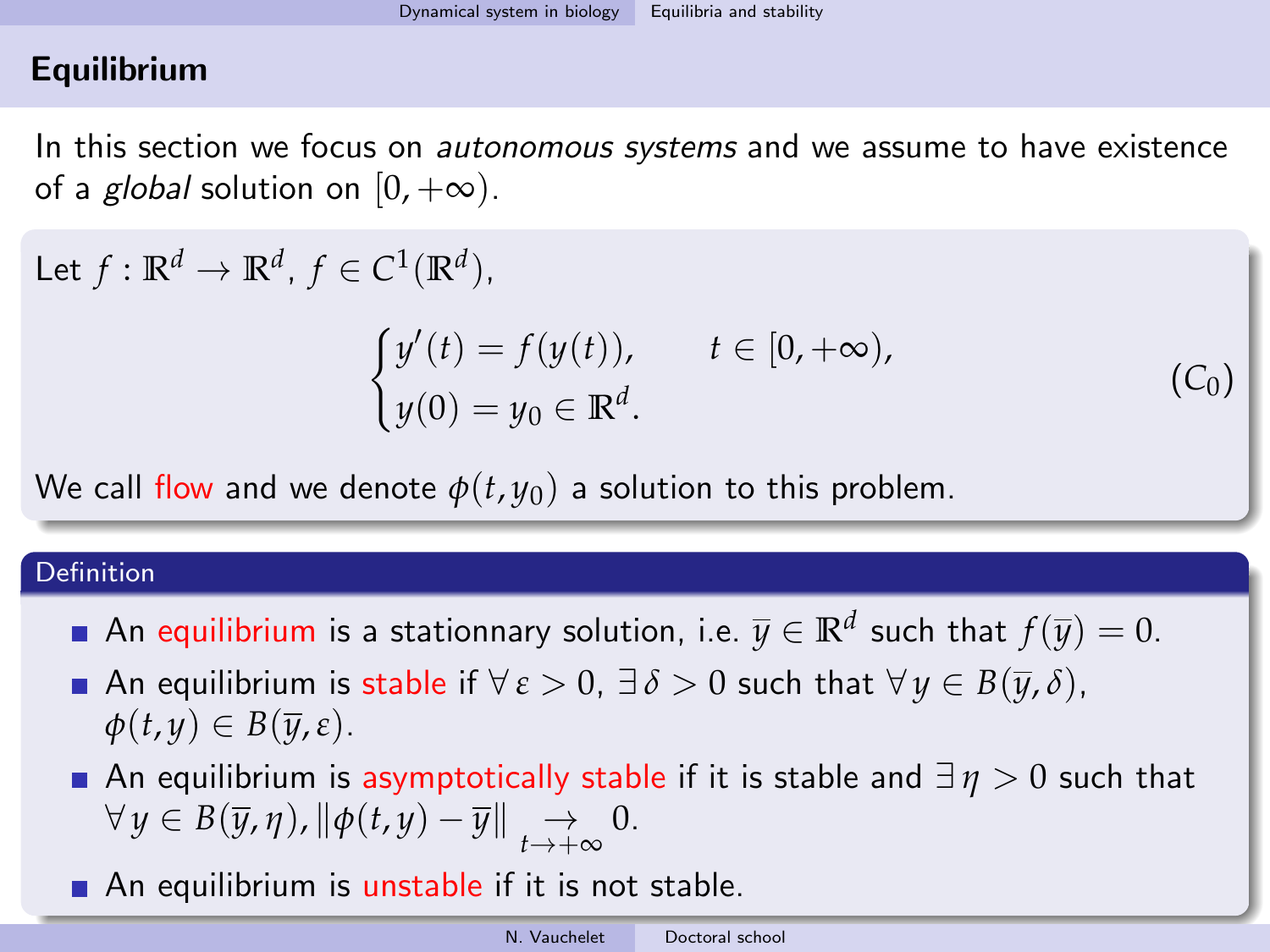#### Linear case

Let us investigate the system  $Y' = AY$  with  $A \in \mathcal{M}_d(\mathbb{C})$ .

- Equilibrium :  $\overline{Y} \in \mathbb{R}^d$  such that  $A\overline{Y} = 0$ , i.e.  $\overline{Y} \in \text{Ker}A$ .
- $\mathsf{Flow}: \phi(t, Y_0) = e^{tA}Y_0.$
- Stability analysis :  $\phi(t,Y_0)\_\!\!-\!\overline{Y}=e^{tA}Y_0-\overline{Y}=e^{tA}(Y_0-\overline{Y}).$  Thus,  $\overline{Y}$  is stable iff  $e^{tA}$  is bounded,  $\overline{Y}$  is asymptotically stable iff  $\lim_{t\to +\infty}e^{tA}=0.$
- If  $A$  is diagonalizable, denoting  $\lambda_1,\ldots,\lambda_d$  its eigenvalues, there exists  $P \in GL_d(\mathbb{C})$  such that

$$
\exp(tA) = P \exp(tD) P^{-1} = P \begin{pmatrix} e^{t\lambda_1} & 0 & \dots & 0 \\ 0 & e^{t\lambda_2} & \ddots & \vdots \\ \vdots & \ddots & \ddots & 0 \\ 0 & 0 & e^{t\lambda_d} \end{pmatrix} P^{-1}.
$$

As a consequence,  $\overline{Y}$  is stable iff Re( $\lambda_i$ )  $\leq 0$ ,  $i = 1, \ldots, n$ ;  $\overline{Y}$  is asymptotically stable iff  $\text{Re}(\lambda_i) < 0$ ,  $i = 1, \ldots, n$ .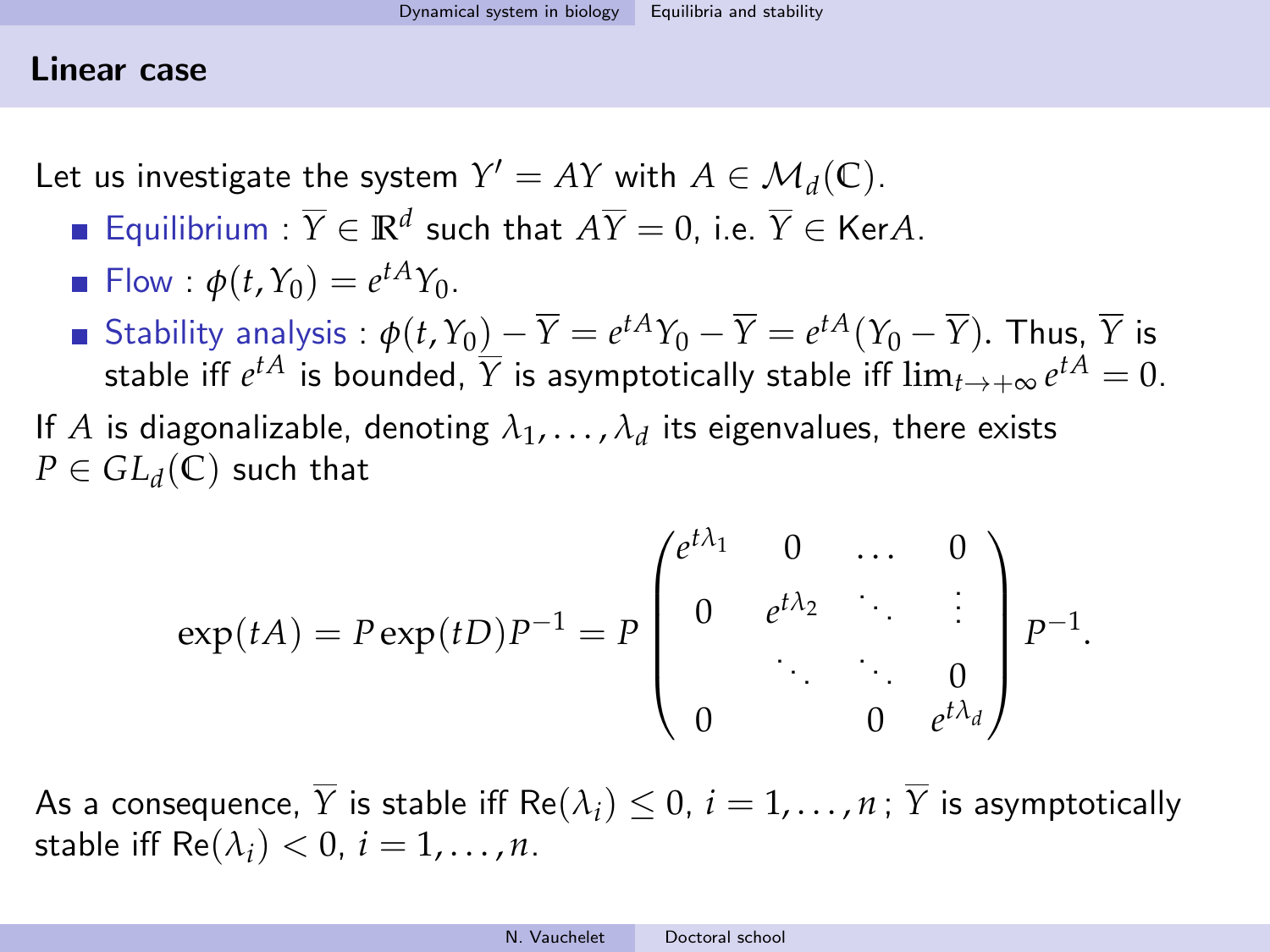## Linear case

If  $A$  is not diagonalizable, then we can triangulate  $A$  : there exists  $P \in GL_d(\mathbb{C})$ such that

$$
\exp(tA) = P \exp(tD) P^{-1} = P \begin{pmatrix} e^{t\lambda_1} & * & \dots & 0 \\ 0 & e^{t\lambda_2} & \ddots & \vdots \\ \vdots & \ddots & \ddots & * \\ 0 & 0 & e^{t\lambda_d} \end{pmatrix} P^{-1}.
$$

We compute for an eigenspace  $\text{Ker}(A - \lambda I)$ , if  $B = \lambda I + N$  with N nilpotent (i.e.  $N^p = 0$  for some  $p > 1$ ),

$$
e^{tB} = e^{\lambda t}e^{tN} = e^{\lambda t}\sum_{k=0}^{p-1}\frac{t^k}{k!}N^k.
$$

The latter polynomial of degree  $p-1$  is bounded only if  $p=1$ .

As a consequence the equilibrium is stable only if, for all eigenvalues  $\lambda \in Sp(A)$ ,  $\text{Re}(\lambda) < 0$  or  $\text{Re}(\lambda) = 0$  and the corresponding eigenspace is diagonalizable.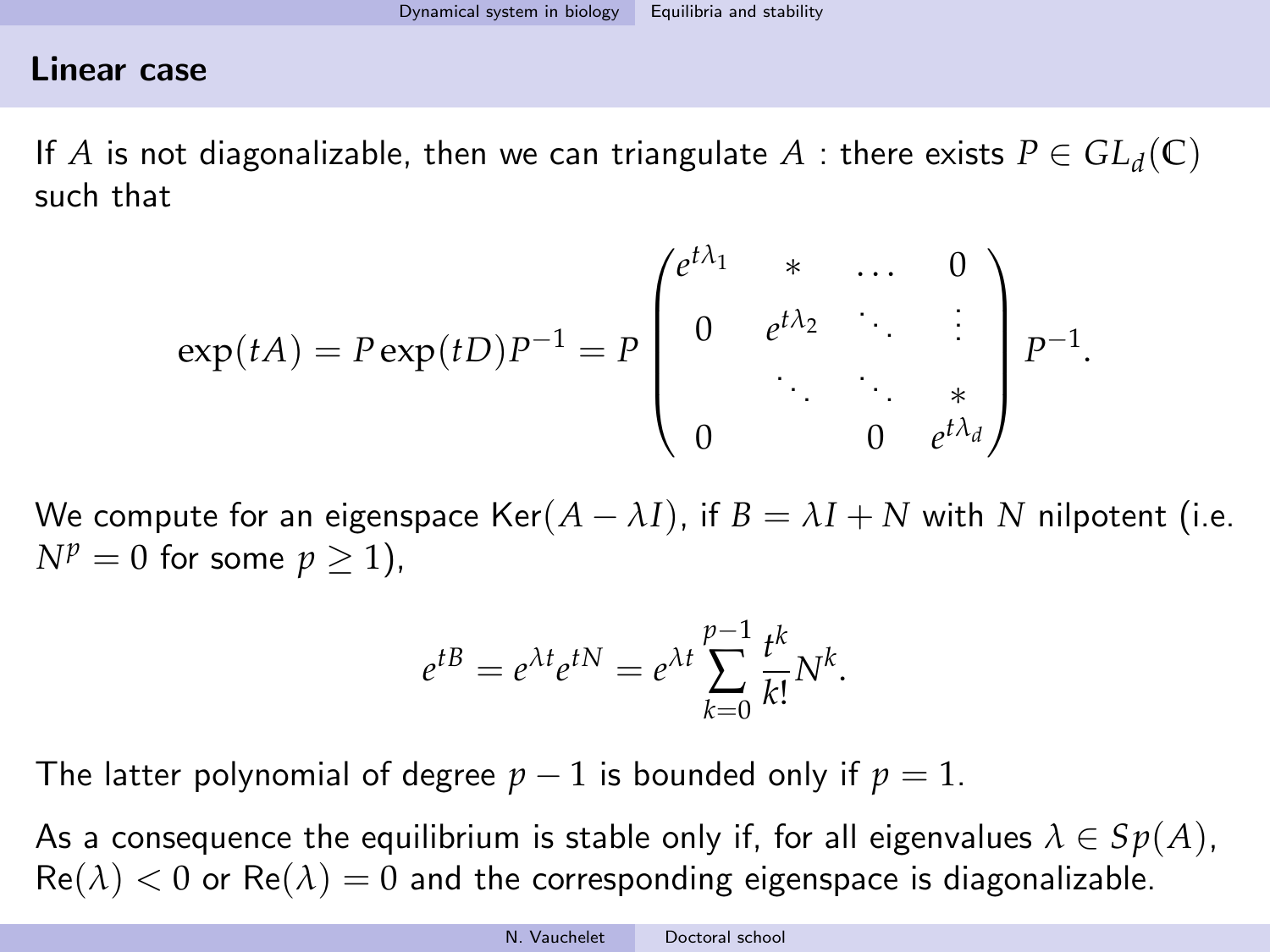## **Stability**

For general system  $y' = f(y)$ . We use a Taylor expansion

$$
f(y) = f(\overline{y}) + Df(\overline{y}) \cdot (y - \overline{y}) + o(||y - \overline{y}||)
$$
  
=  $Df(\overline{y}) \cdot (y - \overline{y}) + o(||y - \overline{y}||).$ 

We deduce some stability results on the non-linear problem  $y'=f(y)$  from a stability analysis on the linear problem  $z'=Df(\overline{y})z.$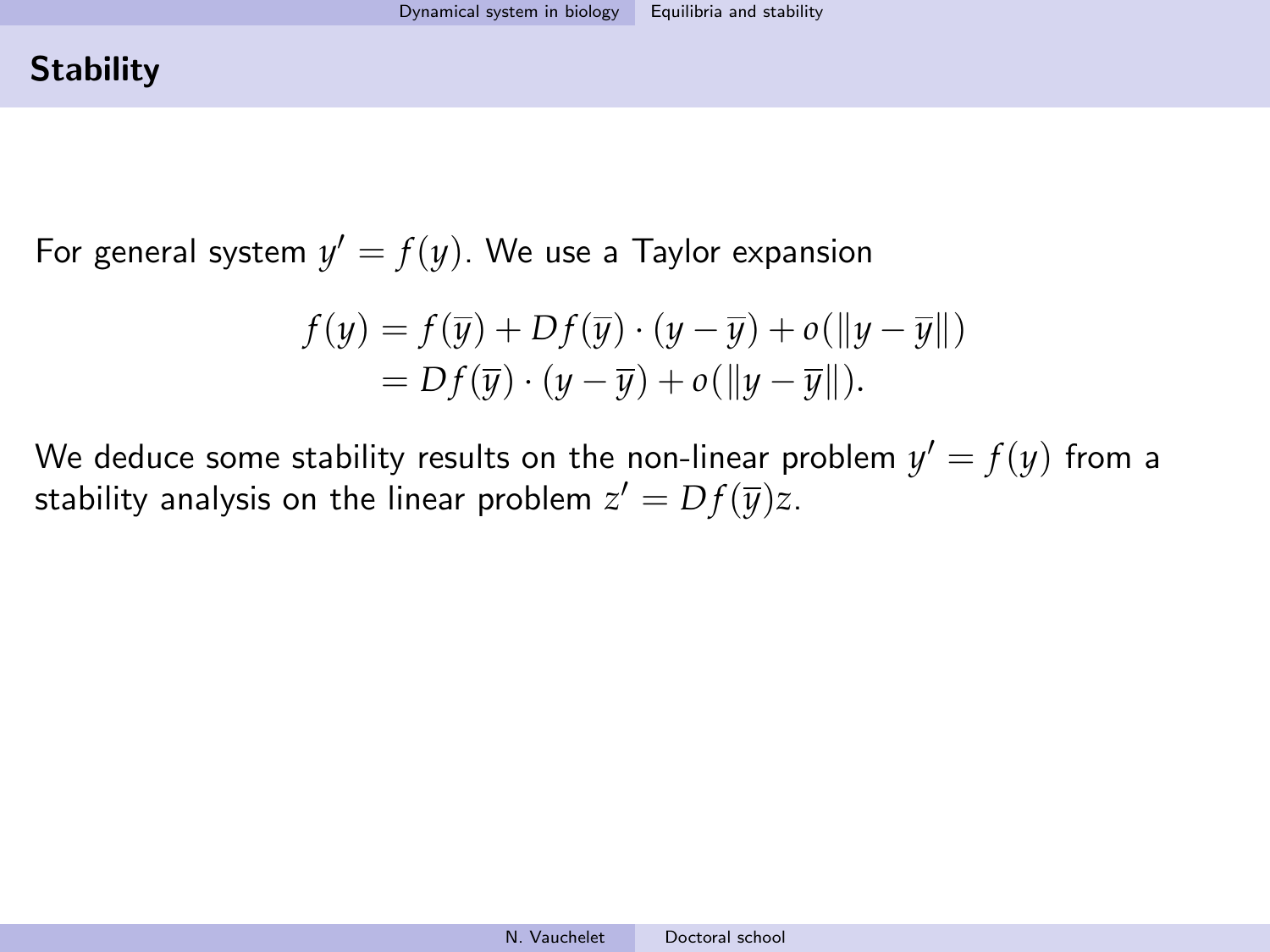## **Stability**

For general system  $y' = f(y)$ . We use a Taylor expansion

$$
f(y) = f(\overline{y}) + Df(\overline{y}) \cdot (y - \overline{y}) + o(||y - \overline{y}||)
$$
  
=  $Df(\overline{y}) \cdot (y - \overline{y}) + o(||y - \overline{y}||).$ 

We deduce some stability results on the non-linear problem  $y'=f(y)$  from a stability analysis on the linear problem  $z'=Df(\overline{y})z.$ 

#### Proposition

Let us consider the [C](#page-68-0)auchy problem  $(C_0)$ , let  $\overline{\psi}$  be an equilibrium  $(f(\overline{\psi}) = 0)$ . Denoting  $(\lambda_1,\ldots,\lambda_k)$   $(k\leq d)$  the eigenvalues of  $Df(\overline{y})$ . Then the equilibrium is (linearly) asymptotically stable if  $\text{Re}(\lambda) < 0$  for all eigenvalues  $\lambda \in Sp(A)$ .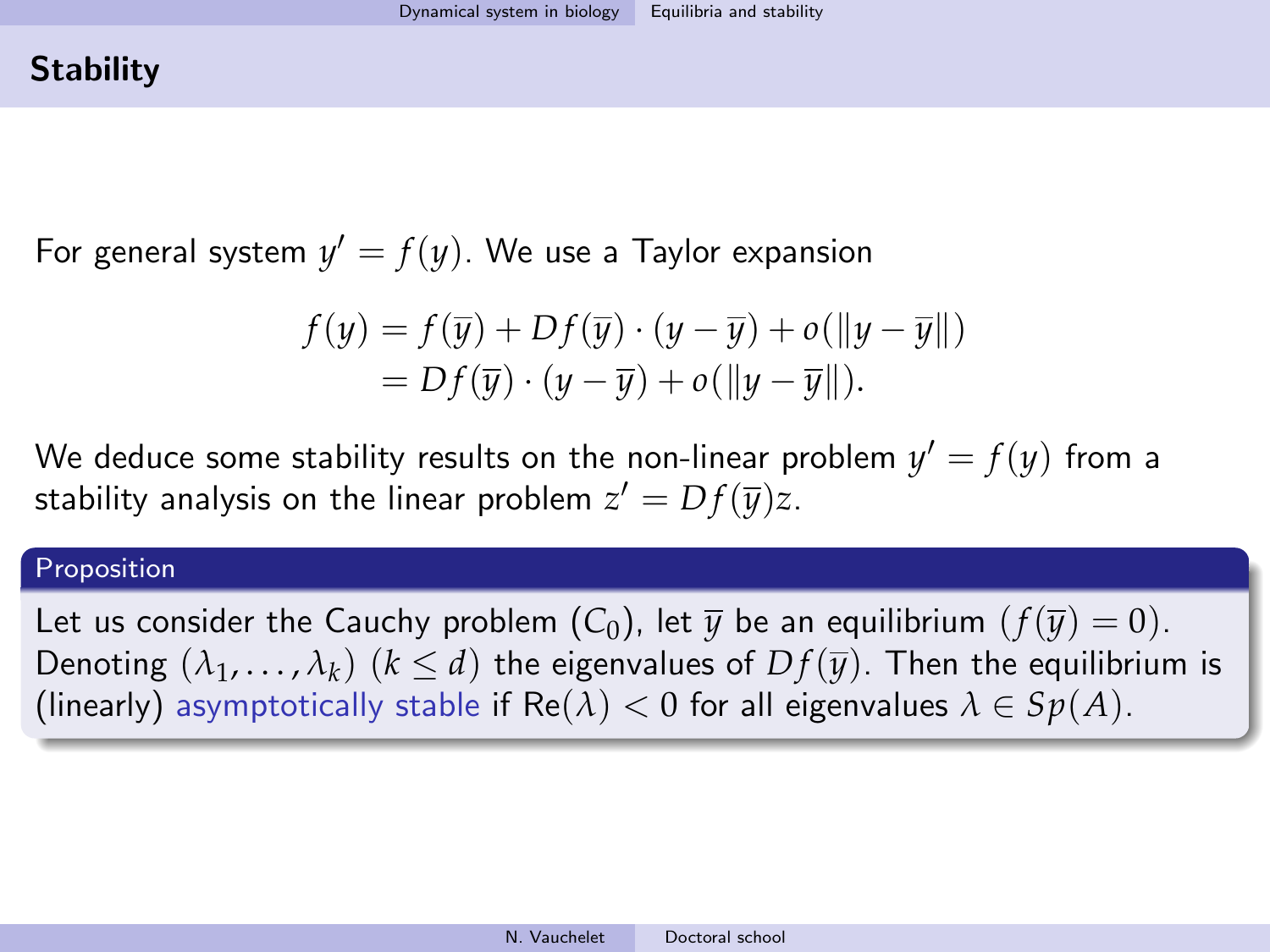#### Examples in one dimension

In one dimension, for the problem

$$
y' = f(y)
$$
,  $y(0) = y_0$ .

- The equilibria are the roots of  $f : \overline{y} \in \mathbb{R}$  such that  $f(\overline{y}) = 0$ .
- $\blacksquare$  The stability is given by the sign of the derivative : If  $f'(\overline{y}) < 0$ , then  $\overline{y}$  is linearly asymptotically stable; If  $f'(\overline{y}) > 0$ , then  $\overline{y}$  is linearly unstable.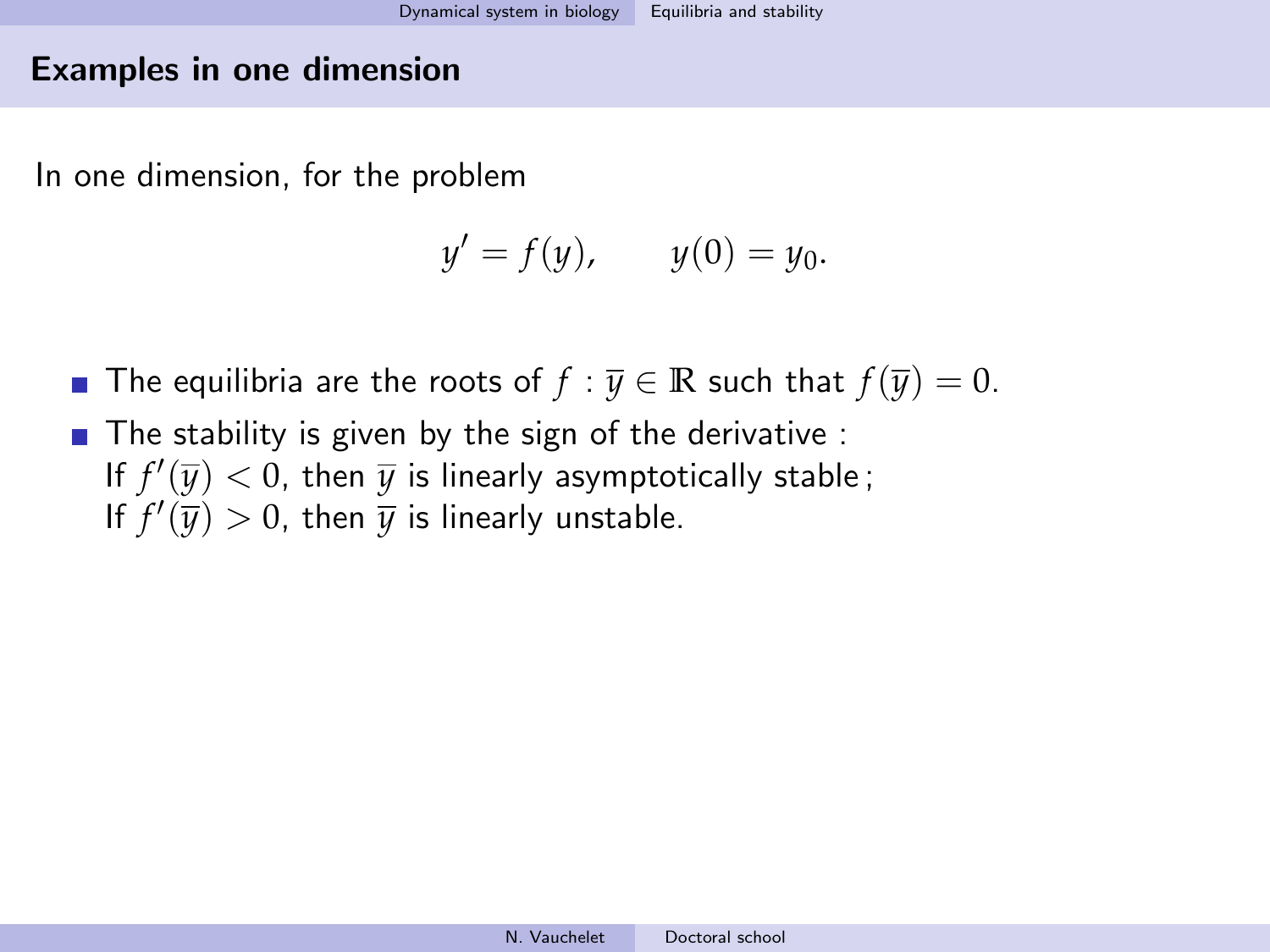#### Examples in one dimension

In one dimension, for the problem

$$
y' = f(y)
$$
,  $y(0) = y_0$ .

- The equilibria are the roots of  $f : \overline{y} \in \mathbb{R}$  such that  $f(\overline{y}) = 0$ .
- $\blacksquare$  The stability is given by the sign of the derivative : If  $f'(\overline{y}) < 0$ , then  $\overline{y}$  is linearly asymptotically stable; If  $f'(\overline{y}) > 0$ , then  $\overline{y}$  is linearly unstable.

Let us come back to the examples in the first course : Verhulst model

$$
N'(t) = rN(1 - \frac{N}{K}),
$$
  

$$
N(0) = N_0.
$$

The equilibria are 0 and  $K$ . We notice that  $f'(0) > 0$  and  $f'(K) < 0$ . Then 0 is linearly unstable and *K* is linearly asymptotically stable.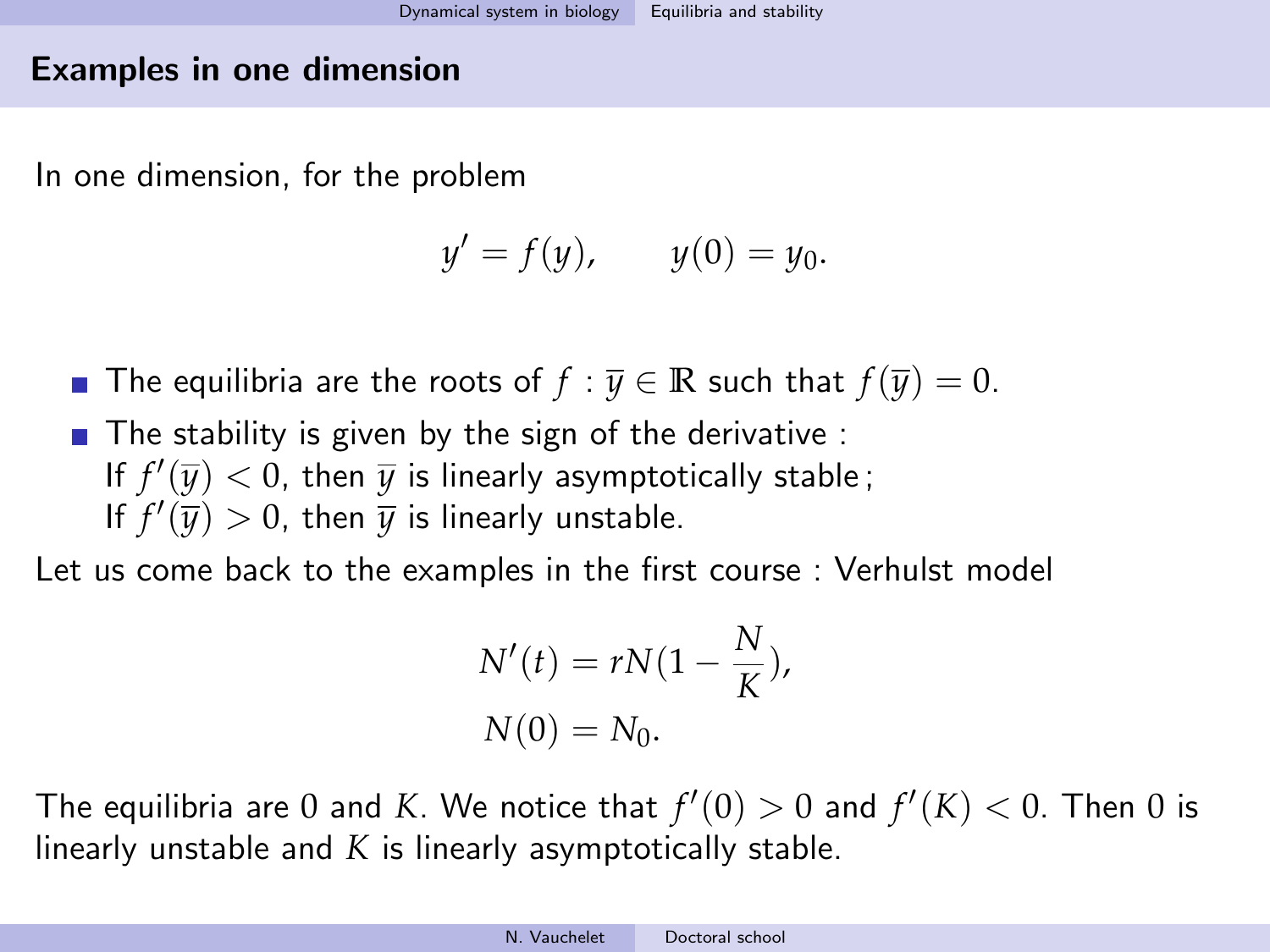#### Examples : Allee effect

For the model with Allee effect

$$
N'(t) = N(1 - N)(N - \theta), \qquad 0 < \theta < 1,
$$
  
 
$$
N(0) = N_0.
$$

The equilibria are 0,  $\theta$  and 1. We notice that  $f'(0) < 0$ ,  $f'(\theta) > 0$  and  $f'(K) < 0$ . Then  $\theta$  is linearly unstable and 0 and *K* are linearly asymptotically stable.

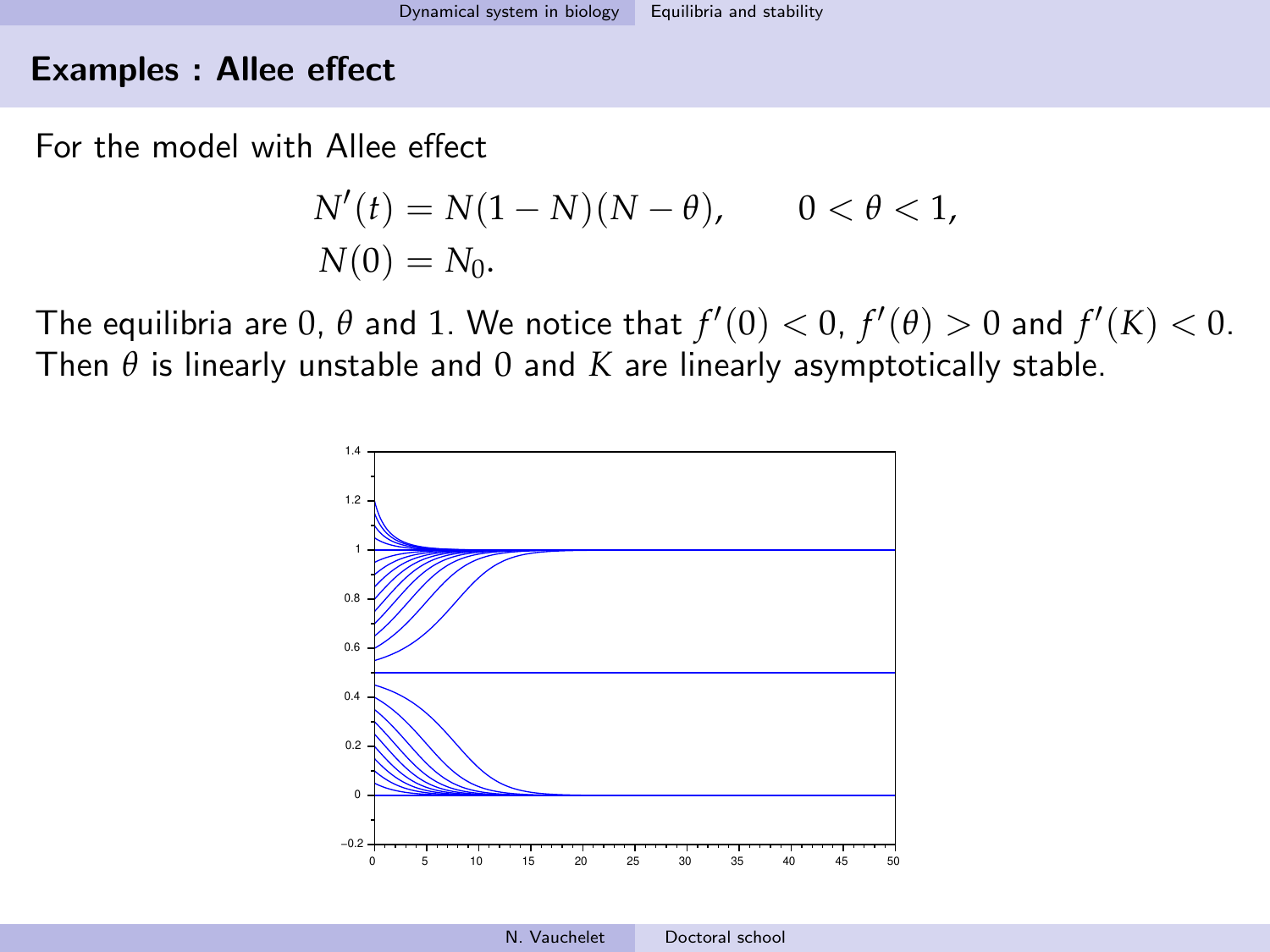Spruce budworm is a serious pest for conifers and is responsible for important damage in forests in North America.

The following model has been proposed to model the dynamics of this insect



Let  $N(t)$  denote the density of this insect at time  $t > 0$ ,  $r_B$  reproduction rate,  $K_B$ environmental capacity, *p* predation function by birds.

$$
\frac{d}{dt}N = r_B N(1 - \frac{N}{K_B}) - p(N).
$$

To describe the predation function, we make the following assumptions : predation is weak when *N* is small (birds goes in another place), predation is saturated for large *N* (birds cannot eat too much). For example we take the function  $p(N) = \frac{BN^2}{A^2 + N^2}$ .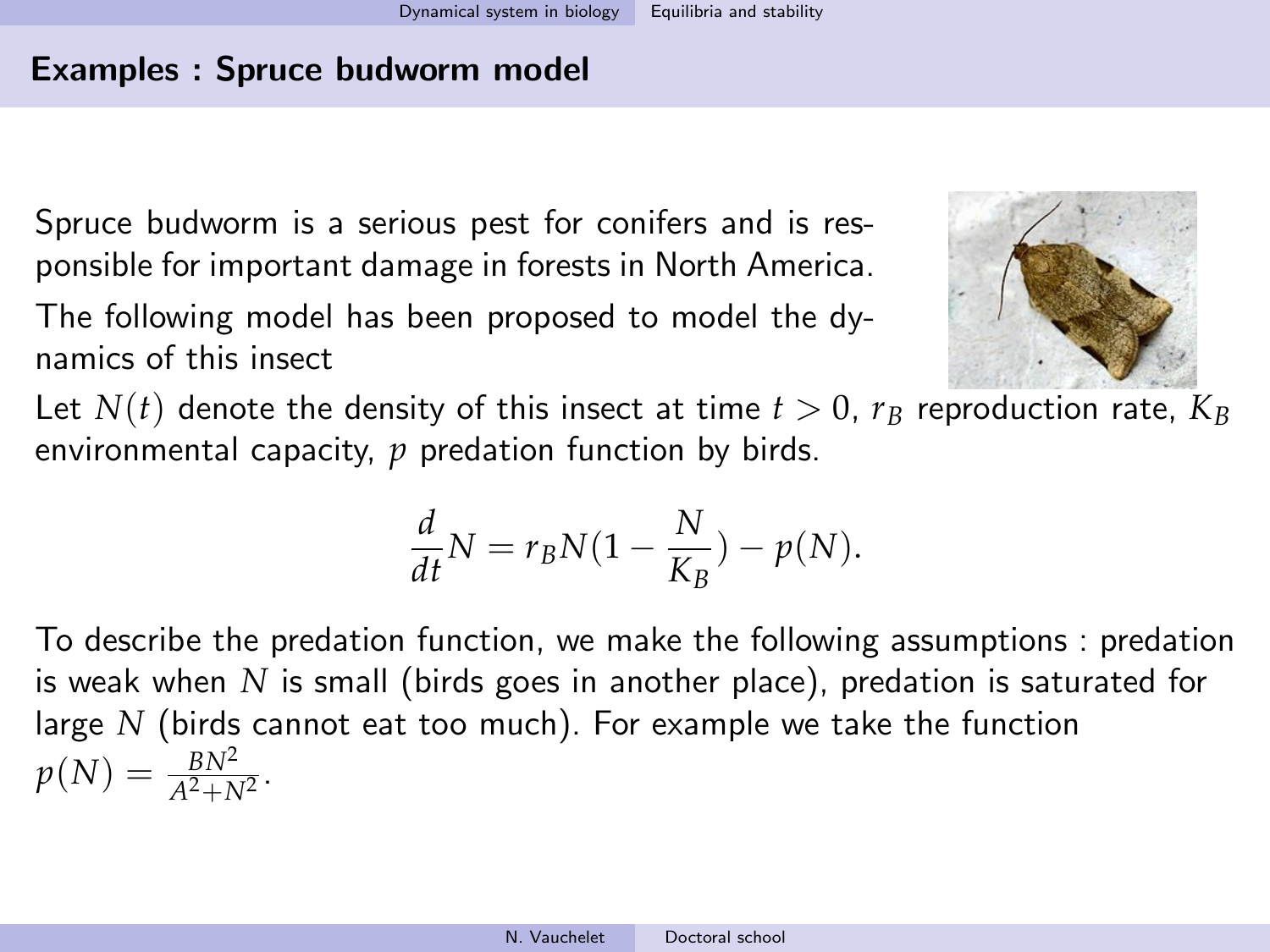$$
\frac{d}{dt}N = r_B N(1 - \frac{N}{K_B}) - \frac{BN^2}{A^2 + N^2}.
$$

We adimensionnalize the system by setting  $u = \frac{N}{A}$ ,  $r = \frac{Ar_B}{B}$ ,  $q = \frac{K_B}{A}$ ,  $\tau = \frac{Bt}{A}$ . Then the equation reads

$$
\frac{du}{d\tau} = \frac{1}{A} \frac{dN}{dt} \frac{dt}{d\tau} = \frac{1}{B} \frac{dN}{dt} = \frac{1}{B} \left( r_B A u (1 - \frac{Au}{K_B}) - \frac{B u^2}{1 + u^2} \right)
$$

$$
= r u (1 - \frac{u}{q}) - \frac{u^2}{1 + u^2}.
$$

This change of variable allows us to pass from 4 parameters  $(r_B, K_B, B, A)$  to 2 parameters (*r*, *q*).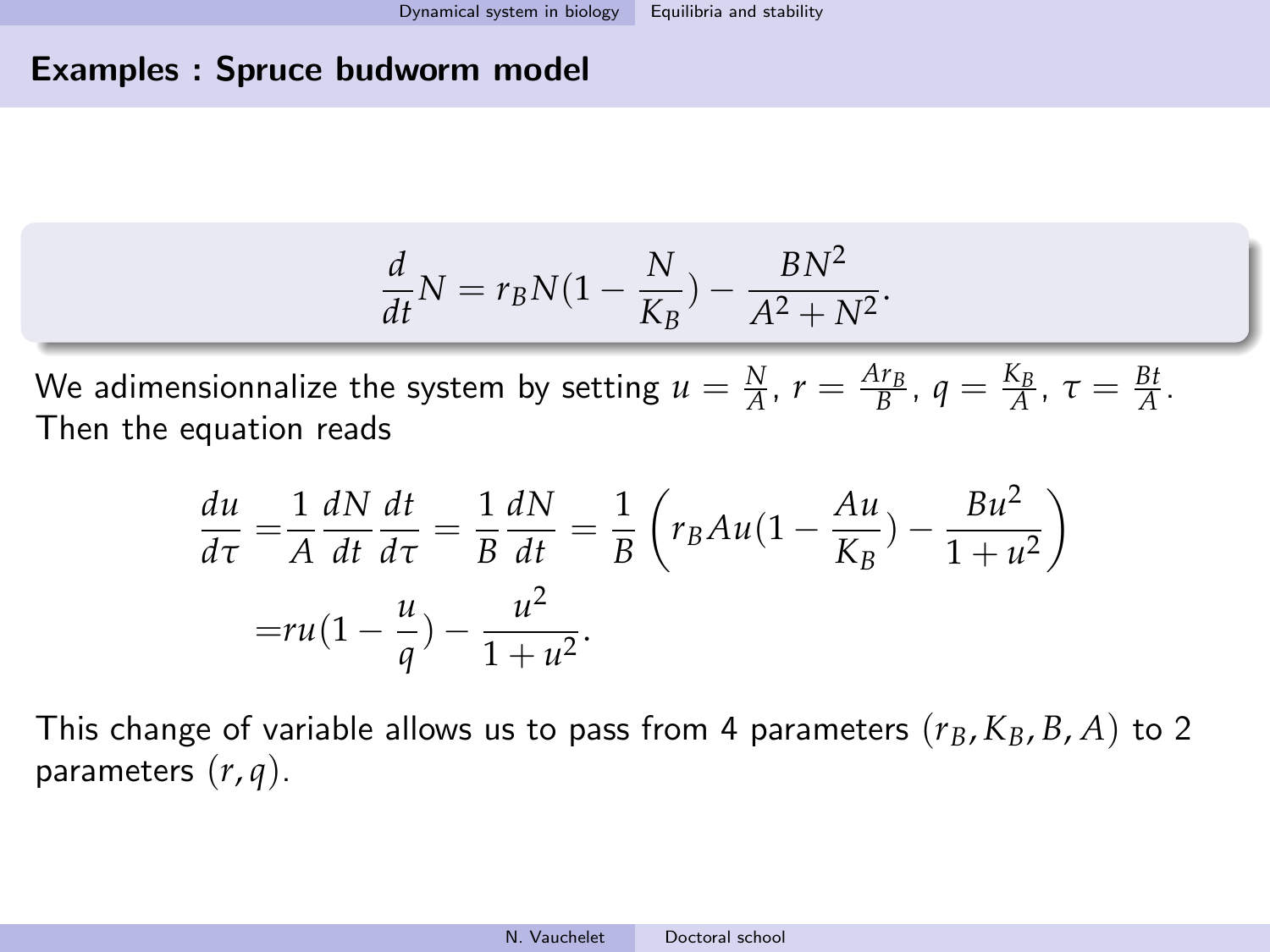The final model reads

$$
\frac{du}{d\tau} = ru(1 - \frac{u}{q}) - \frac{u^2}{1 + u^2}, \qquad u(0) = u_0.
$$

- Existence. By Cauchy-Lipschitz theorem, there exists a maximal solution. Moreover, if  $u(t) > q$ , we have  $u' < 0$  thus  $u$  is decreasing. By uniqueness, since  $u = 0$  is a solution, we deduce that if  $u_0 > 0$ , then for any  $t > 0$ ,  $u(t) > 0$ . We conclude that  $0 < u \leq \max(q, u_0)$ . Thus, we have existence of a global solution (the solution can not blow up).
- $\blacksquare$  Equilibria. We have to solve the equation

$$
ru(1-\frac{u}{q})=\frac{u^2}{1+u^2}
$$

Thus  $u = 0$  or  $r(1 - \frac{u}{q}) = \frac{u}{1 + u^2}$  for which there are 1, 2 or 3 solutions depending on *r* and *q*.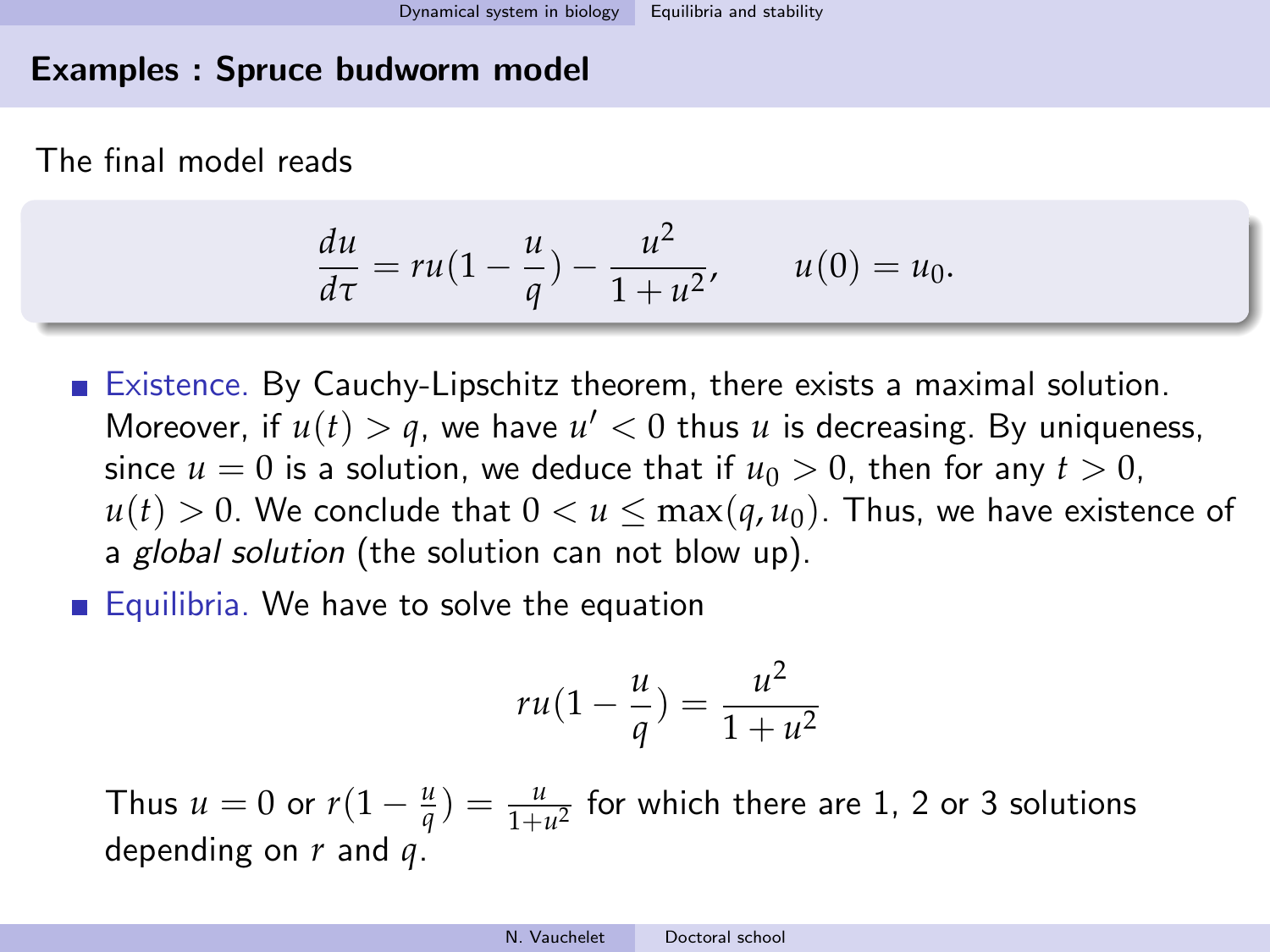For *q* fixed, by increasing or decreasing *r* there may be 2, 3, or 4 steady states.



- $\Box$  0 and  $u_2$  are always unstable;
- $\blacksquare$  *u*<sub>1</sub> and *u*<sub>3</sub> are always stable.

When decreasing  $r$  enough, there is only one stable steady state  $u_1$ , waiting long enough, the total population stabilizes at the density *u*1. Moreover, we can notice an hysterisis phenomenon.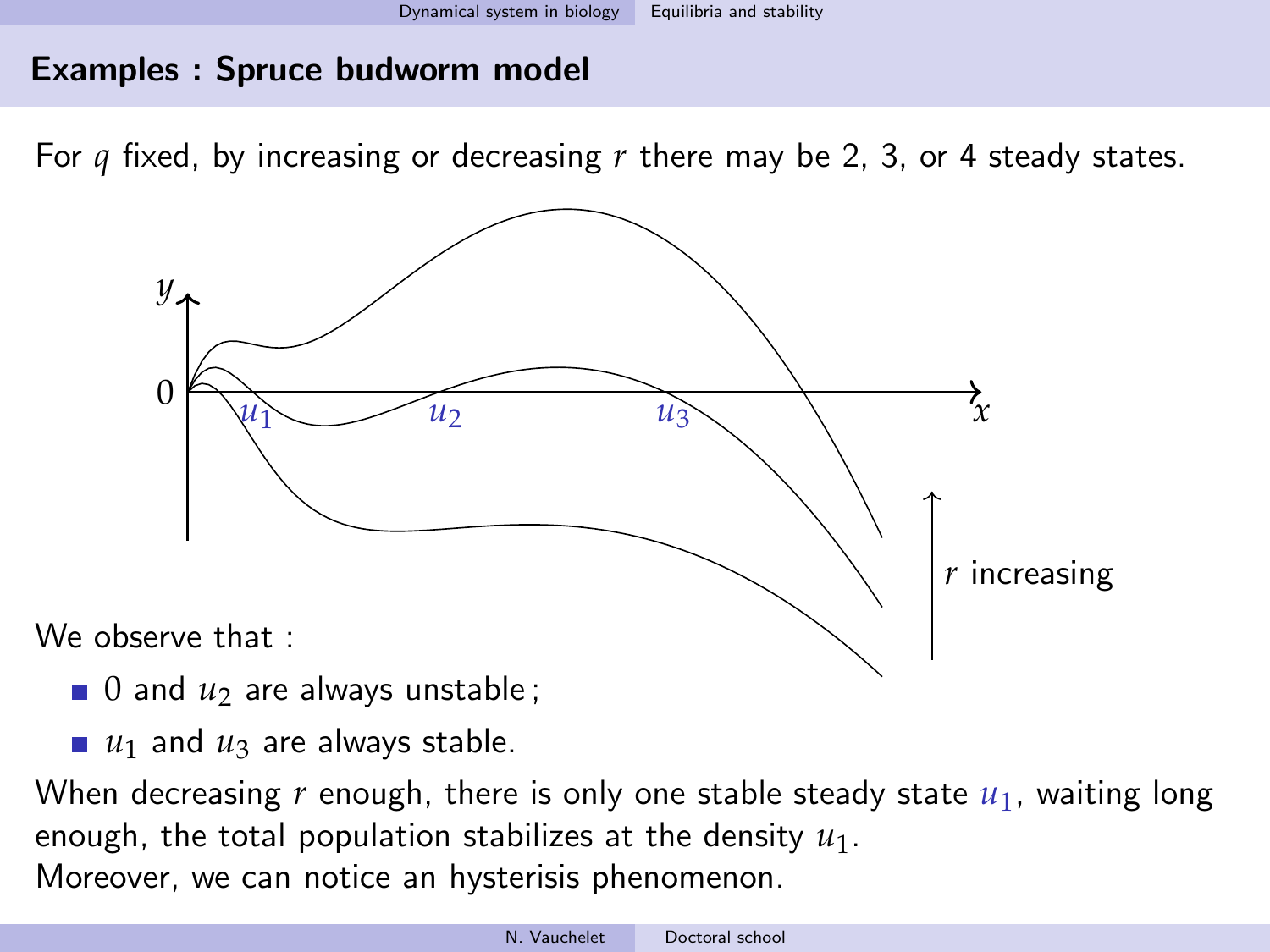## <span id="page-81-0"></span>Outline of lecture 1

#### [Population dynamics](#page-5-0)

- [Malthus model](#page-7-0)
- **[Verhulst model](#page-17-0)**
- **Allee** effect
- [Lotka-Volterra system](#page-30-0)

# [Parabolic equations in biology](#page-36-0)

- [Reaction-diffusion systems in population dynamics](#page-36-0)
- **[Reaction kinetics](#page-44-0)**

# [Dynamical system in biology](#page-57-0)

- [Existence and uniqueness theory](#page-57-0)
- [Equilibria and stability](#page-67-0)

# <sup>4</sup> [Mathematical epidemiology](#page-81-0)

- **o** [Introduction](#page-81-0)
- [SIR model](#page-83-0)
- [Basic reproduction number](#page-91-0) R<sub>0</sub>
- [Examples of compartmental models](#page-102-0)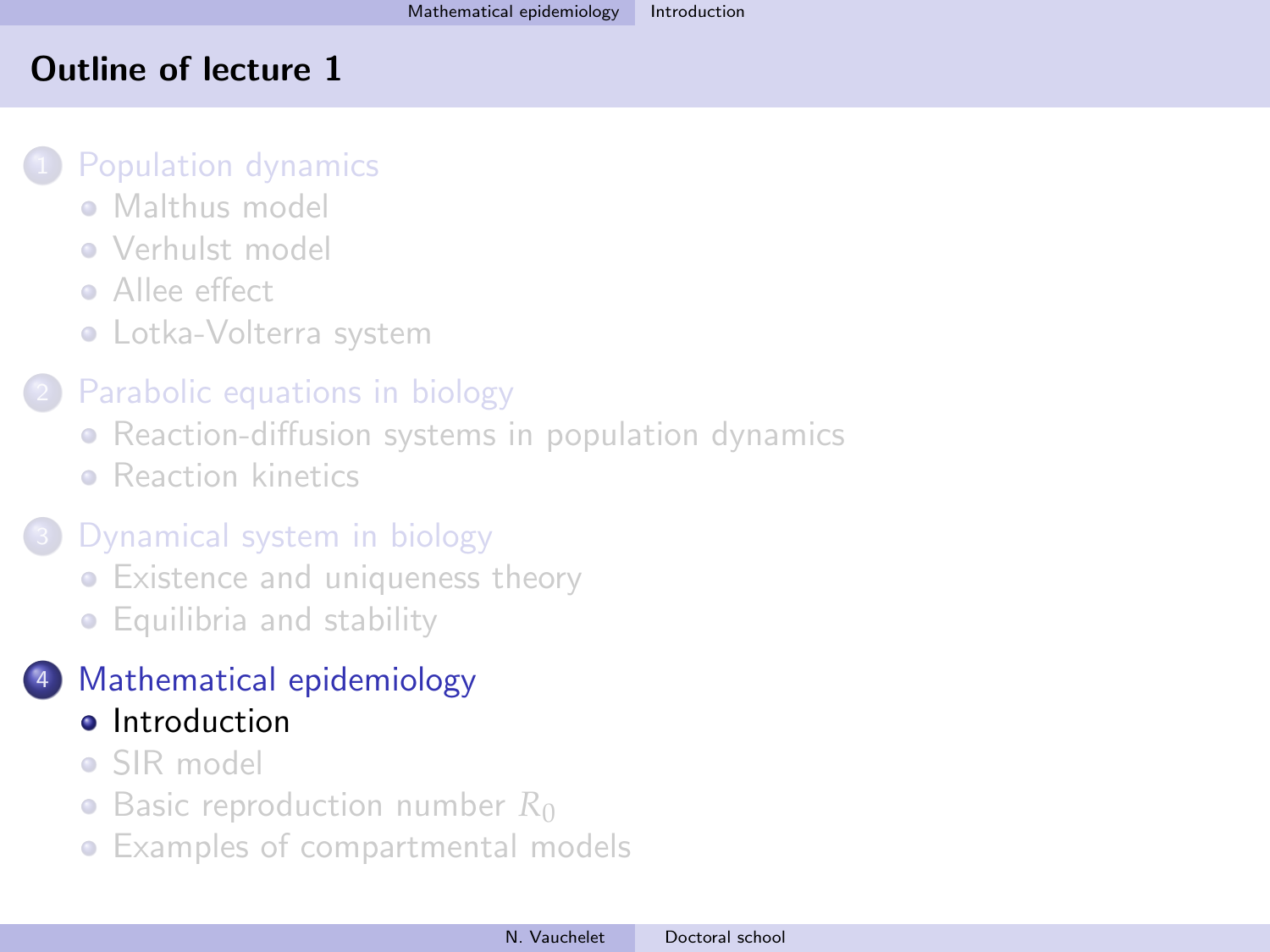#### Some historical facts

- In the 18th century, London was strongly affected by an epidemic of smallpox. A controversial solution is *variolation*, which involves contacting individuals with a pustule removed from a patient. This kills the individual or gives him immunity for life. Daniel Bernoulli (Swiss mathematician, 1700-1782) proposes in 1766 a mathematical model describing this epidemic and determines whether or not to practice *variolation*. He proves that by inoculating part of the population, life expectancy was considerably increased.
- In 1911, Sir Ronald Ross (Nobel prize in medicine 1902, 1857-1932) presents the first mathematical model of malaria transmission, which highlights a threshold phenomenon. This is one of the first compartmental models. He is considered one of the founding fathers of mathematical epidemiology.
- $\blacksquare$  In 1927, W.O. Kermarck & A.G. Mac Kendrick use the ideas of R. Ross and propose the SIR model to study the transmission of infection by humans.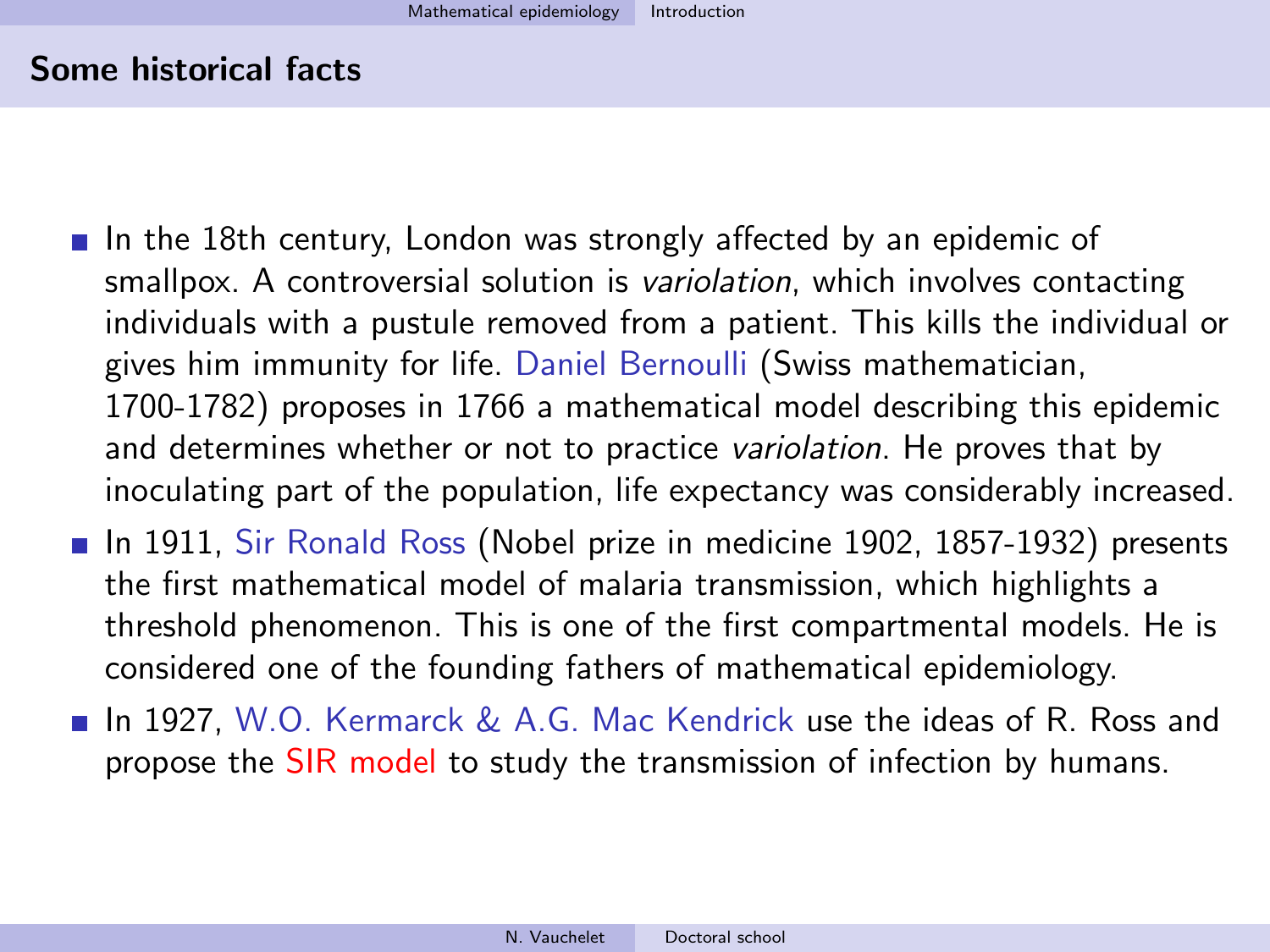## <span id="page-83-0"></span>Outline of lecture 1

#### [Population dynamics](#page-5-0)

- [Malthus model](#page-7-0)
- **[Verhulst model](#page-17-0)**
- **Allee** effect
- [Lotka-Volterra system](#page-30-0)

## [Parabolic equations in biology](#page-36-0)

- [Reaction-diffusion systems in population dynamics](#page-36-0)
- **[Reaction kinetics](#page-44-0)**

# [Dynamical system in biology](#page-57-0)

- [Existence and uniqueness theory](#page-57-0)
- [Equilibria and stability](#page-67-0)

# <sup>4</sup> [Mathematical epidemiology](#page-81-0)

- **a** [Introduction](#page-81-0)
- [SIR model](#page-83-0)
- [Basic reproduction number](#page-91-0) R<sub>0</sub>
- [Examples of compartmental models](#page-102-0)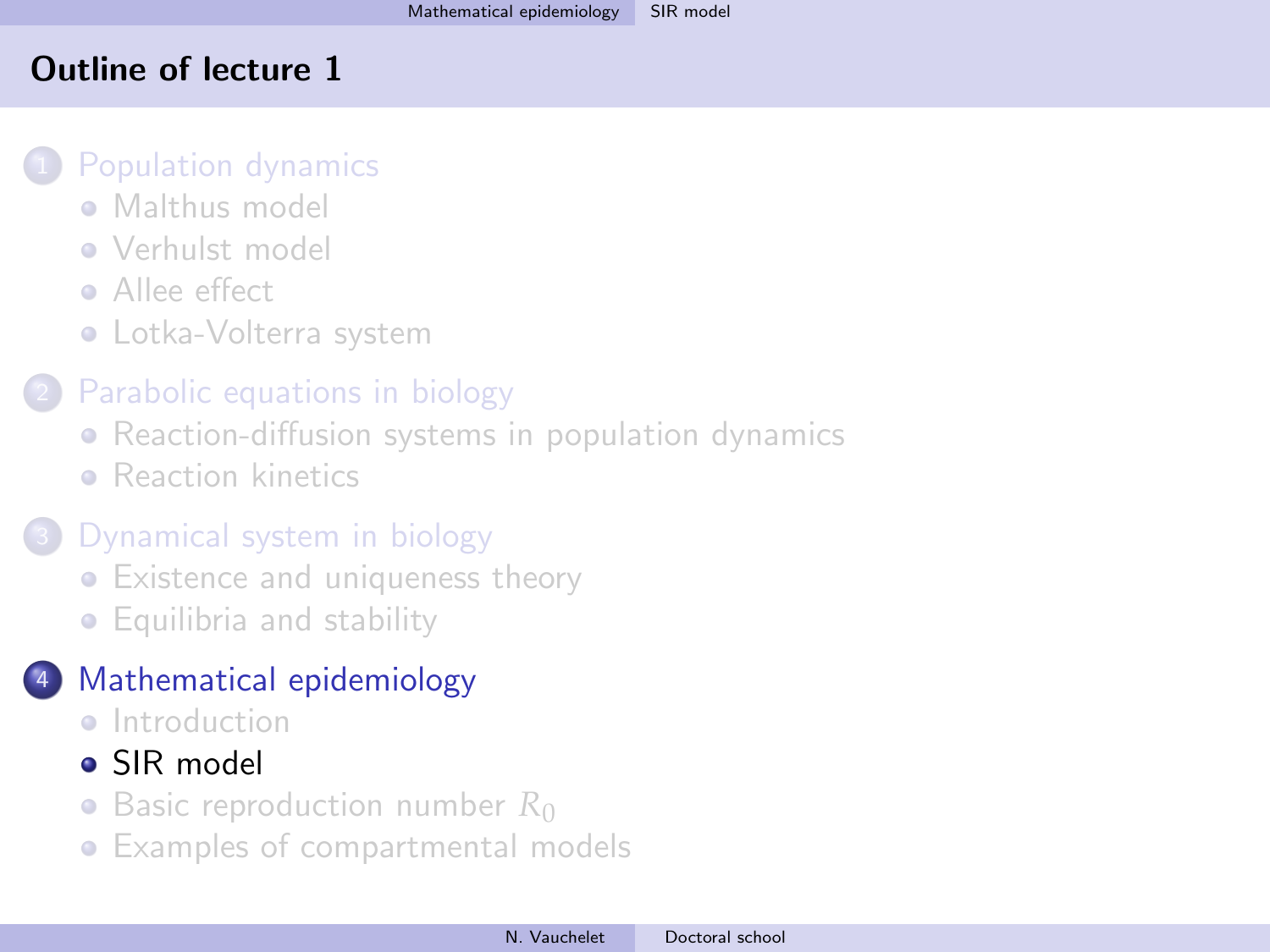In 1920, W.O. Kermack & A. G. McKendrick introduce the so-called compatmental models : population is divided into susceptible individuals (S), infected individuals  $(I)$ , and removed/recovered individuals  $(R)$ .

$$
S(t) \qquad \qquad I(t) \qquad \qquad a \qquad R(t)
$$

where *r* is the transmission rate, *a* is the removal rate.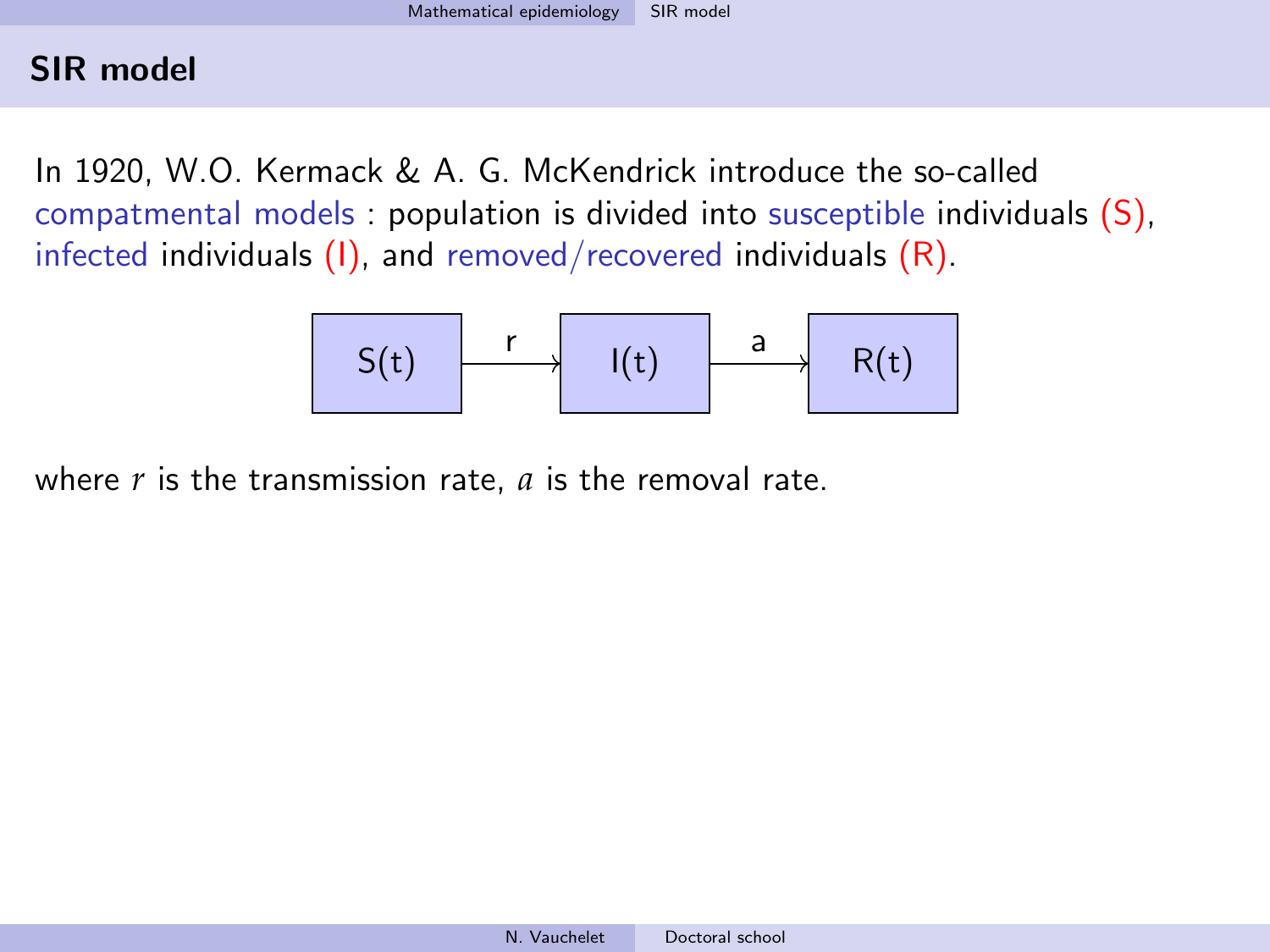In 1920, W.O. Kermack & A. G. McKendrick introduce the so-called compatmental models : population is divided into susceptible individuals (S), infected individuals  $(I)$ , and removed/recovered individuals  $(R)$ .

$$
S(t) \qquad \qquad I(t) \qquad \qquad \frac{a}{R(t)}
$$

where *r* is the transmission rate, *a* is the removal rate.

The SIR system reads 
$$
\begin{cases}\nS' = -rSI \\
I' = rSI - aI \\
R' = aI\n\end{cases}
$$

complemented by initial data

$$
S(0) = S_0, \quad I(0) = I_0, \quad R(0) = 0.
$$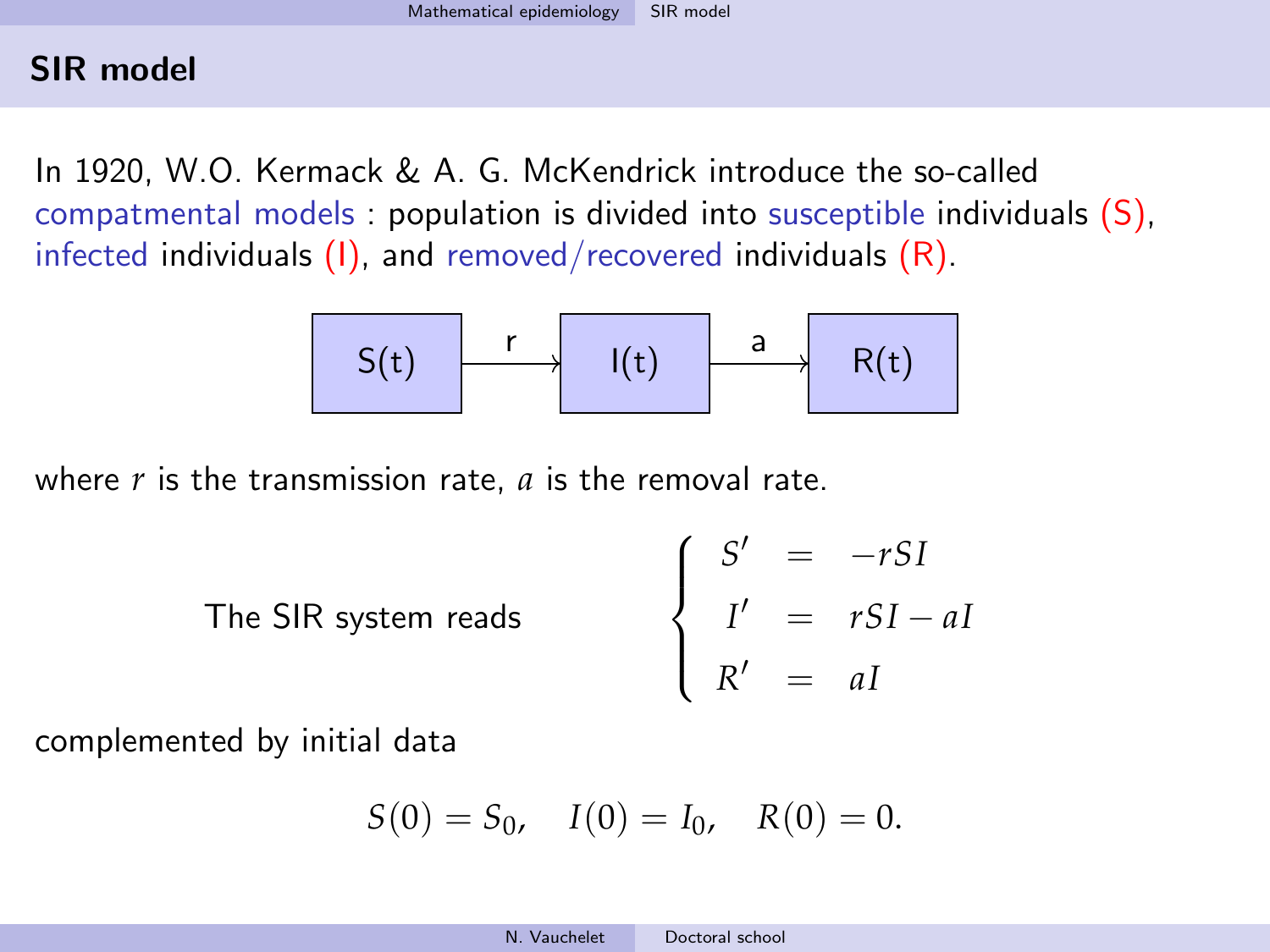# ■ Conservation.

We first observe that  $N = S + I + R$  is a constant. Indeed,  $S' + I' + R' = 0$ .

## **Equilibria.**

If we calculate the equilibria, we get

$$
\begin{cases}\n0 &= -r\overline{S}\,\overline{I} \\
0 &= r\overline{S}\,\overline{I} - a\overline{I} \\
0 &= a\overline{I}\n\end{cases}
$$

Looking to the last equation, it gives  $\overline{I} = 0$ , which is the only solution. Thus, we expect that the number of infected should converge to 0 to reach the equilibrium.

However, it does not give any information about the number of individuals which has been infected (corresponding to the one in the *R* compartment at final time).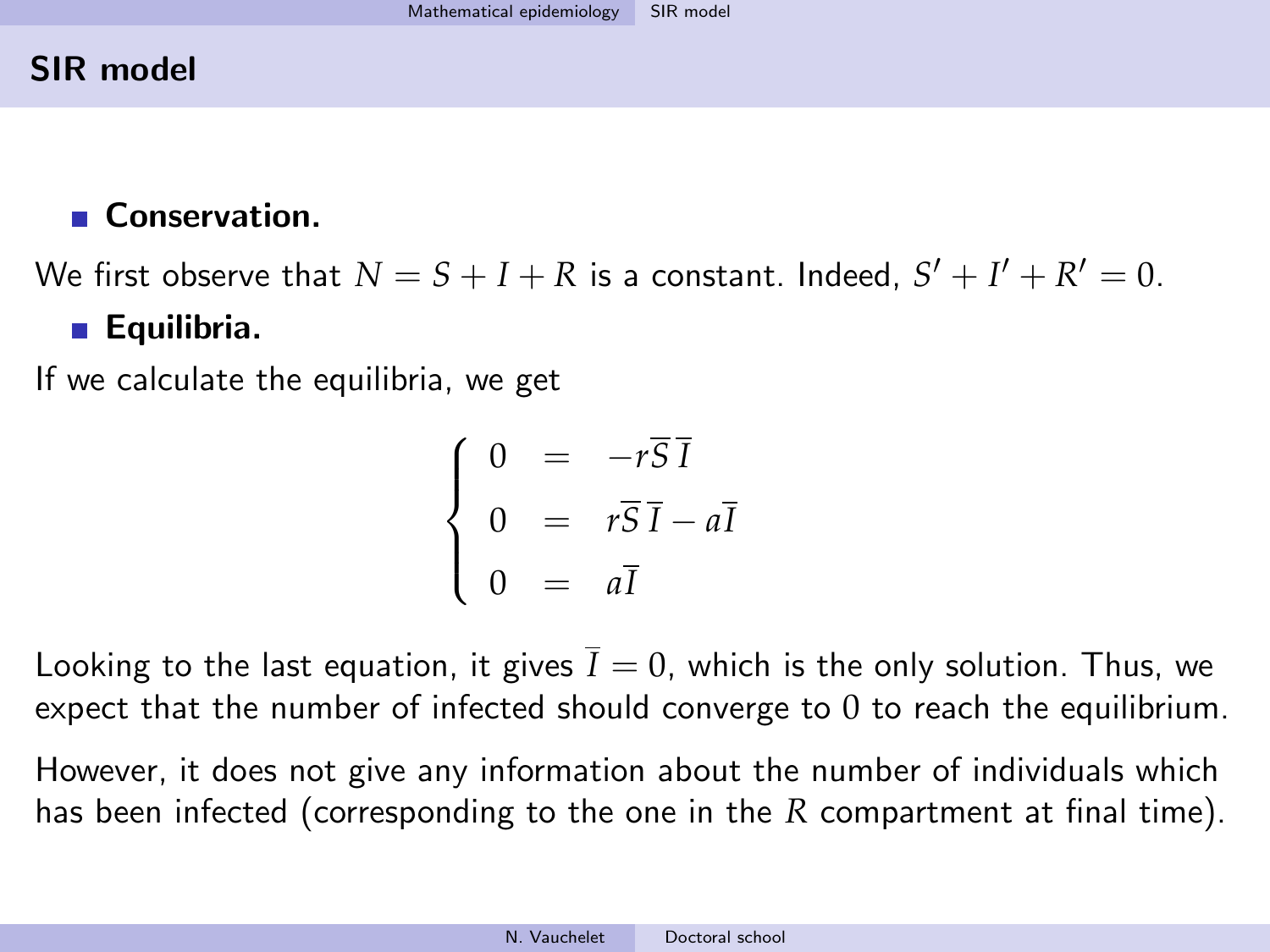$$
\begin{cases}\nS' &= -rSI \\
I' &= rSI - aI \\
R' &= aI\n\end{cases}
$$

Question : Knowing r, a, S<sub>0</sub> and I<sub>0</sub>, can we know if an epidemic will occur or not ?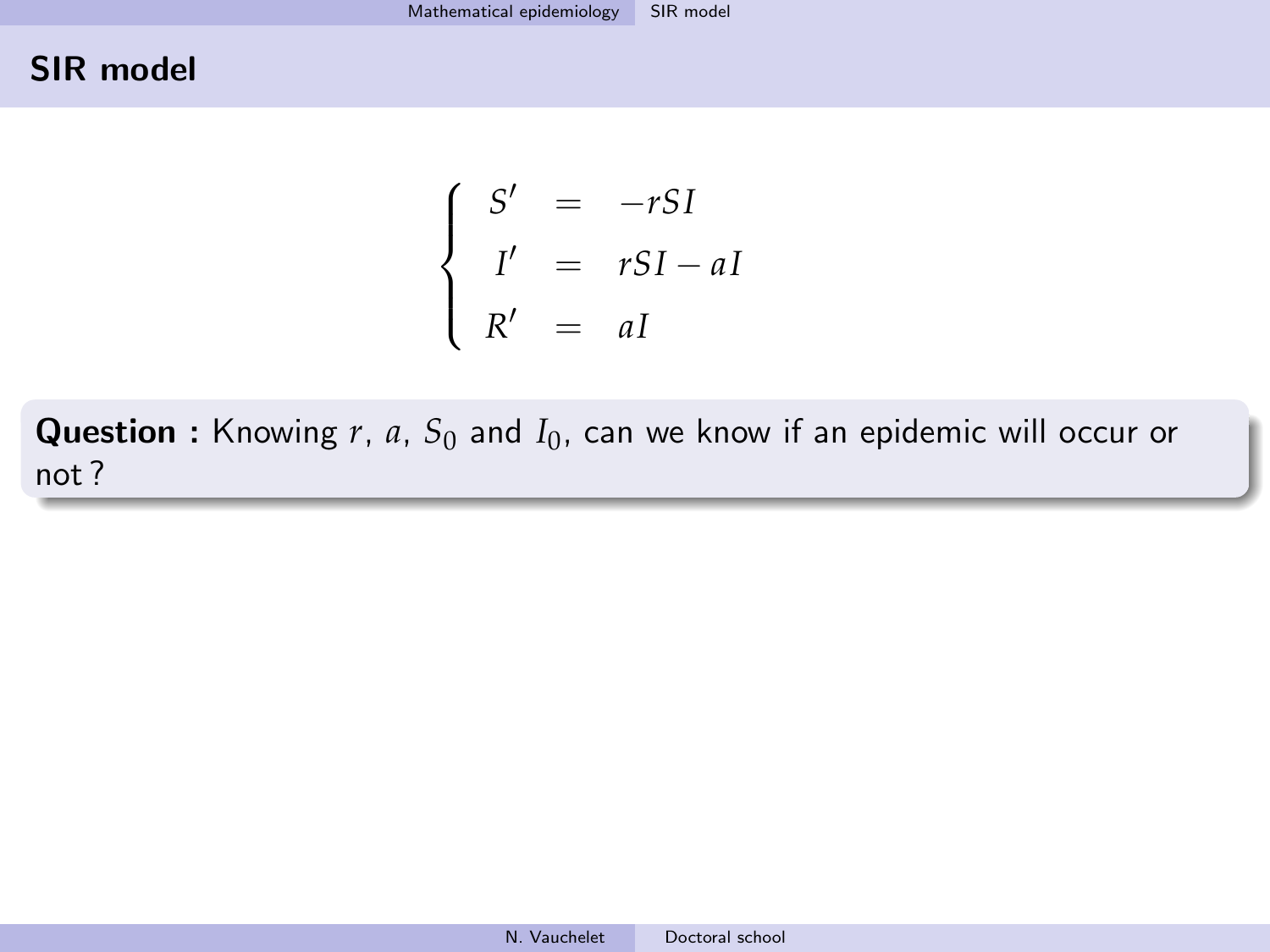$$
\begin{cases}\nS' &= -rSI \\
I' &= rSI - aI \\
R' &= aI\n\end{cases}
$$

Question : Knowing *r*, *a*, *S*<sup>0</sup> and *I*0, can we know if an epidemic will occur or not ?

We have  $I'(0) = I_0(rS_0 - a)$ .

- If  $rS_0 < a$ , then  $I'(0) < 0$  and since  $S' \le 0$ , we always have  $I'(t) < 0$ . Thus, the number of infected *I* will diminish until extinction.
- If  $rS_0 > a$ , then  $I'(0) > 0$ . The number of infected individuals will start to increase.

We recover the threshold phenomenon, first noticed by Sir Ronald Ross. We denote  $R_0 = \frac{rS_0}{a}$  $\frac{\partial u}{\partial a}$ , called basic reproduction number.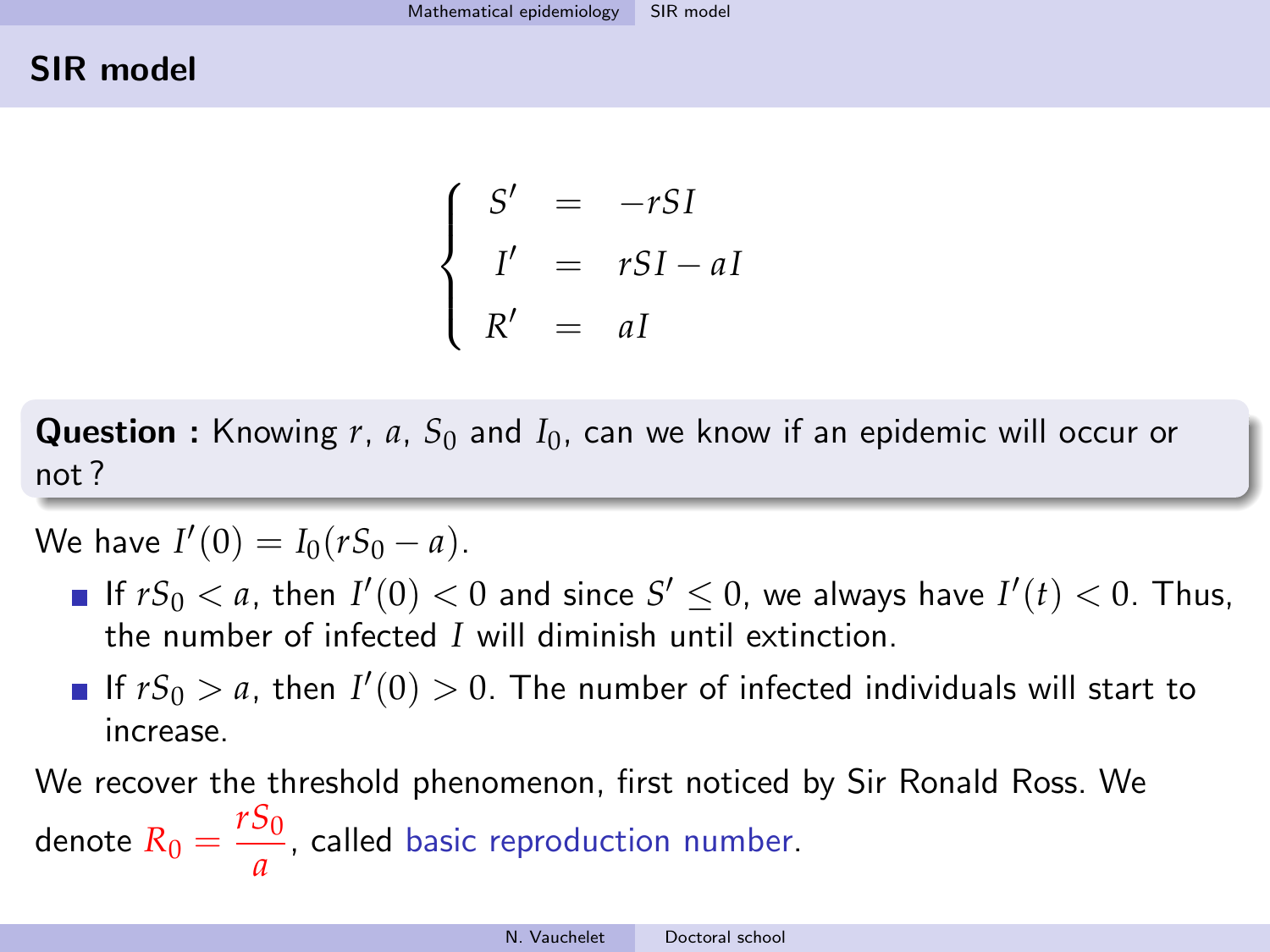## SIR model : numerical observation

Example : In a population where 90% of individuals are susceptibles and 10% are infected  $(S_0 = 0.9, I_0 = 0.1)$ .

Case : 
$$
r = 4
$$
,  $a = 2$ , thus  $R_0 = 1.8$ 



There is a peak of epidemic. At the final time, more than 80% of the population has been infected.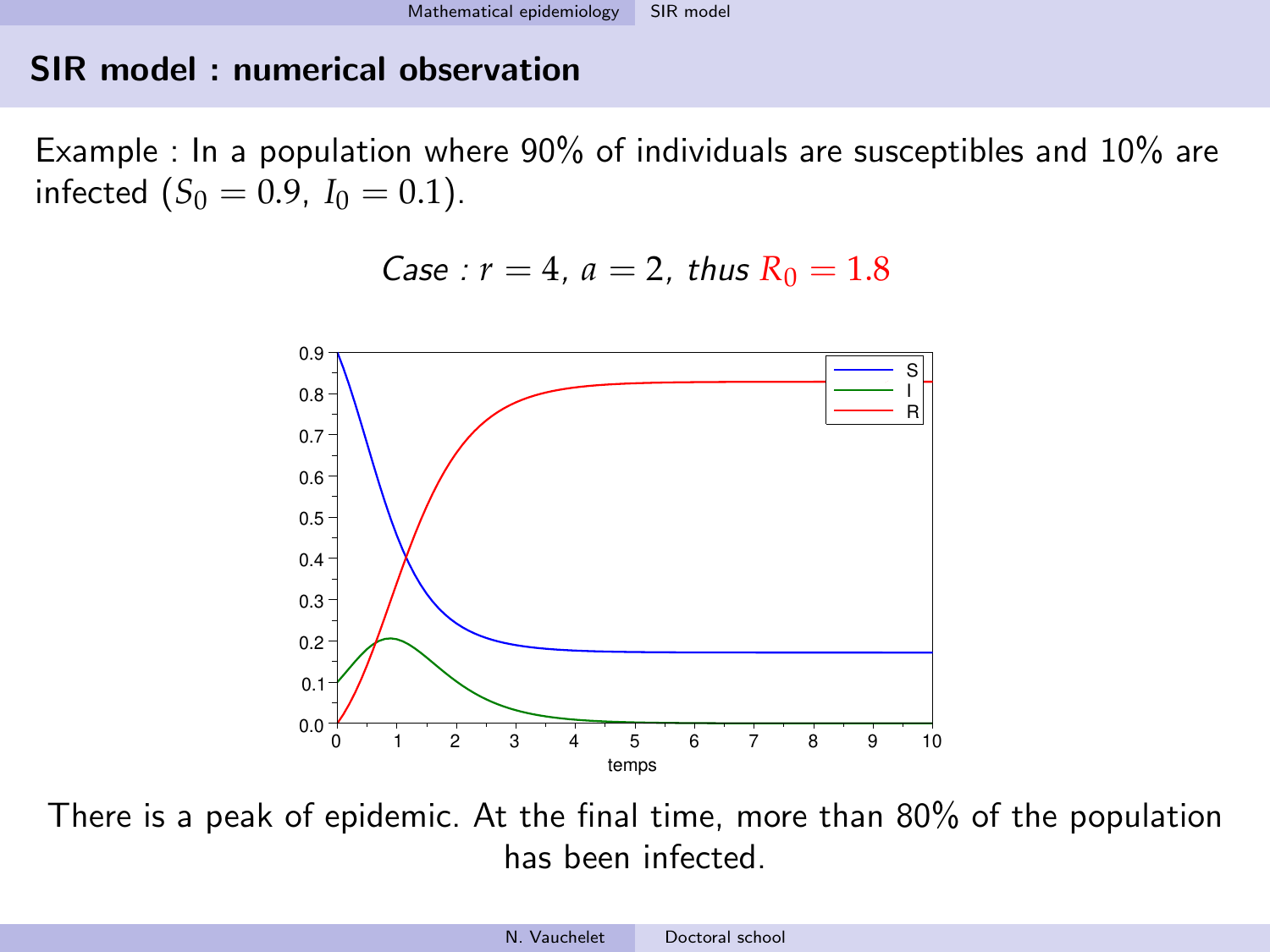### SIR model : numerical observation

Example : In a population where 90% of individuals are susceptibles and 10% are infected  $(S_0 = 0.9, I_0 = 0.1)$ .

Case : 
$$
r = 2
$$
,  $a = 5$ , thus  $R_0 = 0.36$ 



There is no epidemic. Less than 15% of the population has been infected.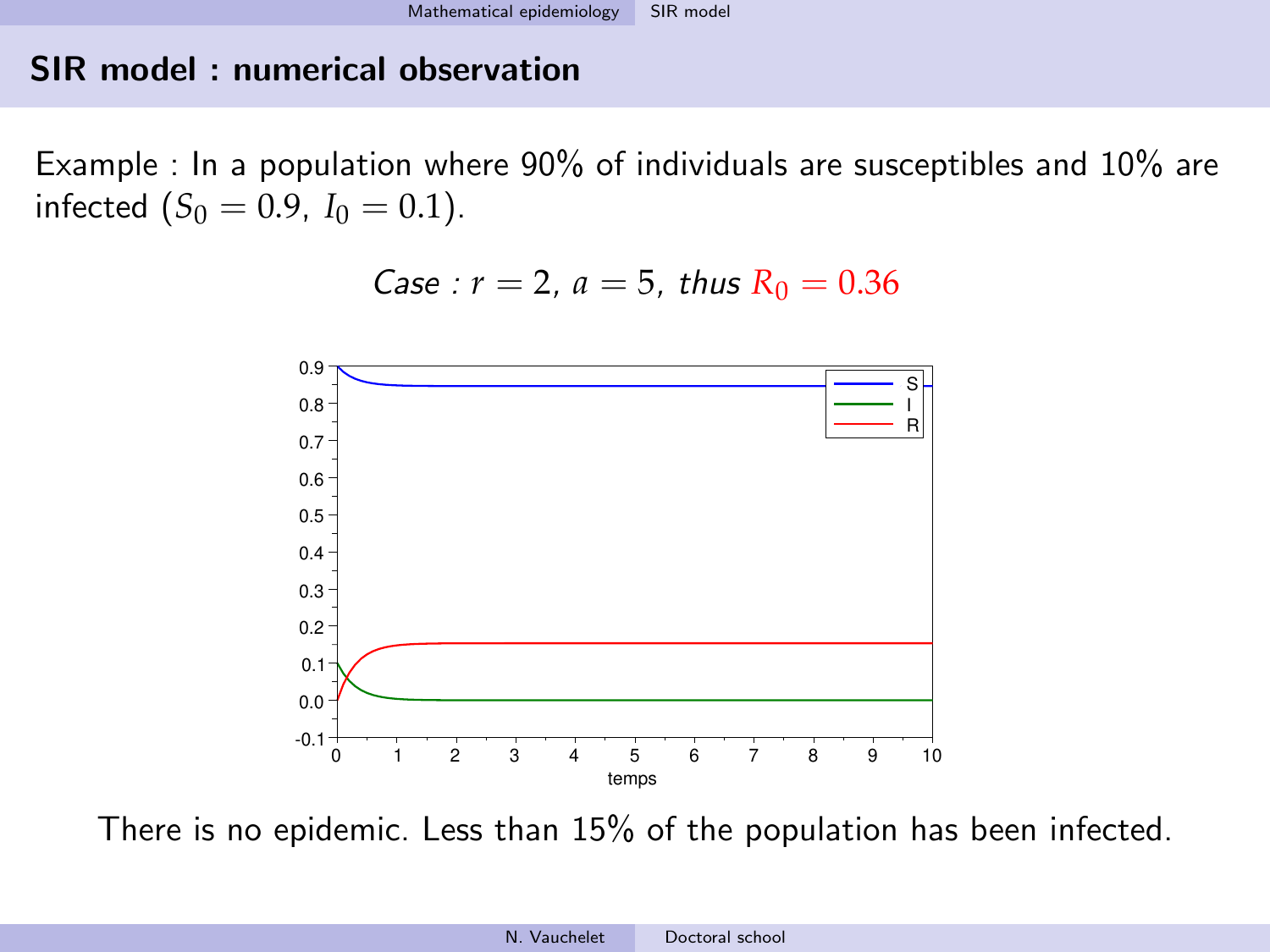## <span id="page-91-0"></span>Outline of lecture 1

#### [Population dynamics](#page-5-0)

- **[Malthus model](#page-7-0)**
- **[Verhulst model](#page-17-0)**
- **•** [Allee effect](#page-26-0)
- [Lotka-Volterra system](#page-30-0)

## [Parabolic equations in biology](#page-36-0)

- [Reaction-diffusion systems in population dynamics](#page-36-0)
- **[Reaction kinetics](#page-44-0)**

# [Dynamical system in biology](#page-57-0)

- [Existence and uniqueness theory](#page-57-0)
- [Equilibria and stability](#page-67-0)

# <sup>4</sup> [Mathematical epidemiology](#page-81-0)

- **a** [Introduction](#page-81-0)
- [SIR model](#page-83-0)

## • [Basic reproduction number](#page-91-0)  $R_0$

[Examples of compartmental models](#page-102-0)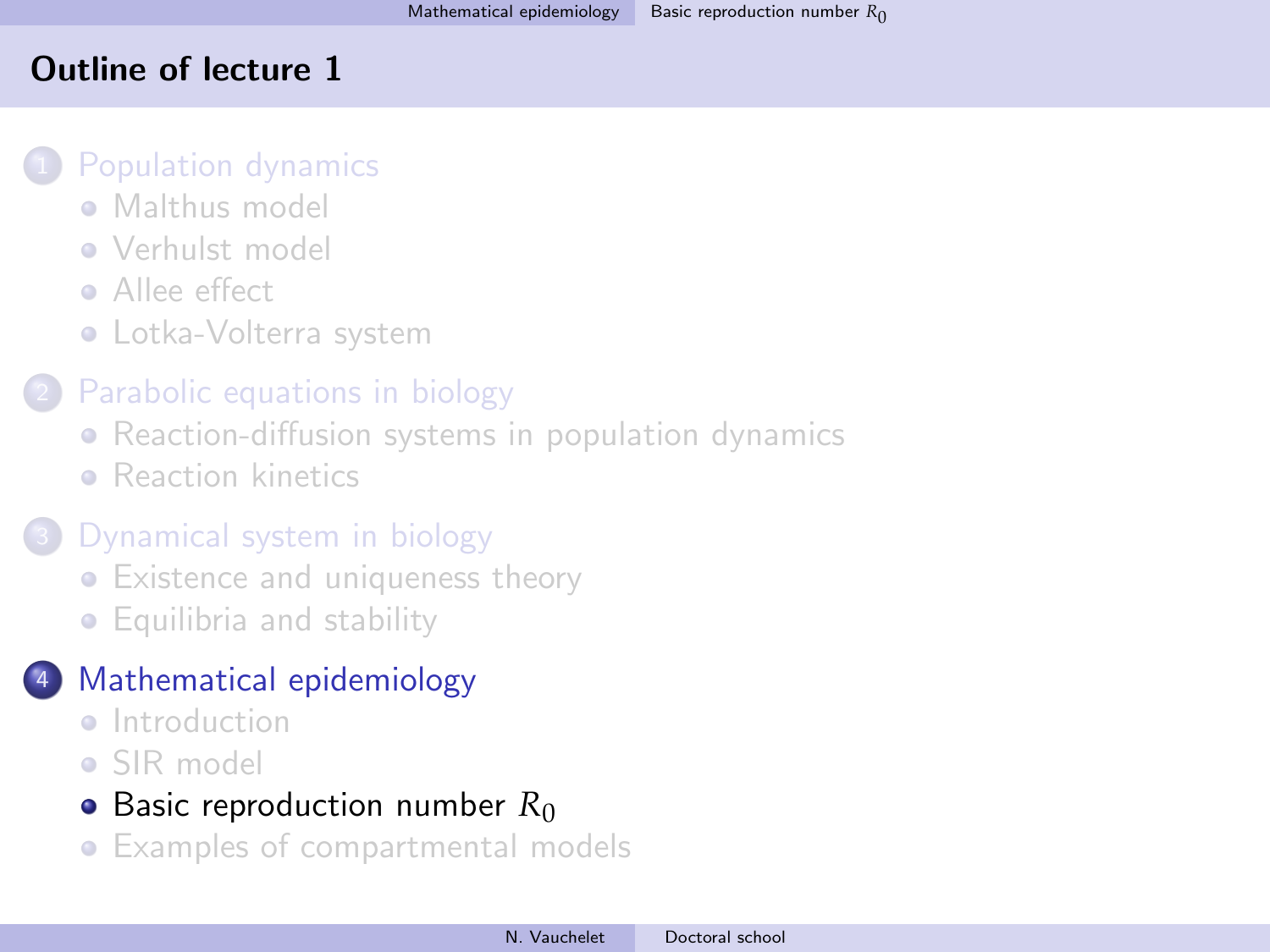The basic reproduction number, *R*0, is defined as the expected number of secondary cases produced by a single (typical) infection in a completely susceptible population.

This quantity defines the epidemic threshold of a particular infection : if  $R_0 < 1$ , the infection will die out; if  $R_0 > 1$ , the infection will be able to spread, there is an outbreak risk.

| Some examples : | Disease                | K <sub>0</sub> | Disease                      | K0          |
|-----------------|------------------------|----------------|------------------------------|-------------|
|                 | Measles (Rougeole)     | 12-18          | Coqueluche                   | $12 - 17$   |
|                 | Diphtéria              | $6-7$          | Smallpox                     | $5 - 7$     |
|                 | Polio                  | $5 - 7$        | HIV/AIDS                     | $2 - 5$     |
|                 | SARS <sup>1</sup>      | $2 - 5$        | H1N1 (Grippe A) <sup>2</sup> | $2 - 4$     |
|                 | Influenza <sup>3</sup> | $2 - 3$        | Ebola <sup>4</sup>           | $1.5 - 2.5$ |

- 1. (outbreak in China 2003)
- 2. (outbreak 2009)
- 3. (grippe espagnole 1918)
- 4. (West Africa 2014)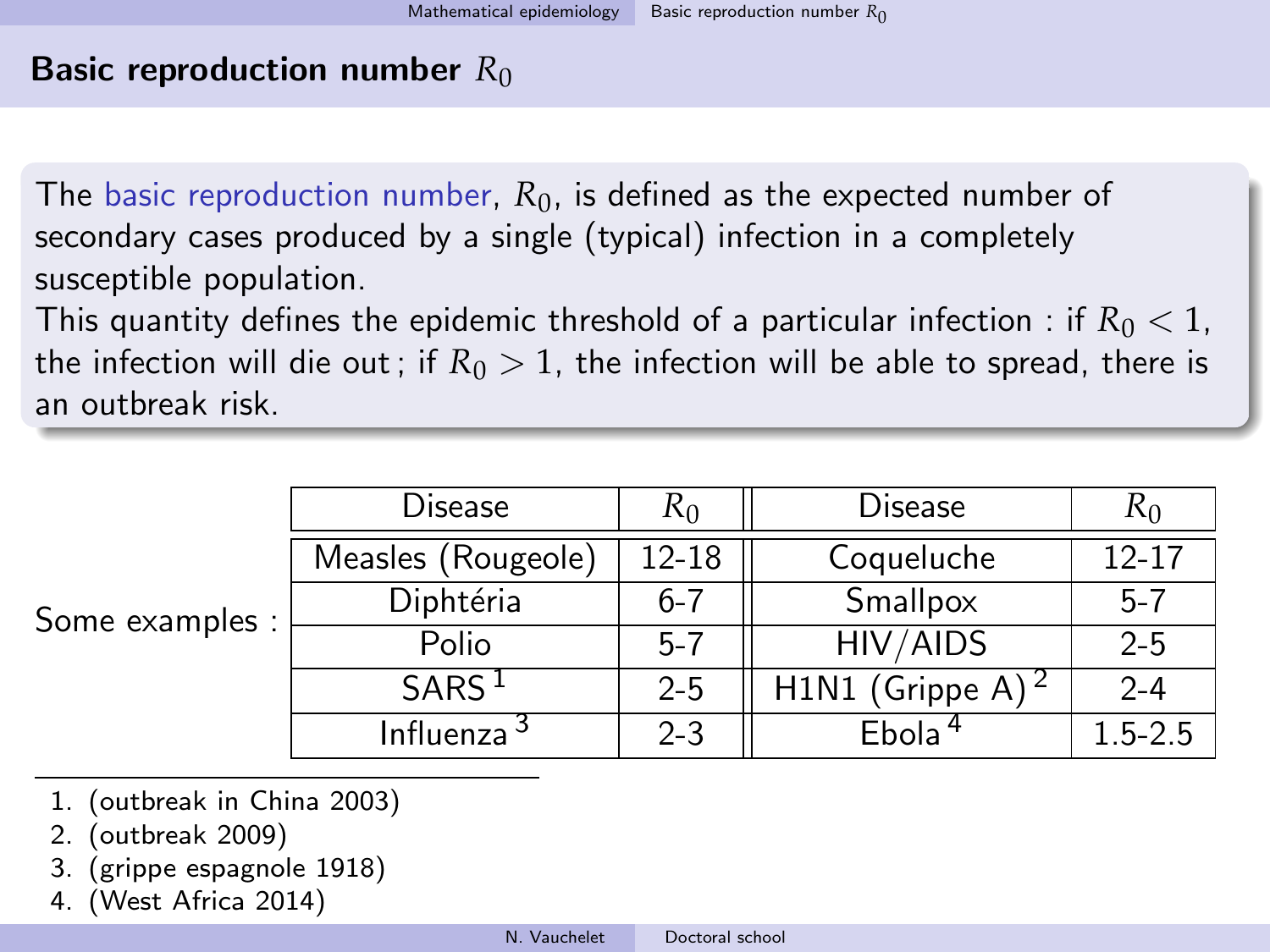The basic reproduction number  $R_0$  is a dimensionless number

$$
R_0 \propto \left(\frac{\text{infection}}{\text{contact}}\right) \cdot \left(\frac{\text{contact}}{\text{time}}\right) \cdot \left(\frac{\text{time}}{\text{infection}}\right)
$$

In a simple model like SIR, the basic reproduction number is easy to compute. Indeed, the transmission rate is *r*, the mean infection time is  $\frac{1}{a}$ .

It becomes more tricky when we are considering infection with multiple types of infected individuals, or vector-borne disease, or sexually transmitted infections, ...

Remark : Denoting *i*(*t*) the number of infected individuals at time *t*. If a fraction *a* leaves the infected compartment by unit of time, then  $i'(t) = -ai(t)$ , implying  $i(t) = e^{-at}i(0)$ . Then, the mean infection time is given by  $\int_0^{\infty} e^{-at}dt = \frac{1}{a}$ .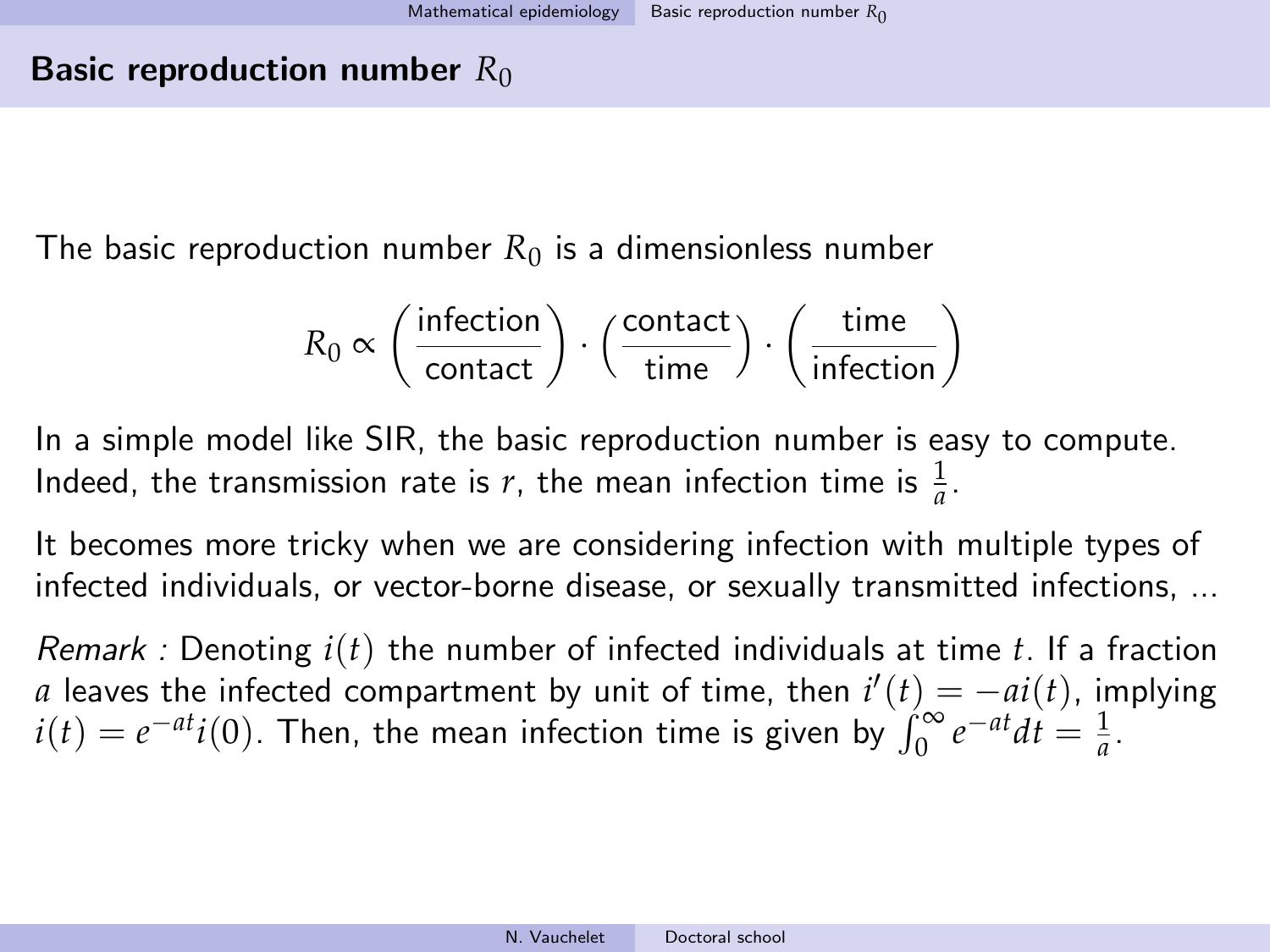## Basic reproduction number  $R_0$ : example on the SIR model

Recall the SIR model

$$
S' = -rSI, \quad I' = rSI - aI, \quad R' = aI.
$$

The equilibrium without infection is given by  $(S, I, R) = (S_0, 0, 0)$  where  $S_0$  is the (constant) number of individuals.

Let us study the stability of this equilibrium. We liearize around this equilibrium, the linearized variables  $(s, i, r)$  verify

$$
s' = -rS_0i
$$
,  $i' = rS_0i - ai$ ,  $r' = ai$ .

Hence the Jacobian is given by  $J=$  $\sqrt{ }$  $\overline{1}$ 0  $-rS_0$  0 0 *rS*<sup>0</sup> − *a* 0 0 *a* 0  $\setminus$  $\vert \cdot$ 

The eigenvalues of this matrix are  $\{0, rS_0 - a\}$ . We deduce :

The steady state without infection is linearly stable provided  $rS_0 - a \leq 0$ , i.e.  $R_0 \leq 1$ .

Hence, the basic reproduction number gives information on the stability of the equilibrium without infection.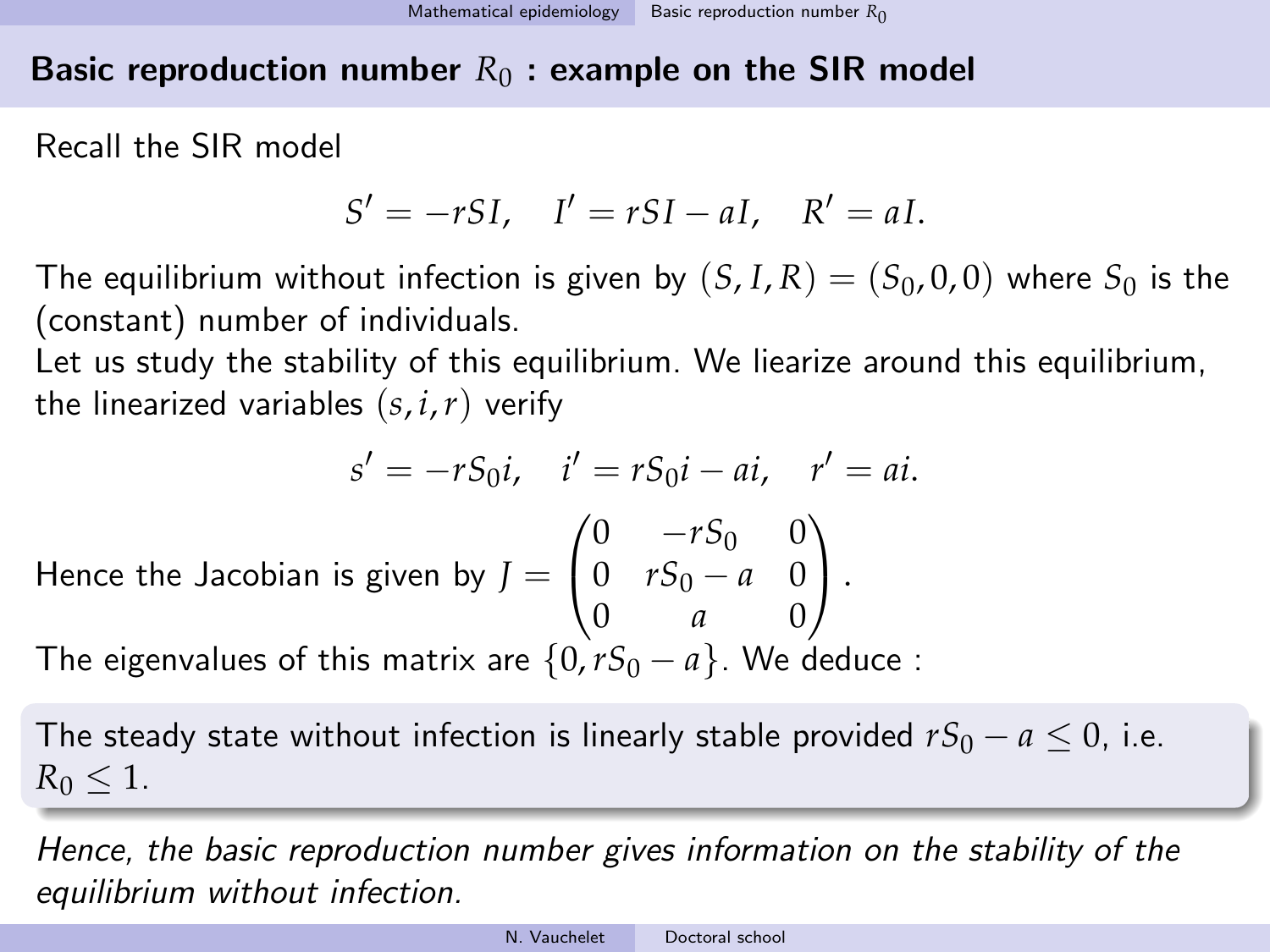Assume that we have a system in which there are multiple discrete types of infected individuals (e.g., mosquitoes and humans ; women and men ; or humans, dogs, and chickens). We define the next generation matrix as the square matrix *G* in which the  $ij$ <sup>th</sup> element of  $G$ ,  $g_{ij}$ , is the expected number of secondary infections of type *i* caused by a single infected individual of type *j*, again assuming that the population of type *i* is entirely susceptible.

Then, the basic reproduction number is given by the spectral radius of *G*

$$
R_0 = \rho(G) = \sup\{|\lambda|, \lambda \in \mathsf{Sp}(G)\}.
$$

The next generation matrix has a number of desirable properties from a mathematical standpoint. In particular, it is a non-negative matrix and, as such, it is guaranteed that there will be a single, unique eigenvalue which is positive, real, and strictly greater than all the others. This is  $R_0$ .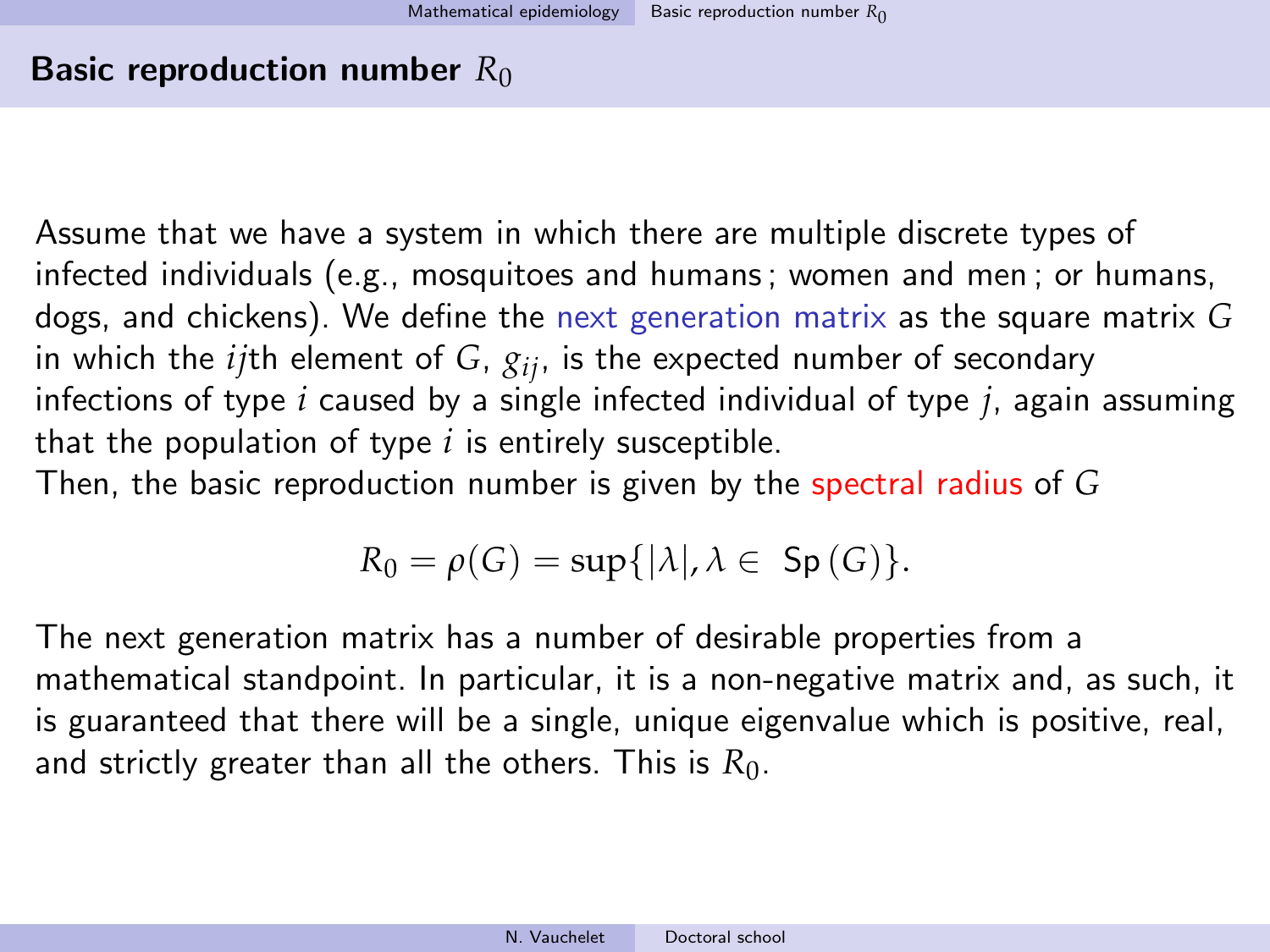A method to compute the basic reproduction number has been proposed in [Diekmann et al]<sup>5</sup>. We assume to have a system of ODE describing the dynamics of an infection :

- **1** Determine the variables describing the infected states.
- <sup>2</sup> Determine the equilibrium without infection and linearize around it only the system for infected states (i.e. compute the Jacobian matrix *J*).
- **3** Split the Jacobian matrix  $I = T + \Sigma$  where *T* is the transmission matrix (birth of infected individuals) and  $\Sigma$  is the transition matrix (change of state).

4 We have 
$$
R_0 = \rho(-T\Sigma^{-1}).
$$

Then, we have the fundamental result :

#### Theorem

Assume that the transmission matrix *T* is nonnegative,  $\Sigma$  is nonnegative outside the diagonal with  $\sup\{Re(\lambda), \lambda \in Sp(\Sigma)\} < 0$ . Then, the equilibrium without infection is linearly stable iff  $R_0 \leq 1$ .

5. O. Diekmann, J.A. Heersterbeek, J.A.J. Metz, J. Mathematical Biol. 1990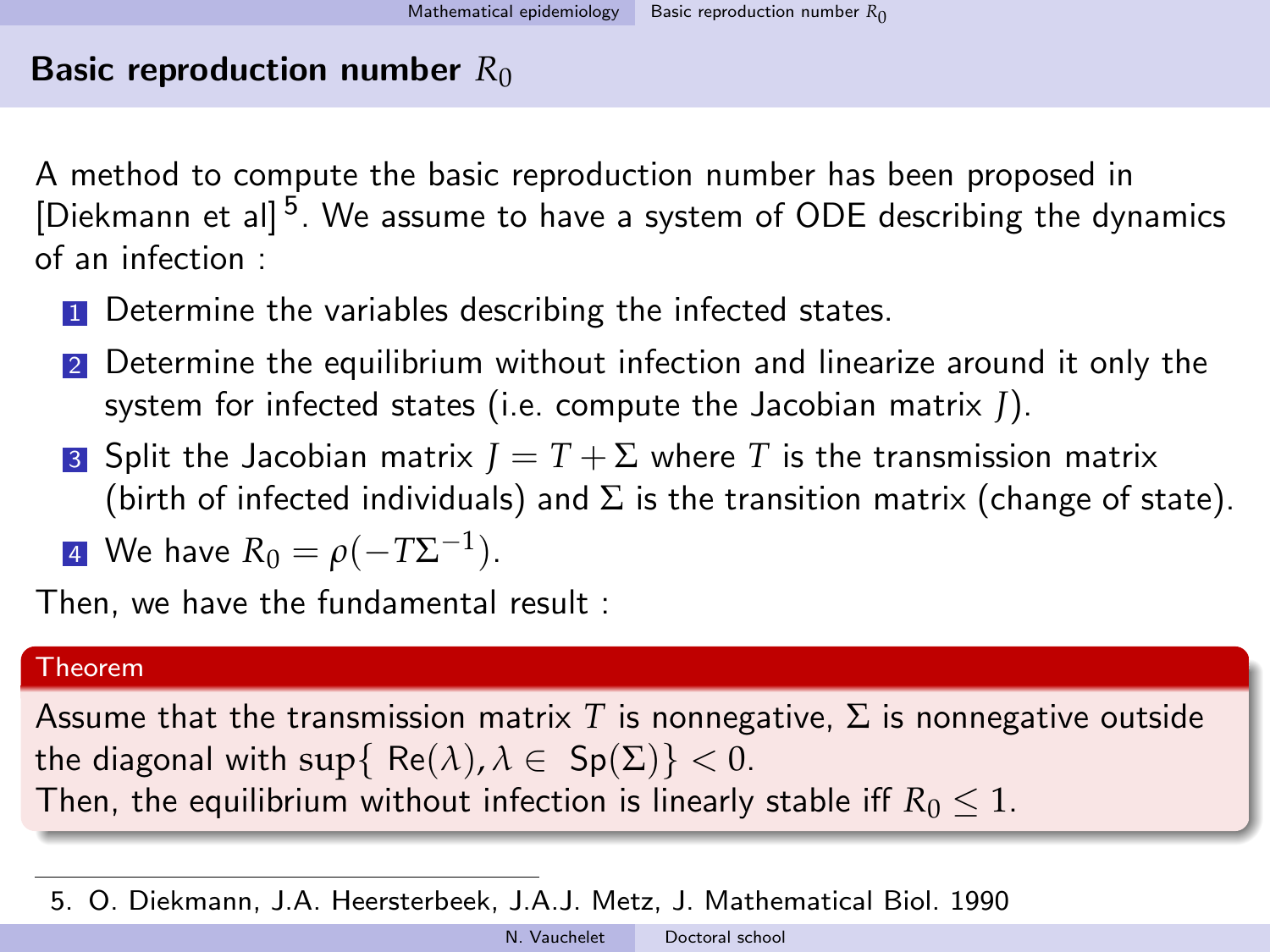To avoid outbreak, we may try to diminish the value of  $R_0$ . In the SIR model, we have  $\overline{C}$ 

$$
R_0=\frac{r s_0}{a}.
$$

Then, to diminish  $R_0$ , one may :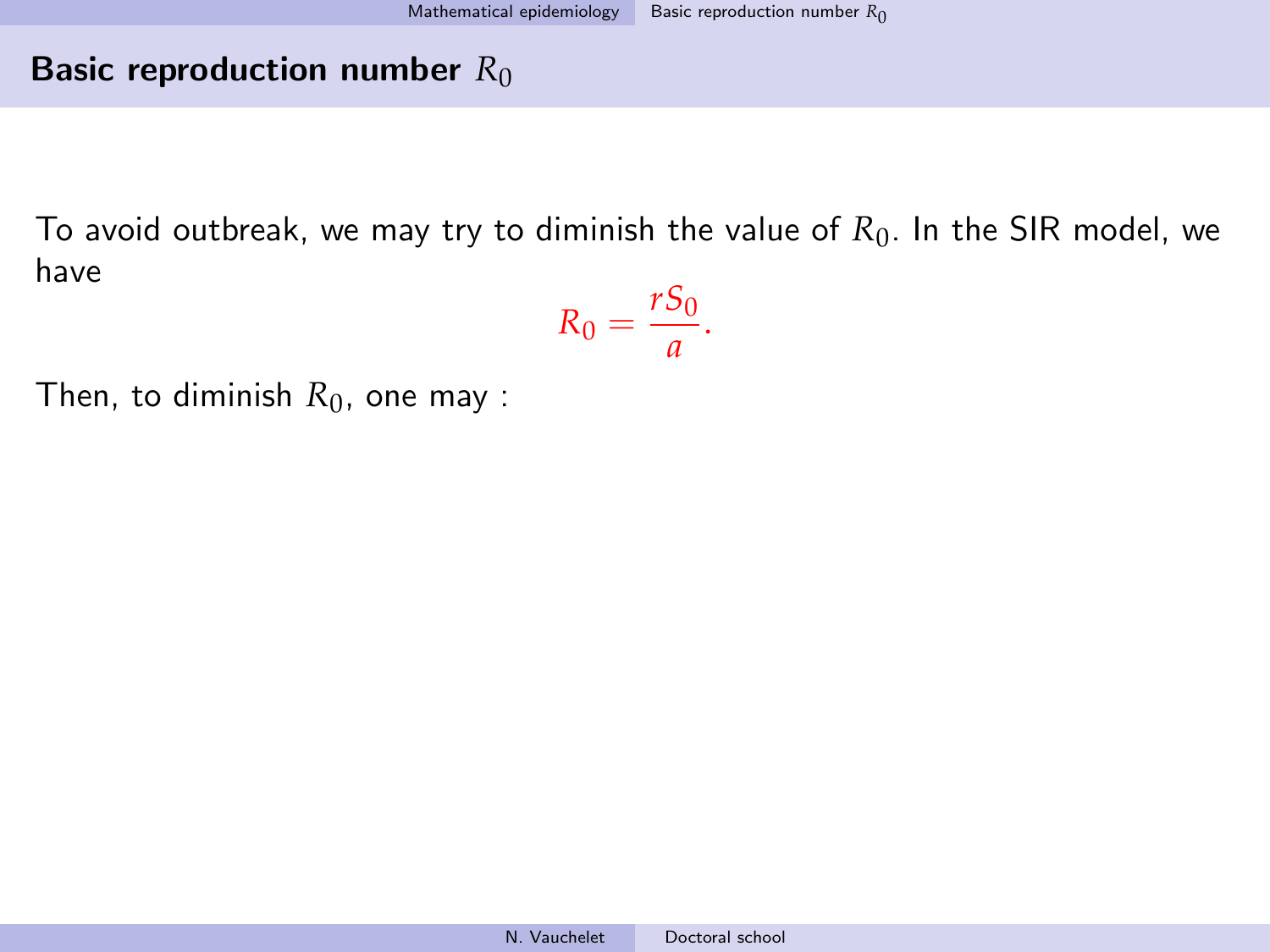To avoid outbreak, we may try to diminish the value of  $R_0$ . In the SIR model, we have

$$
R_0=\frac{rS_0}{a}.
$$

Then, to diminish  $R_0$ , one may :

 $\blacksquare$  diminish  $r$  : quarantine, improve hygiene conditions to avoid contact with germs, ... ;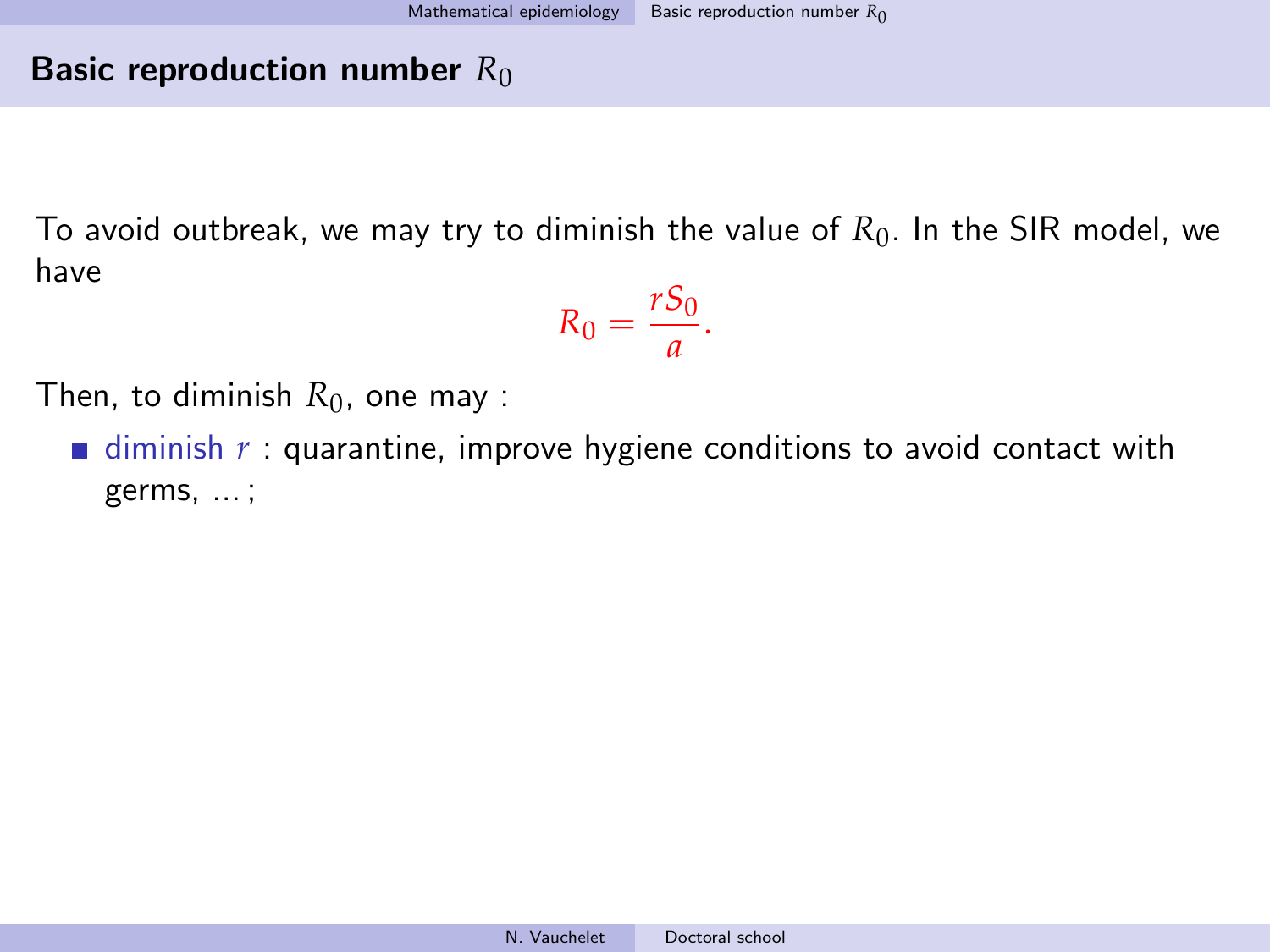To avoid outbreak, we may try to diminish the value of *R*0. In the SIR model, we have *rS*<sup>0</sup>

$$
R_0=\frac{r s_0}{a}.
$$

Then, to diminish  $R_0$ , one may :

- $\blacksquare$  diminish  $r :$  quarantine, improve hygiene conditions to avoid contact with germs, ... ;
- $\blacksquare$  increase  $a$  : improve treatments;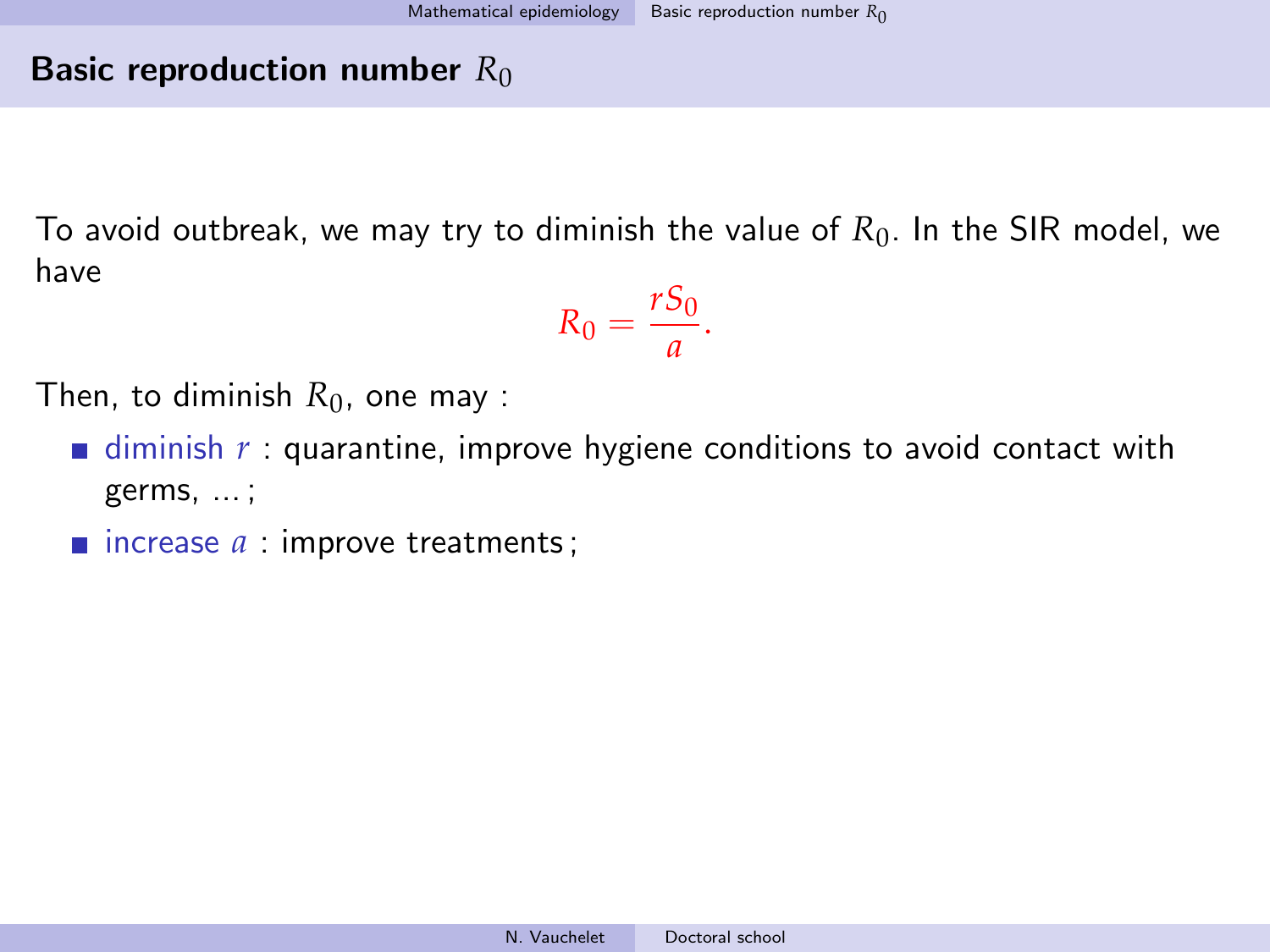To avoid outbreak, we may try to diminish the value of  $R_0$ . In the SIR model, we have *rS*<sup>0</sup>

$$
R_0=\frac{r s_0}{a}.
$$

Then, to diminish  $R_0$ , one may :

- $\blacksquare$  diminish  $r :$  quarantine, improve hygiene conditions to avoid contact with germs, ... ;
- $\blacksquare$  increase  $a$  : improve treatments;

diminish  $S_0$ : vaccination campaign. We consider that to stop an outbreak, one needs to vaccine a proportion  $\left(1-\frac{1}{p}\right)$ *R*0 of the population.

Example : for H1N1,  $R_0$  is between 2 and 4. Thus, one needs to vaccinate between 50 and 75 % of the population.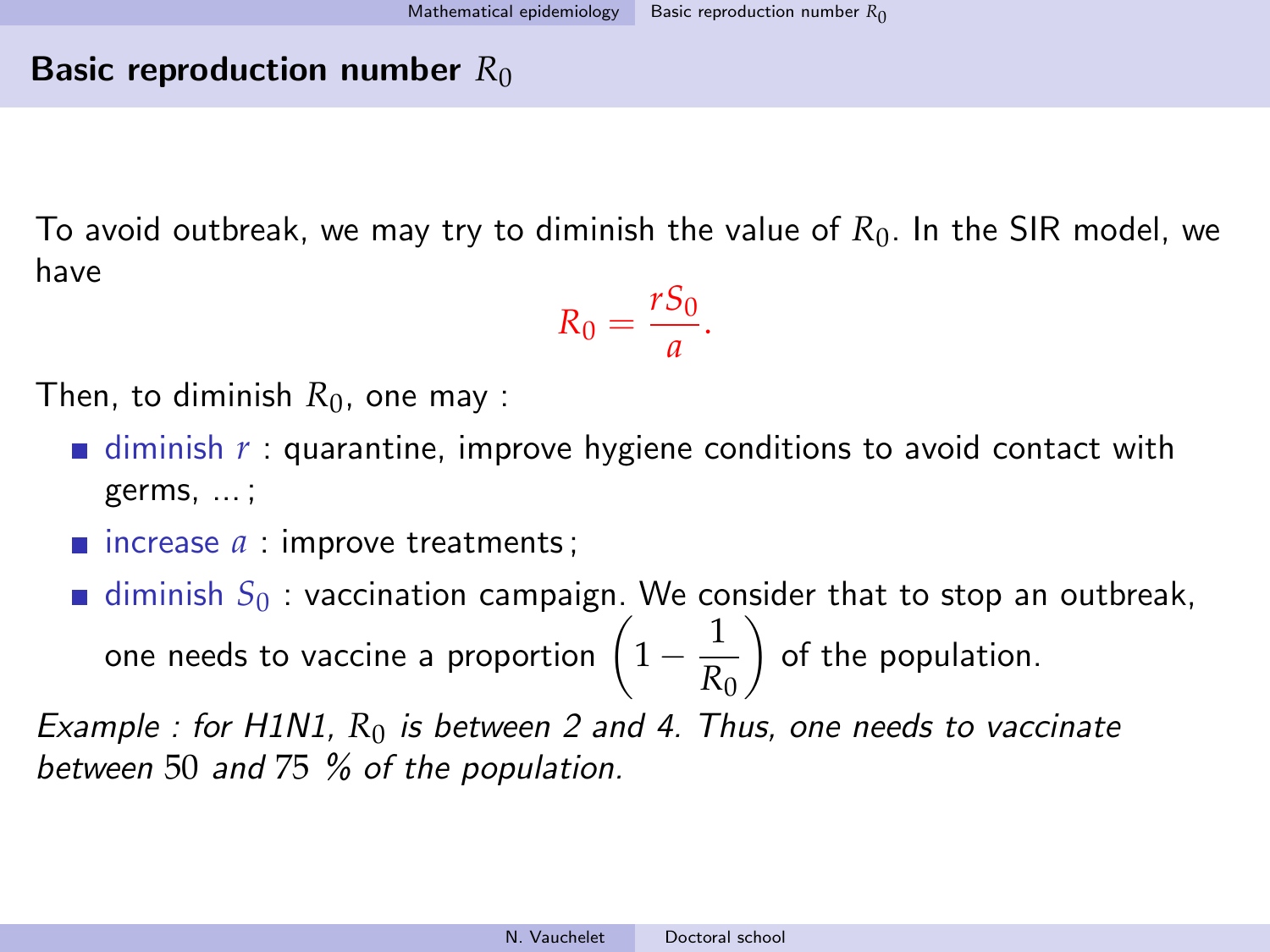Determine  $R_0$  is essential to launch a prevention policy, or a vaccination campaign.



Figure – Extracted picture from the movie Contagion (by S. Soderbergh in 2011) in which a scientist, interpreted by Kate Winslet explain the spread of an outbreak thanks to  $R_0$ .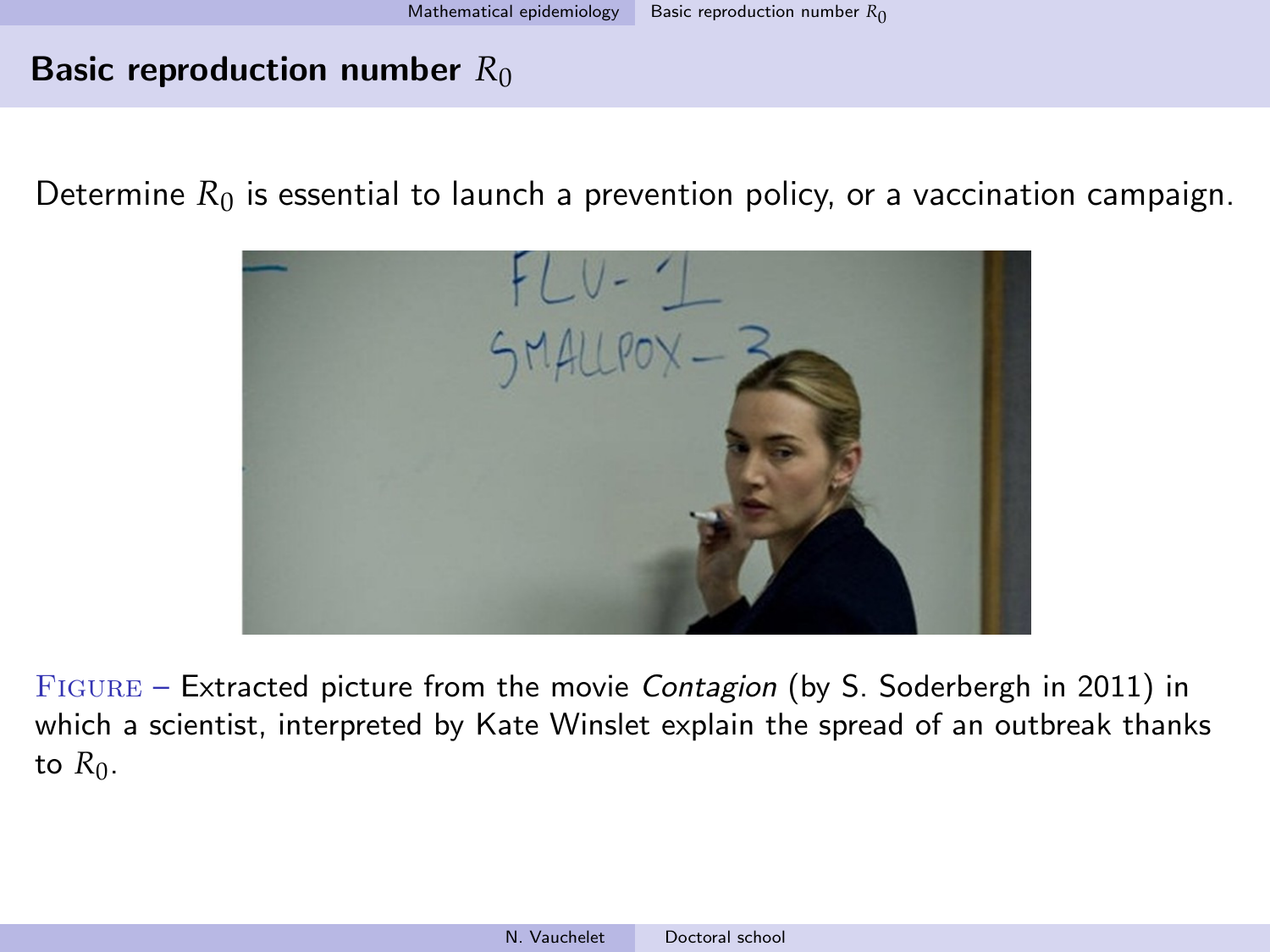## <span id="page-102-0"></span>Outline of lecture 1

#### [Population dynamics](#page-5-0)

- **[Malthus model](#page-7-0)**
- **[Verhulst model](#page-17-0)**
- **Allee** effect
- [Lotka-Volterra system](#page-30-0)

## [Parabolic equations in biology](#page-36-0)

- [Reaction-diffusion systems in population dynamics](#page-36-0)
- **[Reaction kinetics](#page-44-0)**

# [Dynamical system in biology](#page-57-0)

- [Existence and uniqueness theory](#page-57-0)
- [Equilibria and stability](#page-67-0)

# <sup>4</sup> [Mathematical epidemiology](#page-81-0)

- **a** [Introduction](#page-81-0)
- [SIR model](#page-83-0)
- [Basic reproduction number](#page-91-0) R<sub>0</sub>
- [Examples of compartmental models](#page-102-0)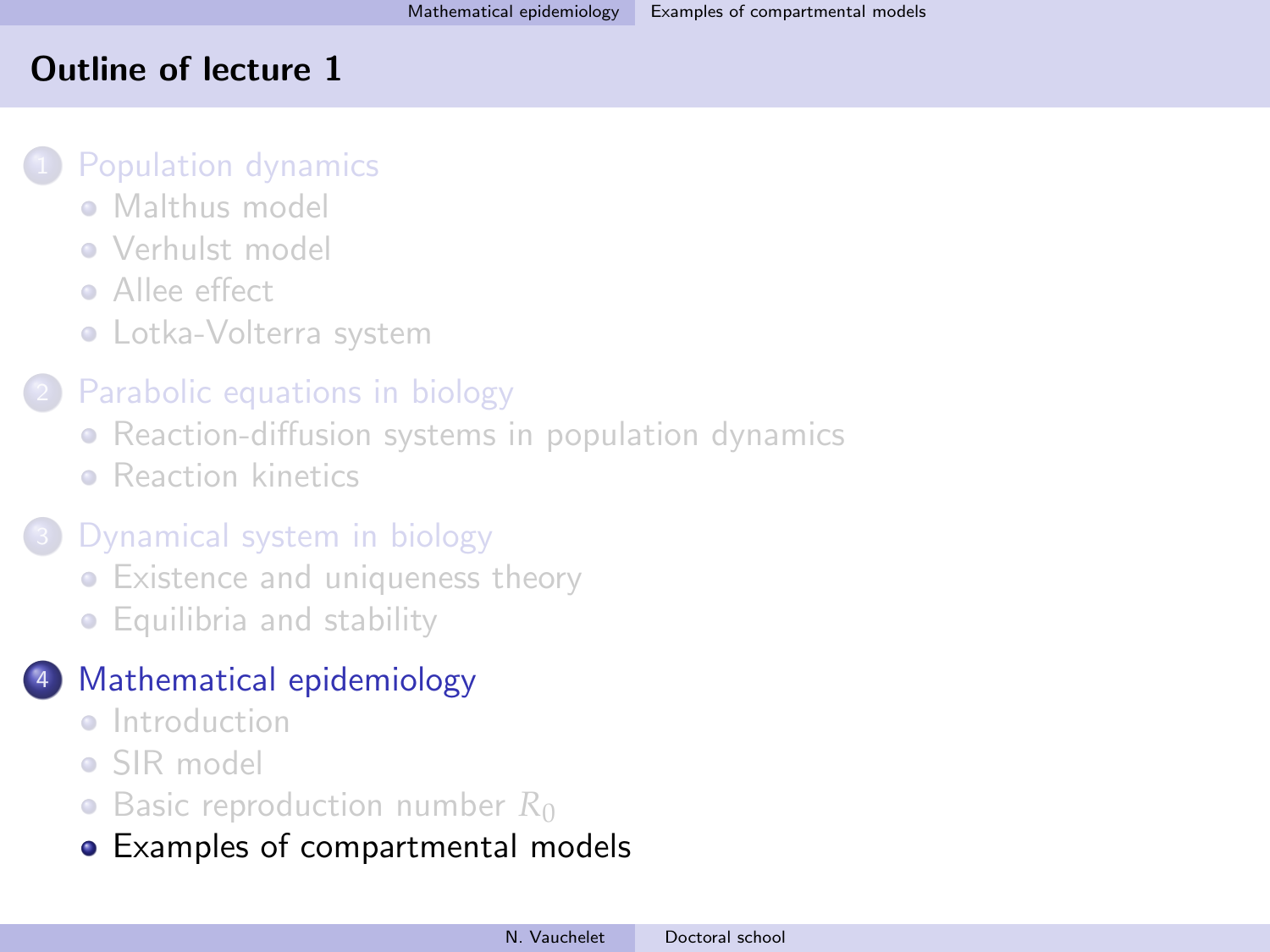We add a compartment to take into account an incubation period during which individuals are infected but not infectious. The new compartment is denoted *E* (exposed).

| $\mu$ | $S(t)$ | $\beta$ | $E(t)$ | a | $I(t)$ | $\gamma$ | $R(t)$ |
|-------|--------|---------|--------|---|--------|----------|--------|
| $\mu$ | $\mu$  | $\mu$   | $\mu$  |   |        |          |        |

The parameters are :

- **■** *µ* death rate which is assumed to be equal to the birth rate (such that the total population is constant) ;
- *β* rate of infection ;
- *a* transition rate from exposed to infected;
- *γ* recovery rate.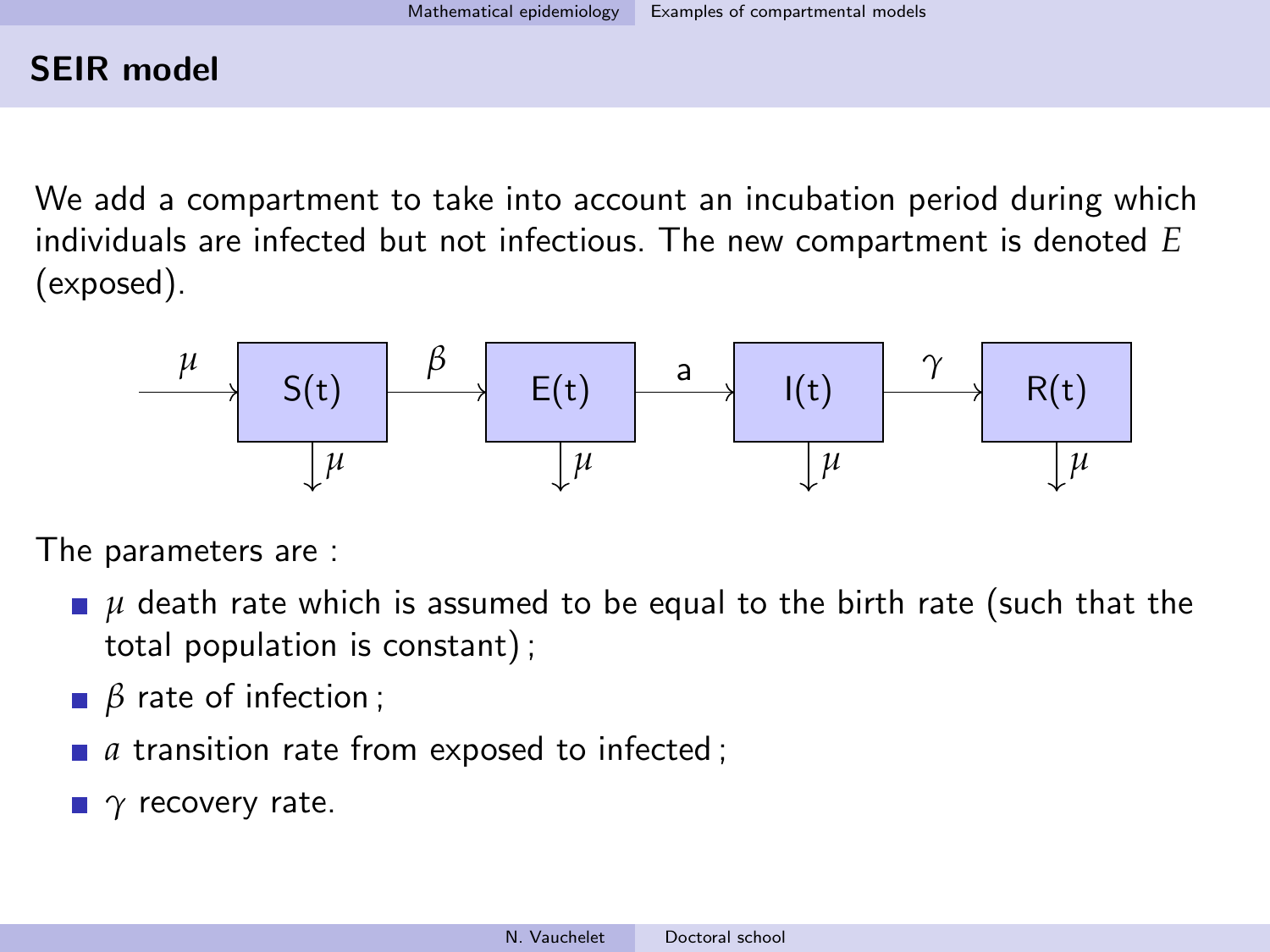The corresponding system of ODE reads

$$
\begin{cases}\nS' = \mu N - \mu S - \beta \frac{I}{N} S \\
E' = \beta \frac{I}{N} S - (\mu + a) E \\
I' = aE - (\mu + \gamma) I \\
R' = \gamma I - \mu R,\n\end{cases}
$$

where  $N = S + E + I + R$  is the total number of individuals, which is constant. We follow the strategy enumerate above

- <sup>1</sup> There are two infected states : *E*, *I*, two non infected states : *S*, *R*.
- **2** Equilibrium without infection is  $S = N$ ,  $E = I = R = 0$ . Linearized system around the equilibrium reads for infected states

$$
E'(t) = \beta I - (\mu + a)E
$$
,  $I'(t) = aE - (\mu + \gamma)I$ .

**3** Transmission and transition matrices

$$
T = \begin{pmatrix} 0 & \beta \\ 0 & 0 \end{pmatrix}, \qquad \Sigma = \begin{pmatrix} -(a + \mu) & 0 \\ a & -( \mu + \gamma) \end{pmatrix}.
$$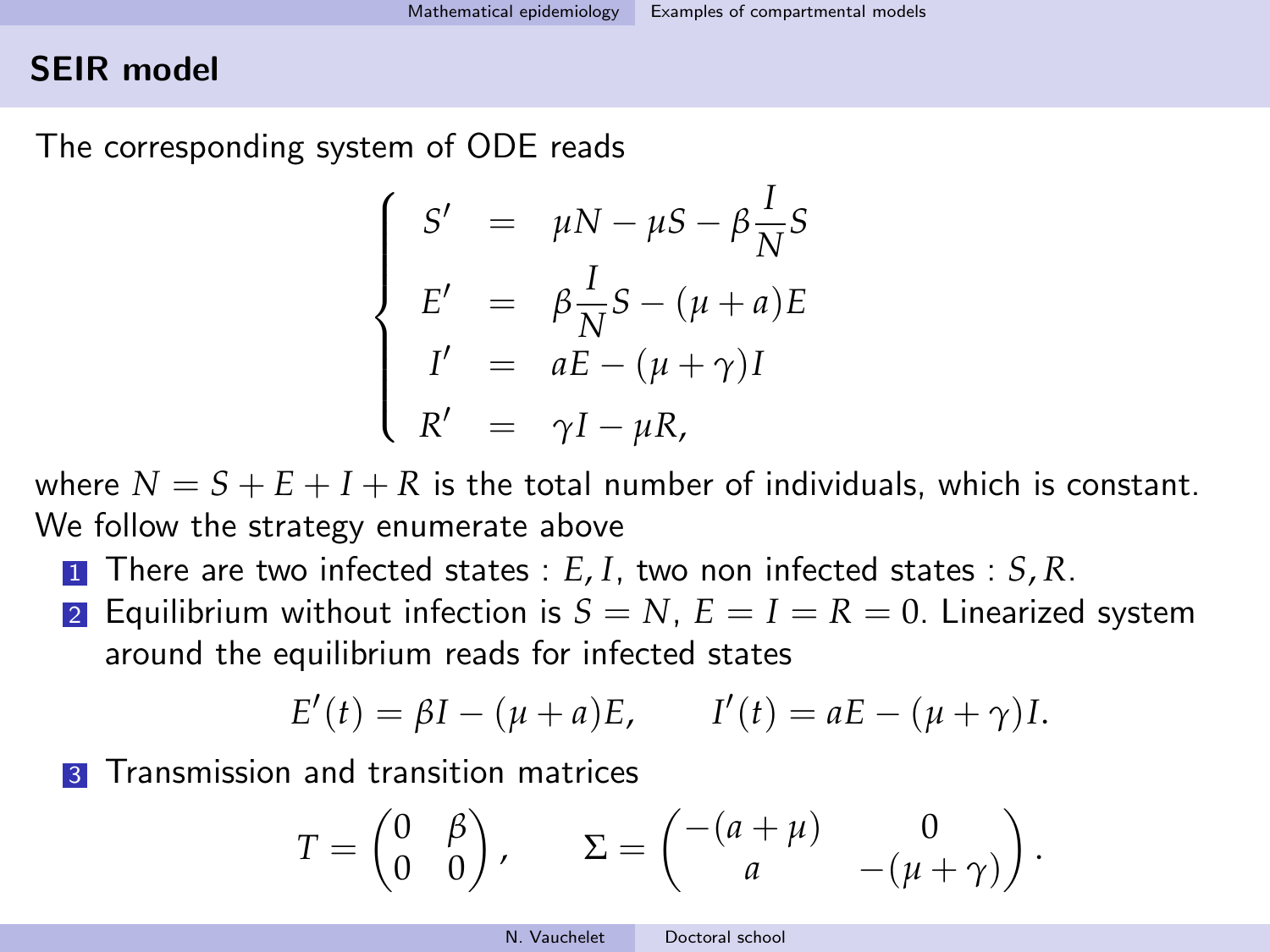Finally the basic reproduction number for the SEIR model is given by

$$
R_0 = \rho(-T\Sigma^{-1}) = \frac{a\beta}{(\gamma + \mu)(a + \mu)}.
$$

Indeed,

$$
-\Sigma^{-1} = \begin{pmatrix} \frac{1}{a+\mu} & 0\\ \frac{a}{(\mu+\gamma)(a+\mu)} & \frac{1}{\mu+\gamma} \end{pmatrix}.
$$

Then, we can compute

$$
-T\Sigma^{-1} = \begin{pmatrix} \frac{a\beta}{(a+\mu)(\gamma+\mu)} & \frac{\beta}{\mu+\gamma} \\ 0 & 0 \end{pmatrix}.
$$

It is a triangular matrix. Hence its eigenvalues are given in the diagonal.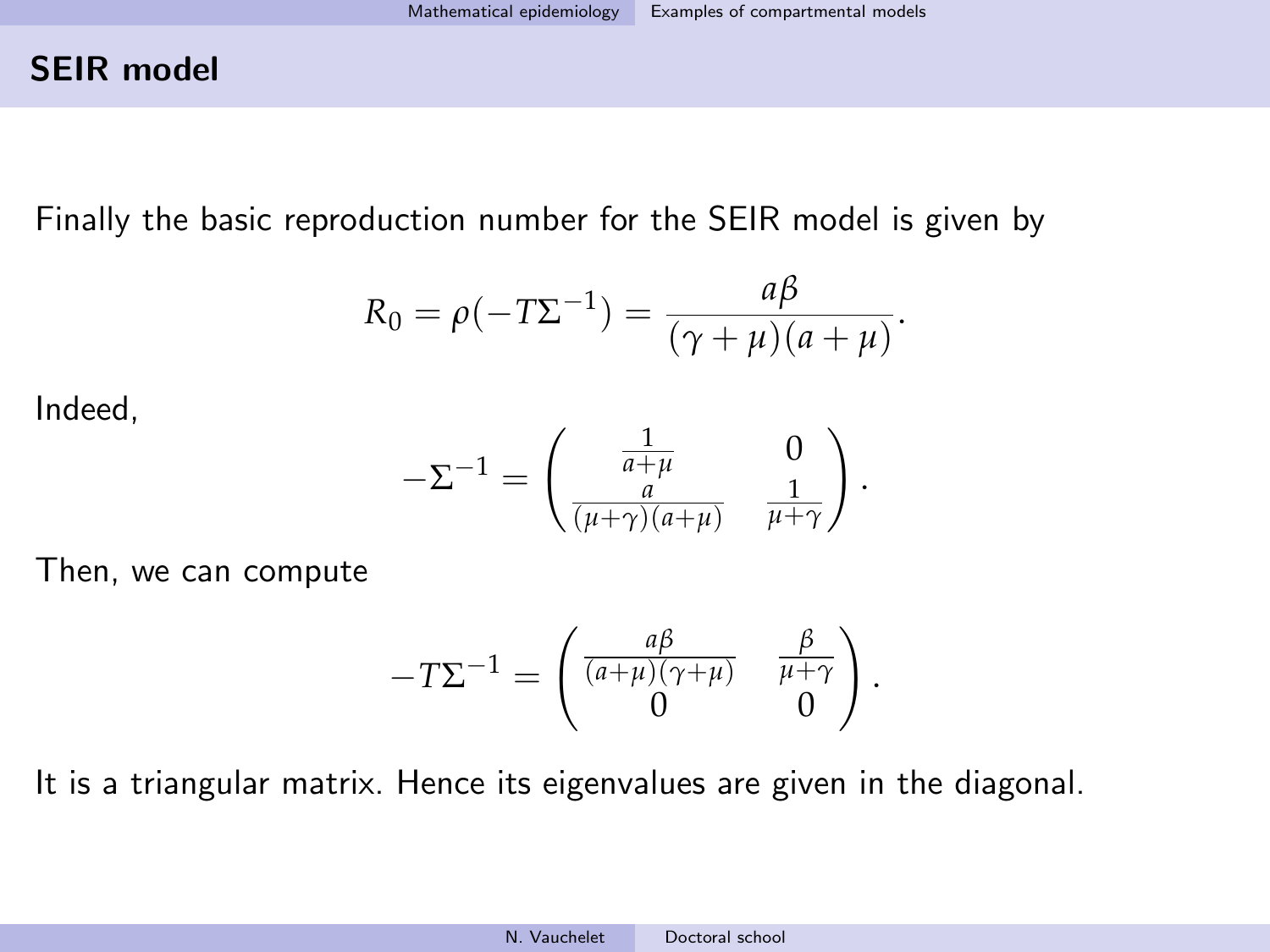## Ross-Macdonald model

Let us consider a model based on the work of Sir Ronald Ross (Nobel prize in 1902) improved later by George Macdonald (1952) for malaria. It is a vector-borne disease, i.e. transmitted by a vector : mosquitoes (mainly of genus Anopheles). The dynamical system includes the mosquitoes dynamics and its interaction with human.



Similar models are used for the transmission of Dengue, Chikungunya, Zika, ...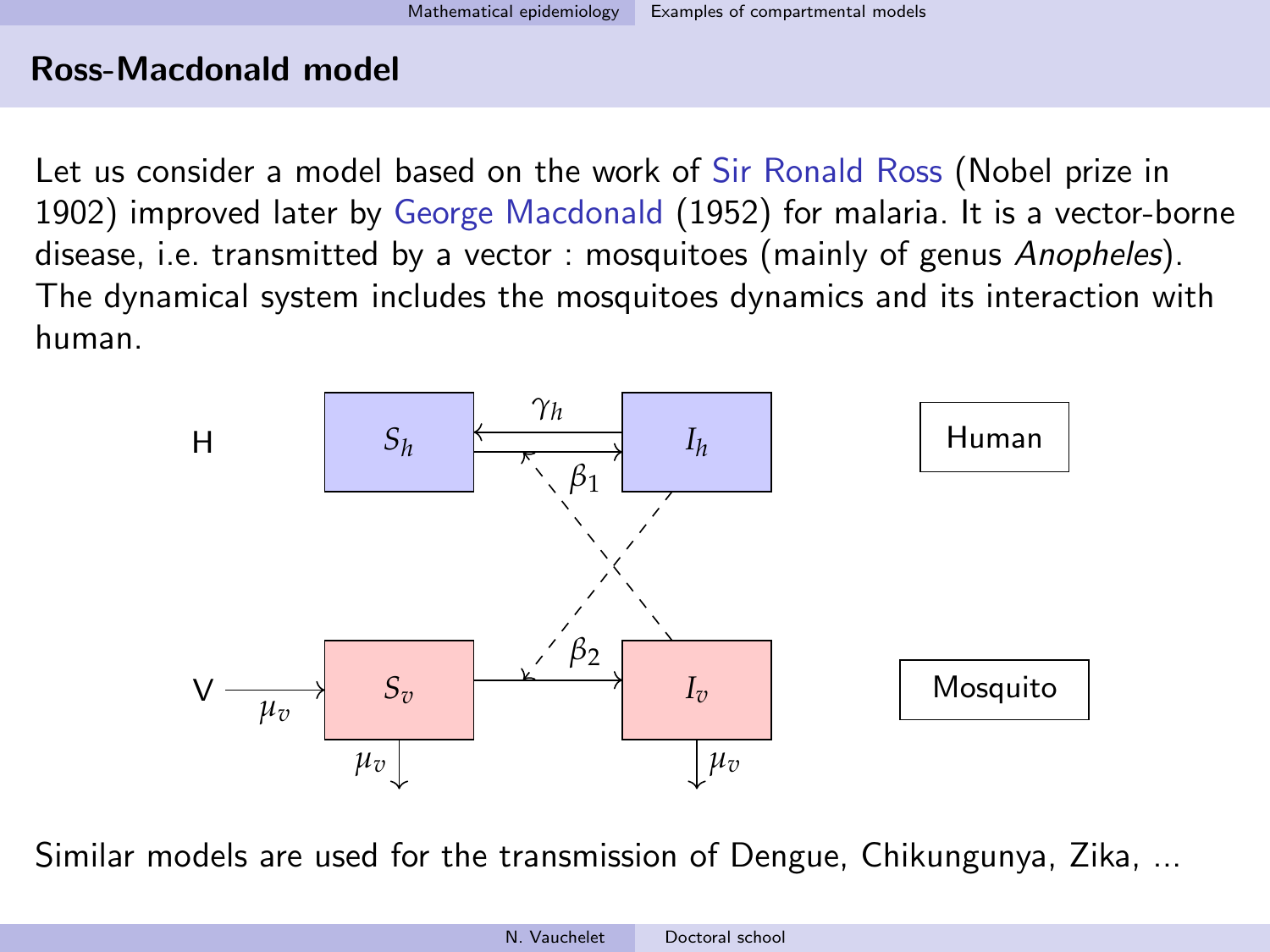#### Ross-Macdonald model

The modelling assumptions are :

- **T** Two populations : H (human), V (vector of the disease  $=$  mosquito).
- SIS model for the disease for H and V, where we assume that the total population of human is constant (fast dynamics of the disease) and we neglect the recovery rate for mosquitoes (life expectancy too short compared to the duration of the disease).

## **Parameters** :

- *β*1 , *β*<sup>2</sup> proportions of bites giving rise to an infection to human, respectively, mosquitoes ;
- *γ* recovery rate for human ;
- $\mu$ <sub>*m*</sub> death and birth rate for mosquitoes (assumed to be the same).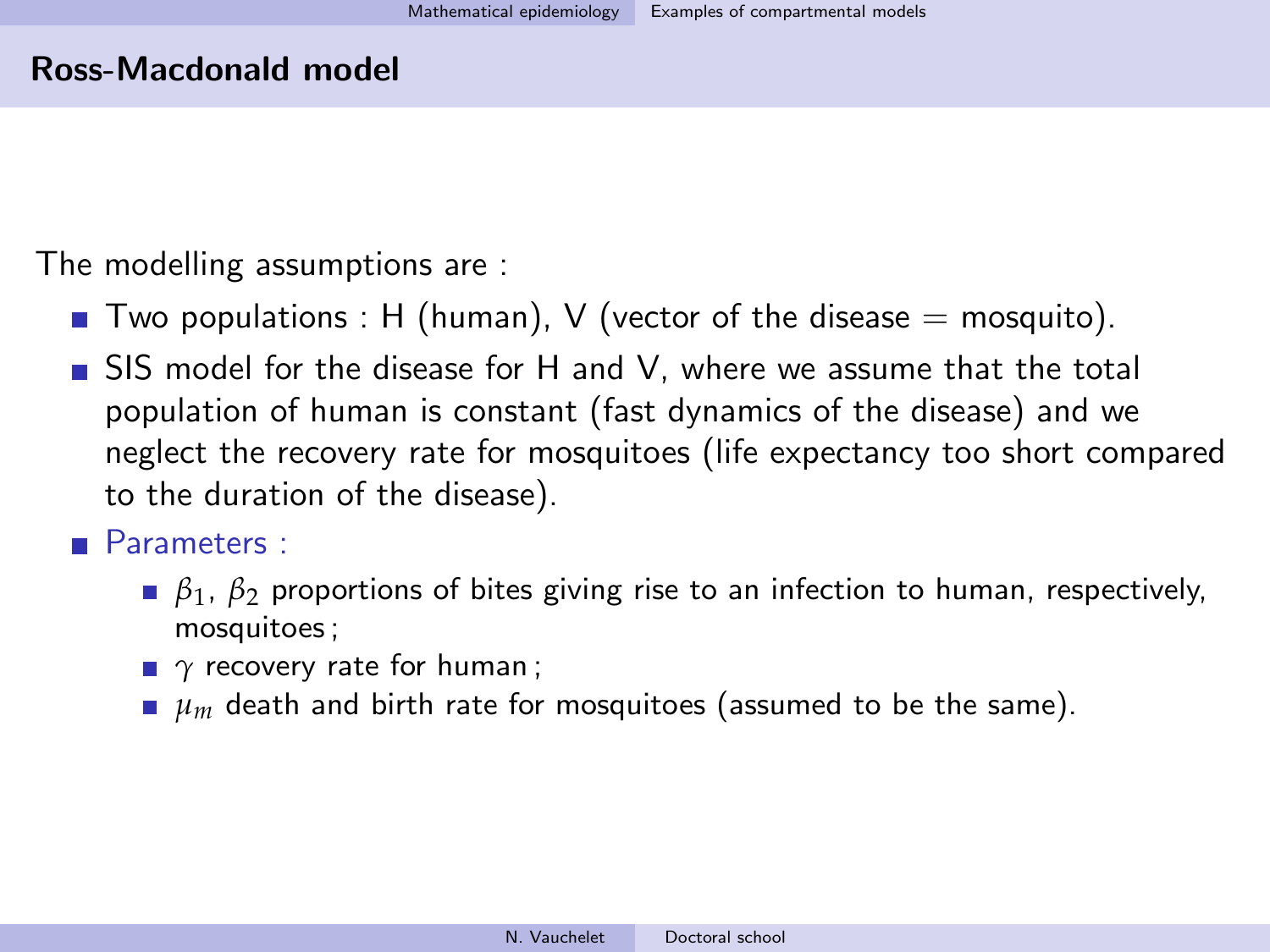## Ross-Macdonald model

The corresponding system of ODE reads

$$
\frac{dS_h}{dt} = -\beta_1 \frac{I_v S_h}{H} + \gamma I_h, \qquad H = S_h + I_h,
$$
\n
$$
\frac{dI_h}{dt} = \beta_1 \frac{I_v S_h}{H} - \gamma I_h,
$$
\n
$$
\frac{dS_v}{dt} = -\beta_2 \frac{I_h S_v}{H} + \mu V - \mu S_v, \qquad V = S_v + I_v,
$$
\n
$$
\frac{dI_v}{dt} = \beta_2 \frac{I_h S_v}{H} - \mu I_v.
$$

It is clear that the number of human, *H*, and of mosquitoes, *V*, are constants.